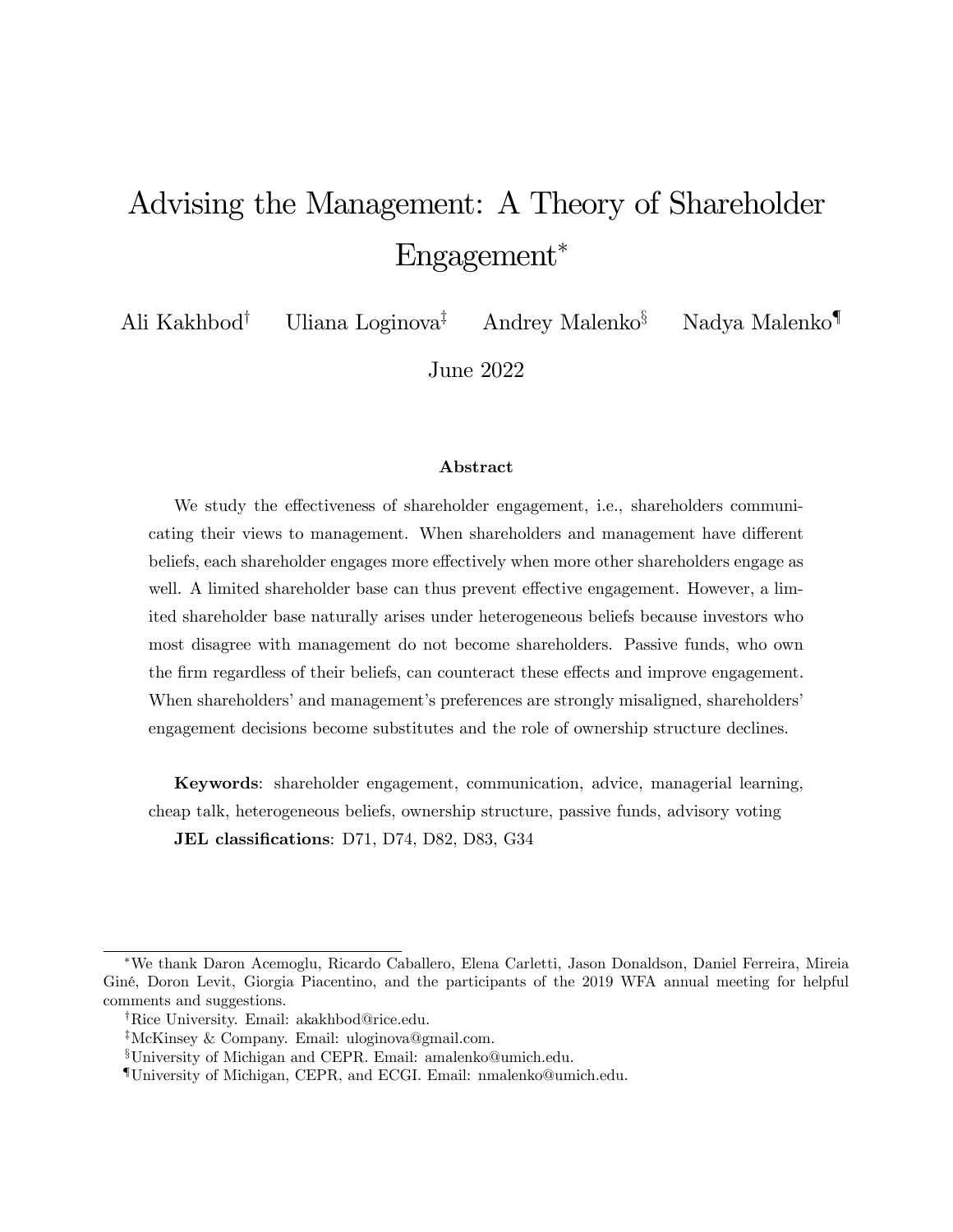*"Shareholder engagement has become one of the most talked-about issues in corporate governance, and with good reason*" (Equilar, March 30, 2016).<sup>1</sup>

## 1 Introduction

Shareholder engagement, i.e., shareholders communicating to management their views on corporate policies and strategy, has become a central component of corporate governance. According to former SEC chairman Mary Schapiro, it is vital that shareholders and companies "move beyond the minimum required communications and become truly engaged" because management can "benefit from access to the ideas and the concerns investors may have." While communication between managers and shareholders was taking place in the past (e.g., Carleton, Nelson, and Weisbach, 1998; Becht et al., 2009), it has become particularly important and widespread in recent years.<sup>2</sup> In a survey of institutional investors, McCahery, Sautner, and Starks (2016) found that 63% of the respondents had engaged in direct discussions with top management over the previous five years. Not only actively managed investors are advising the management, but passive funds are as well, with the Big Three (BlackRock, Vanguard, and State Street) being particularly involved. For example, BlackRock's Investment Stewardship Annual Report states that in 2020, BlackRock "had over 3,000 in-depth conversations with corporate leadership," including "more than 1,000 engagements on corporate strategy and 400 engagements on the impact of COVID-19."

In addition to the growth in direct engagements, shareholders' communication with management has become more prevalent due to the increase in the number and breadth of issues that are brought up for nonbinding, i.e., advisory, shareholder votes. The Dodd-Frank requirement of a regular advisory vote on executive compensation (say-on-pay), as well as nonbinding proposals submitted by shareholders via Rule 14a-8, allow the entire shareholder base to express their views and advise management on multiple issues concerning the firm's governance

<sup>&</sup>lt;sup>1</sup>Source: Equilar Blog. Equilar is the leading provider of governance tools and executive compensation data for corporations, institutional investors, and the media.

<sup>&</sup>lt;sup>2</sup>The fraction of S&P 100 companies that discuss their communication with shareholders in proxy statements has increased from  $2\%$  in 2011 to 55% in 2015 (Equilar Blog, March 30, 2016). According to the management consulting firm Rivel Research Group, "effective shareholder engagement has become one of the most important, and oft heard, mantras among corporate management and investors. Institutional investors are demanding – and expect — regular, proactive communication with company management."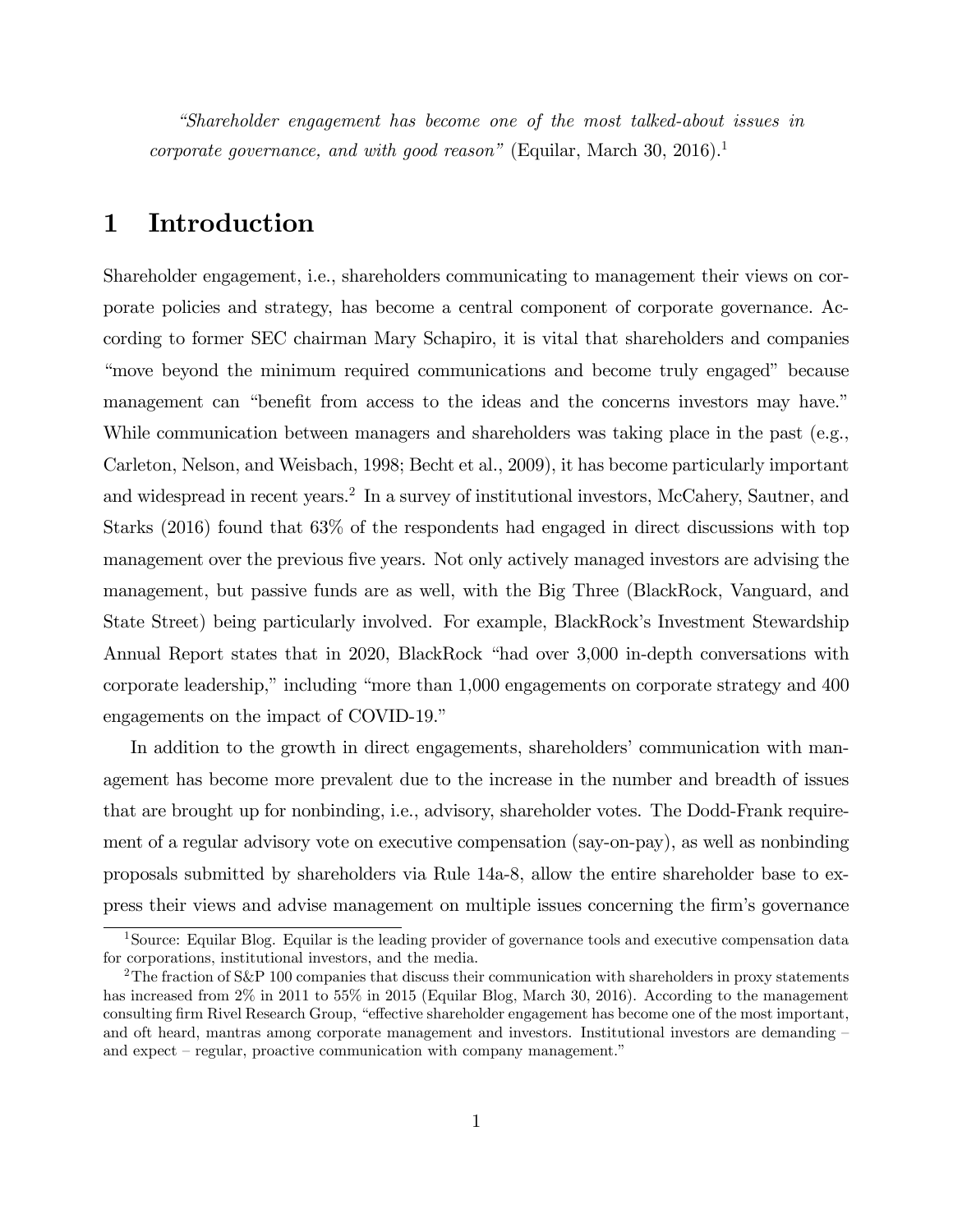and strategy.

In light of the increasing prevalence and attention given to shareholder communication with management, it is important to understand when this communication is effective and what factors can enhance it. How does managerial learning from the shareholders interact with the firm's ownership structure? How does the growing ownership by passively managed funds affect shareholder engagement? And how can firms improve shareholder communication, e.g., by putting more issues up for advisory votes, adding shareholders to their boards, or changing managerial incentives? This paper provides a theory of equilibrium ownership structure and shareholder engagement that studies these questions.

In our model, the firm needs to make a decision, whose value depends on the unknown state. Investors first decide which stakes to acquire, and their decisions determine the firm's ownership structure. We view this trading stage as shaping the firm's long-term shareholder base, for example, at the time of the IPO. Then, shareholders of the firm observe private signals about the state and communicate them to the manager by sending non-verifiable messages ("cheap talk"), and the manager decides which action to take. Thus, information about the state is dispersed among investors, which creates value from shareholder engagement.

There are two reasons that can prevent the manager from learning the most from investors. The first are frictions in communication: if a shareholder has different preferences or beliefs from those of the manager, he may have incentives to misrepresent his information. For example, consider a firm deciding on the scale of production in a new market. The manager may have misaligned preferences and prefer a larger scale due to empire-building motives, giving the shareholder incentives to report more negative information than he privately has. Furthermore, the shareholder may have incentives to report more negative information if the manager has more optimistic prior beliefs about the growth of the new market. Indeed, there is substantial evidence suggesting that heterogeneous beliefs are important to explain corporate finance decisions and the dynamics of asset prices and volume,<sup>3</sup> and Li, Schwartz-Ziv, and Maug (2022) show that heterogeneity in beliefs affects how shareholders vote and trade around shareholder meetings.<sup>4</sup> Both differences in beliefs and misaligned preferences prevent effective

<sup>3</sup>E.g., Kandel and Pearson (1995), Diether et al. (2002), Malmendier and Tate (2005), Dittmar and Thakor (2007), and Thakor and Whited (2011), among others. See Hong and Stein (2007) for a survey.

<sup>&</sup>lt;sup>4</sup>The survey evidence by Edmans, Gosling, and Jenter (2021) suggests that boards see themselves as maximizing shareholder value, but having different beliefs from investors about what CEO compensation contracts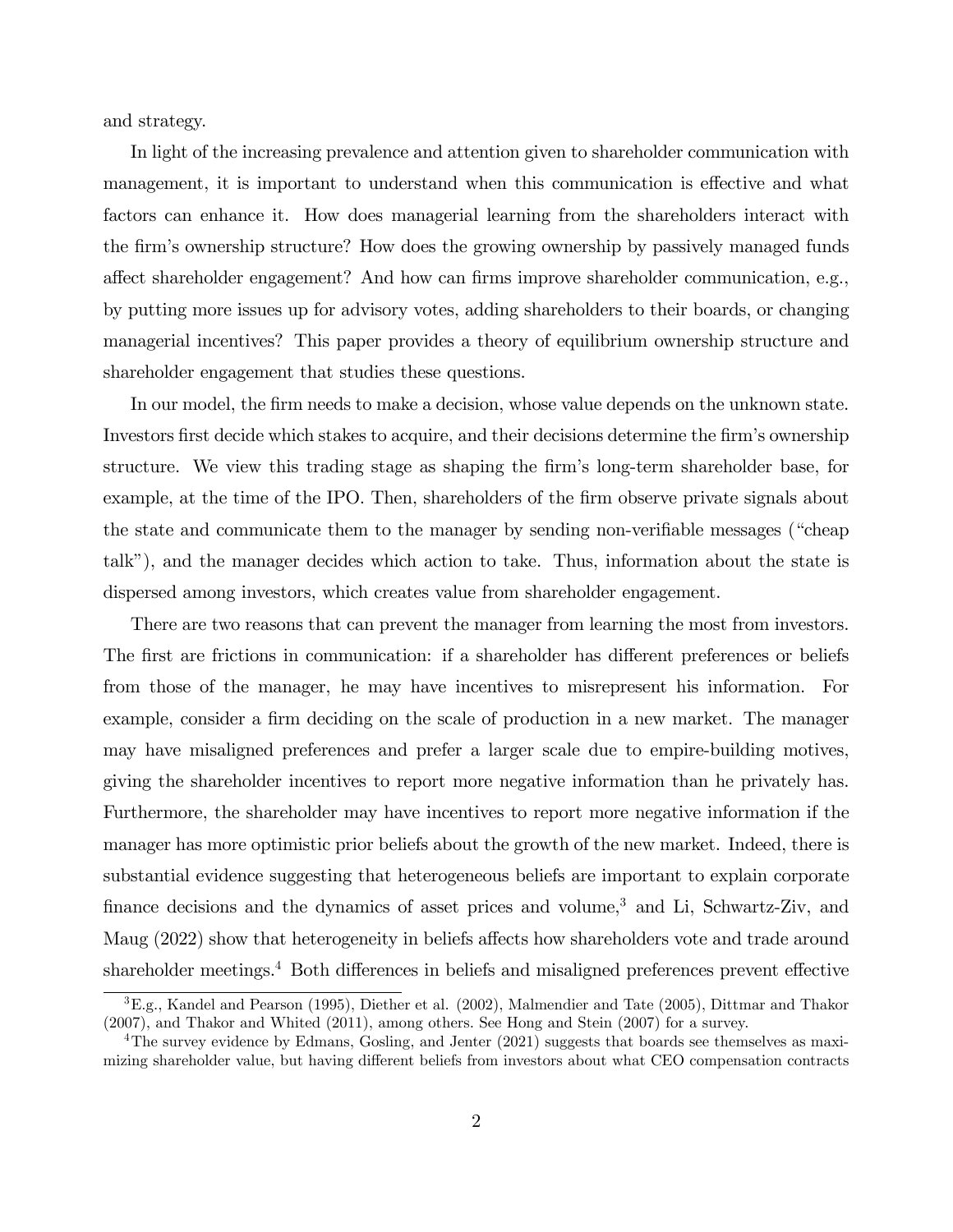communication between the manager and shareholders.

Differences in beliefs and misaligned preferences can also create another impediment to managerial learning: many potentially informed investors may choose not to become shareholders in the first place, especially if their views about the firm's strategy are not aligned with those of the manager. Such investors have no incentives or ability to communicate with the manager, so their information does not affect corporate decision-making.

We show that these two sources of inefficiencies  $-$  communication frictions and a limited shareholder base — interact and can exacerbate each other. First, a limited shareholder base can lead to less effective engagement by those investors who own the firm. This is because in the presence of differences in beliefs, and if the manager's preferences are not too misaligned, shareholders' engagement decisions are complements: any individual shareholder's engagement with management is more effective when more other shareholders engage as well. In particular, a shareholder is more likely to communicate his information truthfully if he expects other shareholders to do so. Intuitively, if the shareholder expects the manager to get advice from many other investors, he anticipates the manager's posterior beliefs about the optimal strategy to be more congruent with his own, which improves communication between them. In contrast, if the shareholder base is limited and the manager gets advice from a small selected set of investors, then the shareholder expects their differences in beliefs to persist and has little incentive to convey his information truthfully.

Even though effective shareholder engagement requires a wide shareholder base, the shareholder base that arises under heterogeneous beliefs is often more limited. Investors whose views about the firm's optimal strategy are different from those of the manager expect the manager to make incorrect decisions (according to their beliefs), so they have low valuations of the stock and choose not to become shareholders. Instead, the firm is held by a limited subset of investors whose views are relatively more aligned with those of the manager.

Moreover, a limited shareholder base is especially likely to emerge when shareholder engagement is less effective: anticipating inefficiencies in shareholder-manager communication,

should look like. Likewise, there is often substantial disagreement about the effect of other governance policies, even among parties with similar interests, such as shareholders with similar portfolios. See, e.g., "A Lack of Consensus on Corporate Governance", *The New York Times* (September 29, 2015), discussing shareholder disagreements on the issue of CEO-chairman separation, and "The Proxy Access Debate", *The New York Times* (October 9, 2009), discussing disagreements about the optimal terms of proxy access.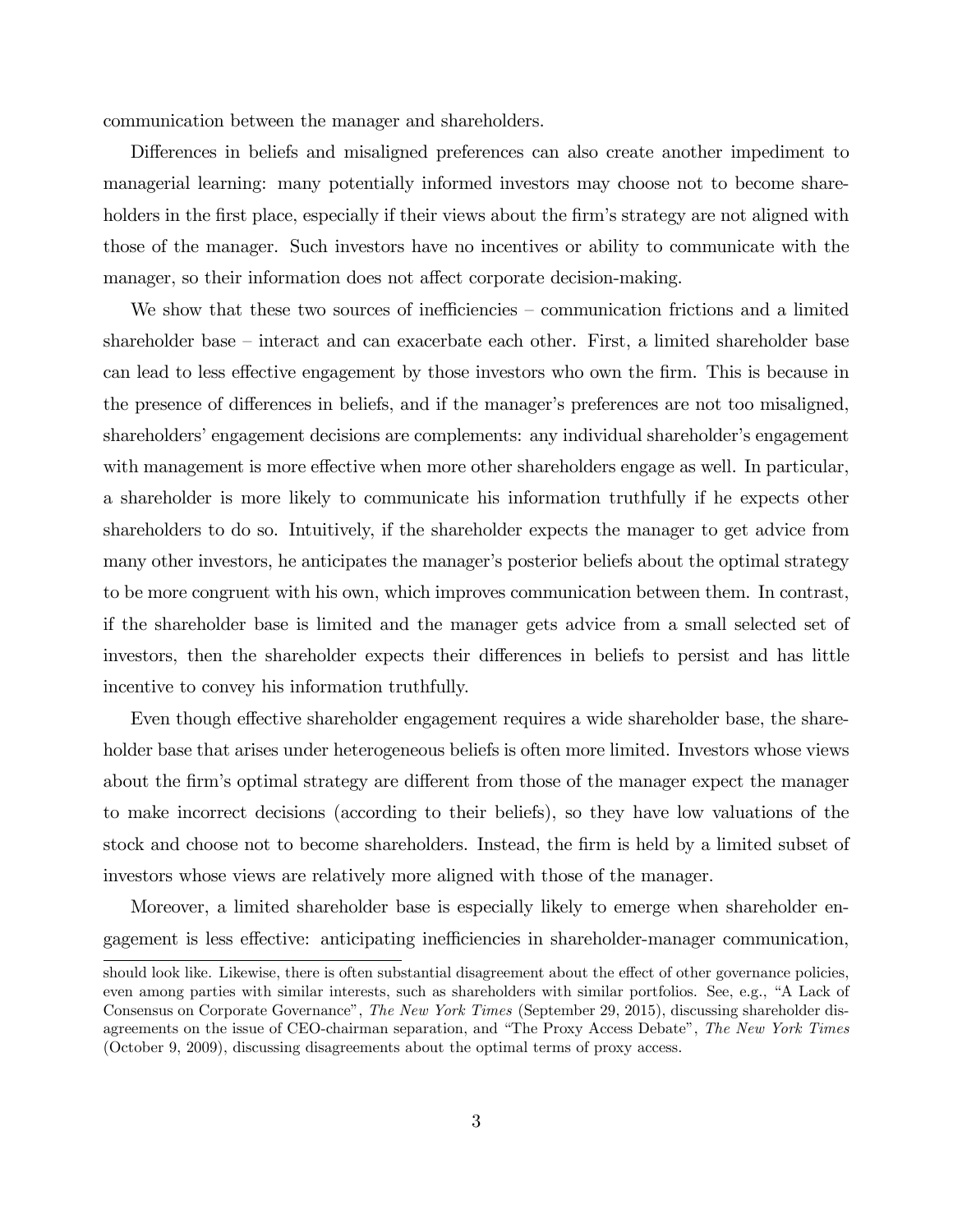investors whose views are misaligned with those of the manager expect their belief disagreements to remain strong and thus are less likely to become shareholders. Thus, both frictions in communication and a limited shareholder base inhibit managerial learning, and these inefficiencies amplify each other. We show that because of this two-way interaction between the ownership structure and the effectiveness of shareholder engagement, multiple equilibria can arise. An equilibrium where many informed investors become shareholders and communicate with the manager can co-exist with an equilibrium where only a small subset of investors become shareholders and managerial learning is highly limited. Intuitively, if an investor expects the firm to have few shareholders and the manager's decisions to be thus primarily based on the manager's prior beliefs, he expects to disagree with the manager's decisions ex-post, and hence does not invest in the firm in the first place, making this equilibrium self-fulfilling.

Our results suggest an important role of passively managed funds. The unique feature of passive funds is that they are required to hold most public stocks regardless of whether their fund managers agree or disagree with the firms' policies. We show that as a result, the growth in passive funds can enhance managerial learning from shareholders, increase the informativeness of corporate decisions, and raise the share price. First, passive funds become shareholders and thus can engage with management even when active funds in their position (with the same preferences and beliefs) would have not taken a stake in the firm. Moreover, when shareholders' engagement decisions are complements, the presence of passive funds has a positive spillover effect on the engagement of actively managed funds: a larger number of active funds communicate their views to management when more passive funds are present. Finally, in the presence of equilibrium multiplicity, the growth in passive funds breaks the feedback loop between the ownership structure and managerial learning, and can eliminate the inefficient equilibrium.

We also show that ownership structure is less important for engagement when differences in beliefs are accompanied by misaligned preferences between the manager and shareholders (i.e., conflicts of interest). This is because if conflicts of interest are sufficiently strong, shareholders' engagement decisions become substitutes: as more shareholders share their views with management, each shareholder's incentives to communicate truthfully decline. Intuitively, when a shareholder misrepresents his information to push the manager closer to his preferred decision, he is afraid to make too big of an impact and move the manager's decision too much,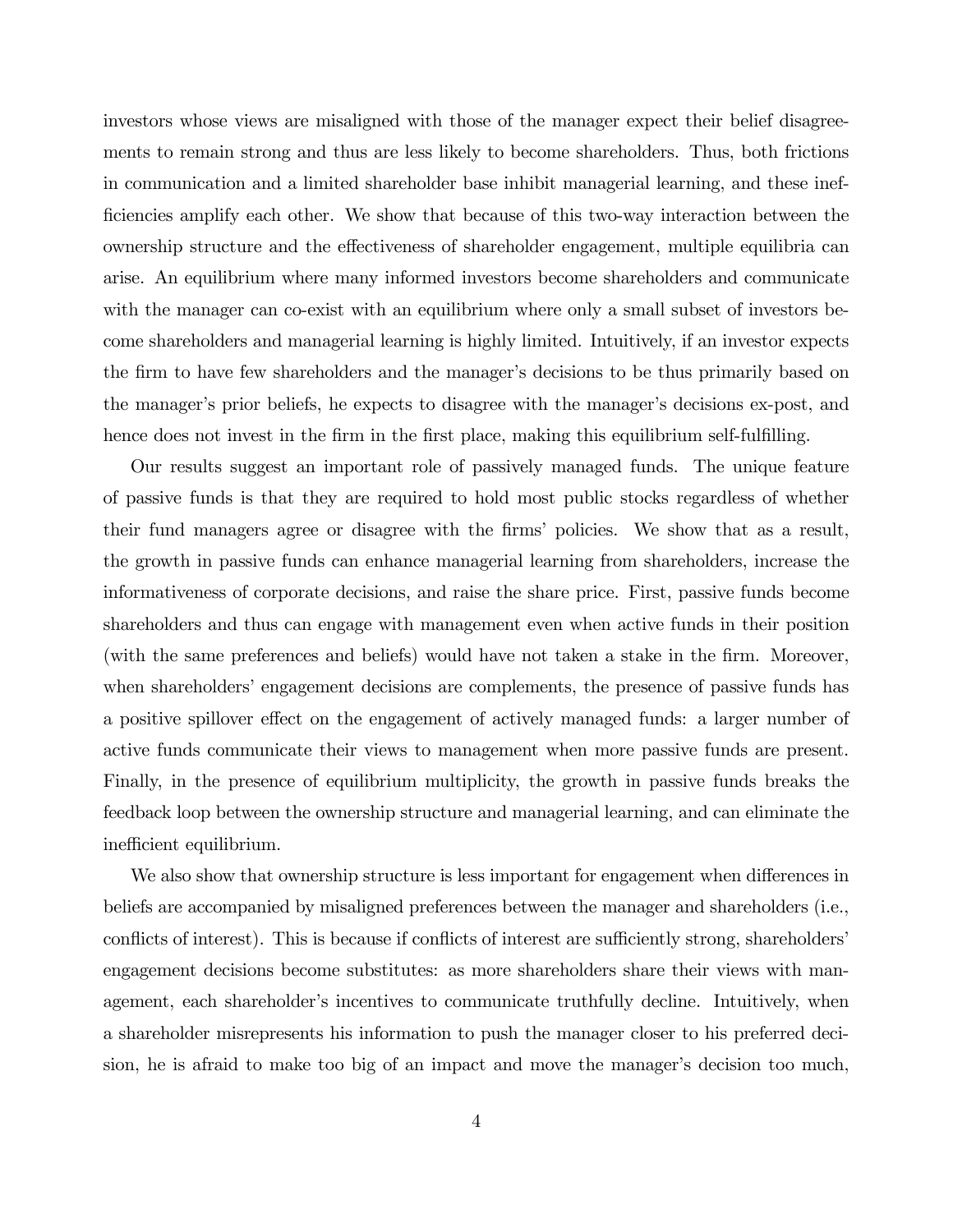away even from the shareholder's preferred decision. This concern constrains misreporting if the manager reacts strongly to the shareholder's advice. However, if many other shareholders provide advice, the manager reacts less to each individual shareholder's advice, so this concern no longer constrains misreporting. If conflicts of interest are strong, this effect dominates the complementarity effect described above: even if the manager learns a lot from shareholders and their posterior beliefs converge, strong conflicts of interest introduce a wedge between the shareholders' and manager's preferred decisions and limit how congruent the manager and shareholders can become. We show that when the substitution effect dominates, adding more shareholders who can communicate their views does not improve the effectiveness of shareholder engagement. As a result, a limited shareholder base is no longer a key impediment to managerial learning, and the presence of passive funds plays a less important role.

This contrast between the complementarity and substitution effects also has implications for governance policies that aim to promote shareholder-manager communication. One such policy is the use of advisory shareholder votes. Advisory votes may create more problems than they solve if these votes do not provide useful information: for example, both the sayon-pay provision of the Dodd-Frank Act and Rule 14a-8 have been highly debated because of their potential downsides, such as distractions, time, and resources they may require from management.<sup>5</sup> Our results suggest that introducing an advisory vote on a certain decision is likely to have a particularly positive effect on managerial learning when there is substantial heterogeneity in beliefs about this decision. In this case, the advisory vote allows a costeffective way to get the views of a large number of shareholders, especially those who would not be able to engage with management individually. Furthermore, due to complementarities in communication, it may encourage more effective communication by other shareholders, who would otherwise not share their views because of belief disagreements with the manager. In contrast, for decisions involving strong conflicts of interest, the substitution effect dominates, and shareholder-manager communication is not enhanced by additional shareholders who can convey their views. Hence, introducing an advisory vote may not improve managerial learning

 $5$ For example, if a certain advisory vote is not informative, then its only effect is that it "requires companies" to devote significant time and resources... and distracts management and shareholders" (see the February 3, 2020 letter to the SEC from the Corporate Governance Coalition for Investor Value). See "Debate continues over 14a-8 reform plans" at *Corporate Secretary*, Aug 4, 2020; and Thomas, Palmiter, and Cotter (2012), Section II.C "Debate over Mandatory Say on Pay" for discussions of these debates.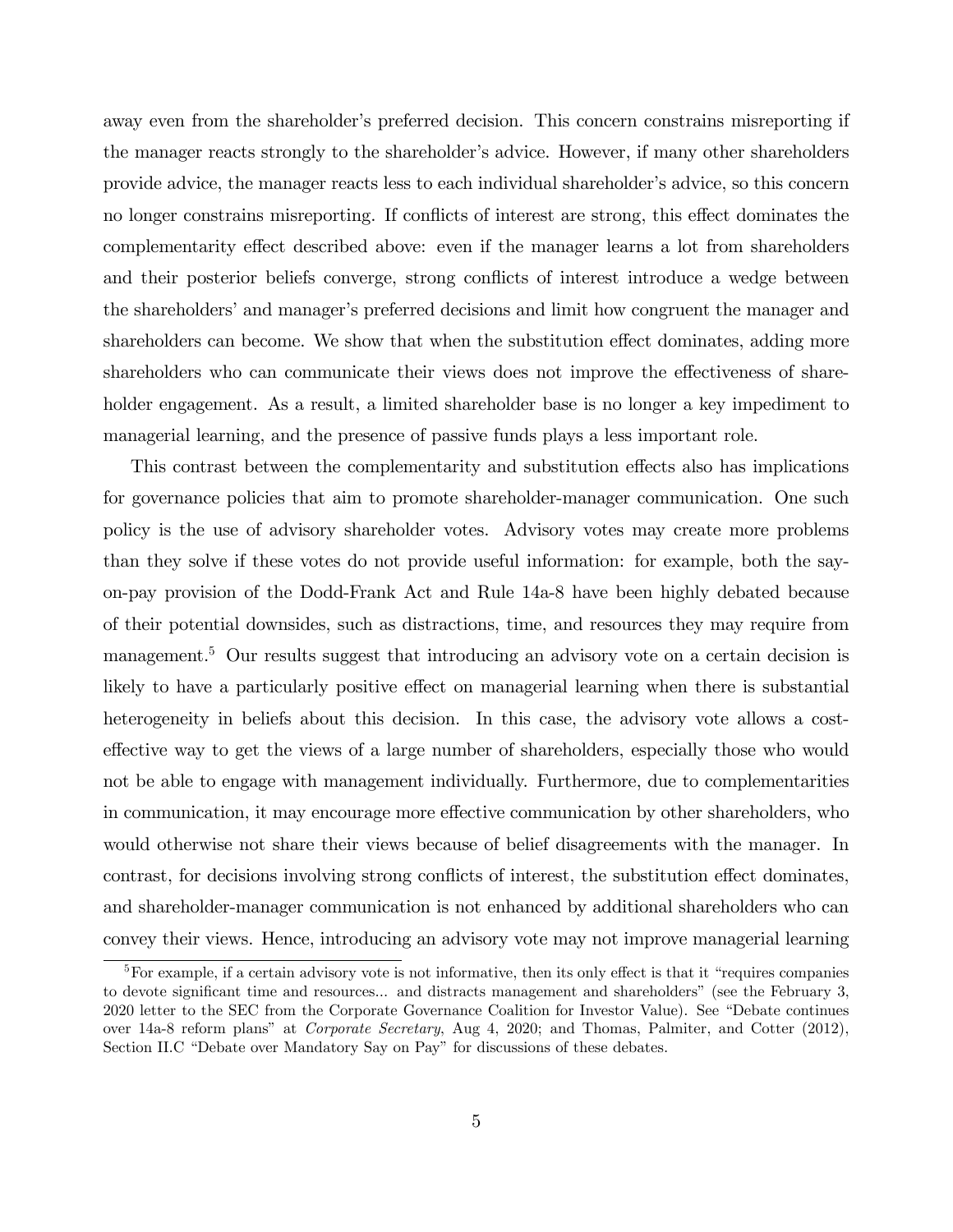at all, and the potential downsides of such a vote become of first-order importance. For a similar reason, increasing board size by adding shareholders to the board (e.g., venture capitalists, activist investors, or other blockholders) is more likely to enhance managerial learning and increase value if there are strong differences in beliefs about the firm's strategy, but is more likely to decrease value if the manager's and shareholders' interests are strongly misaligned.

Overall, our paper highlights a new informational channel through which financial markets affect the quality of managerial decisions, and thus contributes to the feedback literature (e.g., Dow and Gorton, 1997; Subrahmanyam and Titman, 1999; Goldstein and Guembel, 2008; see Bond, Edmans, and Goldstein, 2012, for a survey). We emphasize that financial markets not only influence decision-making by the information contained in the prices, but also by determining the firm's ownership structure and thus affecting which investors provide advice to management via direct engagements, advisory voting, or joining the board.

The literature has analyzed the role of ownership structure for other channels of shareholder influence, namely, intervention ("voice") and selling shares ("exit"); see Edmans and Holderness (2017) for a survey. Most related to our paper is the subset of this literature that analyzes multiple blockholders and interactions between them (Winton, 1993; Noe, 2002; Edmans and Manso, 2011; Doidge, Dyck, and Yang, 2021; Brav, Dasgupta, and Mathews, 2022; Cvijanovic, Dasgupta, and Zachariadis, 2022). In papers that focus on governance through voice, dispersed ownership typically reduces the effectiveness of shareholder intervention due to the free-rider problem (e.g., Winton, 1993; Edmans and Manso, 2011). In contrast, the literature on governance through exit shows that ownership dispersion can be beneficial, either because multiple blockholders trade more aggressively to compete for profits (Edmans and Manso, 2011) or because they react to each other's exits due to reputational concerns (Cvijanovic, Dasgupta, and Zachariadis, 2022). Our paper highlights another reason why ownership dispersion can improve governance: it can enhance communication between shareholders and management.

Several other papers have studied communication from shareholders to management (Levit, 2019; Levit, 2020), as well as from the board of directors to management (e.g., Adams and Ferreira, 2007; Harris and Raviv 2008; Baldenius, Melumad, and Meng, 2014; Chakraborty and Yilmaz, 2017). These papers analyze communication by a single agent, whereas our focus is on how communication decisions of multiple agents interact.<sup>6</sup> Thus, our paper contributes to the

 $6$ Malenko (2014), Khanna and Schroder (2015), and Chemmanur and Fedaseyeu (2018) study communication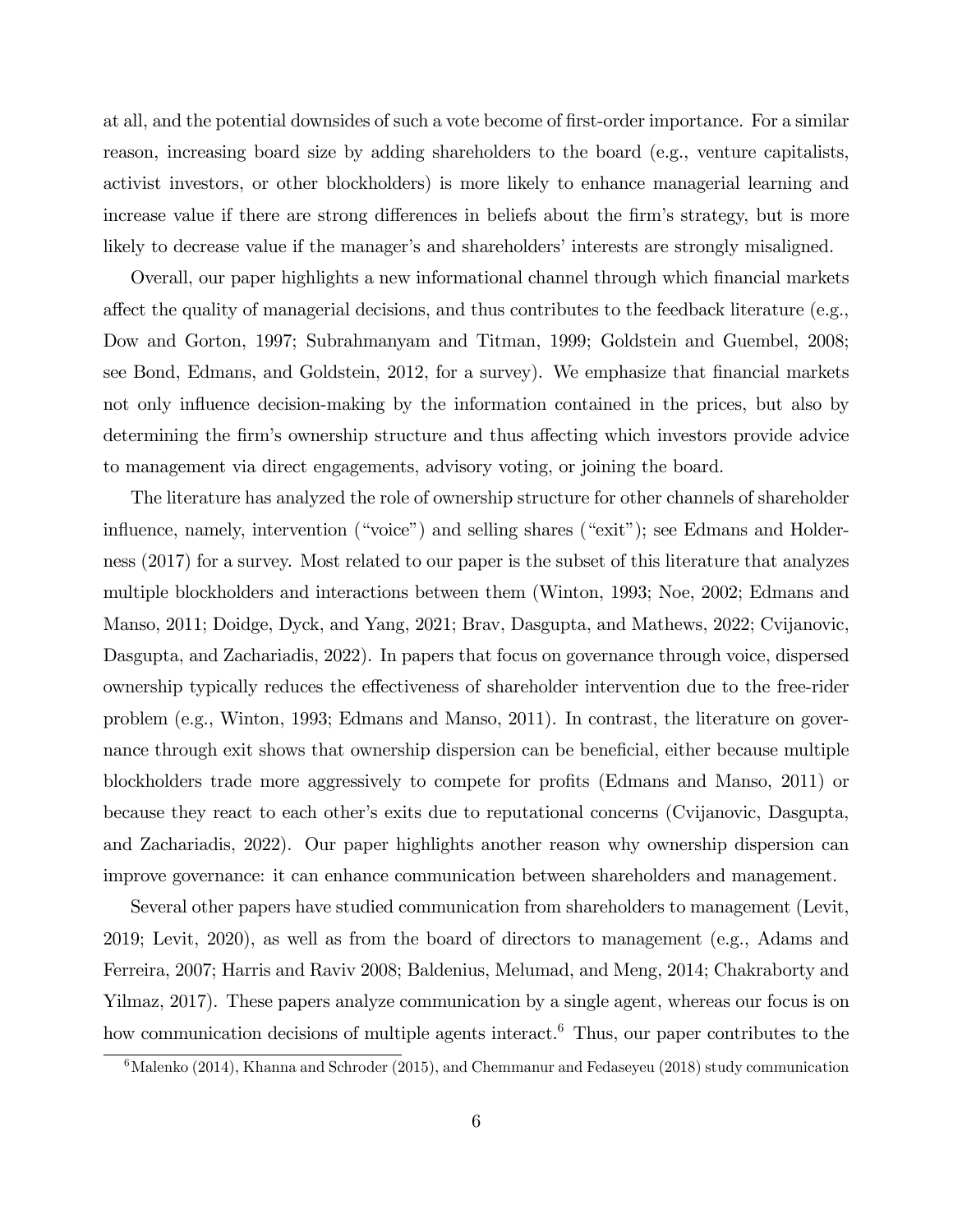literature on cheap talk communication (Crawford and Sobel, 1982) by multiple imperfectly informed senders (Austen-Smith, 1993; Battaglini, 2004; Morgan and Stocken, 2008; Levit and Malenko, 2011; Galeotti et al., 2013). The substitution effect that arises in our model when the misalignment of preferences is substantial is related to the result in Morgan and Stocken (2008) that full information revelation is an equilibrium in a poll with a small sample, but not with a large one. While this literature only studies heterogeneous preferences, we also introduce heterogeneous beliefs and show that when differences in beliefs are substantial, the results are the opposite of those under heterogeneous preferences. In addition, we highlight how in a corporate setting, the set of agents who communicate with management (i.e., the shareholder base) is itself endogenously determined by agents' preferences and beliefs, and how this, in turn, affects communication.

Finally, our paper is related to the literature on heterogeneous priors. Morris (1995) provides an overview of the heterogeneous prior assumption and discusses why it is consistent with rationality. Our model also features rational agents: although they have different priors, they are not dogmatic and update their beliefs in a Bayesian way after receiving new information. There is a large theoretical literature studying the implications of heterogeneous beliefs for trading in financial markets.<sup>7</sup> The contribution of our paper is to examine how heterogeneous beliefs affect not only shareholders' trading decisions, but also their subsequent communication with management and the interaction between these two decisions. Boot, Gopalan, and Thakor  $(2006, 2008)$  also study differences in beliefs between shareholders and the manager, but from a very different perspective: these papers analyze the firm's choice between public and private ownership and do not feature asymmetric information and communication, which are the focus of our paper. Che and Kartik (2009), Van den Steen (2010), and Alonso and Camara (2016) study communication under heterogeneous beliefs but with only one sender and not via cheap talk, and thus do not consider the forces highlighted in our paper.<sup>8</sup>

between multiple members of the board or committee, but do not analyze their communication to the manager. 7E.g., Harris and Raviv (1993), Kandel and Pearson (1995), Banerjee, Kaniel, and Kremer (2009), Banerjee and Kremer (2010), and Kyle, Obizhaeva, and Wang (2018), among many others.

<sup>8</sup>Garlappi, Giammarino, and Lazrak (2017, 2021) examine group decision-making under heterogeneous beliefs but without private information and communication.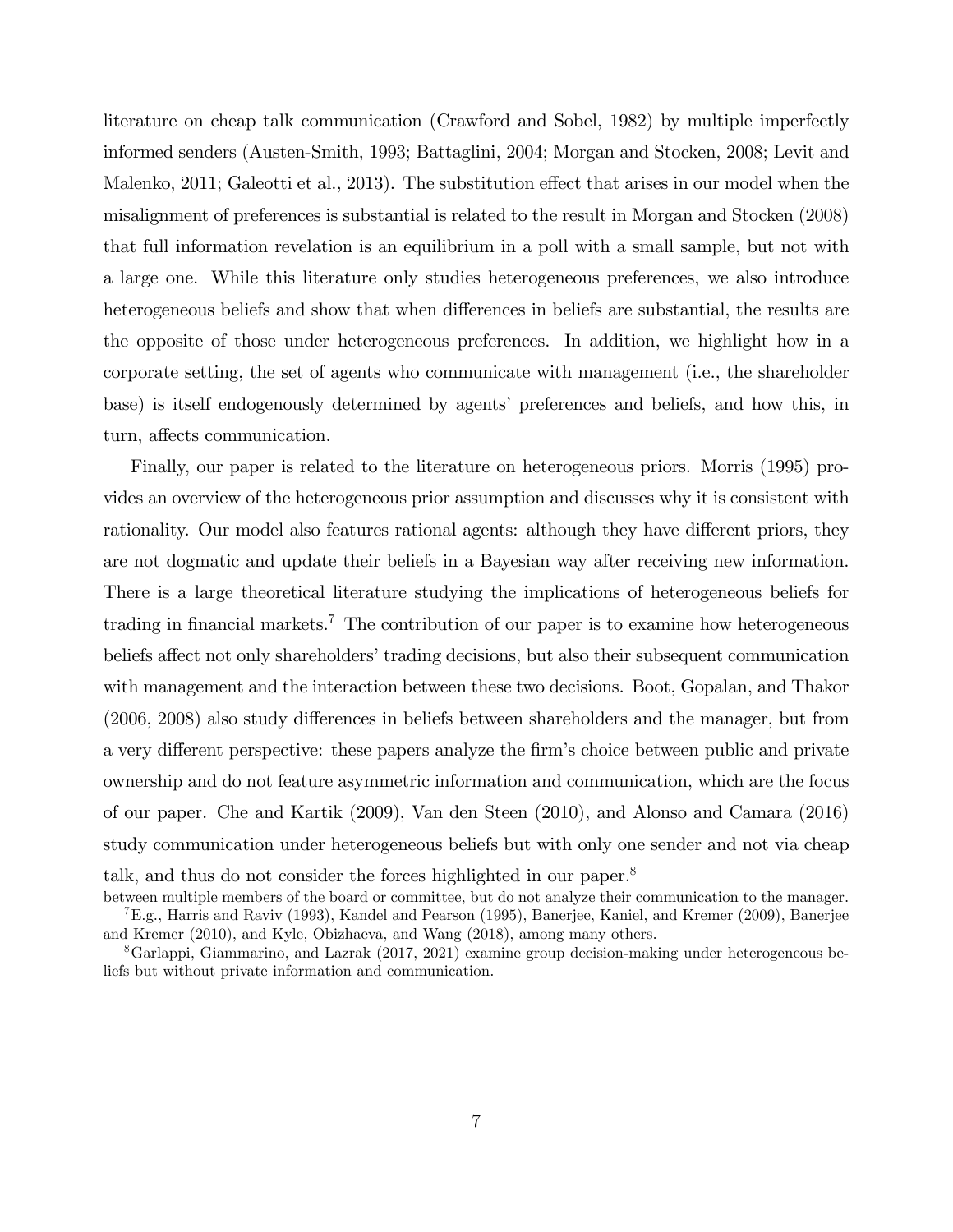## 2 Setup

In this section, we present a simple model, which captures a conflict of interest between the manager and shareholders, heterogeneous beliefs, and dispersed private information, and has tractable and intuitive solutions.

The environment consists of a firm, which is run by the manager, and a set of *N* investors (potential shareholders) indexed by  $i, i \in \{1, ..., N\}$ . The firm needs to make a decision, denoted by a continuous action  $a \in \mathbb{R}$ , whose value depends on the unknown state Z. If the manager takes action  $a$  in state  $Z$ , the firm delivers per-share value of

$$
U(a, Z) = u_0 - (a - Z)^2,
$$
\n(1)

where  $u_0 > 0$  is sufficiently high, so that the equilibrium share price is always positive. The manager's interests may not be fully aligned with shareholders: his utility is

$$
U_m(a, Z) = u_0 - (a - Z - b)^2,
$$
\n(2)

where  $b \geq 0$  measures the extent of conflicts of interest. Thus, from the shareholders' point of view, the optimal action is  $a = Z$ , whereas the manager's preferred action is  $a = Z + b$ . For example, if *a* refers to the firm's investment decision or how much to bid for a potential target, then *b* can capture the extent of empire-building preferences of the manager.



Figure 1. Timeline of the model.

The timing, illustrated by Figure 1, is as follows. At the initial stage, all *N* investors participate in the market for the firm's shares, during which the total stock of the firm is sold by the original owner (seller) in a competitive market. The stock is in unit supply, so holding  $\alpha_i$ shares is equivalent to holding fraction  $\alpha_i$  of the firm. Each investor submits a demand schedule that specifies the quantity he wants to buy for various prices,  $\{\alpha_i(p)\}\$ , and the equilibrium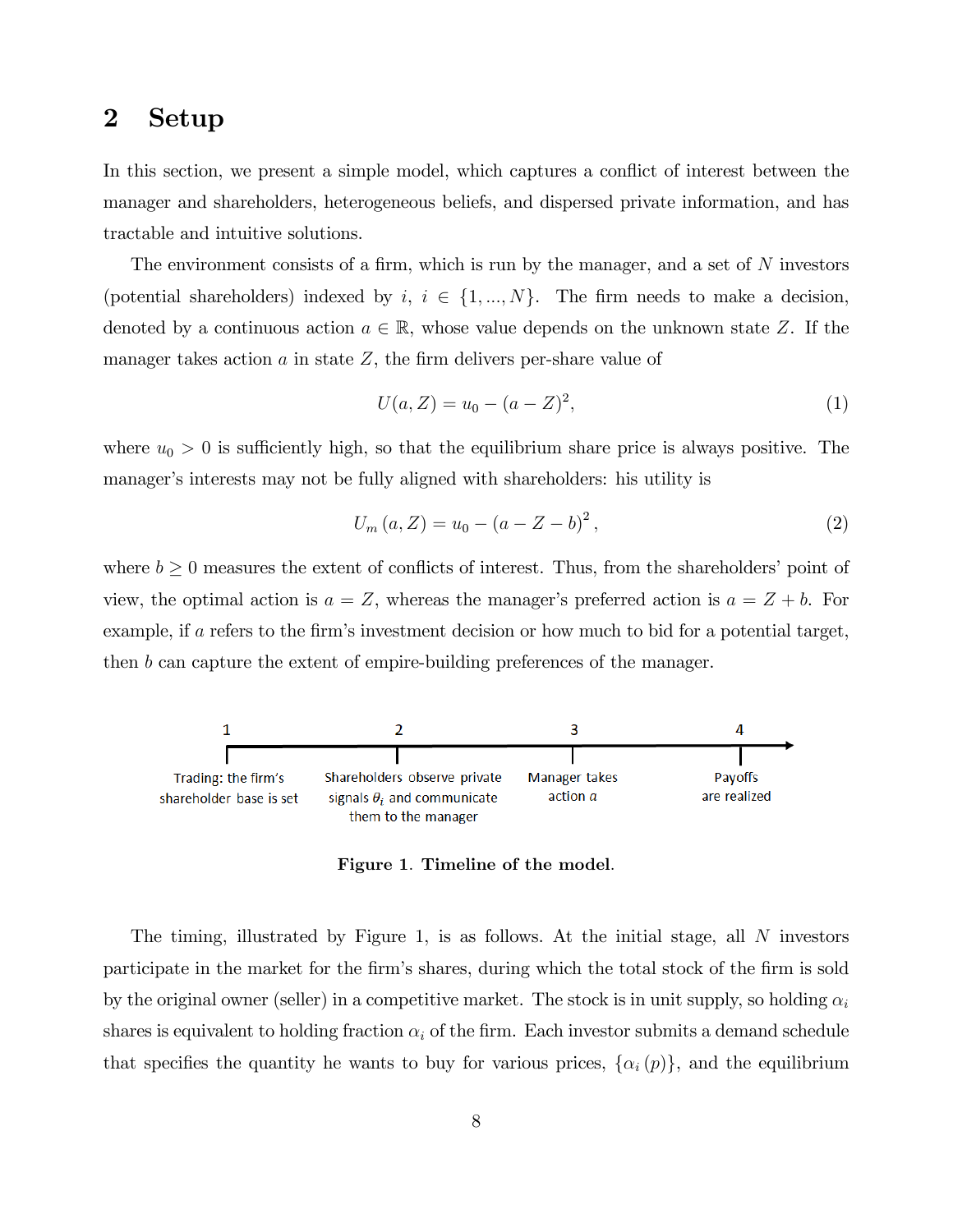price *p*<sup>∗</sup> is set to clear the market. Suppose (e.g., as in Vives, 1993) that investor *i*'s utility from buying stake  $\alpha_i$  is given by

$$
\alpha_i \left( \mathbb{E}_i[U\left( a, Z \right) \right] - p \right) - \frac{\lambda}{2} \alpha_i^2, \tag{3}
$$

where  $U(a, Z)$  is his utility from each share and is given by  $(1)$ ,  $p$  is the share price, and  $\lambda > 0$  captures either the holding cost due to limited diversification and risk aversion or the transaction cost due to limited liquidity. For example,  $\lambda$  is likely to increase with firm size and volatility because holding a given fraction of the firm is costlier when the firm is larger and more risky. Subscript *i* in the expectation operator captures the fact that investors could have heterogeneous beliefs, as described below.

Trading determines the firm's shareholder base,  $S \subseteq \{1, ..., N\}$ , which consists of all investors who hold a positive number of shares after the trading stage:  $S = \{i : \alpha_i > 0\}$ . After trading, each shareholder  $i \in S$  learns a private signal  $\theta_i$  about the state and sends a nonverifiable cheap-talk message to the manager. Investors who do not become shareholders do not communicate with the manager. After the communication stage, the manager chooses action  $a \in \mathbb{R}$ , and the payoffs are realized. To describe these stages in more detail, we next define the information structure of the model.

The state of the world is equal to the sum of  $K \geq N$  signals:

$$
Z = \sum_{i=1}^{K} \theta_i,\tag{4}
$$

where  $\theta_i \in \{0,1\}$  are identically distributed binary signals:  $\theta_i$  equals one with probability  $\varphi$  and zero with probability  $1 - \varphi$ . These signals are independent conditional on  $\varphi$ , but unconditionally correlated since  $\varphi$  is unknown, as described below. Signals  $\theta_i$  can be thought of as different factors relevant to the decision. Information about these factors is dispersed among investors: if investor *i* becomes a shareholder, he privately observes  $\theta_i$  and is uncertain about other signals. Such information structure is common in the literature (e.g., Harris and Raviv, 2008; Chakraborty and Yilmaz, 2017) and captures the idea that investors may have different areas of expertise and thus be informed about different aspects of the decision. For example, in the context of M&A decisions, *a* could be the choice of how much to bid for a potential target, and signals  $\theta_i$  could capture the synergies from the merger, the intrinsic value of the target, the number of potential competing bidders and their bids, the costs of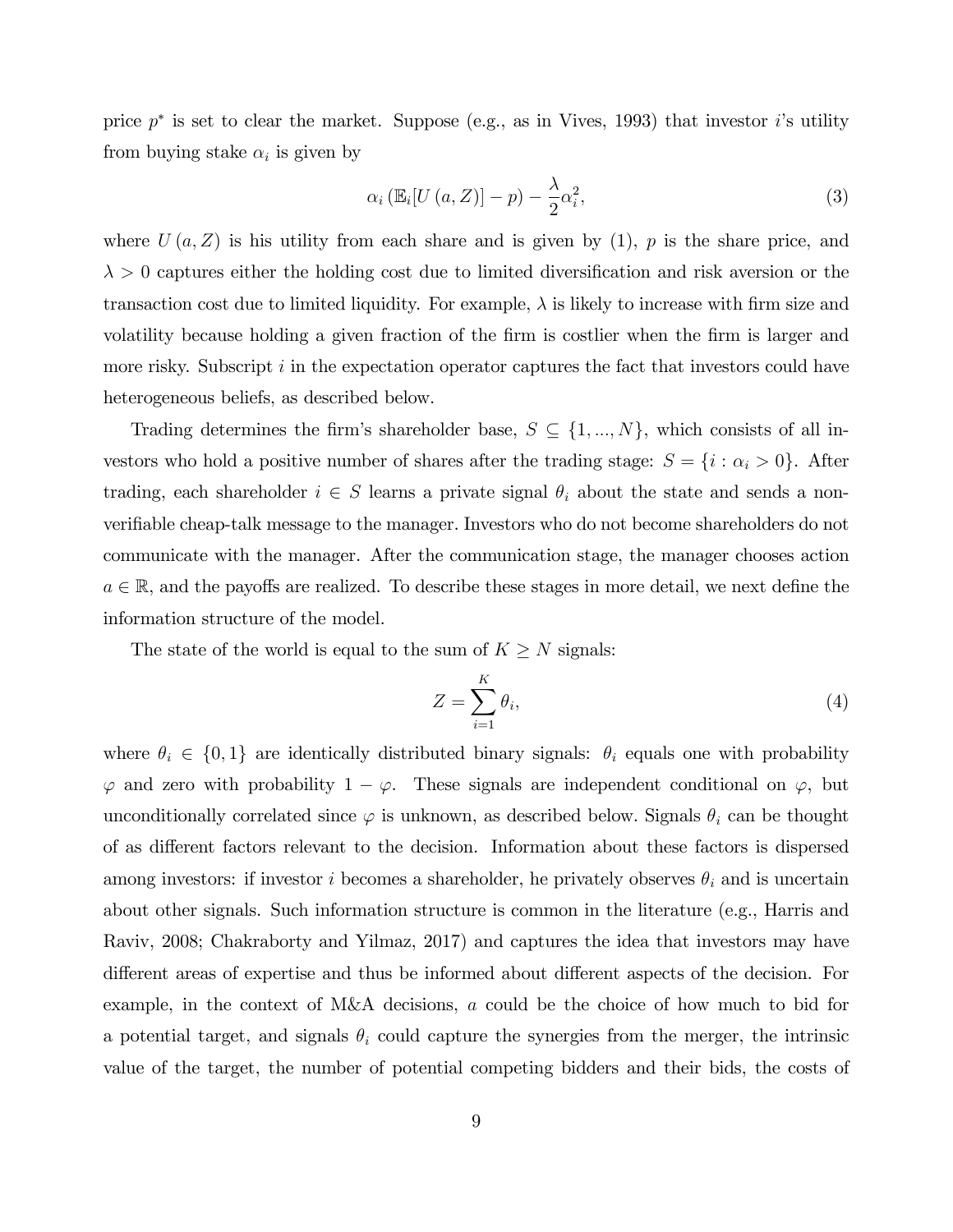integrating the two companies, and other relevant factors. Since  $K \geq N$ , the model allows for residual uncertainty: all investors collectively can observe *N* signals at most, so *K* − *N* of payo§-relevant signals always remain unknown at the decision-making stage. For simplicity, we assume that the manager is uninformed and that all investors' signals are equally important for the decision. In Section A.1 of the Online Appendix, we show that the model can be easily extended to incorporate heterogenous importance of investors' signals and private information of the manager without changing the results.

Investors and the manager have heterogeneous beliefs about the state: some agents are ex-ante more optimistic, while others are more pessimistic. In particular, the agents disagree about  $\varphi$ , the probability that each signal  $\theta_i$  is equal to one: optimists have a higher expectation of  $\varphi$  than pessimists. The manager's prior is that  $\varphi$  is drawn from the Beta distribution with parameters  $(\rho_m, \tau - \rho_m)$ , while investor *i*'s prior is that  $\varphi$  is drawn from the Beta distribution  $(\rho_i, \tau - \rho_i)$ <sup>9</sup> Since the expected value of this Beta distribution is  $\frac{\rho_i}{\tau}$ , investors with a higher  $\rho_i$ are more optimistic.10 Note that optimism in our model does not mean more positive beliefs about the value of the shares (if the action is fully informed, all agents agree that firm value is  $u_0$ , but rather beliefs that a higher action should be taken. While agents may have different prior beliefs, they update their beliefs rationally (according to Bayes' rule) when they receive new information.

We look for equilibria in pure strategies at the communication stage (see Section 5 for a discussion of mixed strategy equilibria). Because signals are binary, it is without loss of generality to consider a binary message space: the communication strategy of shareholder *i* is a mapping from his signal  $\theta_i \in \{0, 1\}$  into a binary non-verifiable message  $\mu_i \in \{0, 1\}$ . Thus, in equilibrium, each shareholder either communicates his information truthfully (i.e.,  $\mu_i(\theta_i) = \theta_i$ up to relabeling) or sends an uninformative (babbling) message (i.e.,  $\mu_i(0) = \mu_i(1)$ ). If there are multiple equilibria that can be Pareto-ranked in the communication subgame, we assume that the more efficient equilibrium is played.

<sup>&</sup>lt;sup>9</sup>That is, agent *i* believes that the density of  $\varphi$  is  $f_i(\varphi) = \varphi^{\rho_i-1}(1-\varphi)^{\tau-\rho_i-1}\frac{\Gamma(\tau)}{\Gamma(\rho_i)\Gamma(\tau-\rho_i)}$ , where  $\Gamma(\cdot)$  is the gamma function.

<sup>&</sup>lt;sup>10</sup>See Auxiliary Lemma A.1 in the Appendix. Notice that  $\rho_i$  also affects other moments, not only the mean. In Section A.2 of the Online Appendix, we consider a more flexible specification in which agent *i*'s prior of  $\varphi$ is characterized by the Beta distribution  $(\rho_i, \tau_i - \rho_i)$ . The main results extend to this setting.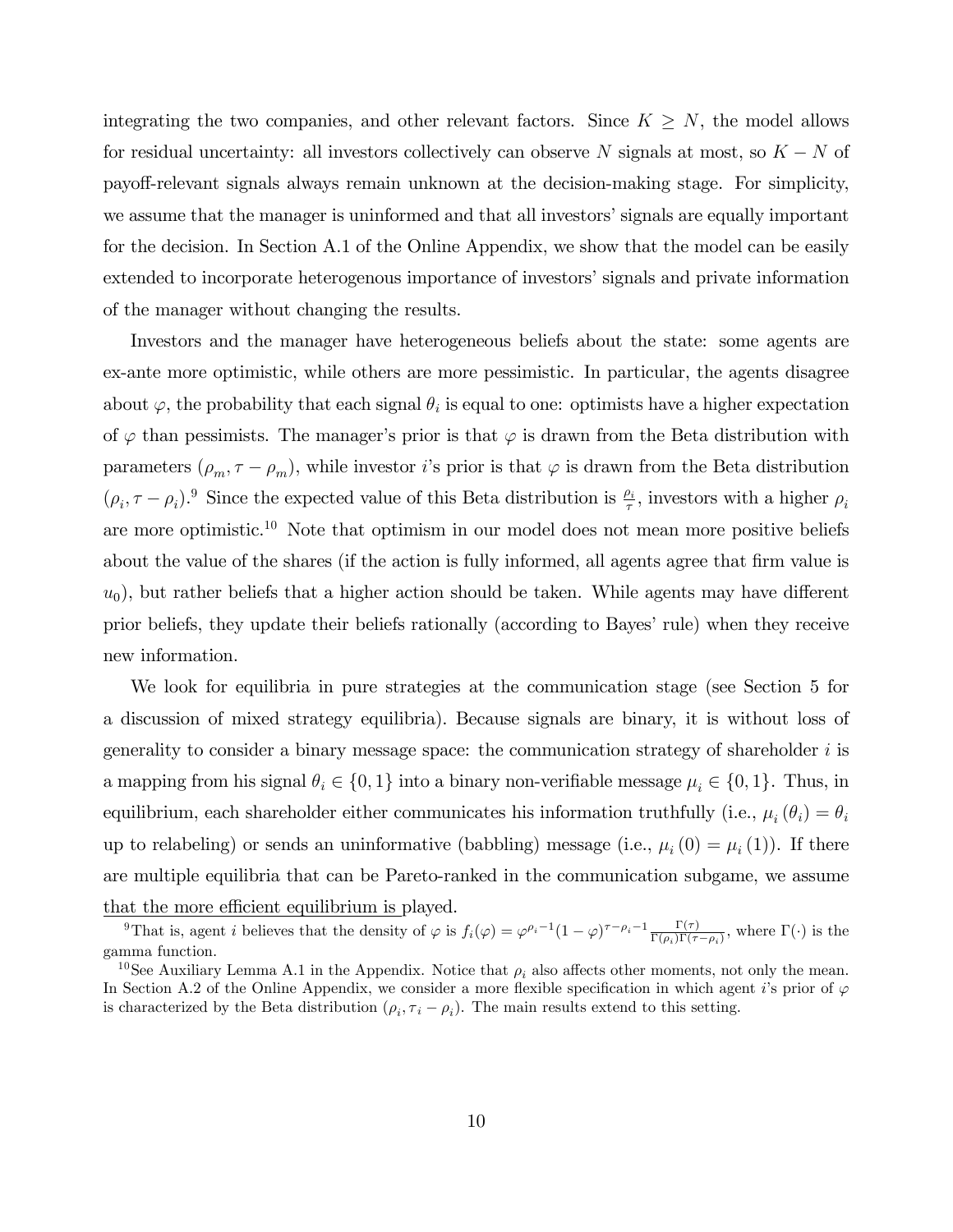Discussion of the model. We assume that investors trade based on their prior beliefs, but do not trade again ex-post, after learning their private signals. This simplifying assumption greatly enhances tractability: a model in which investors both trade on private information and decide how to communicate it is very difficult to analyze. There are two arguments for this assumption. First, as we discuss in the literature review, prior research has extensively studied how trading incorporates investors' private information into real decisions through its impact on prices (Bond, Edmans, and Goldstein, 2012). In contrast, our contribution is to examine how trading incorporates investors' information into real decisions through a different channel, communication: trading determines the firm's shareholder base and thus, determines which investors communicate their information to the manager via engagement, advisory voting, or being on the board. Assuming that investors do not trade based on private information allows us to abstract from the price channel and focus on the more novel communication channel. Second, we view our trading stage as determining the firm's long-term shareholder base (for example, at the time of the IPO) and  $\rho_i$  as capturing investors' beliefs at that point, e.g., how congruent they are with the overall strategic direction the management is pursuing. It is then reasonable to assume that such long-term shareholders' ownership stakes are not affected by more transitory private information that arrives later.

To make the analysis tractable, we also assume a specific communication protocol and make several assumptions about the information structure. We discuss the robustness of our results to these assumptions in Section 5.

## 3 Analysis of the model

## 3.1 Communication stage

We first characterize the action taken by the manager for a given outcome of the communication stage. Suppose that after communicating with the shareholders, the manager knows subset *R* ⊆ {1, ..., *K*} of signals ("revealed" signals) and does not know all the other signals,  $-R \equiv$ {1, ..., K}\*R*. We use *R* and  $-R$  to denote signal indices and  $\theta_R \equiv {\theta_i, i \in R}$  and  $\theta_{-R} \equiv$  $\{\theta_i, i \in -R\}$  to denote the corresponding subsets of signal realizations.

Given the quadratic payoff function, the optimal action of the manager is the sum of his bias *b* and his expectation of the state given his prior  $\rho_m$  and the signals he learned  $\theta_R$ :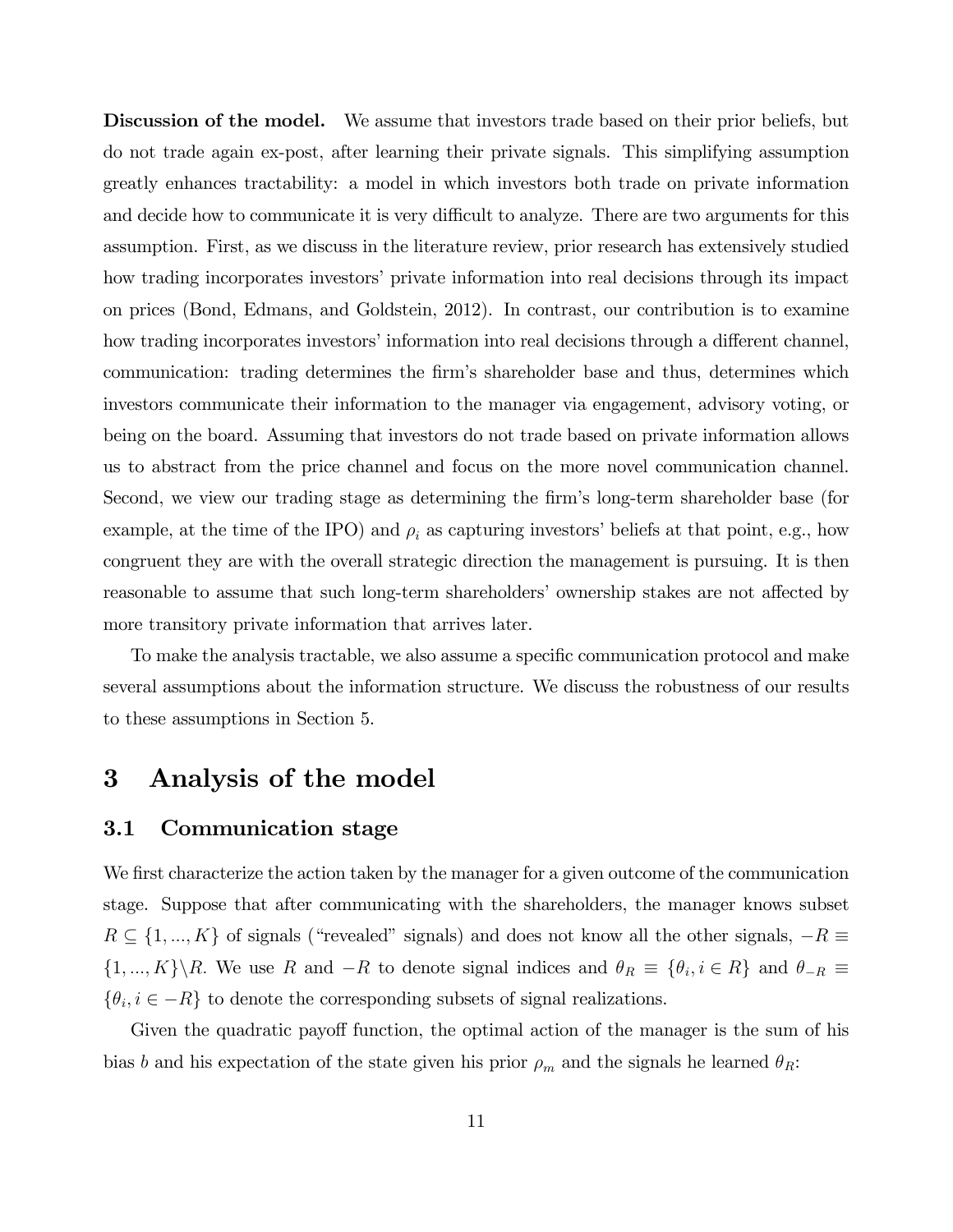$$
a_m(\theta_R) = b + \mathbb{E}_m(Z \mid \theta_R) = b + \sum_{i \in R} \theta_i + \sum_{j \in -R} \mathbb{E}_m[\theta_j | \theta_R]. \tag{5}
$$

The subscript *m* in the expectation operator  $\mathbb{E}_m$  highlights that the manager uses his own prior  $\rho_m$  to update his beliefs. In the appendix, using the properties of the Beta distribution, we show that the manager's posterior belief is that  $\mathbb{E}_m(\varphi|\theta_R) = \frac{\rho_m + \sum_{i \in R} \theta_i}{\tau + |R|}$ , where  $|R|$  is the number of signals in *R*. This gives the following result:

Lemma 1 (Optimal action of the manager). *Suppose that after the communication stage, the manager knows subset R of signals. Then his optimal action is*

$$
a_m(\theta_R) = b + \sum_{i \in R} \theta_i + \frac{\rho_m + \sum_{i \in R} \theta_i}{\tau + |R|} (K - |R|).
$$
 (6)

For any given information set  $\theta_R$ , a higher bias *b* and a higher prior belief  $\rho_m$  both induce the manager to take a higher action. However, while the effect of  $b$  does not depend on the manager's information, the prior  $\rho_m$  becomes less important as the manager becomes more informed and updates his beliefs. In particular, as the set *R* expands, the term  $\frac{K-|R|}{2\rho+|R|}$ , and hence the effect of  $\rho_m$  decreases. The manager's action coincides with the optimal action from the perspective of shareholder *i* if  $b = 0$ ,  $K = N$ , and  $R = \{1, ..., N\}$ .

Using Lemma 1, we next examine when shareholders will truthfully communicate their information to the manager. Consider any shareholder *i* and suppose that the manager knows subset  $R_i \subset \{1, ..., K\}$  of signals, where  $R_i$  does not include shareholder *i*'s signal  $\theta_i$ . The manager does not know all the other signals, i.e.,  $\theta_i$  and all signals in the subset  $-R_i\setminus\{i\}$ , where as before,  $-R_i \equiv \{1, ..., K\} \backslash R_i$ . Suppose the manager believes the shareholder's message and uses it to update his belief about the state according to (6). If shareholder *i* reveals his signal truthfully, the manager's action is

$$
a_m(\theta_{R_i}, \theta_i) \equiv b + \theta_i + \sum_{j \in R_i} \theta_j + \frac{\rho_m + \theta_i + \sum_{j \in R_i} \theta_j}{\tau + |R_i| + 1} (K - |R_i| - 1). \tag{7}
$$

If shareholder *i* misreports and claims that his signal is  $1 - \theta_i$ , the manager's action is

$$
a_m(\theta_{R_i}, 1 - \theta_i) \equiv b + (1 - \theta_i) + \sum_{j \in R_i} \theta_j + \frac{\rho_m + (1 - \theta_i) + \sum_{j \in R_i} \theta_j}{\tau + |R_i| + 1} (K - |R_i| - 1). \tag{8}
$$

Shareholder *i* only knows his signal  $\theta_i$  and does not know the set of all the other  $K-1$  signals,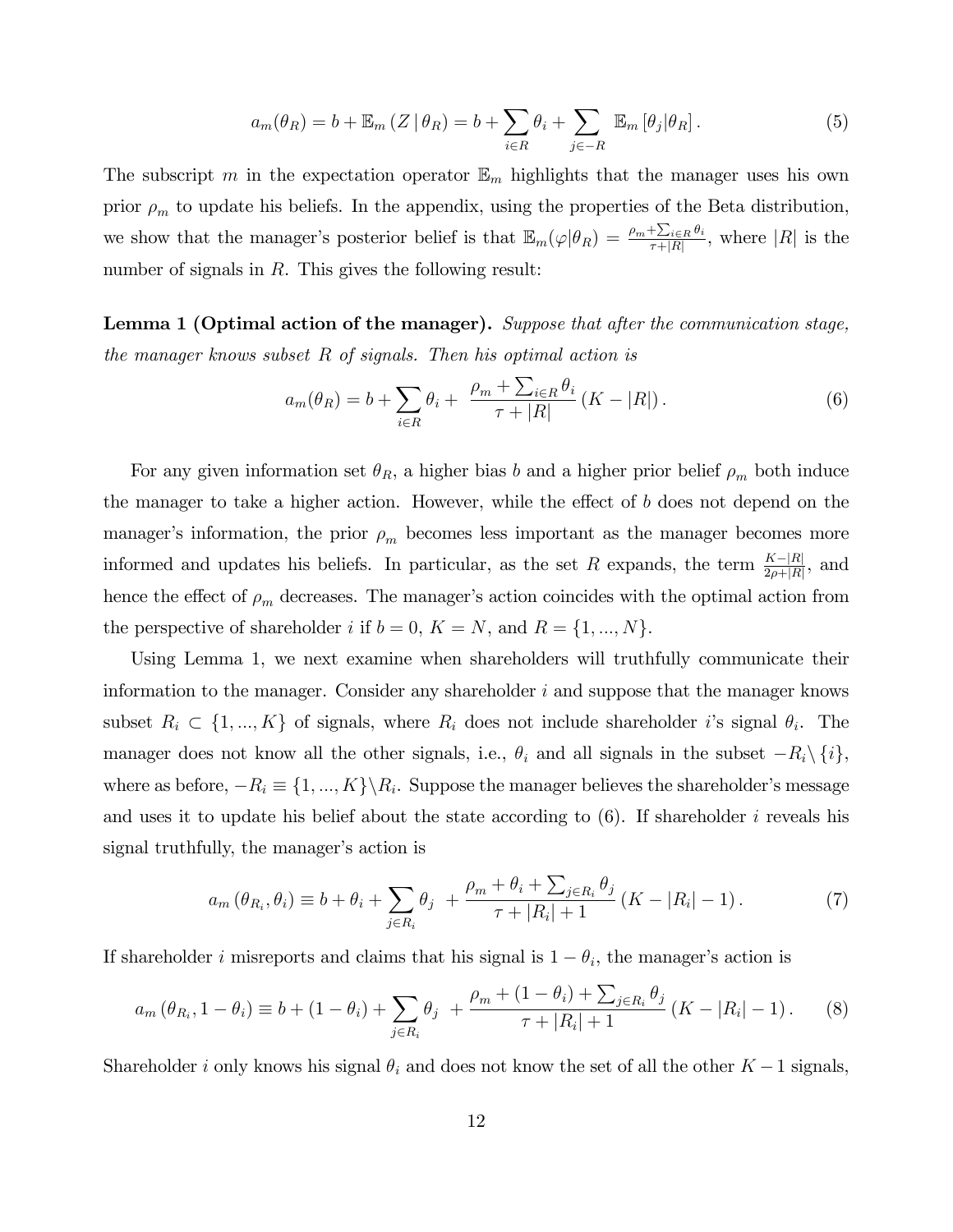which we denote  $\theta_{-i}$ . Thus, he compares his expected payoff from actions  $a_m(\theta_{R_i}, \theta_i)$  and  $a_m$  ( $\theta_{R_i}$ , 1 −  $\theta_i$ ) given  $\theta_i$  and his own prior belief about the distribution of those signals, and reports his signal truthfully if and only if:

$$
\sum_{\theta_{-i}\in\{0,1\}^{K-1}} \left[ (a_m(\theta_{R_i}, \theta_i) - Z)^2 - (a_m(\theta_{R_i}, 1 - \theta_i) - Z)^2 \right] P_i(\theta_{-i}|\theta_i) \le 0,
$$
\n(9)

where  $P_i(\theta_{-i}|\theta_i)$  is shareholder *i*'s belief about  $\theta_{-i}$  given  $\theta_i$  and his prior  $\rho_i$ . The next result characterizes the necessary and sufficient conditions for  $(9)$  to hold.

Proposition 1 (IC constraint for truthful reporting). *Suppose that the manager learns subset*  $R_i$  *of signals (which does not include*  $\theta_i$ ) and does not learn all the other signals,  $-R_i$ *. Then shareholder i reports his signal truthfully if and only if*

$$
| (\tau + |R_i| + 1) b + (K - |R_i| - 1) (\rho_m - \rho_i) | \le \frac{\tau + K}{2}.
$$
 (10)

As is standard in cheap talk games, communication is ineffective if the manager's preferences are sufficiently different from those of the shareholder:  $(10)$  is violated if *b* is large. The misalignment of preferences creates incentives to misreport, as the shareholder wants to tilt the manager's action in the direction away from the manager's bias. Similarly, communication is ineffective if the manager and shareholders have very different prior beliefs: (10) is violated if  $|\rho_m - \rho_i|$  is large. For example, if the shareholder thinks that the manager is too optimistic, he wants to correct this "bias in beliefs" by reporting a more negative signal.

Thus, with a single shareholder, disagreements due to differences in preferences and differences in beliefs have similar effects. However, this is no longer true with multiple shareholders. In this case, there are communication externalities — a shareholder's incentives to communicate truthfully depend on how much the manager is expected to learn from other shareholders (i.e.,  $|R_i|$ ) – and these externalities are very different depending on the source of disagreements. To explain the intuition, we rewrite (10) in the following form:

$$
2\left|b + \frac{K - |R_i| - 1}{\tau + |R_i| + 1}(\rho_m - \rho_i)\right| \le 1 + \frac{K - |R_i| - 1}{\tau + |R_i| + 1}.\tag{11}
$$

The left-hand side of (11) captures the incongruence between the manager and the shareholder. For example, if the shareholder is more pessimistic than the manager  $(\rho_m > \rho_i)$ , then the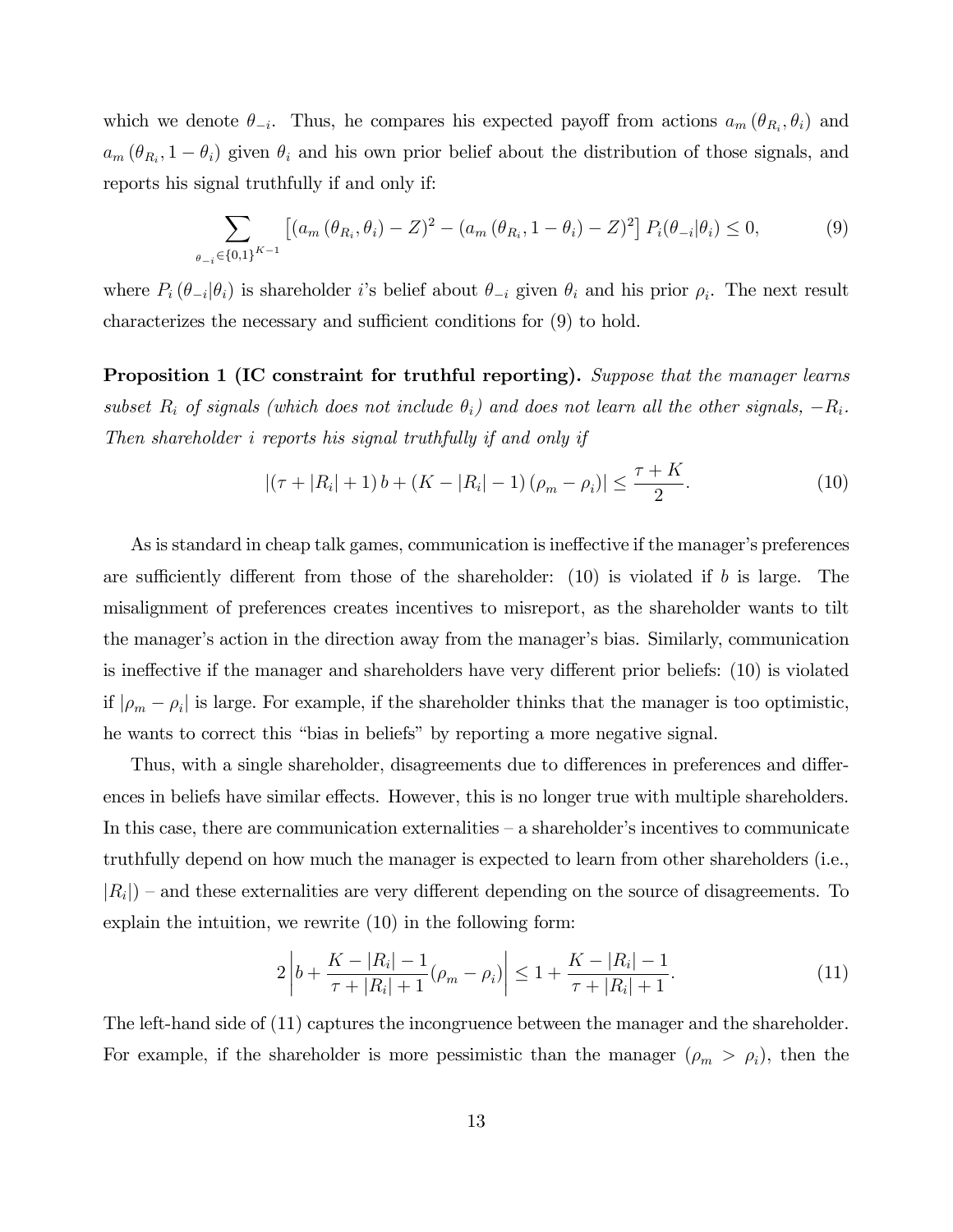manager's preferred action is higher than that of the shareholder, both due to the manager's bias in preferences  $(b > 0)$  and due to his too optimistic beliefs. The right-hand side of  $(11)$ measures the manager's reaction to the shareholder's advice, i.e., by how much the manager's action changes if the shareholder misreports his signal  $\theta_i$ <sup>11</sup> Intuitively, the shareholder faces a trade-off: while he wants to tilt the manager in the direction of his own preferred action (the benefit of misreporting, captured by the left-hand side of (11)), he is also afraid to tilt it too much, away even from his own optimal action, i.e., to "overshoot" (the cost of misreporting). This concern makes the shareholder reluctant to misreport if the manager reacts strongly to the shareholder's advice (the right-hand side of (11) is large enough), but not otherwise. It is now easy to see that there are two opposite forces through which  $|R_i|$  affects the shareholder's IC constraint:

1. Complementarity in shareholders' communication decisions. The first force is that the heterogeneity in prior beliefs becomes less important as the manager becomes more informed. This leads to shareholders' communication decisions being *complements*: the more information the manager is expected to learn from others (i.e., the higher is  $|R_i|$ ), the more likely it is that shareholder *i* will also truthfully communicate his signal. Intuitively, the shareholder expects the manager to become more congruent with him as the manager learns more: the term  $\frac{K-|R_i|-1}{\tau+|R_i|+1}(\rho_m-\rho_i)$  in (11) decreases in  $|R_i|$ . This happens due to two related effects. First, once a signal is revealed, agents update their posteriors about the distribution of the state. Hence, even if the shareholder's and manager's initial beliefs are very different, the shareholder expects them to become closer following the revelation of information by other investors. Second, heterogeneous beliefs generate disagreement only over the information that is still unknown — once a signal gets revealed, all parties agree about it.<sup>12</sup> To see the complementarity effect most starkly, consider the extreme case of  $b = 0$ . Suppose that there is no residual uncertainty  $(K = N)$ , and the manager knows all the signals except shareholder *i*'s signal:  $R_i = \{1, ..., N\} \setminus \{i\}$ . Then, truthfully reporting the last remaining signal  $\theta_i$  results

<sup>&</sup>lt;sup>11</sup>Both of these statements follow from  $(7)-(8)$ . From  $(7)$ , the term under the absolute value sign on the lefthand side is the difference between the preferred actions of the manager and the shareholder given information  $\theta_{R_i}$  and  $\theta_i$ . From (7)-(8), the right-hand side equals  $a_m (\theta_{R_i}, \theta_i) - a_m (\theta_{R_i}, 1 - \theta_i)$ .

<sup>&</sup>lt;sup>12</sup>The first effect is captured by the denominator,  $\tau + |R_i| + 1$ : the manager updates his beliefs about  $\varphi$  and hence signals  $\theta_{-R_i}$  after learning signals  $\theta_{R_i}$ . The second effect is captured by the numerator,  $K - |R_i| - 1$ : the manager learns signals  $\theta_{R_i}$  out of  $\theta_{\{1,\ldots,K\}}$ .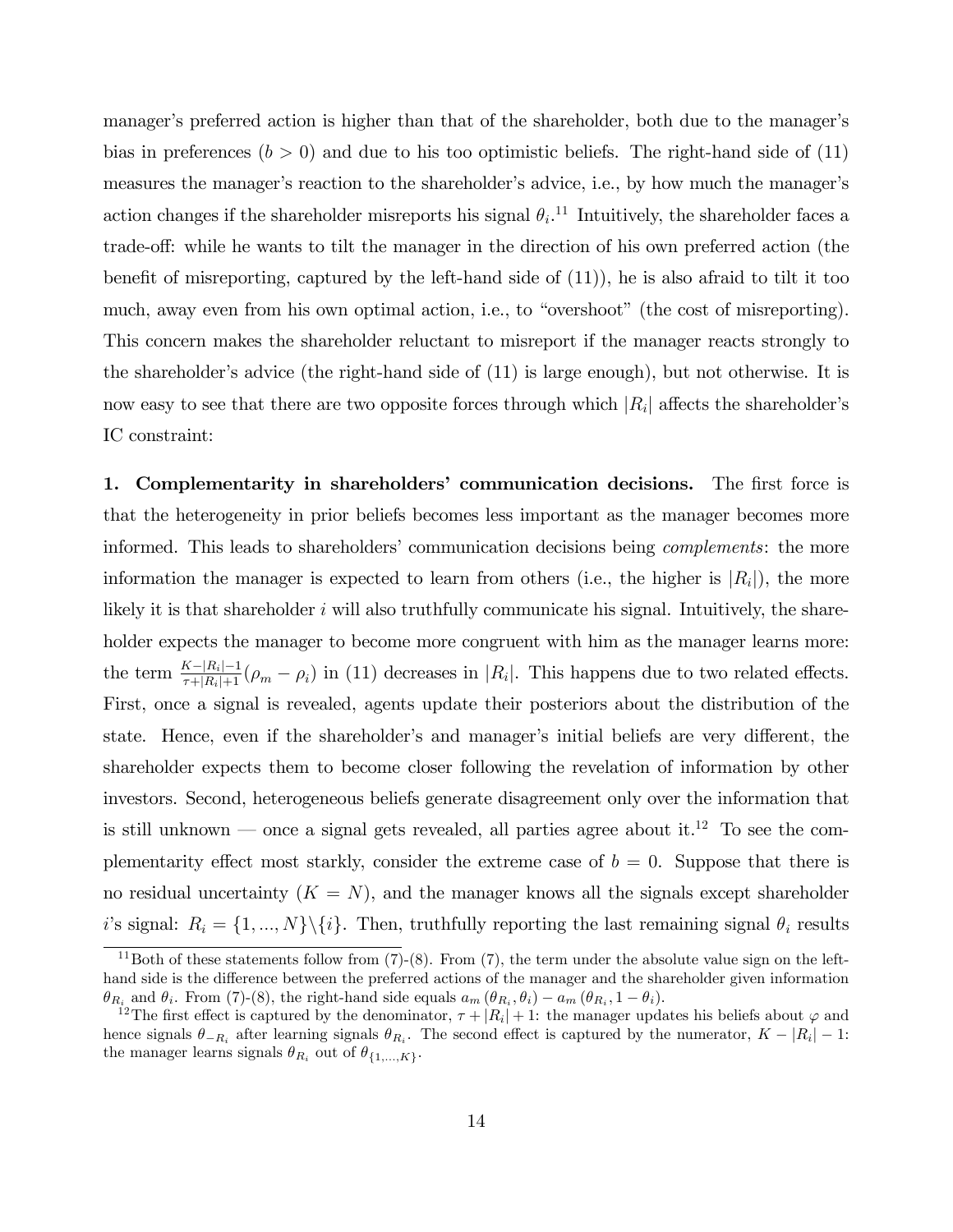in the manager taking the action that is optimal from the perspective of the shareholder, and hence is always incentive compatible.

The complementarity effect only arises in the presence of heterogeneous beliefs. If agents have common priors  $(\rho_i = \rho_m \text{ for all } i)$  and  $b = 0$ , then (10) is always satisfied, i.e., each shareholder has incentives to communicate his signal truthfully regardless of how many other shareholders communicate with the manager.

2. Substitution in shareholders' communication decisions. The second force is that as the manager learns from a larger number of shareholders, he reacts less to each individual shareholder's advice: the right-hand side of  $(11)$  decreases in  $|R_i|$ . As a result, the shareholder is less worried that misreporting his signal will tilt the manager's action too far away from the shareholder's own optimal action, i.e., the cost of misreporting declines. Hence, the shareholder is more likely to misreport when more other shareholders communicate with management, leading shareholders' communication decisions to be *substitutes*.

Proposition 1 shows that which of these two forces dominates depends on the relation between  $|\rho_m - \rho_i|$  and *b*. If  $b = 0$ , the left-hand side of (10) always decreases in  $|R_i|$ : if heterogeneous beliefs are the only communication friction, shareholder's communication decisions are always complements. More generally, (10) implies that the complementarity effect dominates if *b* is sufficiently small relative to  $|\rho_m - \rho_i|$ . However, as *b* increases, the complementarity effect is eventually dominated by the substitution effect: the left-hand side of  $(10)$  increases in  $|R_i|$  once *b* becomes sufficiently large relative to  $|\rho_m - \rho_i|$ . Intuitively, the misalignment of preferences limits how congruent the manager and shareholders can become due to learning: even if the manager learns a lot and his beliefs converge to those of the shareholders, strong preference misalignments introduce a wedge between the shareholders' and manager's preferred decisions.

To simplify the exposition and derive a complete, closed-form characterization of the equilibria, we assume in the remainder of the paper that there are only two types of investors:

Assumption: *Suppose*  $\rho_m = \rho$ ,  $\tau = 2\rho$ , and there are two types of investors: N<sub>o</sub> optimists *with*  $\rho_i = \rho + \Delta$ *, and*  $N_p \equiv N - N_o$  *pessimists with*  $\rho_i = \rho - \Delta$ *, where*  $\rho > \Delta$ .

Thus, the manager believes that  $\varphi$  is drawn from  $Beta(\rho, \rho)$ , whereas optimists (pessimists)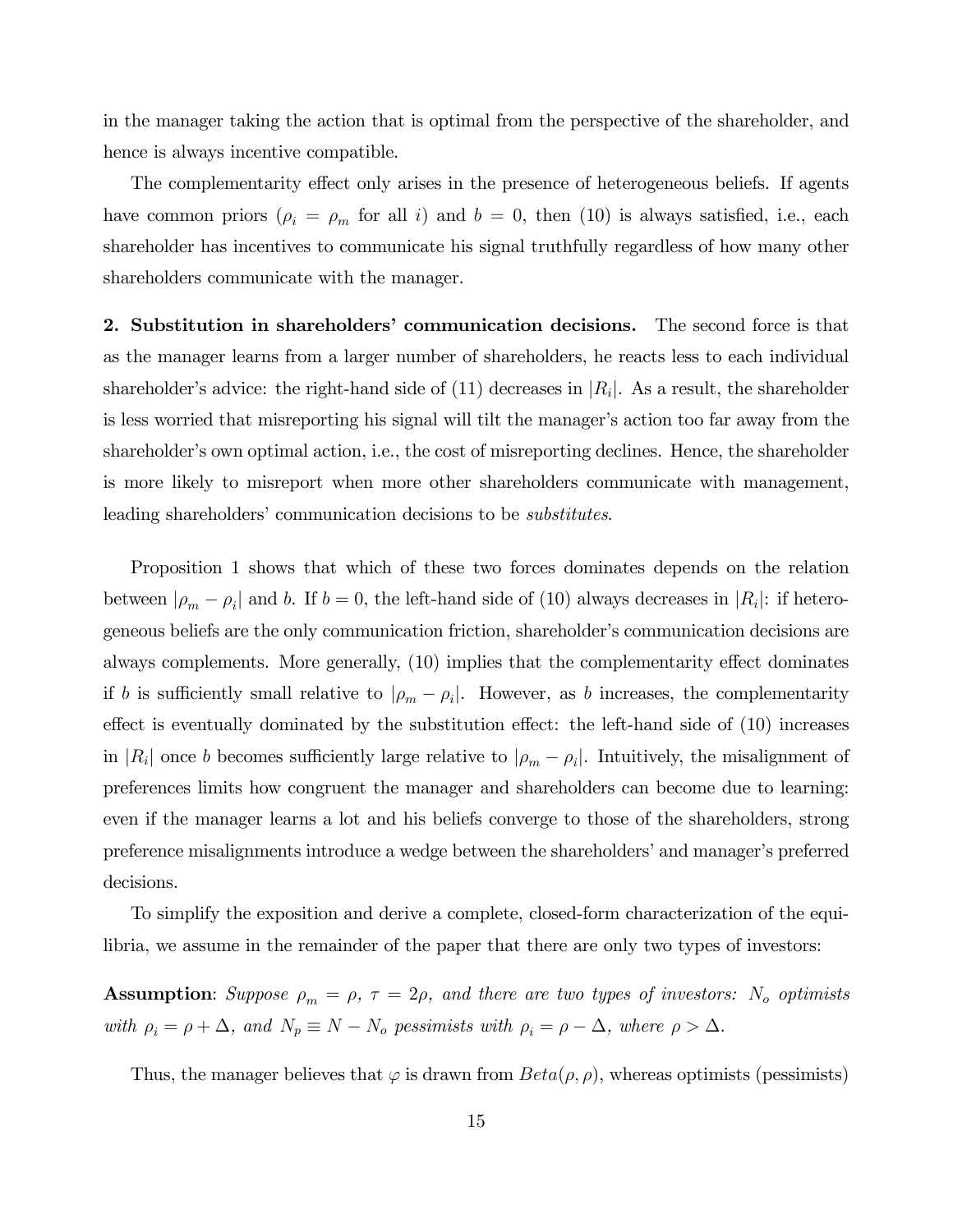are more (less) optimistic than the manager and believe that  $\varphi$  is drawn from *Beta* ( $\rho + \Delta$ *,*  $\rho - \Delta$ *)* (*Beta* ( $\rho - \Delta, \rho + \Delta$ )). The case  $\Delta = 0$  captures common priors: for example, if  $\Delta = 0$  and  $\rho = 1$ , all agents believe that  $\varphi$  is uniformly distributed on [0, 1]. All of the parameters are publicly known.

We next use  $(10)$  to characterize the most informative equilibrium at the communication stage given any shareholder base *S* (as we show in the next section, the most informative equilibrium is Pareto efficient if *K* is large enough). Since  $b \geq 0$ , then for any given  $|R_i|$ , if (10) holds for a pessimistic shareholder  $(\rho_m - \rho_i = \Delta)$ , it also holds for an optimistic shareholder  $(\rho_m - \rho_i = -\Delta)$ . Intuitively, a pessimistic shareholder is worried that the manager's action will be too high both because the manager has a preference for a higher action and because he is more optimistic than the shareholder. In contrast, from an optimistic shareholder's point of view, the manager's preference for a higher action counterbalances the manager's pessimism. Essentially, optimists are more aligned with the manager than pessimists, and thus have lower incentives to misreport. This implies that without loss of generality, we can focus on equilibria in which pessimists communicate truthfully only if all optimists communicate truthfully.13 These equilibria have the following properties:

Proposition 2 (Equilibrium at the communication stage). *The most informative equilibrium features the largest (in terms of the number of shareholders) subset of S that satisfies (10). Without loss of generality, it takes one of the following three forms: (1) all shareholders communicate truthfully; (2) all optimists communicate truthfully and some (potentially zero) pessimists communicate truthfully; (3) some (potentially zero) optimists communicate truthfully and no pessimist communicates truthfully. In addition:*

*(i)* If *b is sufficiently small, then either all shareholders communicate truthfully (if*  $|S|$ )  $K - \frac{\rho + K/2}{\Delta}$  *or no shareholder does (if*  $|S| < K - \frac{\rho + K/2}{\Delta}$ ).

*(ii)* If  $\Delta$  *is sufficiently small, the number of signals communicated is either*  $|S|$  *or the floor* of  $\frac{\rho + K/2}{b} - 2\rho$ , whichever is lower.

Statement (*i*) follows from shareholders' communication decisions being complements when

<sup>&</sup>lt;sup>13</sup>Formally, as we show in the proof of Proposition 2, if there exists an equilibrium in which  $n<sub>o</sub>$  optimists and  $n_p$  pessimists communicate truthfully, and  $S_o$  is the number of optimistic shareholders, then there exists a payoff-equivalent (in the sense of ex-ante payoffs of all shareholders and the manager) equilibrium in which  $\min \{n_o + n_p, S_o\}$  optimists and max  $\{0, n_o + n_p - S_o\}$  pessimists communicate truthfully.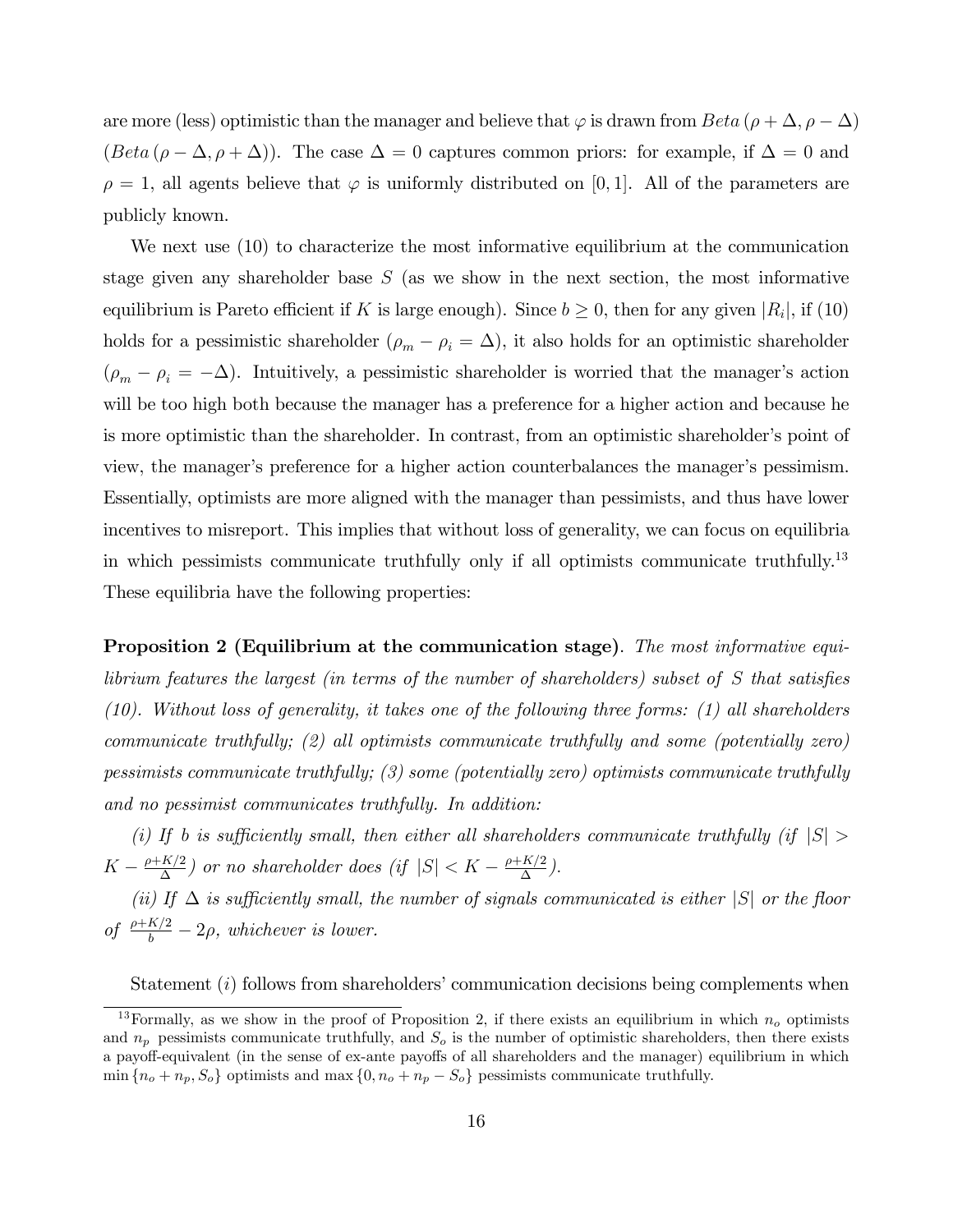*b* is small: if there exists an equilibrium in which at least one shareholder communicates truthfully, there also exists a (more informative) equilibrium in which all shareholders communicate truthfully. Moreover, because of complementarities, an equilibrium with truthful communication does not exist unless the number of shareholders |*S*| is large enough.

Statement *(ii)* follows from the substitution effect, which dominates when differences in beliefs  $(\Delta)$  are small relative to *b*. The fact that shareholders' communication decisions are substitutes implies that truthful communication by all shareholders is not possible unless their number  $|S|$  is sufficiently small. Notice that the effect of  $|S|$  in this case is the opposite of its effect in  $(i)$ , where  $|S|$  has to be sufficiently large for truthful communication to occur.

## 3.2 Trading stage

To solve for the equilibrium in the trading game, we first derive each investor's ex-ante expected utility from holding one share (not accounting for his holding costs) as a function of the set of signals learned by the manager at the communication stage. We refer to this utility as the investor's valuation.

**Lemma 2 (Ex-ante payoffs).** Suppose that in equilibrium, the manager learns subset R of *the signals and does not learn all the other signals,* −*R. Then investor i's valuation of each share is given by:*

$$
\mathbb{E}_{i}[U|R] = u_0 - b^2 - \frac{2b(\rho - \rho_i)}{2\rho + |R|} (K - |R|)
$$
  

$$
-\frac{\rho^2 - \Delta^2}{2\rho(2\rho + 1)} (K - |R|) \frac{2\rho + K}{2\rho + |R|} - \left[ \frac{\Delta (K - |R|)}{2\rho + |R|} \right]^2.
$$
 (12)

*If*  $K > \bar{K}$ , where  $\bar{K} \equiv \frac{4b\Delta\rho(2\rho+1)}{\rho^2-\Delta^2} - 2\rho$ , then  $\mathbb{E}_i[U|R]$  *is increasing in* |*R*| *for every agent.* 

Intuitively, if the decision were fully informed and unbiased from an investor's perspective, his valuation would be  $u_0$ . However, the decision is biased from the investor's perspective due to the manager's misaligned preferences  $(b > 0)$  and different beliefs  $(\rho \neq \rho_i)$ , which is captured by the second and third terms in (12). In addition, even if the manager has the same preferences and beliefs as the shareholder but does not have full information ( $|R| < K$ ), the shareholder's valuation is below  $u_0$  because the manager's decision is not fully informed. The forth and fifth terms in  $(12)$  capture this effect.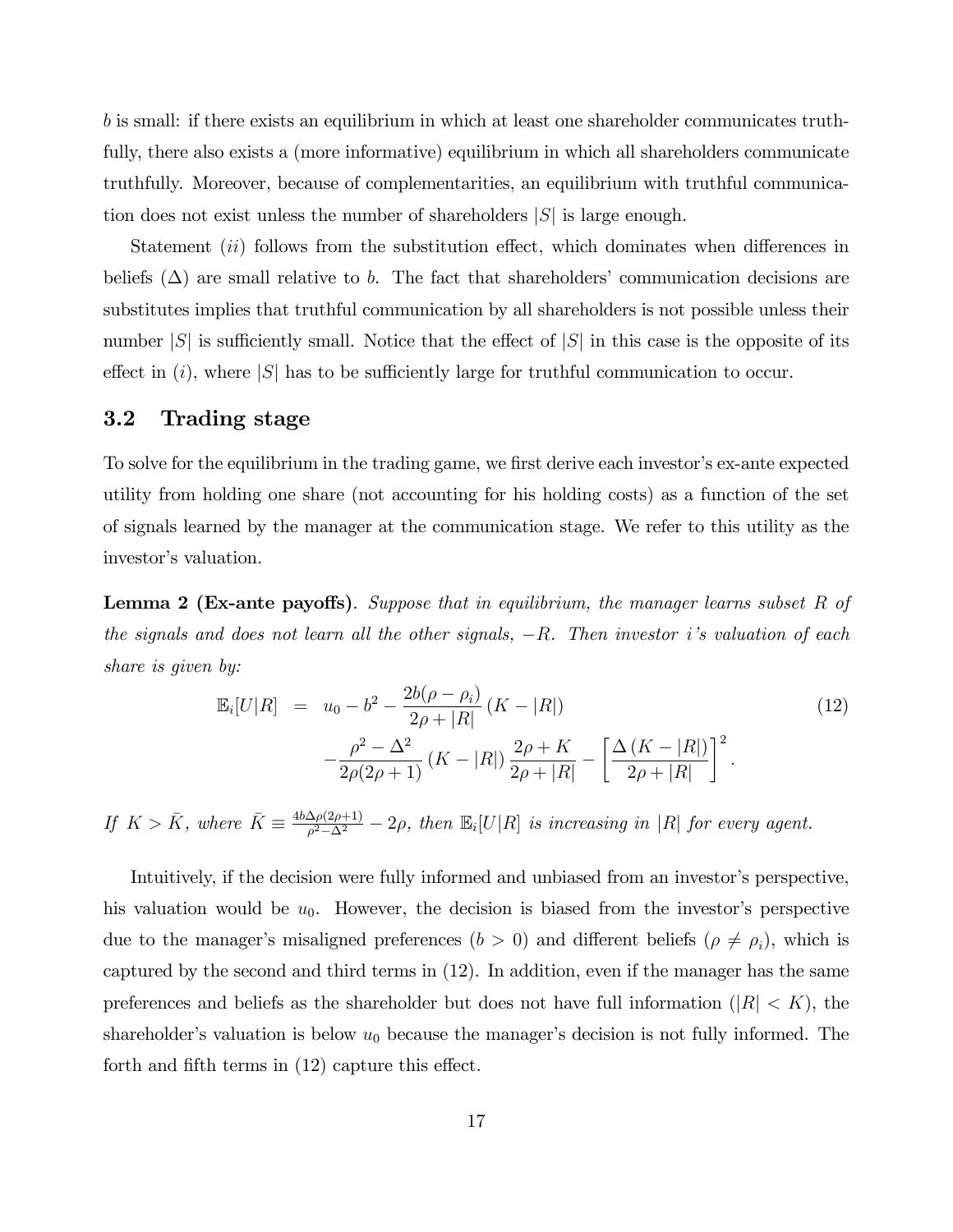Recall that from an optimistic shareholder's point of view, the manager's preference for a higher action counterbalances the manager's pessimism. Because of this, an optimistic shareholder could even, under some circumstances, benefit from a less informed manager, i.e., a lower  $|R|$ . However, focusing on a large enough K (above K given by the lemma) ensures that this effect is not too strong, so that the more direct, beneficial, effect of managerial learning dominates: if  $K > \bar{K}$ , then all investors benefit from a more informed manager.<sup>14</sup> In what follows, we assume that this condition on *K* is satisfied, so that the most informative communication equilibrium is Pareto efficient and hence is played.

Given (3) and (12), we can calculate the demand for shares from each investor *i* for any set of signals *R* that the investor expects to be communicated to the manager. Maximizing (3) with respect to  $\alpha$ , the optimal ownership stake of investor *i* given share price p is

$$
\alpha_i(p) = \max\left\{\frac{\mathbb{E}_i[U|R] - p}{\lambda}, 0\right\}.
$$
\n(13)

A larger holding cost  $\lambda$  decreases the investor's demand for shares, while higher expected utility  $\mathbb{E}_i[U|R]$  from each share increases his demand. Given (13) and the unit supply of shares, market clearing implies  $1 = \sum_{i=1}^{N} \alpha_i (p) = \sum_{i \in S}$  $\frac{\mathbb{E}_i[U_i]-p}{\lambda}$ . Hence, the equilibrium price for a given *R* satisfies

$$
p^* = \frac{1}{|S|} \left( \sum_{i \in S} \mathbb{E}_i[U|R] - \lambda \right). \tag{14}
$$

Concentrated vs. dispersed ownership. Because the manager's bias towards a higher action amplifies his disagreements with the pessimists but weakens his disagreements with the optimists, the pessimists have a lower valuation of the firm than the optimists (see the third term in  $(12)$ ). Thus, the pessimists hold smaller stakes than the optimists and, if the differences in their valuations are substantial, do not hold any shares at all, resulting in more concentrated ownership.<sup>15</sup> The result that differences in beliefs generate more concentrated ownership would also hold for a more general distribution of investors' beliefs, either if the manager's bias is

<sup>&</sup>lt;sup>14</sup>The reason the positive effect dominates for large *K* is that by learning the signals  $\theta_R$ , the manager updates his beliefs about  $\varphi$  and hence the signals  $\theta_{-R}$ , and the set  $\theta_{-R}$  is larger when *K* is larger.

<sup>&</sup>lt;sup>15</sup>Recall that in our model, optimism does not mean a higher valuation of shares (each investor's valuation is  $u_0$  if  $a = Z$ ), but rather a belief that a higher action should be taken. This means that if the manager were biased towards a lower action  $(b < 0)$ , then optimists would have lower valuations than pessimists, and hence would hold smaller stakes.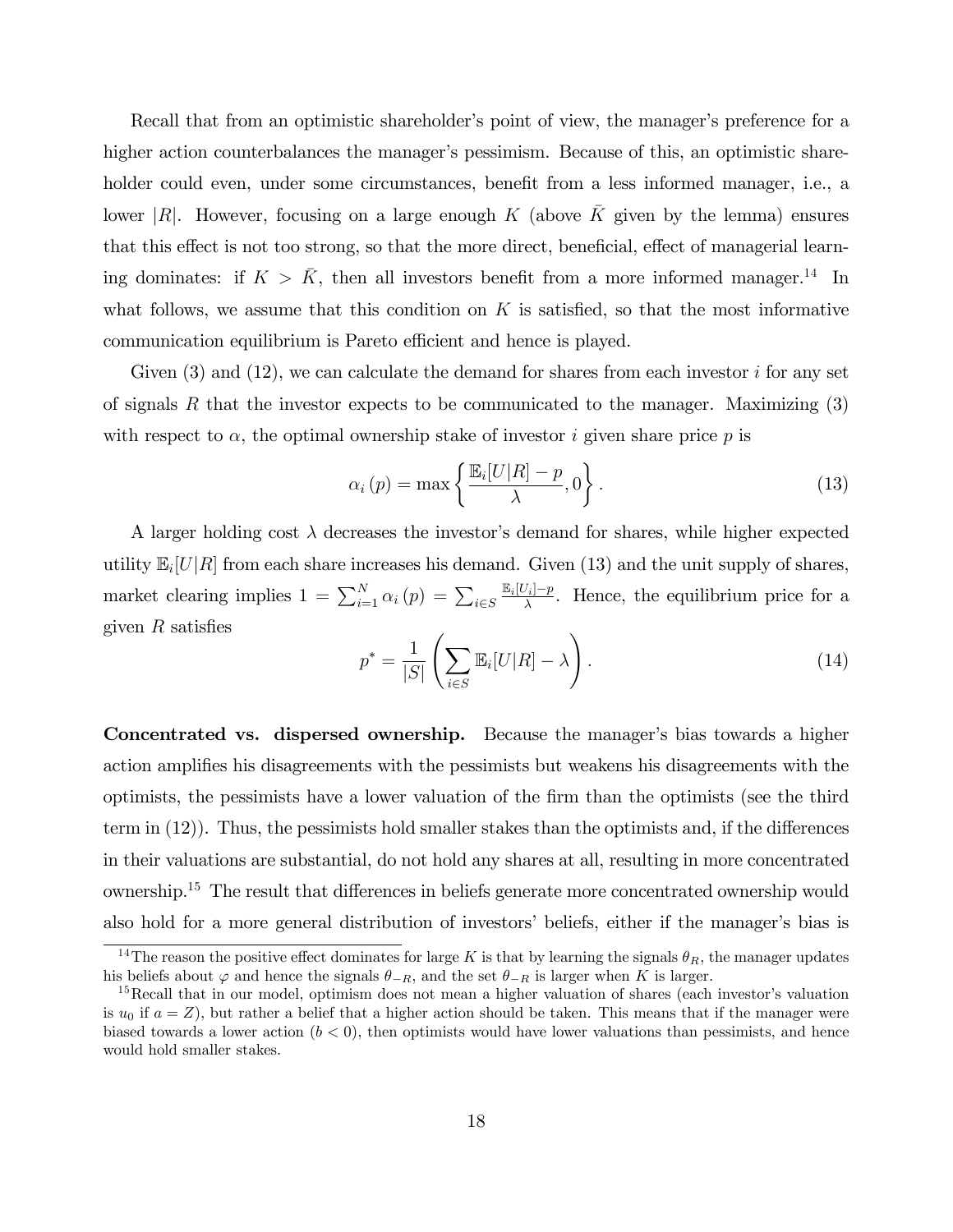sufficiently large, or if there is residual uncertainty and investors' differences in beliefs with the manager are not symmetric across investors.<sup>16</sup>

**Equilibria of the game.** According to  $(13)$ , all investors with the same prior beliefs own the same number of shares in equilibrium. Furthermore, because pessimists' valuations are lower than those of the optimists', pessimists only become shareholders if all optimists also become shareholders. As a result, the equilibria of the game take two possible forms.

The first case is that both pessimistic and optimistic investors become shareholders. This happens if the holding cost  $\lambda$  is sufficiently high, so that the demand for shares from the optimists declines relatively fast. Then, the shareholder base *S* consists of all investors, with optimists generally holding larger ownership stakes than pessimists. The set of shareholders that communicate truthfully is the largest subset of all investors for which the IC constraint (10) is satisfied; it is characterized by Proposition 2.

The second case is that only optimistic investors become shareholders, while pessimistic investors do not. This happens if the holding cost  $\lambda$  is sufficiently low. Then, the demand for shares from optimists does not decline very fast, and their high demand increases the share price to the level at which pessimists do not want to become shareholders. In this case, each optimist holds stake  $\frac{1}{N_o}$ , and the number of shareholders that communicate truthfully is the highest number in  $[0, N_o]$  for which the IC constraint (10) for optimists is satisfied.

**Sources of inefficiencies.** There can be two sources of inefficiencies in equilibrium. One is suboptimal quality of decision-making if the manager does not learn all the available information. We will say that an equilibrium features *more informative communication* if the manager learns more signals from investors, i.e., |R| is higher. Lemma 2 and the assumption  $K > \bar{K}$ guarantee that if the manager learns more signals, then the expected valuation of the shares from the perspective of each investor, as well as the utility of the manager, is higher. In this

<sup>&</sup>lt;sup>16</sup>To see this, consider a general distribution of investor beliefs  $\{\rho_i, i = 1, ..., N\}$ . If preferences are aligned  $(b = 0)$  and there is no residual uncertainty  $(K = N)$ , there exists an equilibrium in which ownership is fully dispersed and the manager learns all the signals. Indeed, in this equilibrium, there are no disagreements in posterior beliefs, making truthful communication incentive compatible and, in turn, making the ex-ante valuations of all investors the same. However, if *b* is large enough (so that not all information is communicated), then ex-post disagreements remain, and some investors will be naturally closer to the manager than others. Similarly, ex-post disagreements in beliefs remain if there is residual uncertainty  $(K > N)$ , so that agents disagree even if all investors' information is shared with the manager), and then an asymmetry in investors' ex-ante differences in beliefs with the manager will also lead to differences in their valuations of shares.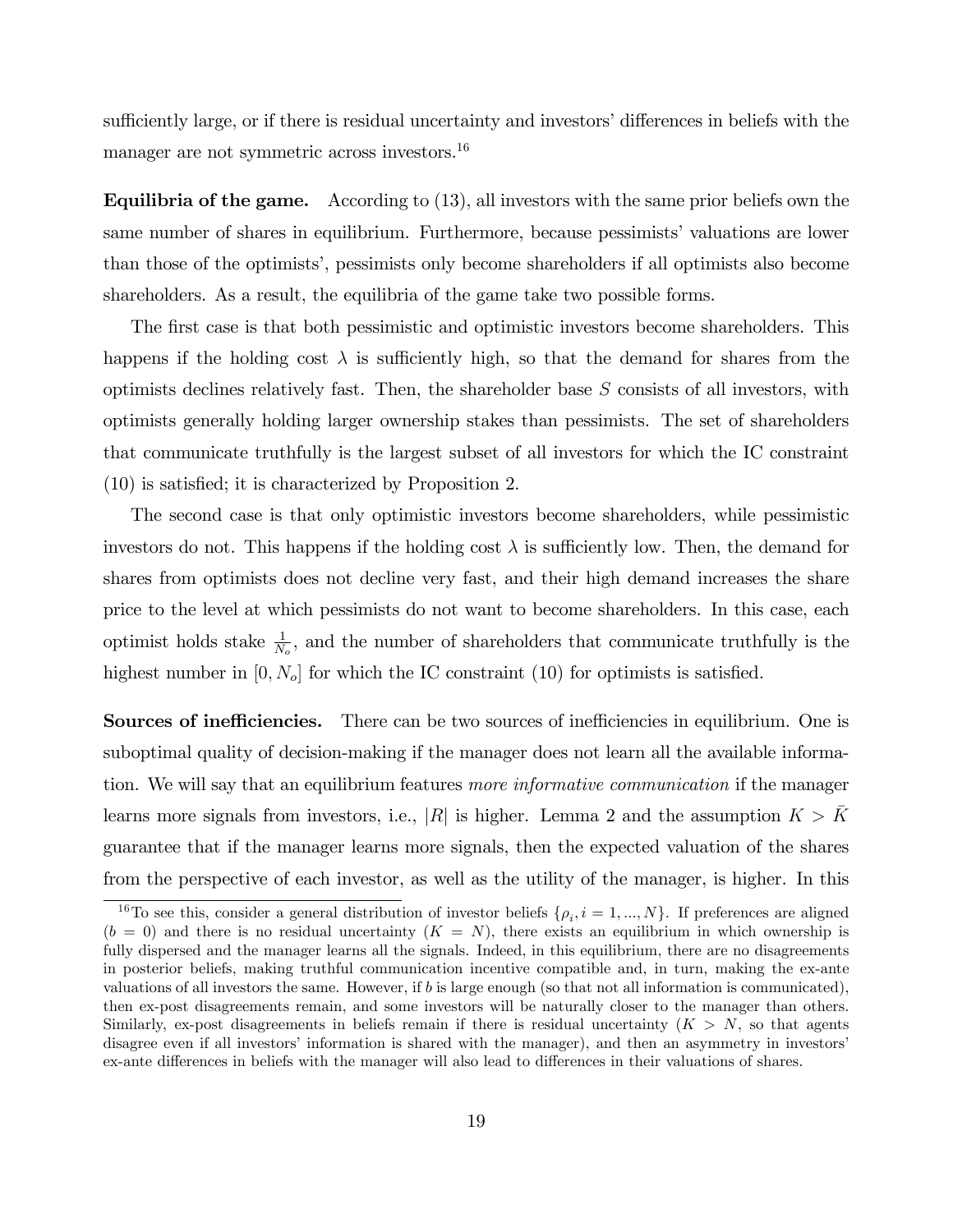sense, a greater number of signals learned by the manager means more informed and efficient decision-making. Note that managerial learning can be limited both because the firm's shareholders do not convey their views truthfully and because some potentially informed investors (pessimists in our setting) do not become shareholders in the first place.

The second source of inefficiency is suboptimal diversification by investors: the aggregate holding costs would be minimized if each investor's stake were  $\frac{1}{N}$ . Both inefficiencies reduce investors' combined utility from holding the stock, as well as the share price. The following proposition provides sufficient conditions under which these inefficiencies do not arise:

**Proposition 3.** If  $b < \frac{\rho + K/2}{2\rho + N}$ , there exists  $\rho(b, \Delta) > 0$ , which is decreasing in *b* and  $\Delta$ , such *that if*  $K - N \leq \rho(b, \Delta)$ *, there exists an equilibrium where all investors become shareholders and truthfully communicate their information to the manager. Moreover, if K* = *N, then for any* ∆, *all investors acquire the same number of shares, achieving full diversification and truthful communication. If, in addition, b* = 0*, the equilibrium achieves first-best.*

The logic is as follows. Suppose that all investors indeed become shareholders. Condition  $b < \frac{\rho + K/2}{2\rho + N}$  ensures that preferences are sufficiently aligned, so that all investors communicate truthfully if beliefs are aligned as well. The condition that the residual uncertainty is low,  $K - N \leq \rho(b, \Delta)$ , guarantees that if the manager is expected to learn all investors' information  $(|R| = N)$ , his remaining belief disagreements with the shareholders are small, so that it is indeed incentive compatible for all investors to communicate truthfully. Together, these two conditions imply that the manager's decision is both relatively unbiased and sufficiently informed, so both optimists' and pessimists' valuations are high and they all become shareholders. Thus, an equilibrium with  $S = \{1, ..., N\}$  and full communication indeed exists. Moreover, if  $K = N$ , then even if the original differences in beliefs are very large, the posterior beliefs of all agents are the same. In this case, the optimists and pessimists have the same ex-ante valuations and hence acquire equal stakes, achieving optimal diversification. If  $b = 0$ , the equilibrium achieves first-best: a social planner who maximizes the combined utility of all players would pick the same allocation of shares  $(\frac{1}{N}$  to each investor) and the same corporate action  $(a = Z)$  as those that arise in equilibrium.

We fully characterize the set of equilibria in the appendix, after the proof of Lemma 2.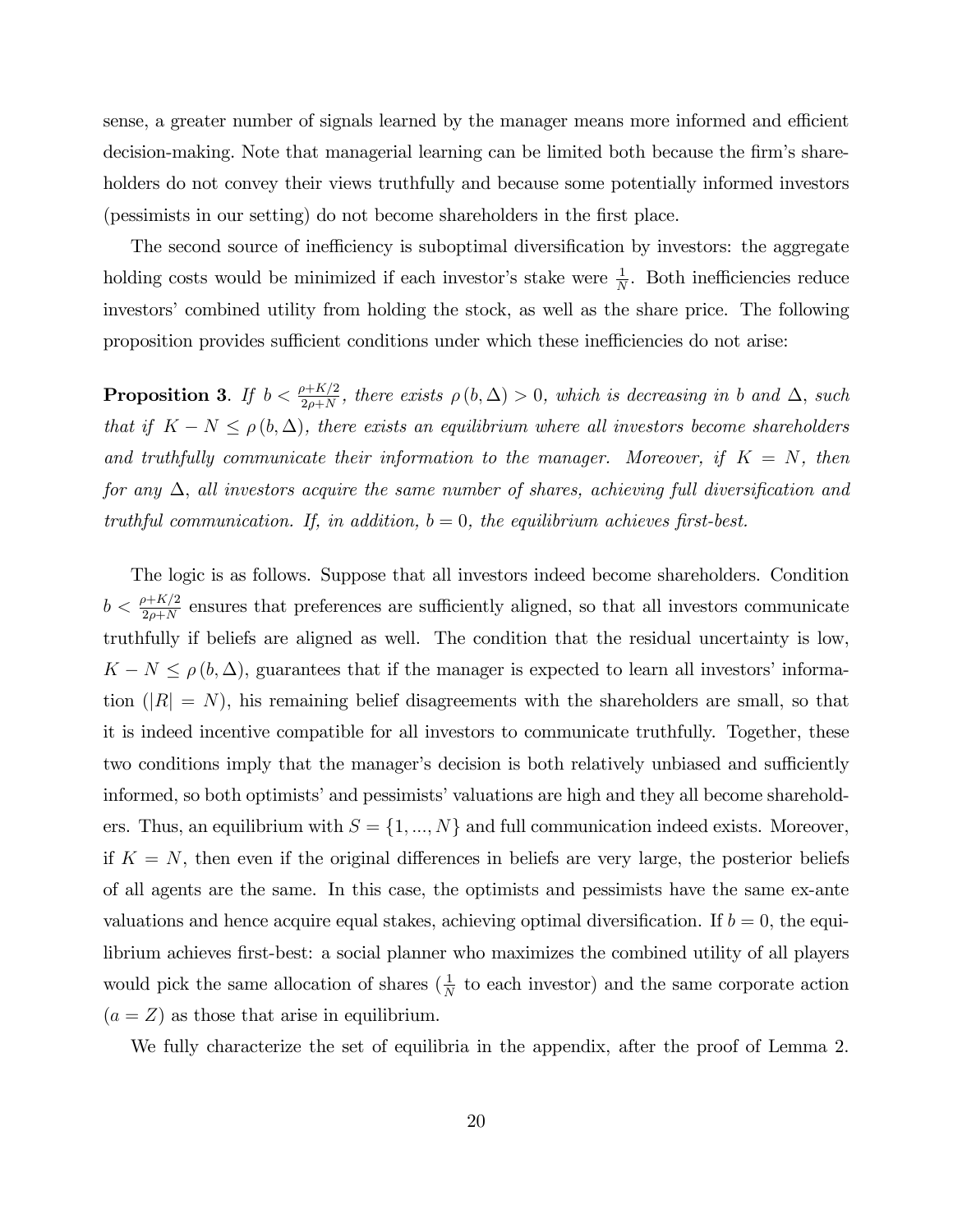In general, either one or both of the two inefficiencies are present in equilibrium. Moreover, these inefficiencies are interrelated and amplify each other. On the one hand, the fact that the manager does not learn all the information implies that ex-post, his beliefs about the state are different from those of the shareholders. Anticipating these disagreements, shareholders who are relatively less aligned with the manager (i.e., the pessimists) acquire a lower stake than the optimists and, potentially, do not acquire any shares at all. Thus, imperfect shareholder communication leads to suboptimal diversification across investors. On the other hand, the fact that some investors do not become shareholders in the first place implies that they do not engage and communicate with the manager, which leads to less informed managerial decisionmaking. We explore these interactions and their implications next.

## 4 Implications

In this section, we derive our key implications. Section 4.1 highlights the role of the firm's ownership structure for shareholder engagement. Section 4.2 analyzes the effect of passive investors. Section 4.3 discusses advisory shareholder voting and the advisory role of the board. We also present the testable implications of the model.

#### 4.1 Ownership structure and shareholder engagement

The analysis in Section 3 shows that differences in beliefs and misaligned preferences may prevent effective communication between shareholders and management, resulting in less informed corporate decisions. These frictions can be exacerbated by the fact that the ownership structure is itself endogenous: investors who disagree with management may choose not to become shareholders of the firm. Such investors then have no incentives or ability to communicate their information, leading to a loss of potentially valuable information for decision-making. Instead, ownership is concentrated among investors who are relatively more aligned with the management, and only they provide their advice. This concentration of ownership is more likely to happen when holding costs are relatively small – e.g., when the firm is smaller or less risky. The following proposition formalizes this intuition.

**Proposition 4.** *Suppose*  $(2\rho + N_o + 1) b + (K - N_o - 1) \Delta \leq \rho + \frac{K}{2}$ . *Then there exists*  $\hat{\lambda}$  *such*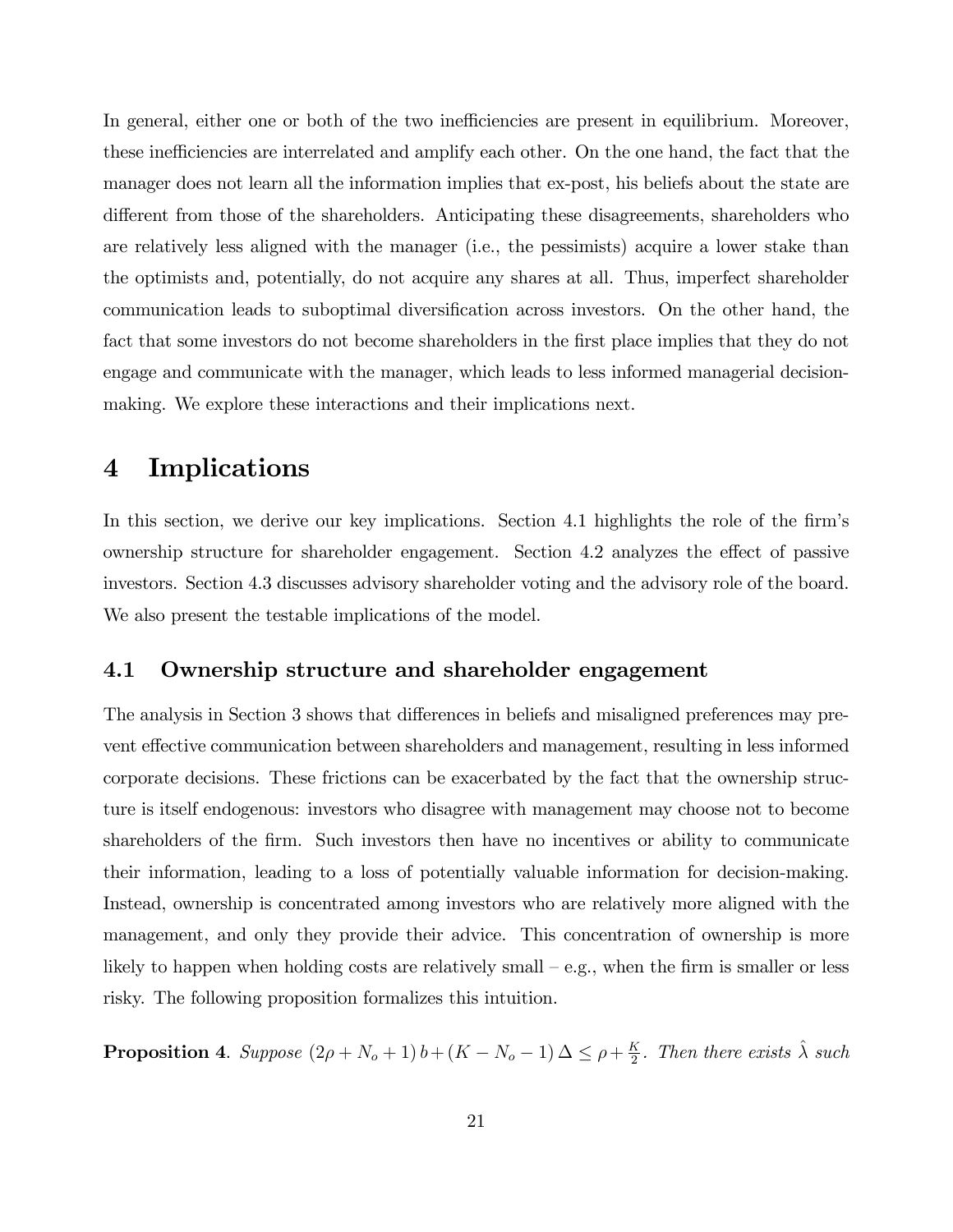*that for any*  $\lambda > \hat{\lambda}$ , there is an equilibrium that features a more dispersed ownership structure *and more informative communication than any equilibrium for*  $\lambda < \hat{\lambda}$ . The equilibrium stock *price is non-monotone in*  $\lambda$ *: it is decreasing in*  $\lambda$  *for*  $\lambda < \hat{\lambda}$  *and*  $\lambda > \hat{\lambda}$ *, but increases discontinuously at*  $\lambda = \hat{\lambda}$ *.* 

Intuitively, if the holding costs are small,  $\lambda < \lambda$ , the optimistic investors' demand is high and increases the share price to the level that exceeds the pessimistic investors' valuation of the stock. Thus, the firm is entirely held by the optimists, and pessimists do not communicate their information even if they would have incentives to do so, had they owned the firm. An increase in holding costs prevents this ownership concentration and encourages more investors to hold the firm and communicate their information (the condition on *b* and  $\Delta$  in the statement of the proposition ensures that not only optimists, but also some pessimists, have incentives to communicate truthfully). As a result, while higher holding costs generally decrease the share price  $(p^*$  decreases in  $\lambda$  for a given *S* and *R* in (14)), this may no longer be the case when learning from shareholders is important. As the last statement of the proposition shows, the wider shareholder base and the resulting improvement in corporate decision-making can lead the share price to increase in  $\lambda$ .

The result that more dispersed ownership strictly improves communication relies on the substitution effect not being too strong. If there is a large misalignment in preferences and the substitution effect is substantial, then increasing ownership dispersion does not hurt communication, but does not improve it either.<sup>17</sup>

Overall, in our setting, ownership dispersion always weakly improves shareholder engagement. In general, however, an important drawback of dispersed ownership is the free-rider problem: dispersed ownership discourages each individual shareholder from monitoring (e.g., Winton, 1993; Admati, Pfleiderer, and Zechner, 1994; Edmans and Manso, 2011) or acquiring information (e.g., Malenko and Malenko,  $2019$ ). A related effect would arise in our model if information acquisition were costly for shareholders. In Section A.3 of the Online Appen-

<sup>&</sup>lt;sup>17</sup>To see this, suppose that  $\Delta$  is small. Then part (*ii*) of Proposition 2 implies that the number of signals learned by the manager is limited by the number of shareholders  $|S|$  and the floor of  $\frac{\rho + K/2}{b} - 2\rho$ , whichever is smaller. If *b* is small, the binding constraint comes from ownership, so increasing |*S*| improves managerial learning. However, if *b* is large, then increasing |*S*| does not change the quality of communication. For example, if only optimistic investors own the firm but not all of them communicate truthfully, then adding pessimists to the shareholder base (e.g., by increasing holding costs  $\lambda$ ) does not change the communication equilibrium.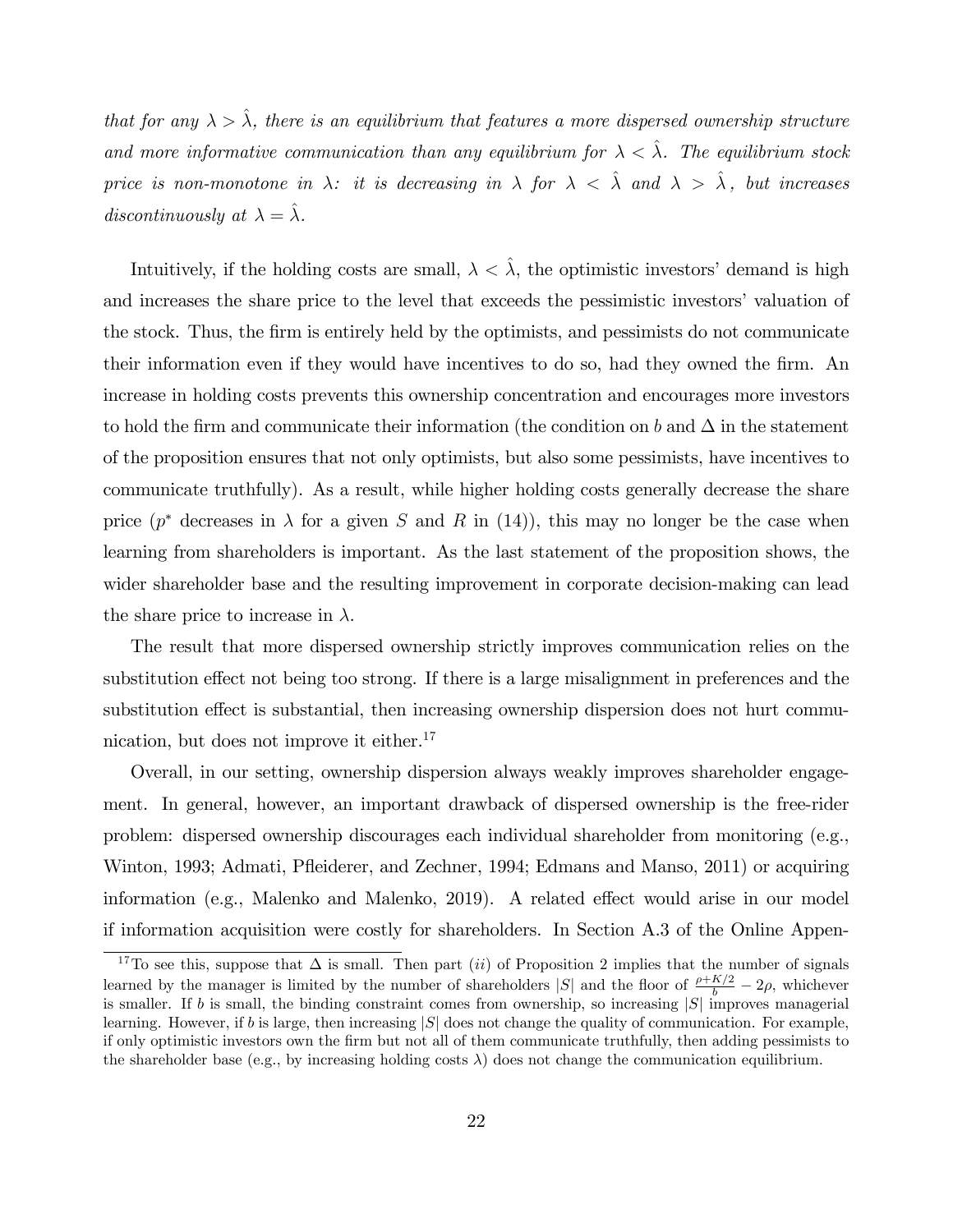dix, we introduce costs of information acquisition and show that more dispersed ownership decreases each shareholder's incentives to acquire information. Combined, the two effects (on information acquisition and on communication) imply that ownership should be neither too concentrated nor too dispersed for shareholder engagement to be most effective. Because the free-rider problem is well-understood in the literature, we abstract from costly information acquisition in the basic model and focus on the more novel effects coming from complementarities in shareholders' communication decisions.

### 4.2 Role of passively managed funds

As the previous discussion shows, when investors optimally pick their holdings in the firm, the shareholder base can become too limited, and the information of investors who disagree with management can be lost. This suggests an interesting distinction between the advisory role of actively managed vs. passively managed (index) funds. In recent decades, an increasing fraction of firms' ownership is comprised by passive funds (e.g., Appel et al., 2016). Passively managed funds become shareholders even if they disagree with the firm's management: as William McNabb III, former chairman and CEO of Vanguard put it, "We're going to hold your stock if we like you. And if we don't."18 This requirement to hold the stock regardless of the fund manager's views about the company implies that the growth in passive funds can make shareholder-manager communication more effective. Not only will passive funds hold the stock and engage with management when active funds in their position would have not, but moreover, due to complementarities in communication, engagement by passive funds can have a positive spillover effect on the engagement by other firm's shareholders as well.

To show these implications, we make a small modification of the basic model. Suppose that out of *N* investors, *L* investors are required to hold  $\frac{1}{N}$  shares of the firm irrespectively of the market price of the shares or their valuations. We refer to these investors as "passive." The remaining  $\frac{N-L}{N}$  shares are sold in the market to the remaining  $N-L$  investors, who we call "active." Suppose that optimists and pessimists are equally represented among passive and active investors: the number of optimists among passive (active) investors is  $N_o \frac{L}{N}$  ( $N_o \frac{N-L}{N}$ ). This guarantees that we keep investors' beliefs the same as we change *L*, i.e., there are always

<sup>18</sup>See "Getting to Know You: The Case for Significant Shareholder Engagement," by William McNabb III, *Harvard Law School Forum on Corporate Governance*, June 24, 2015.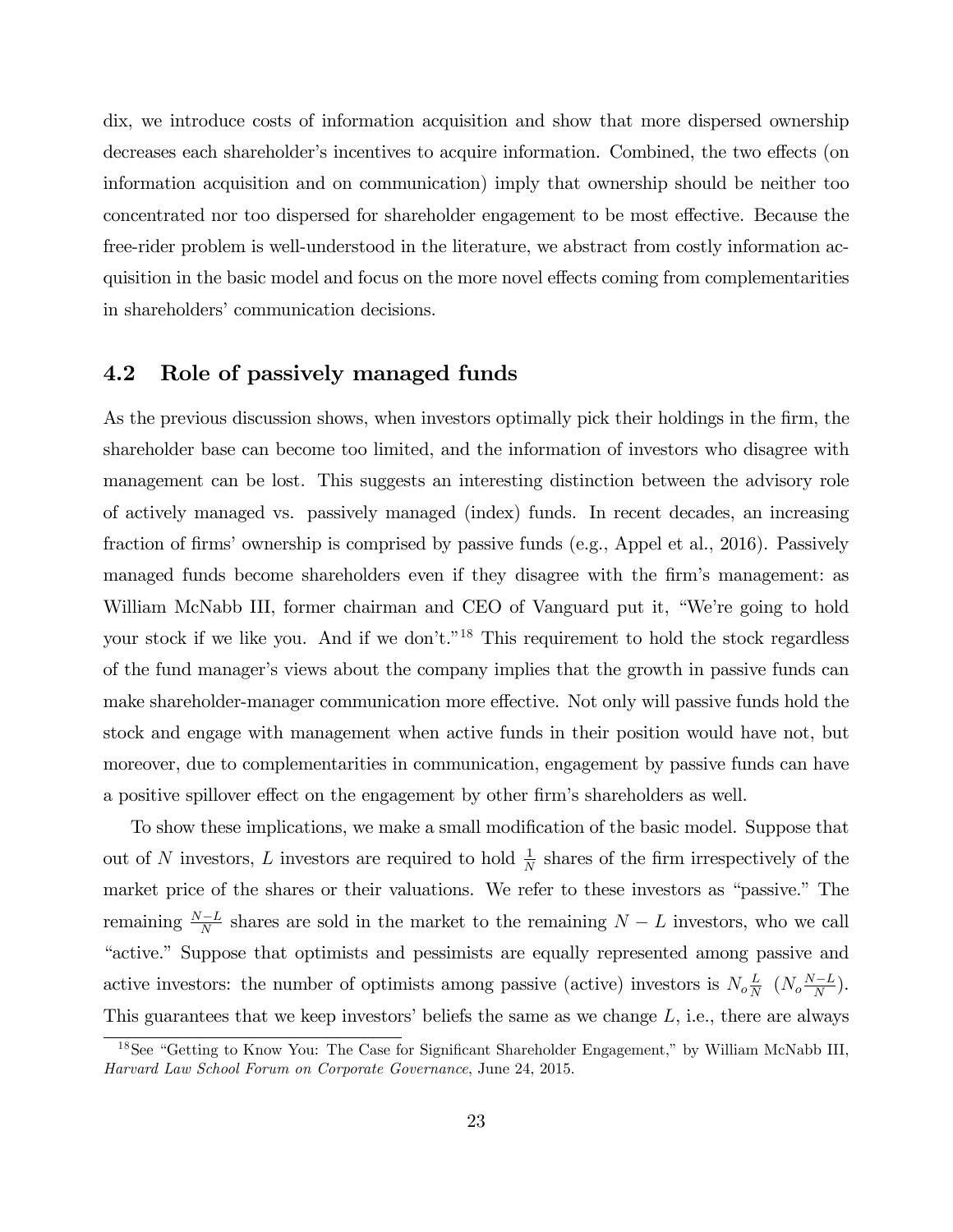$N<sub>o</sub>$  optimists and  $N - N<sub>o</sub>$  pessimists, regardless of the number of passive investors. The basic model corresponds to  $L = 0$ .

The assumption that each passive investor holds  $\frac{1}{N}$  shares ensures that passive investors do not have price effects by changing the residual supply of shares: as we show in the proof of Proposition 5, given the same equilibrium at the communication stage, the stock price with  $L$  passive investors is the same as in the basic model without passive investors.<sup>19</sup> However, shareholder communication is improved by the presence of passive investors: the manager learns more information than in the basic model. As a result, managerial decisions are more informed, and the share price is higher:

**Proposition 5.** *Suppose*  $(2\rho + N_o + 1) b + (K - N_o - 1) \Delta \leq \rho + \frac{K}{2}$  and  $\lambda < \hat{\lambda}$ *, as defined in Proposition 4. Then, the equilibrium with L >* 0 *passive investors features more informative communication and a higher share price than the equilibrium without passive investors. Informativeness of communication and the share price are weakly increasing in L*.

Intuitively, an active investor may choose not to become a shareholder if he is pessimistic and the stock price exceeds his valuation of the shares. Such active investors do not communicate with the manager, even though they would do so if they were forced to become shareholders (the parameter restrictions in Proposition 5 guarantee that the IC constraint of at least one pessimist would be satisfied). In contrast, passive investors own the shares regardless of their beliefs, i.e., even if they are pessimistic. Thus, passive investors become shareholders and provide advice to the manager even if active investors in their position (with exactly the same beliefs and preferences) would have stayed away from the firm. Overall, passive fund growth  $(i.e., an increase in L) makes corporate decisions more informed and increases the stock price.<sup>20</sup>$ 

Not only are passive investors more likely to communicate with the manager compared to active investors in their position, but their presence can also enhance the communication between the manager and *other shareholders*. This spillover effect occurs when shareholders'

<sup>&</sup>lt;sup>19</sup>If passive investors' stakes were lower (higher) than  $\frac{1}{N}$ , active investors would hold larger (smaller) stakes than in the basic model, leading to a lower (higher) stock price because of their holding costs.

<sup>&</sup>lt;sup>20</sup>Note, however, that the equilibrium does not necessarily become more efficient as  $L$  increases. This is because even though the manager's decision becomes more informed, there is suboptimal diversification by passive investors: unless the manager becomes fully informed  $(|R| = K)$ , optimistic (pessimistic) passive investors are restricted to holding a strictly smaller (larger) stake than they would have chosen optimally.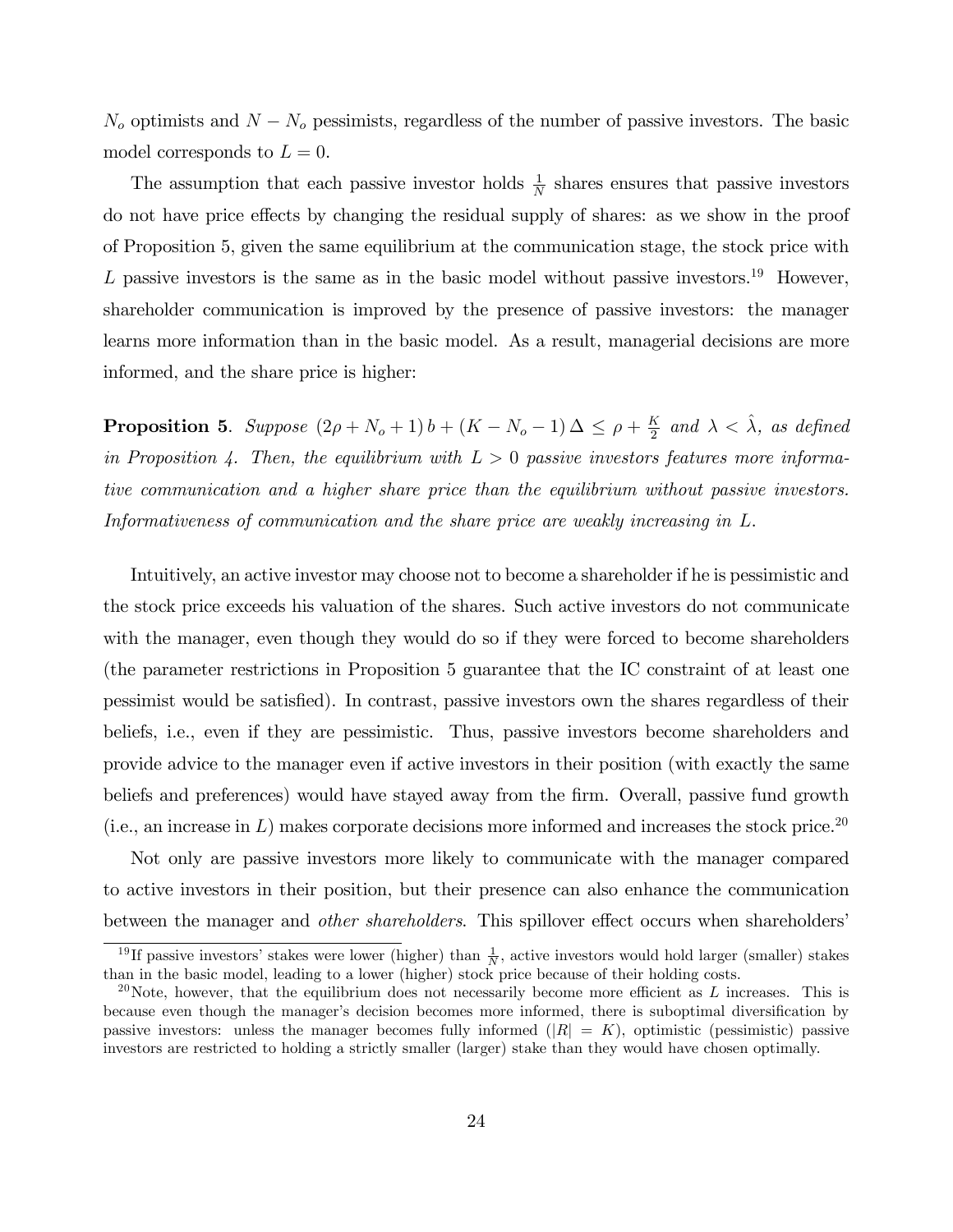communication decisions are complements:

**Proposition 6.** Suppose  $\lambda < \frac{4b\Delta(K-N)N_o}{2\rho+N}$  and  $(K-N_o)\Delta - (2\rho+N_o)b > \rho + \frac{K}{2}$ . Then, *without passive investors*, *only N<sup>o</sup> optimistic investors become shareholders and not all of these optimists communicate truthfully, i.e.,*  $|R| < N_o$ . If, in addition,  $(2\rho + N_o + N_p \frac{L}{N_o})$  $\frac{L}{N}$ )  $b +$  $(K - N_o - N_p \frac{L}{N_o})$  $\frac{L}{N}$ )  $\Delta \leq \rho + \frac{K}{2}$ , then in the model with *L* passive investors,  $N_o$  optimists and  $N_p \frac{L}{N}$  pessimists become shareholders, and all  $N_o + N_p \frac{L}{N}$  shareholders communicate truthfully.

Intuitively, by engaging with the manager and making him more informed, passive investors reduce belief disagreements between the manager and other investors, encouraging them to communicate their information as well. As a result, whereas only a subset of optimists communicate with the manager when  $L = 0$ , all of the optimists (active and passive) communicate when passive investors are present. While Proposition 6 is specific in its conditions, the general intuition is that if there are substantial disagreements in beliefs, so that the complementarity effect in communication dominates the substitution effect, the presence of passive investors could facilitate communication by all shareholders, both active and passive, and thus lead to more informative decisions of the management.

Empirical implications. The model predicts that greater passive fund ownership will be associated with more effective communication between shareholders and management, especially when differences of beliefs are substantial. This prediction can be tested both in the time-series and in the cross-section. In the time-series, the rise in passive fund ownership over the last decades has coincided with the increased impact of advisory votes on firms' decisions, as well as the rise in shareholder engagement campaigns and management responsiveness to them. For example, Ferri (2012) discusses the evolution of advisory voting and concludes that until early 2000s, it was "low-impact" and that such votes "were largely ignored" by management, but that it "has become a more powerful tool" in recent years. Importantly, votes by passive funds and engagement campaigns by large index fund managers are a significant part of this overall improvement in shareholder-manager communication.<sup>21</sup> While these contemporaneous

<sup>&</sup>lt;sup>21</sup>See, e.g., Fichtner et al. (2017). According to Larry Fink, the CEO of BlackRock, "we are taking a more active dialogue with our companies" (see "Passive Investors are Good Corporate Stewards", *Financial Times*, January 19, 2016).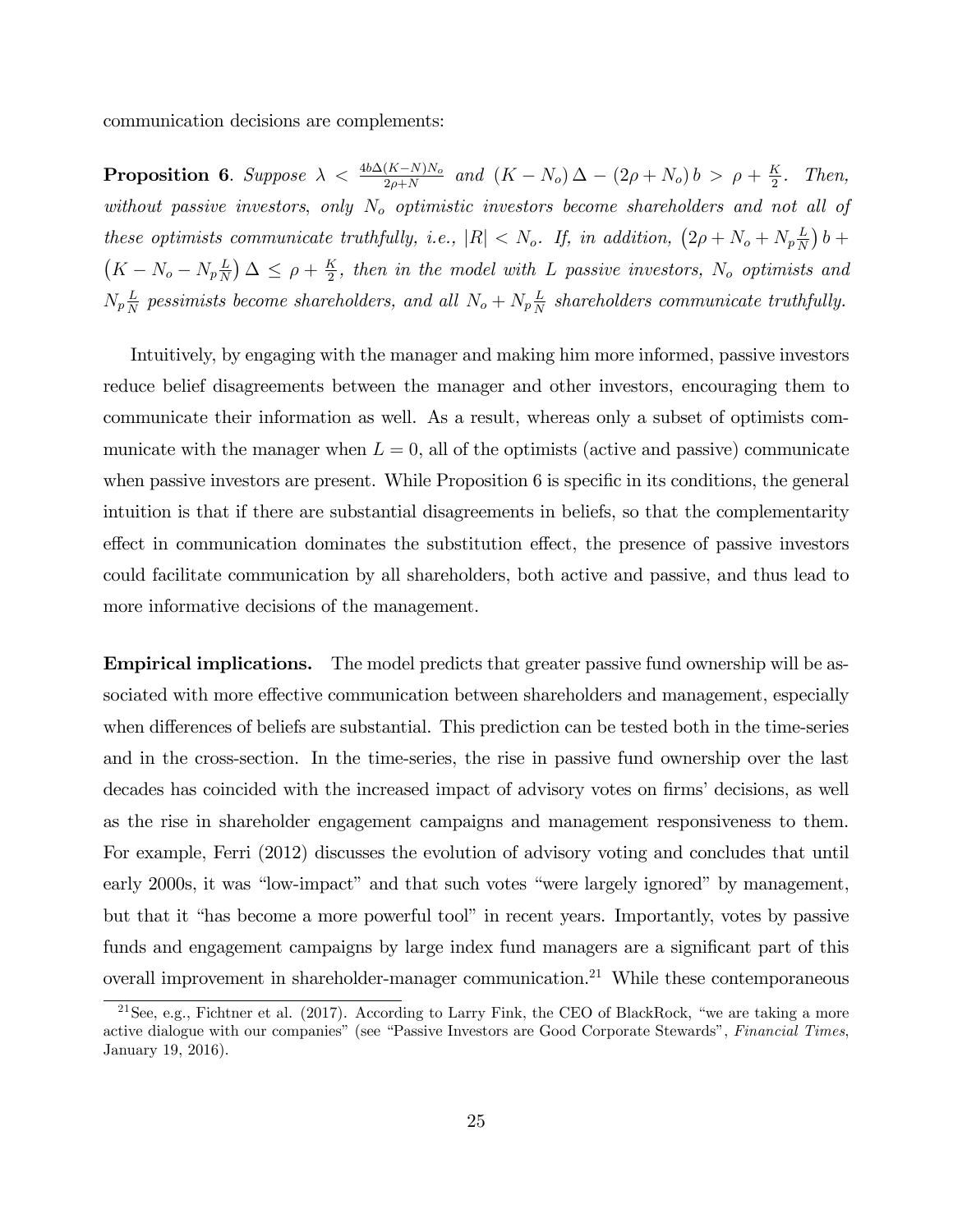trends in no way show causality, to establish a more causal link between passive fund ownership and the effectiveness of shareholder communication, one could conduct cross-sectional analysis similar to the Russell-3000 reconstitution studies (e.g., Appel et al., 2016). To measure the effectiveness of shareholder communication in this setting, one could look at managerial responsiveness to advisory votes (as, e.g., in Ertimur et al., 2010; Cuñat et al., 2012; and Ferri, 2012) and to shareholder engagement campaigns (as, e.g., in Gormley et al., 2021).

Incentives to become a passive investor. Since the presence of passive funds improves communication and the effectiveness of corporate decisions, it is natural to ask whether passive funds can arise endogenously in the model. In other words, is it optimal for some investors to commit to a passive strategy under which they become shareholders despite potential disagreements with management? In our current model, making such a commitment is suboptimal for investors because they do not capture the benefits of improved communication (we formally show this in the Online Appendix). Intuitively, other investors anticipate the resulting improvements in the firm's performance, so these improvements are reflected in the higher stock price that the passive investor pays for the shares. All the benefits from improved communication thus accrue to the original owner of the shares. For passive ownership to arise endogenously, investors needs to capture a sufficient amount of value that they create by becoming passive.

One mechanism through which investors can capture their contribution to firm value is by having an initial endowment of shares. As long as an investor's endowment is sufficiently large, the appreciation in the value of his endowment outweighs the loss from paying a high price for the shares. We formalize this intuition in Section A.10 of the Online Appendix, where we consider an example in which all investors hold a stake  $\frac{\alpha}{N}$  at the beginning of the game. We show that if  $\alpha$  is sufficiently high, passive ownership arises endogenously, and the magnitude of  $\alpha$  determines how many investors become passive funds. Having an endowment of shares is not the only mechanism through which a passive investor can capture some value from more effective communication. Another such mechanism is IPO underpricing, whereby initial owners strategically sell shares below the market price to give some ownership to passive investors.<sup>22</sup>

<sup>&</sup>lt;sup>22</sup>The intuition we rely on in this discussion is similar to that in Grossman and Hart (1980) and Admati, Pfleiderer, and Zechner (1994), where the benefit of a bidder's (activist's) future value improvement is reflected in the price. The literature has proposed initial endowments (Shleifer and Vishny, 1986; Admati, Pfleiderer, and Zechner, 1994) and IPO underpricing (DeMarzo and Urosevic, 2006) as ways to give investors incentives to engage in value improvement.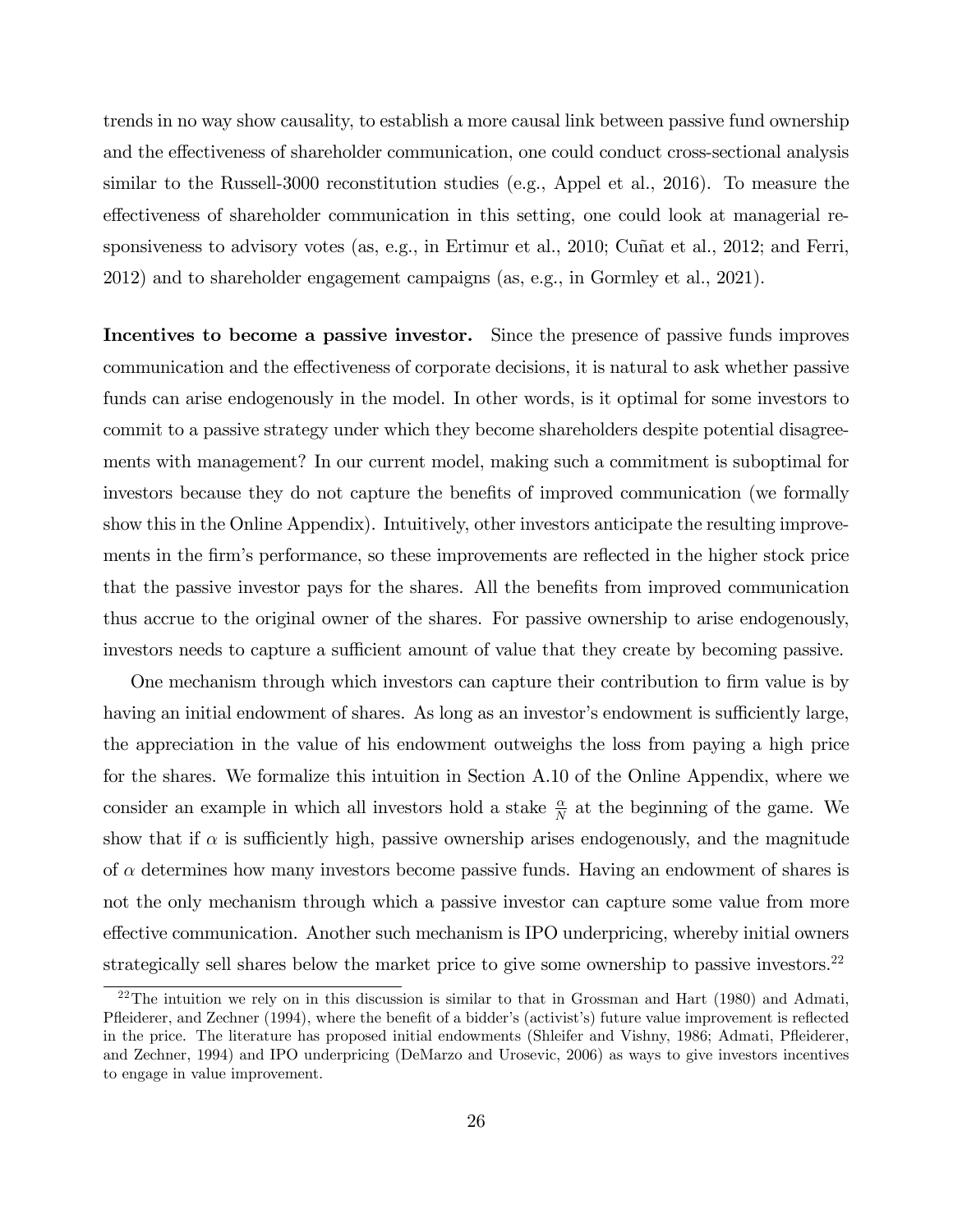#### 4.2.1 Equilibrium multiplicity

While the above results emphasize how the firm's ownership structure affects managerial learning and decision-making, there is an effect in the other direction as well: shareholders' anticipation of the firm's decisions affects their valuation of the shares and the stakes they acquire. If management is expected to choose a strategy that is suboptimal from most investors' perspective, the firm will only attract investors whose views are aligned with this strategy. This creates a feedback loop between the ownership structure and managerial decision-making, which may lead to multiple equilibria: one where the firm is widely held and management gets advice from a large set of investors, and another where the firm is held by a subset of shareholders and managerial learning is limited. The first equilibrium features both a higher share price and higher welfare, which we define as the combined utility of all players (investors, the original owner of the shares, and the manager).

**Proposition 7.** Suppose that  $0 < b \leq \frac{1}{2}$ , and there is no residual uncertainty,  $K = N$ .

*(i) There always exists an equilibrium in which all N investors become shareholders, acquire equal stakes*  $\alpha_i = \frac{1}{N}$  *in the firm, and the most informed action*  $a = b + Z$  *is taken.* 

(ii) Suppose, in addition, that  $\frac{2\rho+N_o}{\Delta}b \leq K-N_o \leq \frac{2\rho+N_o}{\Delta}b + \frac{\rho+K/2}{\Delta}$  and  $\lambda < 4b\Delta \frac{(K-N_o)N_o}{2\rho+N_o}$ . If *L* = 0*, there also exists an equilibrium in which only optimistic investors become shareholders, the manager's action is not fully informed*  $(a \neq b+Z)$ *, and both welfare and the share price are lower than in the first equilibrium. If L is sufficiently large, the equilibrium in (i) is unique.* 

Equilibrium multiplicity arises due to complementarity in shareholders' communication decisions. Statement  $(i)$  is a direct consequence of Proposition 3: if preferences are sufficiently aligned  $(b \leq \frac{1}{2})$  and  $K = N$ , then regardless of how strong differences in beliefs are, there exists an equilibrium in which all investors become shareholders and the manager's action reflects all available information. This equilibrium features the highest welfare and share price, both because the firm's decision is most informed, and because investors' total holding costs are minimized since the stock is evenly divided among them. Statement (*ii*) shows that when there are no passive investors  $(L = 0)$ , this equilibrium can co-exist with an equilibrium in which the manager's decision is not based on all the available information and total holding costs are larger. Intuitively, if only a subset of investors (optimists in our setting) are expected to become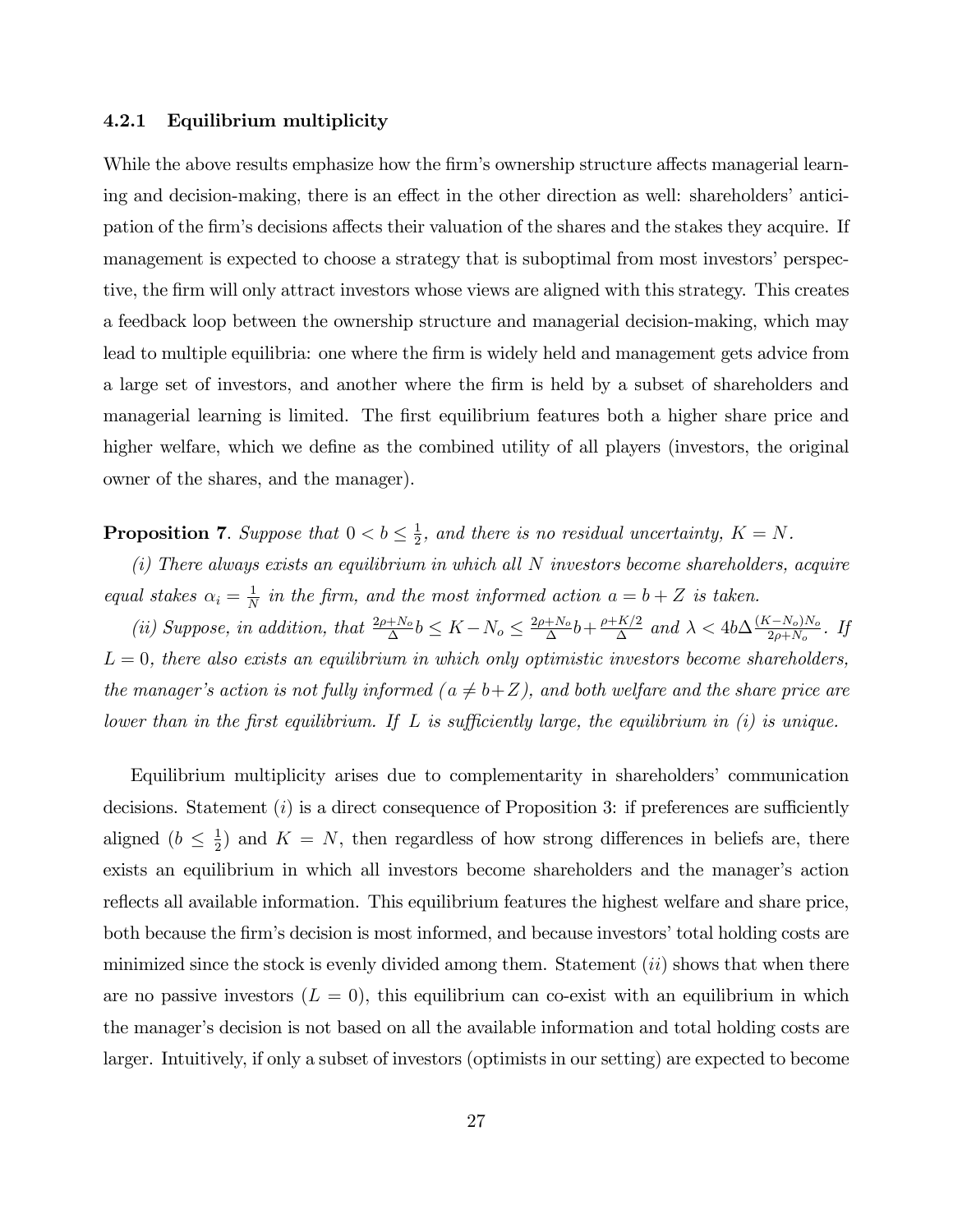shareholders and provide advice to the manager, there are still ex-post differences in beliefs between the manager and the shareholders. Anticipating this at the trading stage, investors who are less aligned with the manager (pessimists in our setting), do not buy shares in the first place, making this equilibrium self-fulfilling. Thus, in the presence of equilibrium multiplicity, there is yet another reason why the presence of passive investors  $(L > 0)$  can enhance the effectiveness of shareholder communication. Since passive funds become shareholders regardless of whether their fund managers agree with the firm's CEO, their presence breaks the feedback loop between the ownership structure and managerial decision-making, and can eliminate the less efficient equilibrium. $^{23}$ 

#### 4.3 Nonbinding voting and the advisory role of the board

In this section, we discuss the implications of our analysis for two channels of shareholder communication with management that have been extensively explored in the empirical literature: nonbinding (i.e., advisory) shareholder voting and the company's board of directors.

When does nonbinding voting enhance managerial learning? Shareholders of the firm have different means of communicating with management. First, they can meet and engage with management directly. Second, they can join the company's board and express their views in board meetings. However, these channels of communication are only available to the largest shareholders, as it is not feasible and worthwhile for management to meet with all of the firm's investors, or to add all of them to the board. In this sense, advisory voting offers a low-cost way to collect the views of all of the shareholders. Thus, the Dodd-Frank requirement of regular advisory votes on executive compensation, as well as investors' ability to submit proposals for an advisory vote via Rule 14a-8, can be viewed as helping expand the set of shareholders who can communicate their views to management.

Both the mandatory say-on-pay requirement and Rule 14a-8 have been hotly debated because of their potential downsides, such as the time and resources they may require from management and potential distractions they can cause. Thus, to judge the overall effects of these policies, it is important to understand the extent to which expanding the set of communi-

 $^{23}$ The result that the equilibrium is unique for large  $L$  relies on the equilibrium selection criterion described above: the most informative equilibrium at the communication stage is Pareto efficient and hence is played.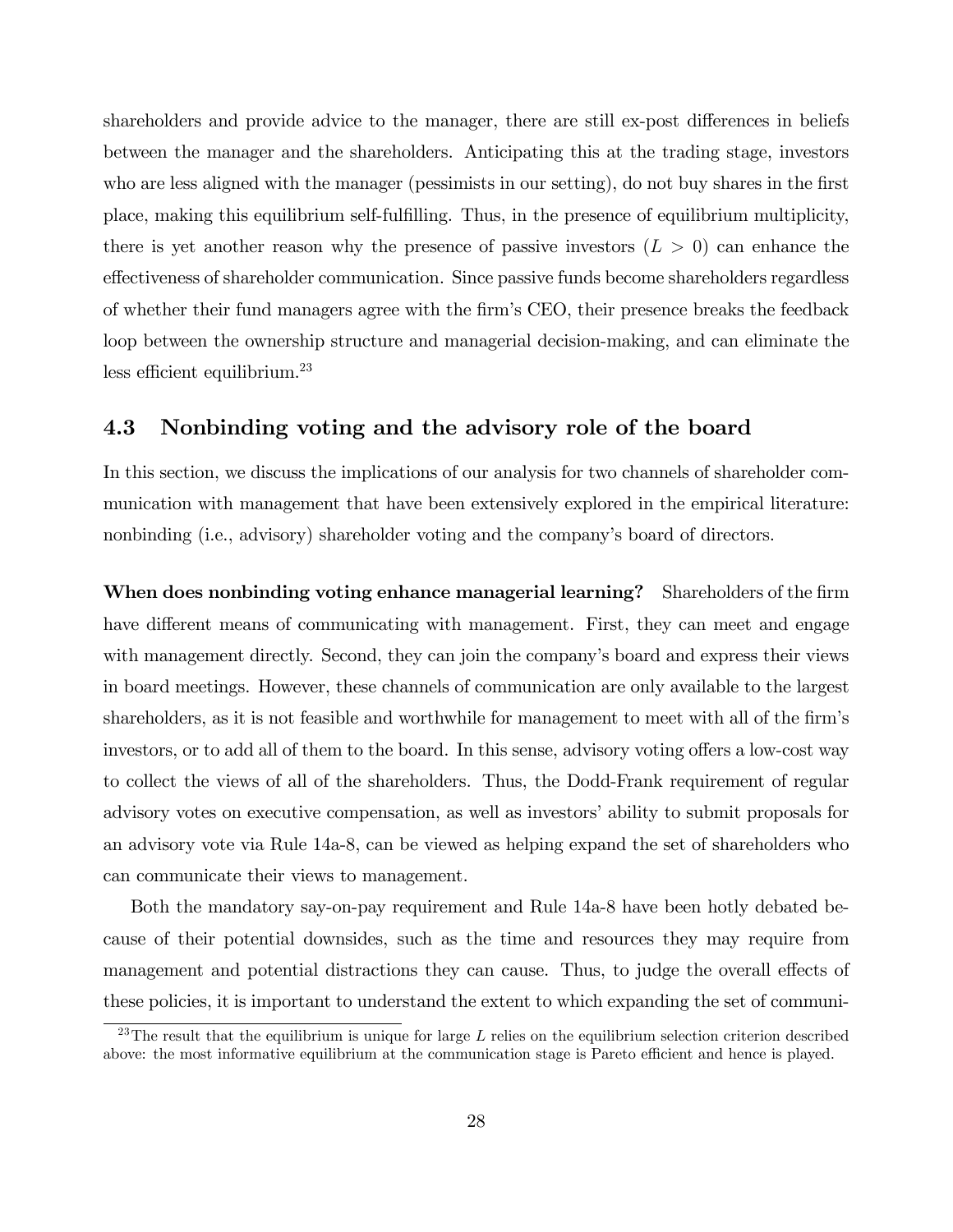cating shareholders enhances managerial learning. Our results suggest that whether managerial learning is substantially improved or not depends on the extent of disagreements in prior beliefs about the decision, as well as how much shareholders' and manager's preferences regarding the decision are aligned. If belief disagreements are large and preferences are relatively aligned  $(\Delta$ is large relative to *b*), shareholders' communication decisions are complements. In this case, expanding the set of shareholders who can convey their views has an amplified positive effect. Not only does it allow communication by the shareholders who would not be able to convey their views otherwise, but it may also have a spillover effect and encourage truthful communication by the shareholders who could convey their views (e.g., those on the board) but would not do so truthfully because of strong belief disagreements with the manager.<sup>24</sup> In contrast, if belief disagreements over a decision are small or conflicts of interest are substantial  $(\Delta$  is small relative to *b*), shareholders' communication decisions are substitutes. Part (*ii*) of Proposition 2 then shows that the information the manager can learn is limited. Thus, expanding the set of shareholders who can communicate with management, e.g., through mandatory advisory voting on this decision, may not improve managerial learning at all, and the downsides of such votes may become first-order.

Advisory role of the board and board size. For large shareholders, joining the board of directors can be another way to communicate with managers, as advising the management is one of the most important functions of the board. For example, it is common for venture capitalists (VCs) and activist investors to take board seats (e.g., Field, Lowry, and Mkrtchyan, 2013; Bebchuk et al., 2020). Moreover, VCs often assume a "board observer" role: they attend board meetings and offer their views, but do not have board voting rights.

Increasing board size to include more shareholders who can provide advice is not always beneficial, as it brings the problems of coordination and the costs of new directors' compensation. Our results suggest that adding more advisory directors is beneficial when differences in beliefs are substantial: in this case, the complementarity effect implies that a larger board

<sup>&</sup>lt;sup>24</sup>Many decisions that involve large disagreements in beliefs are also the decisions that involve a large degree of uncertainty. In Section A.4 of the Online Appendix, we show that a change in parameters that increases the variance of the state from the perspective of each investor (i.e., increases uncertainty), while keeping its expected value fixed, makes the IC condition (10) more likely to be satisfied. Intuitively, higher variance means relatively uninformative priors, inducing the manager to react more strongly to the shareholder's advice. This makes it more costly for the shareholder to misreport, inducing truthful communication.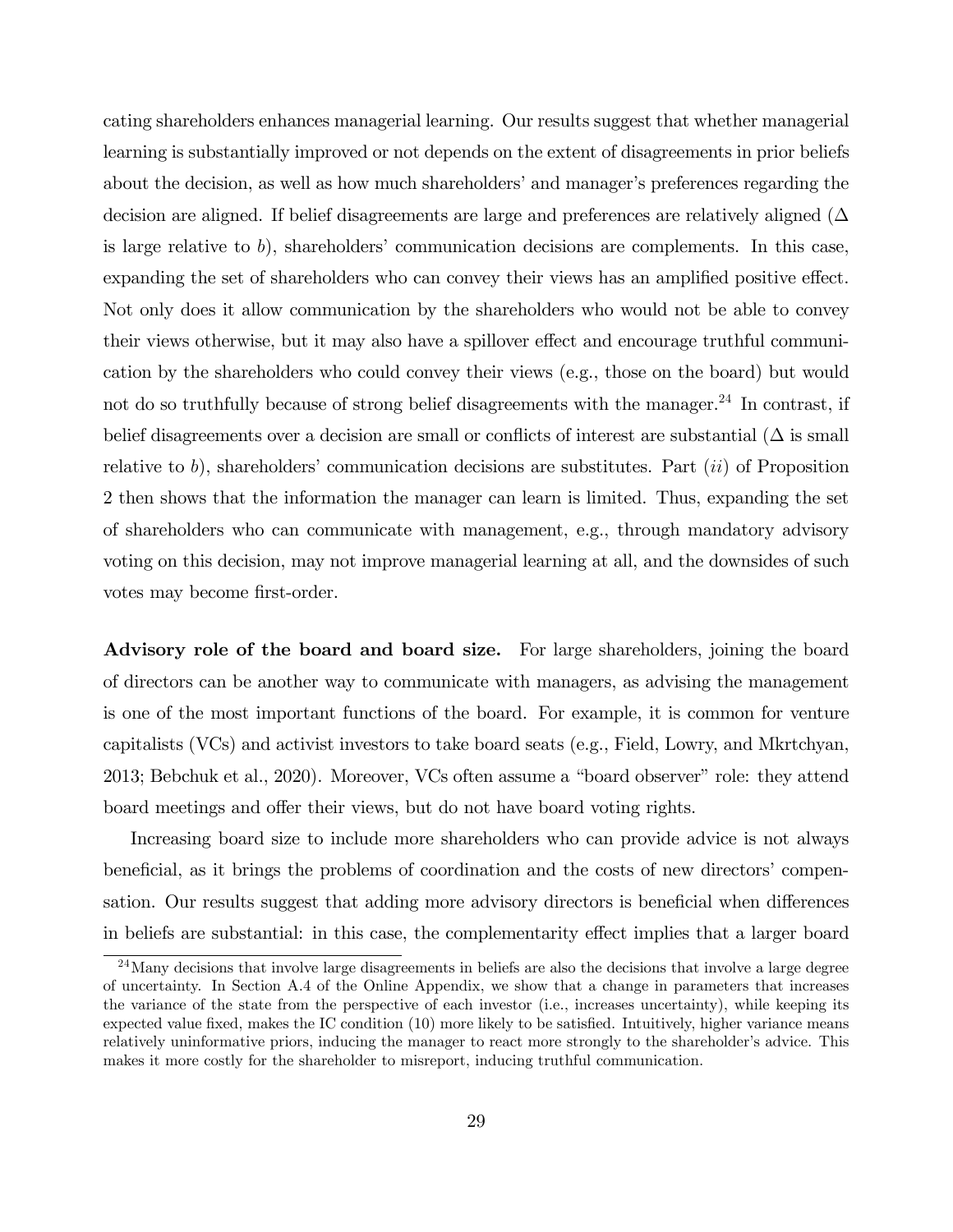improves managerial learning. However, if conflicts of interest are substantial, the substitution effect dominates, and a larger board is more likely to decrease value. Thus, our results have implications for the literature on board size (e.g., Yermack, 1996; Coles, Daniel, and Naveen, 2008; and Jenter, Schmid, and Urban, 2019), with the caveat that they are more first-order in situations where the board's primary role is to provide advice.

Empirical implications. Analyzing advisory voting and the advisory role of the board can help test our model. Our results imply that in the presence of differences in beliefs, a shareholder's (or director's) ability to influence the manager with his views is enhanced by the expertise of other shareholders (directors). However, as the preferences of the manager and the shareholders (directors) become less aligned, this effect weakens and is eventually reversed.

The empirical literature examines the effectiveness of the board's advisory role by studying how the presence of directors with a certain type of expertise is related to corporate policies and performance. For example, Dass et al. (2014) analyze directors' expertise in related industries, Güner, Malmendier, and Tate (2008) study financial expertise, and Harford and Schonlau (2013) focus on directors' experience in mergers and acquisitions. Our model can be tested in a similar way, but our unique prediction is that the advisory role of a director (i.e., whether his information influences the manager's decisions) should not be viewed in isolation, but depends on the expertise of other directors in the way described above. Another way to test our predictions is by studying managerial responsiveness to the advisory vote tally (as in Ertimur et al., 2010; Cuñat et al., 2012; and Ferri, 2012) and analyzing how it varies with the firm's ownership structure (number and sophistication of the shareholders). To measure the extent of differences in beliefs, one could rely on several measures of belief heterogeneity proposed by the literature (e.g., Thakor and Whited, 2011; Diether et al., 2002; Malmendier and Tate, 2005), whereas the misalignment in preferences between shareholders and management will vary with the firm's executive compensation structure and corporate governance characteristics.

## 5 Discussion and robustness

In this section, we discuss the key assumptions of the model and their role for the results.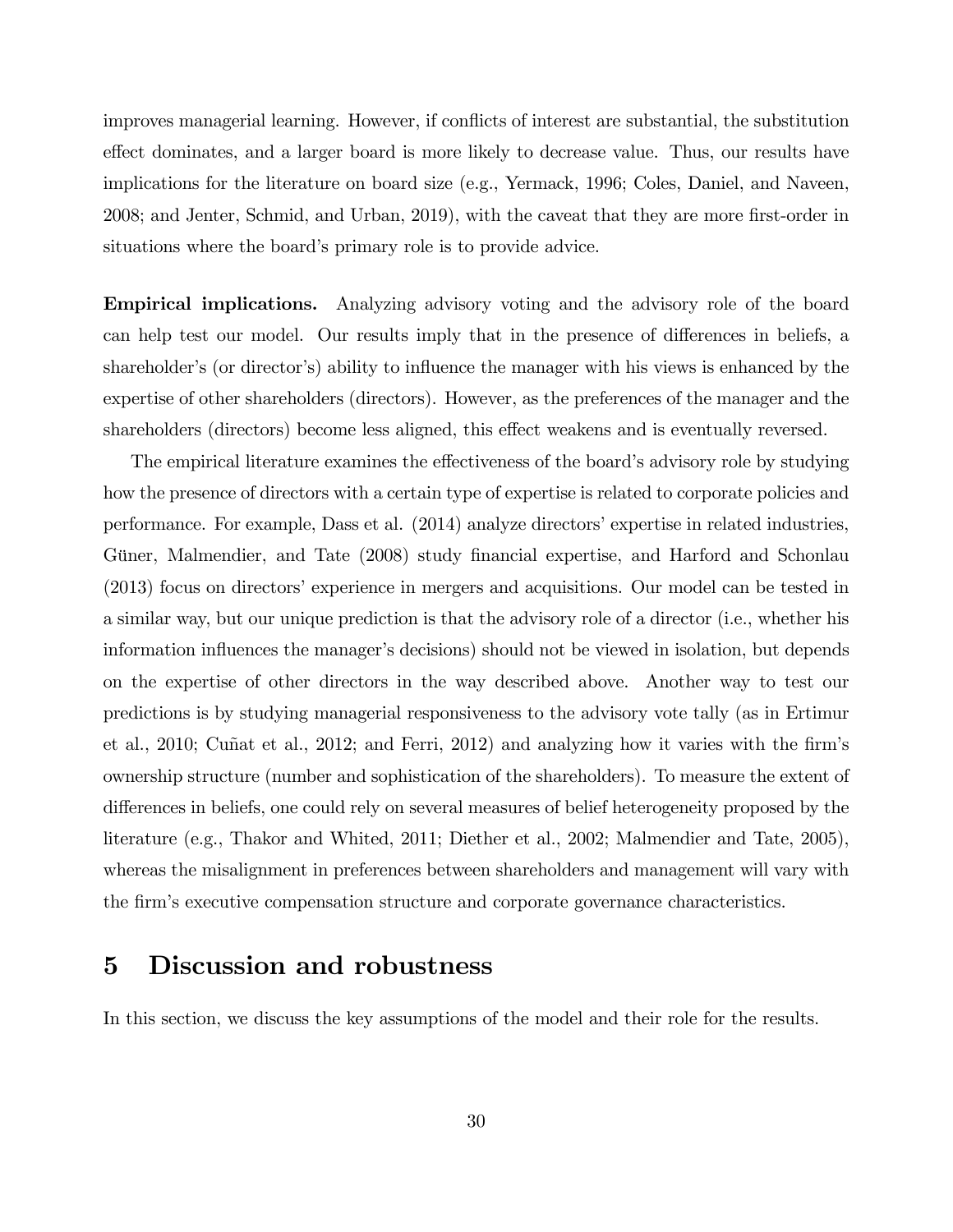#### 5.1 Information structure

To make the analysis tractable and derive simple, closed-form solutions, we make specific assumptions about the information structure. As we discuss next, the complementarity and substitution effects in shareholders' communication decisions arise under many other information structures, although not all of them.

In particular, the property that drives the complementarity effect is that communication by other shareholders brings the manager's and shareholder's posterior beliefs closer to each other. Below we discuss the robustness of this property.

Heterogeneous interpretation of information. While in our model agents interpret information (i.e., signals  $\theta_i$ ) the same way, it is also natural to expect that they might interpret information differently. To explore this, in Section A.5 of the Online Appendix, we follow models of differences of opinion in which agents disagree about the precision of signals (e.g., Banerjee et al., 2009; Kyle et al., 2018) and assume that each shareholder overestimates the importance of his own signal. As we show, communication decisions are complements even though agents now interpret information differently. This is because for any given realization of the shareholder's own signal, communication by other shareholders still moves the manager's posterior belief closer to that of the shareholder's. This property holds in a large class of models of different beliefs, although not in all of them.

**Mixed strategy equilibria.** Our focus is on pure strategy equilibria, which simplifies the analysis by making communication of each shareholder either truthful or uninformative. Under mixed strategy equilibria, communication of each shareholder can be partially informative, making the model less tractable. In unreported results, we analyze a symmetric mixed strategy equilibrium in a setting with  $b = 0$  and two investors, one optimist and one pessimist. We show that the IC constraint of a shareholder is more likely to be satisfied if the probability with which the other shareholder communicates truthfully increases, suggesting that shareholders' decisions are again complements. Intuitively, even if communication of other shareholders is only partially informative, it still brings the manager's and shareholder's beliefs closer to each other.

The property that drives the substitution effect is that each subsequent signal has a smaller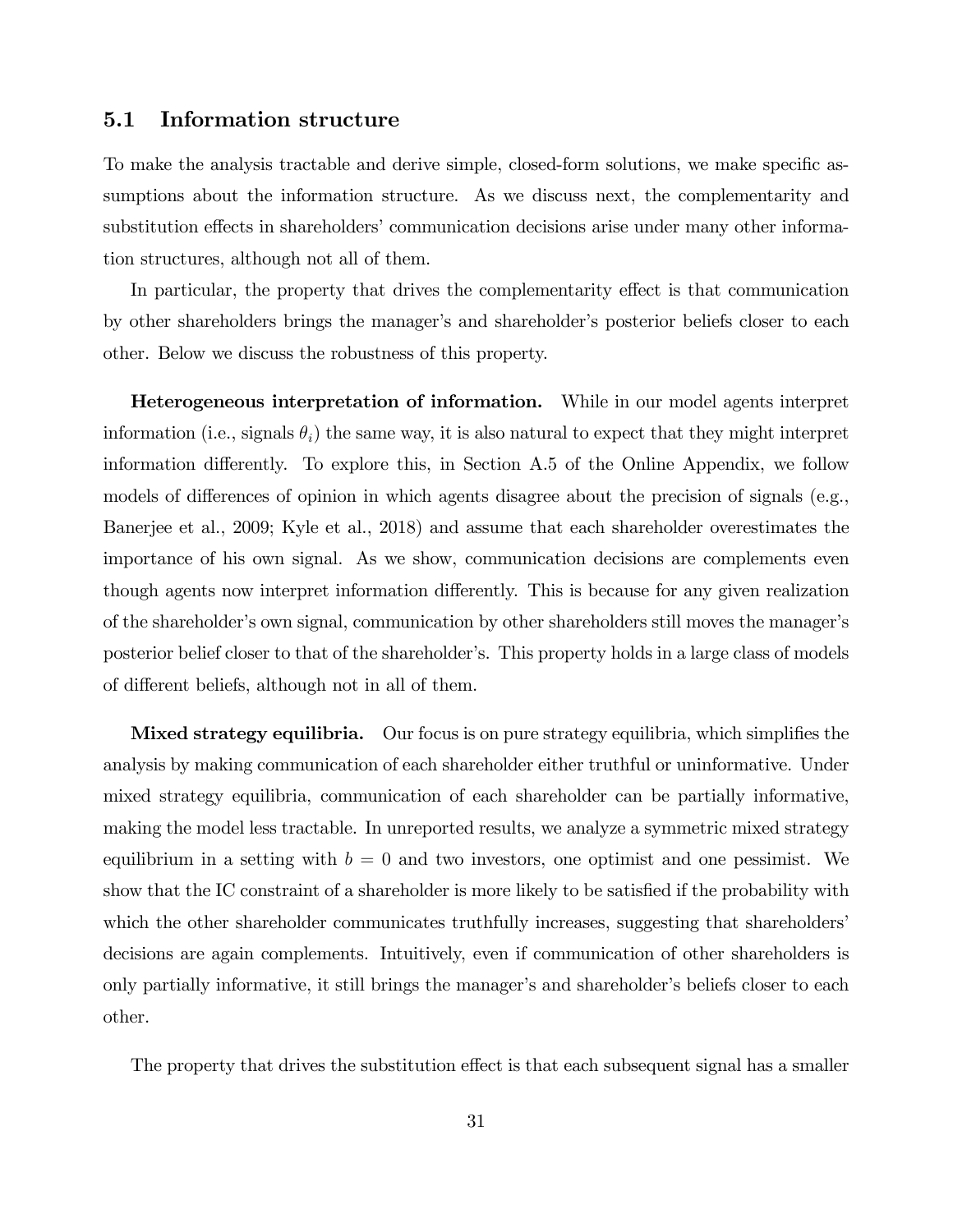effect on the action of the manager, and thus communication by other shareholders decreases the manager's reaction to the shareholder's message. This property holds in a large class of models, but not in all of them. In particular:

Complementarity vs. substitutability of signals. Borgers et al. (2013) introduce the notion of substitutability vs. complementarity of signals and show that it may affect strategic interactions between agents. They call signals substitutes (complements) if the marginal impact of an additional signal on the agent's utility decreases (increases) in the number of signals.25 In Section A.6 of the Online Appendix, we show that in our model, signals  $\theta_i$  are substitutes under this definition. Intuitively, this is because learning each additional signal leads to increasingly smaller updating of beliefs about  $\varphi$ . As Borgers et al. (2013) highlight, this property is not without loss of generality. However, the substitutability of signals is a very common feature in the literature and is natural in many applications, so we believe that our conclusions are applicable in many settings.

To see why the substitutability of signals may play a role, suppose that  $\varphi$  is a commonly known parameter (i.e., there is no learning about  $\varphi$ , unlike in the basic model). We consider this scenario in Section A.6 of the Online Appendix and show that signals θ*<sup>i</sup>* are then neither substitutes nor complements under the definition of Borgers et al. (2013): the extra benefit from an additional signal does not depend on the total number of signals received. As we also show, the substitution effect in communication decisions does not arise in this case because the manager's reaction to a shareholder's advice does not depend on how many other signals he learns. Thus, the substitution effect in communication is somewhat tied to the substitutability between agents' signals. An interesting implication of this result is an amplified beneficial effect of the diversity of expertise. If shareholders' expertise is diverse, in that they have information about different aspects of the decision (i.e., have unconditionally independent signals), then asking more shareholders for advice is useful for two reasons. First, the added value from an additional signal does not decline with the number of shareholders, and second, asking more

<sup>25</sup>Formally, Borgers et al. (2013) define signals as substitutes (complements) if the decision-maker's added utility from having two signals relative to having one signal, assuming he takes the optimal action given these signals, is smaller (larger) than his added utility from having one signal relative to no signal at all. Despite the similarity in terminology, the two notions of complementarity/substitutability (in our paper and in Borgers et al., 2013) are very different: Borgers et al. (2013) focus on complementarity/substitutability of *signals* in a *single* decision-maker's problem, whereas our paper studies complementarity/substitutability of *actions* (communicating truthfully or not) in a game with *multiple* players.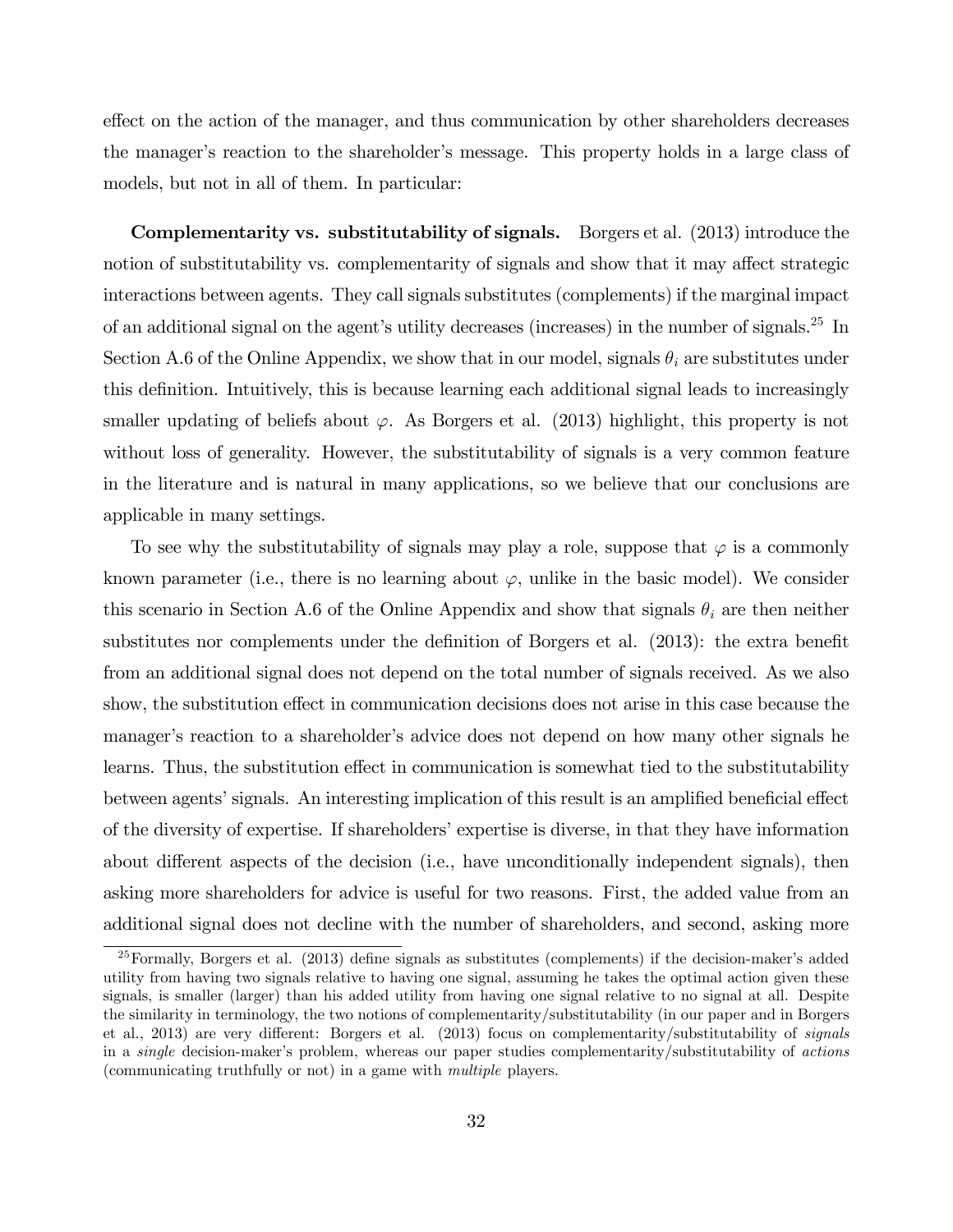shareholders for advice does not inhibit the communication of other shareholders.

Multiple dimensions of expertise. The previous discussion suggests, more generally, that with multiple dimensions of expertise, the substitution effect is likely to be weaker than with a single dimension of expertise. Intuitively, when a shareholder's signal not only provides noisy information about some common underlying state, but also provides information about a different, independent aspect of the decision, the manager is likely to react relatively strongly to the shareholder's advice, even if he receives advice from many other shareholders. As a result, the costs of misreporting do not decrease as much, weakening the substitution effect. We confirm this intuition in Section A.7 of the Online Appendix, where we analyze a variation of our model with only one dimension of expertise: each shareholder receives a noisy signal about the state and has no independent expertise beyond that.<sup>26</sup> We show that both the complementarity effect and the substitution effect arise as well, as in the basic model. However, the substitution effect is stronger relative to the basic model, so that when  $b = 0$ , it offsets the complementarity effect. While the offsetting result is special to the Beta distribution, the intuition that the presence of multiple dimensions of expertise weakens the substitution effect is more general.

#### 5.2 Communication protocols

Communication among shareholders. Our model assumes that shareholders do not communicate privately among themselves prior to communicating with management. In practice, there are indeed limitations to such communication. First, communication with other shareholders can be viewed as "forming a group," which could require the shareholders to file form 13D or could trigger a poison pill. According to the 2011 report by Dechert LLP, "shareholder concern about unintentionally forming a group has chilled communications among large holders of shares in U.S. public companies." Second, shareholders often avoid such communication as it could be considered by management as running an activist campaign and lead to managerial retaliation. In Section A.8 of the Online Appendix, we partly relax this assumption by considering the following change of the communication stage: first, all shareholders

 $^{26}$ In contrast, in our basic model, each shareholder both has a noisy signal about the state (because  $\theta_i$ provides noisy information about  $\varphi$ ), but also has independent expertise beyond that (because conditional on  $\varphi$ ,  $\theta_i$  is independent of other shareholders' signals and is informative about the optimal decision).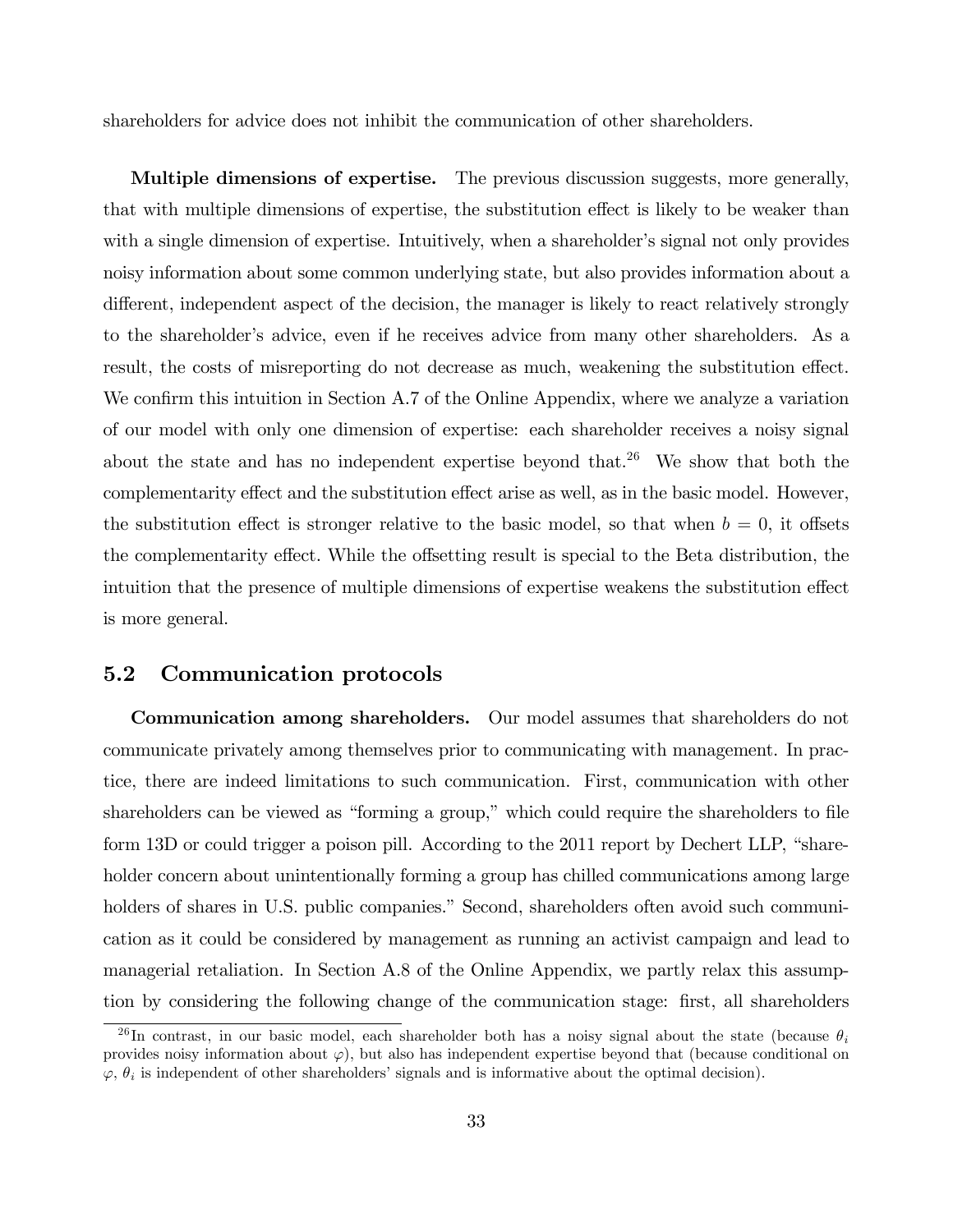of the same type (i.e., with the same prior beliefs) share their signals among themselves, and then, one representative of each group communicates with the manager via cheap talk. We show that the necessary and sufficient conditions for the existence of an equilibrium where all shareholders communicate truthfully are the same as in the basic model. Thus, the results of Proposition 2 continue to hold: an equilibrium with all shareholders communicating truthfully exists if and only if the shareholder base |*S*| is large enough when *b* is small, and if and only if  $|S|$  is small enough when  $\Delta$  is small.

Sequential communication. Our model assumes simultaneous (or, equivalently, private sequential) communication by shareholders to the manager. Instead, some shareholders could publicly announce their views, so that other shareholders can update their beliefs before communicating with the manager themselves. In Section A.9 of the Online Appendix, we consider a variation of the model in which shareholders send public messages in a known sequence to all other shareholders and the manager. We show that the IC conditions for truthful communication are the same as in the basic model, and hence for any sequence, the equilibrium at the communication stage is the same as in the model with simultaneous communication. Intuitively, this is because what matters for the shareholder's incentives is the combined (expost) set of signals that the manager learns before taking his action, as this combined set of signals determines both the manager's reaction to the shareholder's advice and the congruence between the manager and the shareholder at the decision-making stage.

# 6 Conclusion

Shareholder engagement, i.e., shareholders communicating their views about the firm's policies to management, has become increasingly important in recent years. This paper develops a theory of shareholder engagement to understand what affects managerial learning from shareholders, how it can be enhanced, and examine the role of ownership structure in particular.

We show that when shareholders and management have different beliefs, shareholders have incentives to misrepresent their information, which makes shareholder engagement less effective. However, since differences in beliefs decrease as more shareholders convey their views to management, the engagement of each individual shareholder is more effective when more other shareholders engage with management as well. This complementarity suggests an important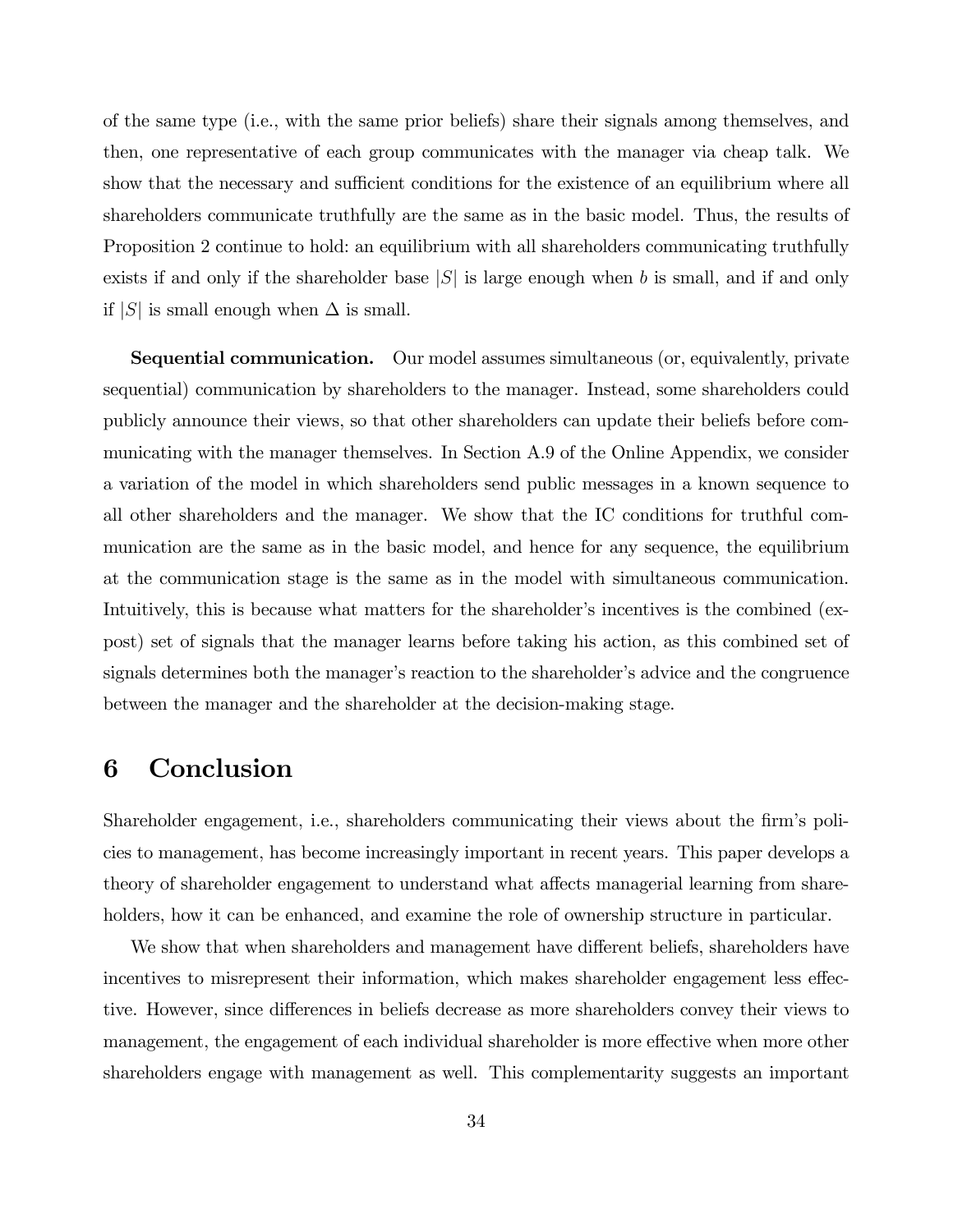benefit of a wide shareholder base: it can enhance the quality of shareholder communication with management. However, differences in beliefs naturally lead to a more limited shareholder base: investors whose views about the optimal strategy disagree with those of management have lower valuations and thus do not become shareholders in the first place. Thus, both communication frictions and a limited shareholder base inhibit managerial learning from shareholders, and these inefficiencies amplify each other. We show that the presence of passively managed institutional investors, who become shareholders even if they disagree with management, can counteract these effects and enhance shareholder engagement.

Finally, we highlight that when shareholders and management also have different preferences, and these preference misalignments are substantial, shareholders' communication decisions become substitutes. As a consequence, the role of ownership structure for shareholder engagement becomes less important. These results suggest that introducing advisory voting and adding shareholders to the firm's board can significantly improve managerial learning for decisions involving differences in beliefs, but these policies are likely to be less effective for decisions involving large conflicts of interest.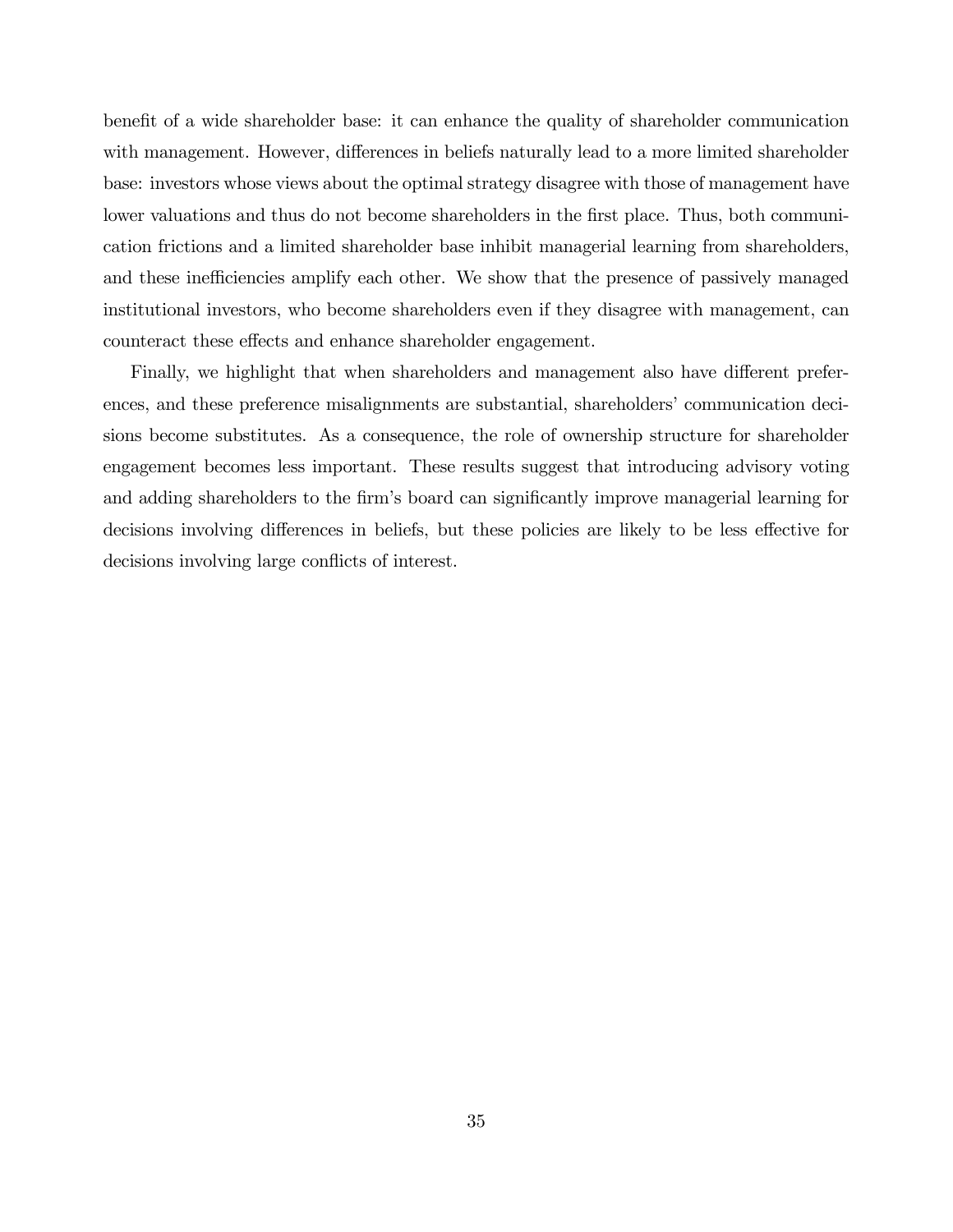# References

- [1] Adams, R. B., and D. Ferreira, 2007. A theory of friendly boards. *Journal of Finance* 62, 217—50.
- [2] Admati, A. R., P. Pfleiderer, and J. Zechner, 1994. Large shareholder activism, risk sharing, and financial market equilibrium, *Journal of Political Economy* 102, 1097—1130.
- [3] Alonso, R., and O. Camara, 2016. Bayesian persuasion with heterogeneous priors. *Journal of Economic Theory* 165, 672—706.
- [4] Appel, I. R., T. A. Gormley, and D. B. Keim, 2016. Passive investors, not passive owners. *Journal of Financial Economics* 121, 111-141.
- [5] Austen-Smith, D., 1993. Interested experts and policy advice: Multiple referrals under open rule. *Games and Economic Behavio*r 5, 3—43.
- [6] Baldenius, T., N. Melumad, and X. Meng, 2014. Board composition and CEO power. *Journal of Financial Economics* 112, 53—68.
- [7] Banerjee, S., R. Kaniel, and I. Kremer, 2009. Price drift as an outcome of differences in higher-order beliefs. *Review of Financial Studies* 22, 3707—3734.
- [8] Banerjee, S., and I. Kremer, 2010. Disagreement and learning: Dynamic patterns of trade. *Journal of Finance* 65, 1269—1302.
- [9] Battaglini, M., 2004. Policy advice with imperfectly informed experts. *Advances in Theoretical Economics* 4, 1—32.
- [10] Bebchuk, L. A., A. Brav, W. Jiang, and T. Keusch, 2020. Dancing with activists. *Journal of Financial Economics*, 137, 1—41.
- [11] Becht, M., J. Franks, C. Mayer, and S. Rossi, 2009. Returns to shareholder activism: Evidence from a clinical study of the Hermes UK Focus Fund. *Review of Financial Studies* 22, 3093—3129.
- [12] Bond P., A. Edmans, and I. Goldstein, 2012. The real effects of financial markets. *Annual Review of Financial Economics* 4, 339—360.
- [13] Boot, A. W., R. Gopalan, and A. V. Thakor, 2006. The entrepreneur's choice between private and public ownership. *Journal of Finance* 61, 803—836.
- [14] Boot, A. W., R. Gopalan, and A. V. Thakor, 2008. Market liquidity, investor participation, and managerial autonomy: why do firms go private? *Journal of Finance* 63, 2013—2059.
- [15] Börgers, T., A. Hernando-Veciana, and D. Krähmer, 2013. When are signals complements or substitutes? *Journal of Economic Theory* 148, 165—195.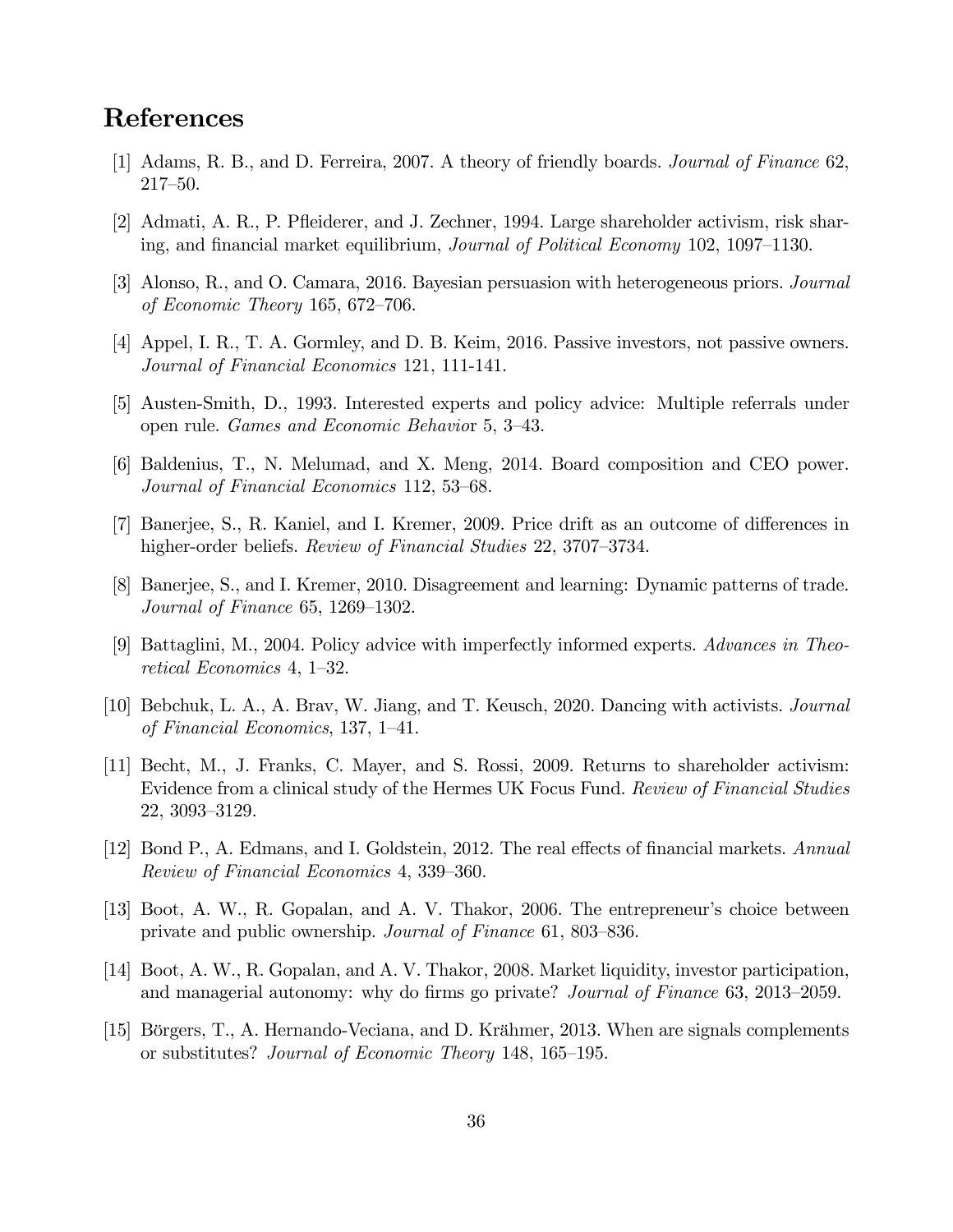- [16] Brav, A., Dasgupta, A. and Mathews, R., 2021. Wolf pack activism. *Management Science*, forthcoming.
- [17] Carleton, W. T., J. M., Nelson, and M. S. Weisbach, 1998. The influence of institutions on corporate governance through private negotiations: Evidence from TIAA-CREF. *Journal of Finance* 53, 1335—1362.
- [18] Chakraborty, A., and B. Yilmaz, 2017. Authority, consensus and governance. *Review of Financial Studies* 30, 4267—4316.
- [19] Che, Y.-K., and N. Kartik, 2009. Opinions as incentives. *Journal of Political Economy* 117, 815—860.
- [20] Chemmanur, T. J. and V. Fedaseyeu, 2018. A theory of corporate boards and forced CEO turnover. *Management Science* 64, 4798—4817.
- [21] Coles, J., N. Daniel, and L. Naveen, 2008. Boards: does one size fit all? *Journal of Financial Economics* 87, 329—356.
- [22] Crawford, V. P., and J. Sobel, 1982. Strategic information transmission. *Econometrica* 50, 1431—1451.
- [23] Cuñat, V., M. Gine, and M. Guadalupe, 2012. The vote is cast: the effect of corporate governance on shareholder value. *Journal of Finance* 67, 1943—1977.
- [24] Cvijanović, D., Dasgupta, A. and Zachariadis, K. E., 2022. The Wall Street stampede: Exit as governance with interacting blockholders. *Journal of Financial Economics* 144, 433—455.
- [25] Dass, N., O. Kini, V. Nanda, B. Onal, and J. Wang, 2014. Board expertise: Do directors from related industries help bridge the information gap? *Review of Financial Studies* 27, 1533—1592.
- [26] DeMarzo, P. M. and Urošević, B., 2006. Ownership dynamics and asset pricing with a large shareholder. *Journal of Political Economy* 114, 774—815.
- [27] Diether, K.B., C.J. Malloy, and A. Scherbina, 2002. Differences of opinion and the cross section of stock returns, *Journal of Finance* 57, 2113—2141.
- [28] Dittmar, A., and A. Thakor, 2007. Why do firms issue equity? *Journal of Finance* 62, 1—54.
- [29] Doidge, C., Dyck, A. and Yang, L., 2021. Collective activism. Working paper.
- [30] Dow, J., and G. Gorton, 1997. Stock market efficiency and economic efficiency: Is there a connection? *Journal of Finance* 52, 1087—1129.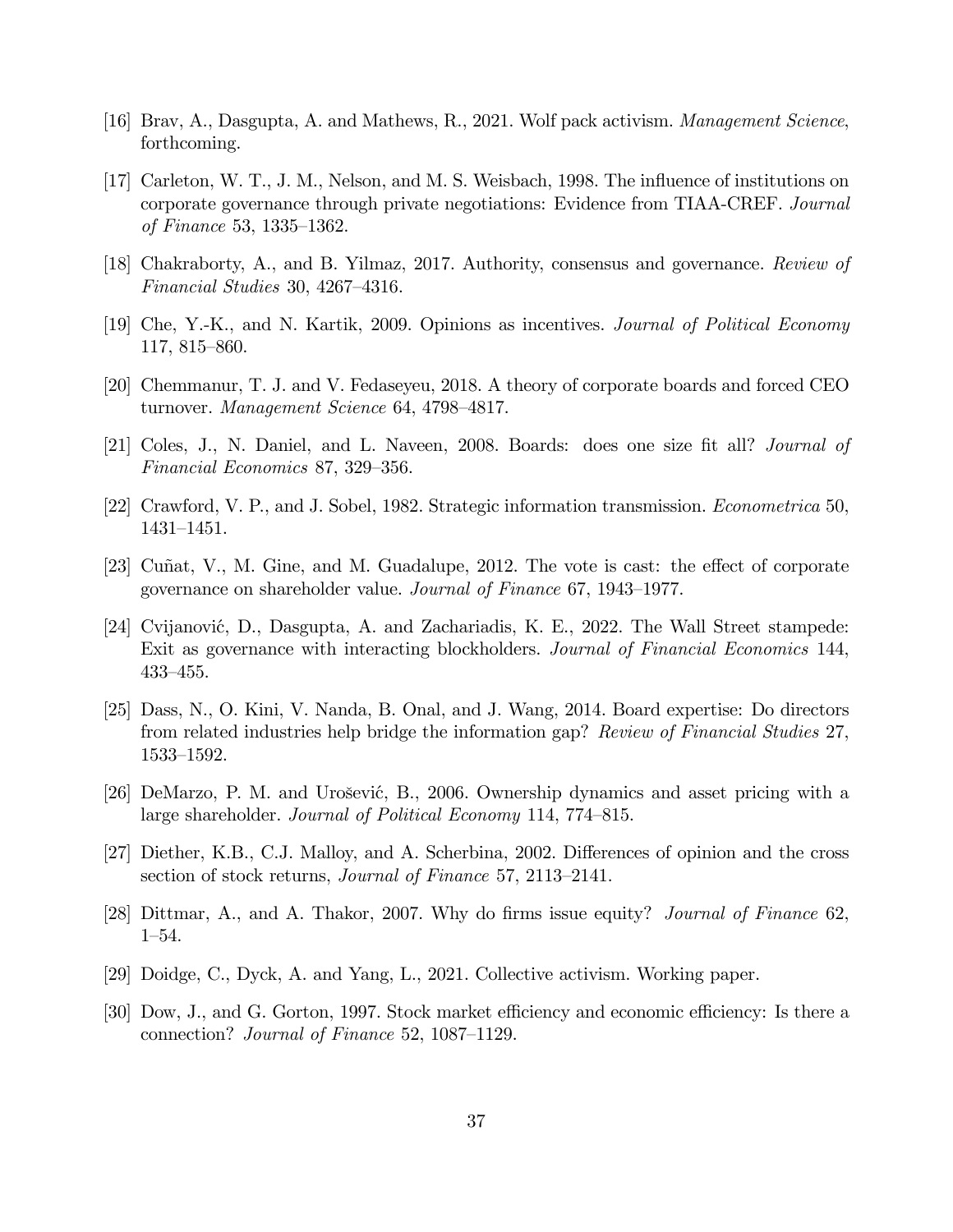- [31] Edmans, A., T. Gosling, and D. Jenter, 2021. CEO compensation: Evidence from the field. Working Paper.
- [32] Edmans, A. and Holderness, C. G., 2017. Blockholders: A survey of theory and evidence. *Handbook of the economics of corporate governance* 1, 541—636.
- [33] Edmans, A. and Manso, G., 2011. Governance through trading and intervention: A theory of multiple blockholders. *Review of Financial Studies* 24, 2395—2428.
- [34] Ertimur, Y., F. Ferri, and S. R. Stubben, 2010. Board of directors' responsiveness to shareholders: Evidence from shareholder proposals. *Journal of Corporate Finance* 16, 53—72.
- [35] Ferri, F., 2012. Low-cost shareholder activism: A review of the evidence. *Research Handbook on the Economics of Corporate Law*, ed. C.A. Hill and B.H. McDonnell.
- [36] Fichtner, J., E. M., Heemskerk, and J. Garcia-Bernardo, 2017. Hidden power of the Big Three? Passive index funds, re-concentration of corporate ownership, and new financial risk. *Business and Politics* 19, 298-326.
- [37] Field, L., M. Lowry, and A. Mkrtchyan, 2013. Are busy boards detrimental? *Journal of Financial Economics* 109, 63-82.
- [38] Galeotti, A., C. Ghiglino, and F. Squintani, 2013. Strategic information transmission networks. *Journal of Economic Theory* 148, 1751—1769.
- [39] Garlappi, L., R. Giammarino, and A. Lazrak, 2017. Ambiguity and the corporation: Group disagreement and underinvestment. *Journal of Financial Economics* 125, 417—433.
- [40] Garlappi, L., R. Giammarino, and A. Lazrak, 2021. Group-managed real options. *Review of Financial Studies*, forthcoming.
- [41] Goldstein, I. and A. Guembel, 2008. Manipulation and the allocational role of prices. *Review of Economic Studies* 75, 133—164.
- [42] Gormley, T. A., V. K. Gupta, D. A. Matsa, S. Mortal, and L. Yang, 2021. The big three and board gender diversity: The effectiveness of shareholder voice. Working paper.
- [43] Grossman, S. J., and O. D. Hart, 1980. Takeover bids, the free-rider problem, and the theory of the corporation. *Bell Journal of Economics* 11, 42—64.
- [44] Güner, B.A., U. Malmendier, and G. Tate, 2008. Financial expertise of directors. *Journal of Financial Economics* 88, 323—54.
- [45] Harford, J., Schonlau, R., 2013. Does the director labor market offer ex post settling-up for CEOs? The case of acquisitions. *Journal of Financial Economics* 110, 18—36.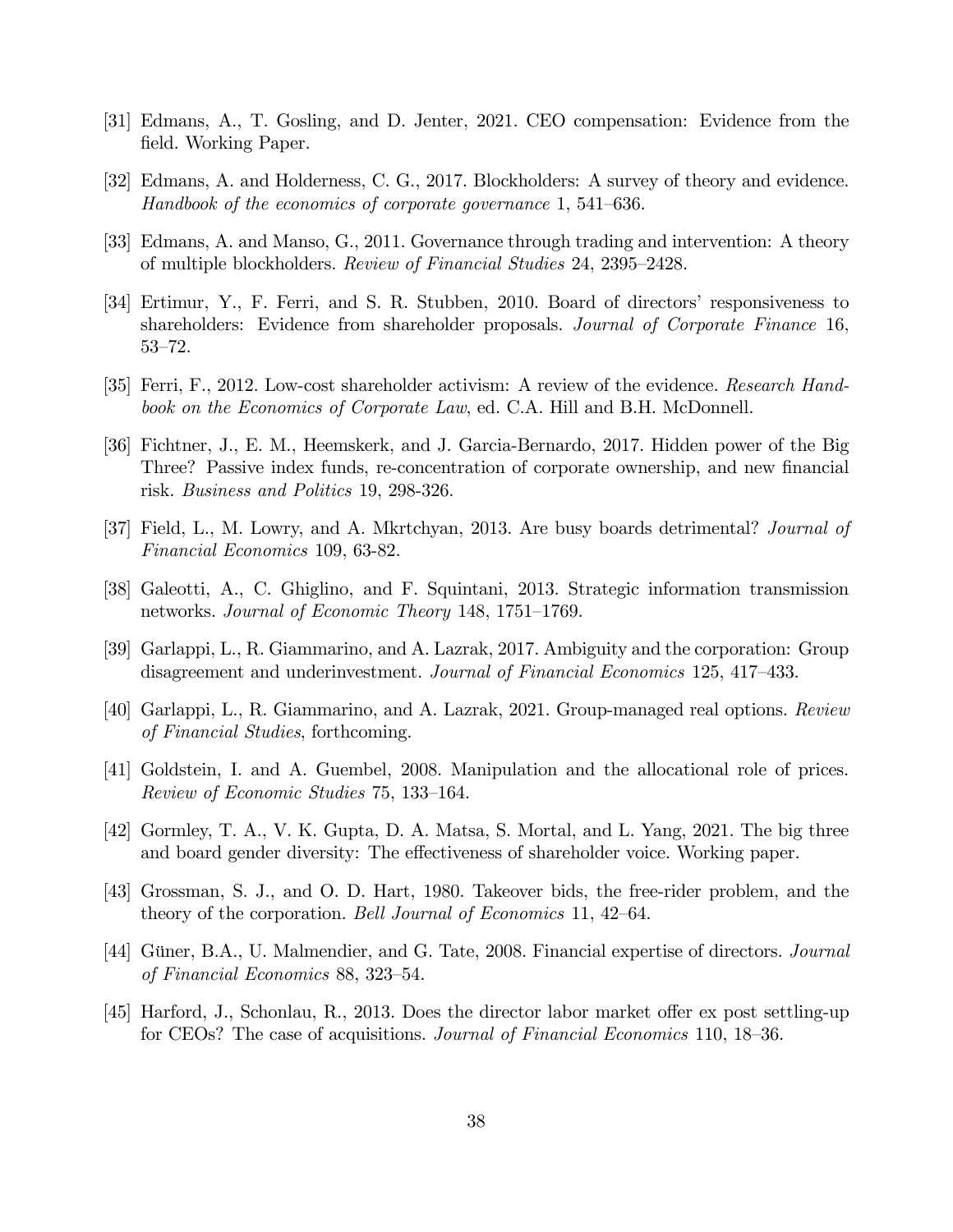- [46] Harris, M., and A. Raviv, 1993. Differences of opinion make a horse race. *Review of Financial Studies* 6, 473—506.
- [47] Harris, M., and A. Raviv, 2008. A theory of board control and size. *Review of Financial Studies* 21, 1797—1832.
- [48] Hong, H., and J. C. Stein, 2007. Disagreement and the stock market, *Journal of Economic Perspectives* 21, 109—128.
- [49] Jenter, D., T. Schmid, and D. Urban, 2019. Does board size matter? Working paper.
- [50] Kandel, E., and N. D. Pearson, 1995. Differential interpretation of public signals and trade in speculative markets. *Journal of Political Economy* 103, 831—872.
- [51] Khanna, N., and M. Schroder, 2015. Rewarding disagreement: Optimal contracts for collective decision making. Working paper.
- [52] Kyle, A. S., A. A. Obizhaeva, and Y. Wang, 2018. Smooth trading with overconfidence and market power, *Review of Economic Studies* 85, 611—662.
- [53] Levit, D., 2019. Soft Shareholder Activism. *Review of Financial Studies* 32, 2775—2808.
- [54] Levit, D., 2020. Words speak louder without actions. *Journal of Finance* 75, 91—131.
- [55] Levit, D., and N. Malenko, 2011. Nonbinding voting for shareholder proposals. *Journal of Finance* 66, 1579—1614.
- [56] Li, S. Z., E. G. Maug, and M. Schwartz-Ziv, 2022. When shareholders disagree: Trading after shareholder meetings. *Review of Financial Studies* 35, 1813—1867.
- [57] Malenko, A. and Malenko, N., 2019. Proxy advisory firms: The economics of selling information to voters. *Journal of Finance* 74, 2441—2490.
- [58] Malenko, N., 2014. Communication and decision-making in corporate boards. *Review of Financial Studies* 27, 1486—1532.
- [59] Malmendier, U. , and G. Tate, 2005. CEO overconfidence and corporate investment. *Journal of Finance* 60, 2661—2700.
- [60] McCahery, J. A., Z. Sautner, and L. T. Starks, 2016. Behind the scenes: The corporate governance preferences of institutional investors. *Journal of Finance* 71, 2905—2932.
- [61] Morgan, J., and P. C. Stocken, 2008. Information aggregation in polls. *American Economic Review* 98, 864—896.
- [62] Morris, S. E., 1995. The common prior assumption in economic theory. *Economics and Philosophy* 11, 227—253.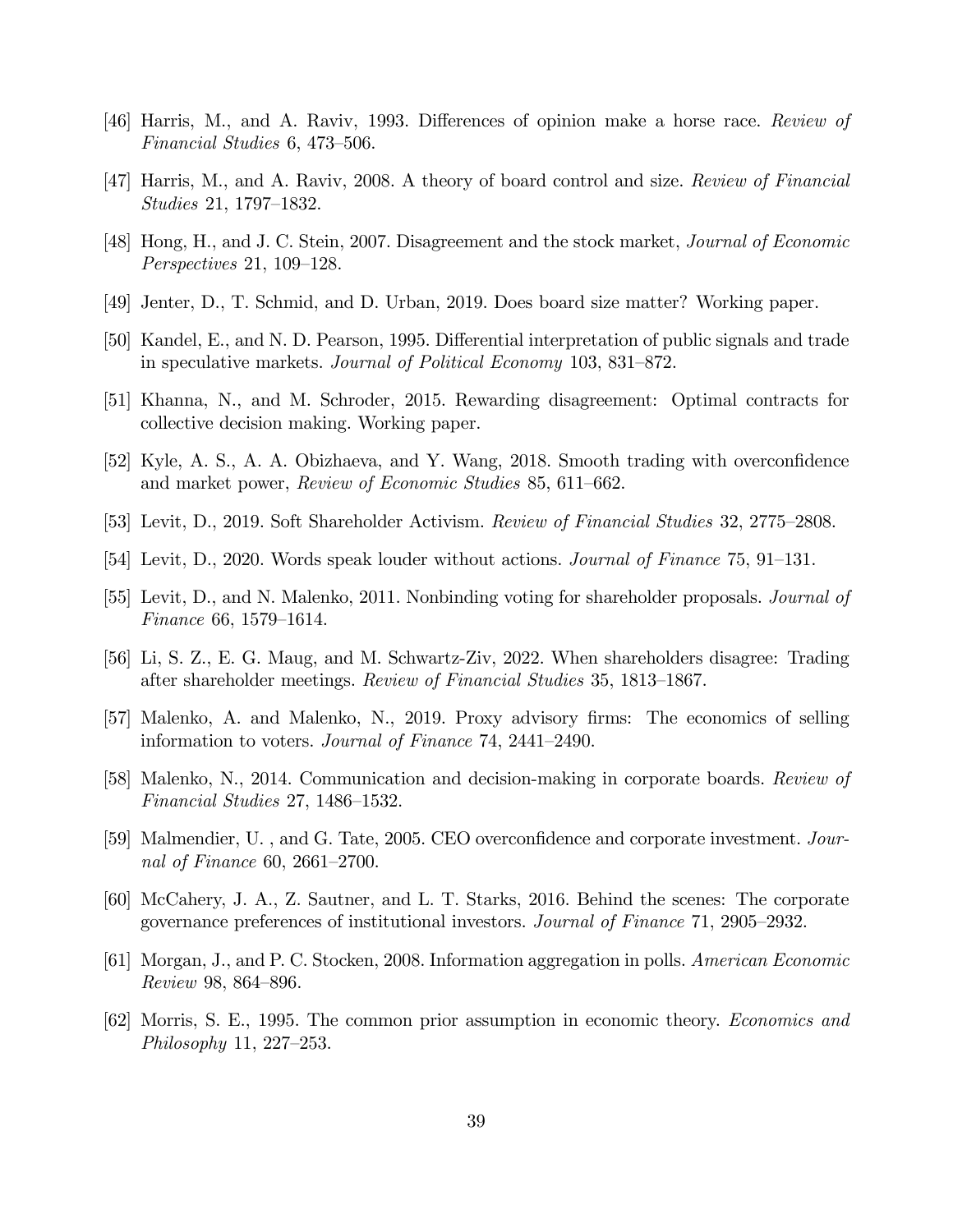- [63] Noe, T. H., 2002. Investor activism and financial market structure. *Review of Financial Studies* 15, 289—318.
- [64] Shleifer, A. and Vishny, R.W., 1986. Large shareholders and corporate control. *Journal of Political Economy* 94, 461—488.
- [65] Subrahmanyam A, and S. Titman, 1999. The going public decision and the development of financial markets. *Journal of Finance* 54, 1045—1082.
- [66] Thakor, A., and T. Whited, 2011. Shareholder-manager disagreement and corporate investment. *Review of Finance* 15, 277—300.
- [67] Thomas, R. S., A. R., Palmiter, and J. F. Cotter, 2012. Dodd-Frank's say on pay: Will it lead to a greater role for shareholders in corporate governance. Cornell Law Review 97, 1213—1266.
- [68] Van den Steen, E., 2010. Culture clash: The costs and benefits of homogeneity. *Management Science* 56, 1718—1738.
- [69] Vives, X., 1993. How fast do rational agents learn? *Review of Economic Studies* 60, 329—347.
- [70] Winton, A., 1993. Limitation of liability and the ownership structure of the firm. *Journal of Finance* 48, 487—512.
- [71] Yermack, D. L., 1996. Higher market valuation for firms with a small board of directors. *Journal of Financial Economics* 40, 185—211.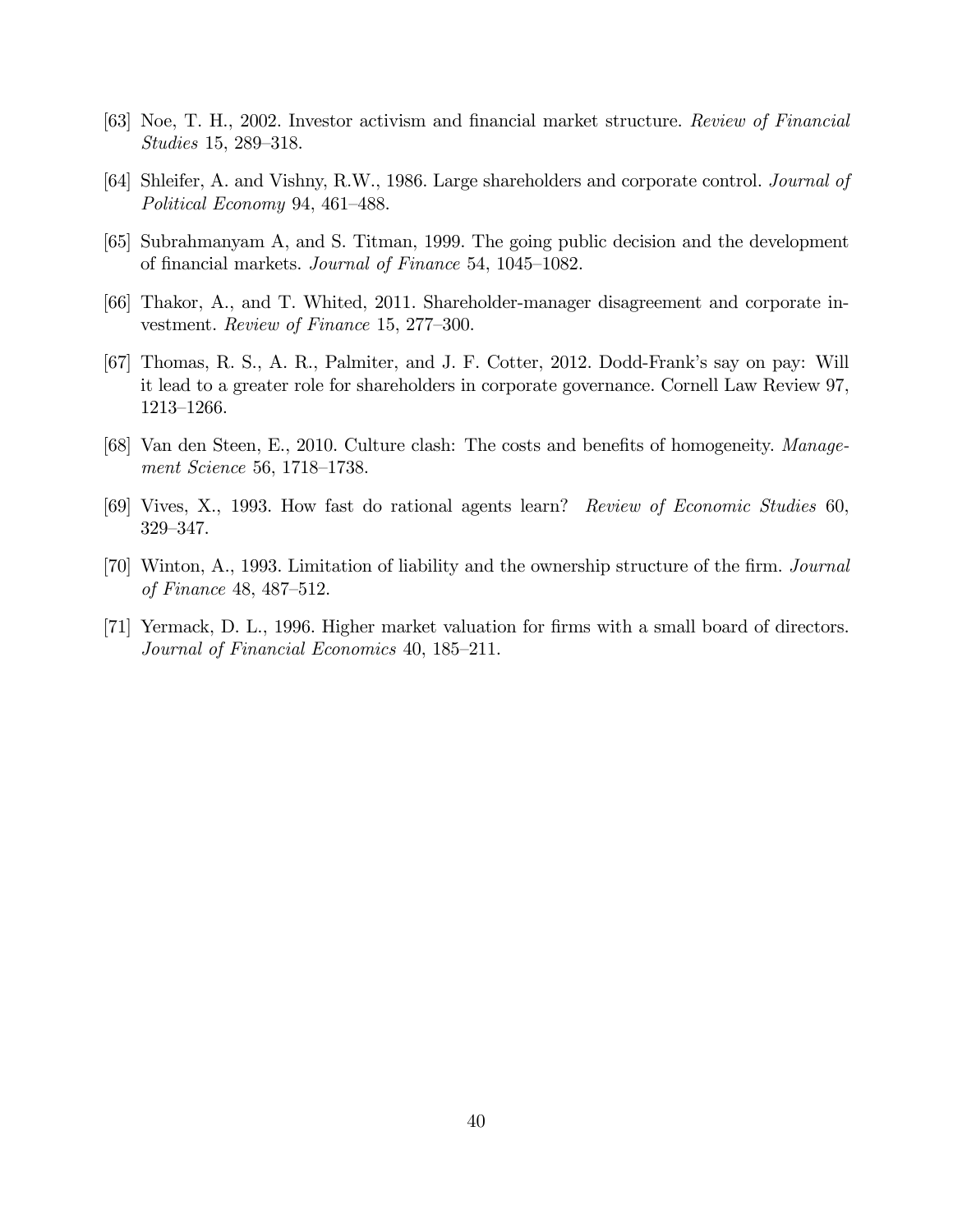## Appendix

## Proof of Lemma 1

Since  $\theta_i$  is a binary signal equal to 1 with probability  $\varphi$  and 0 with probability  $1 - \varphi$ , the manager's optimal action (6) can be written as:

$$
a_m(\theta_R) = b + \sum_{i \in R} \theta_i + \mathbb{E}_m \left[ \varphi | \theta_i, i \in R \right] (K - |R|).
$$

Let  $\mathbf{1}_R \equiv \sum_{i \in R} \theta_i$  be the number of signals in *R* equal to 1. The conditional probability that  $\mathbf{1}_R$  signals out of |*R*| are equal to one given  $\varphi$  is  $P(\mathbf{1}_R|\varphi) = {(|R| \choose 1_R} \varphi^{\mathbf{1}_R} (1 - \varphi)^{|R|- \mathbf{1}_R}$ . Since the prior distribution is Beta and the likelihood function is Binomial, the posterior distribution is also Beta but with different parameters (this is a known property of the Beta distribution). Formally, let  $P_i(\mathbf{1}_R)$  be agent *i*'s assessed probability that  $\mathbf{1}_R$  signals out of  $|R|$  are equal to 1 (over all possible values of  $\varphi$ ). Using Bayes rule, agent *i*'s posterior belief of  $\varphi$ ,  $P_i(\varphi|\mathbf{1}_R)$ , is

$$
P_i(\varphi|\mathbf{1}_R) = \frac{f_i(\varphi)P(\mathbf{1}_R|\varphi)}{P_i(\mathbf{1}_R)} = \frac{\varphi^{\rho_i-1}(1-\varphi)^{\tau-\rho_i-1}}{Beta(\rho_i, \tau-\rho_i)} \frac{1}{P_i(\mathbf{1}_R)} \binom{|R|}{\mathbf{1}_R} \varphi^{\mathbf{1}_R}(1-\varphi)^{|R|-1_R}
$$
  
= 
$$
\frac{1}{Beta(\rho_i, \tau-\rho_i)P_i(\mathbf{1}_R)} \binom{|R|}{\mathbf{1}_R} \times \varphi^{\rho_i+\mathbf{1}_R-1}(1-\varphi)^{\tau-\rho_i+|R|-1_R-1},
$$

which is some constant that does not depend on  $\varphi$  times  $\varphi^{\rho_i+1}R^{-1}(1-\varphi)^{\tau-\rho_i+|R|-1}R^{-1}$ . Since the posterior beliefs must integrate to one over possible values of  $\varphi$ , this automatically implies that the posterior belief also follows a Beta distribution with parameters  $(\rho_i + \mathbf{1}_R, \tau - \rho_i + |R| - \mathbf{1}_R)$ and density

$$
P_i(\varphi|\mathbf{1}_R) = \frac{1}{Beta(\rho_i+\mathbf{1}_R,\tau-\rho_i+|R|-\mathbf{1}_R)}\varphi^{\rho_i+\mathbf{1}_R-1}(1-\varphi)^{\tau-\rho_i+|R|-\mathbf{1}_R-1}.
$$

It is known that the mean of a Beta distribution with parameters  $(\alpha, \beta)$  is  $\frac{\alpha}{\alpha+\beta}$ . Therefore, using these expressions and the above posterior distribution, agent *i*'s expected value of  $\varphi$  is  $\mathbb{E}_i(\varphi|\mathbf{1}_R) = \frac{\rho_i+1_R}{\tau+|R|}$ , which proves the lemma.

#### Auxiliary Lemma A.1

 $Suppose \varphi \sim Beta(\rho, \tau - \rho)$  and  $X = \{x_1, x_2, \dots, x_n\}$ , where  $x_i \in \{0, 1\}$  are independent *draws with*  $x_i = 1$  *with probability*  $\varphi$ *. Let*  $\mathbf{1}_X = \sum_{i=1}^n x_i$ *. Then* 

$$
\mathbb{E}_X[\mathbf{1}_X] = n\frac{\rho}{\tau} \text{ and } \mathbb{E}_X[\mathbf{1}_X^2] = n\rho \frac{\tau - \rho + n(\rho + 1)}{\tau(\tau + 1)}.
$$

Proof. It is known that the first two moments of a random variable *X* distributed according to a Beta distribution with parameters  $\alpha$  and  $\beta$  are  $\mathbb{E}[X] = \frac{\alpha}{\alpha+\beta}$  and  $\mathbb{E}[X^2] = \frac{\alpha(\alpha+1)}{(\alpha+\beta)(\alpha+\beta+1)}$ . Hence,  $\mathbb{E}[\varphi] = \frac{\rho}{\tau}$  and  $\mathbb{E}[\varphi^2] = \frac{\rho(\rho+1)}{\tau(\tau+1)}$ . Using this, we get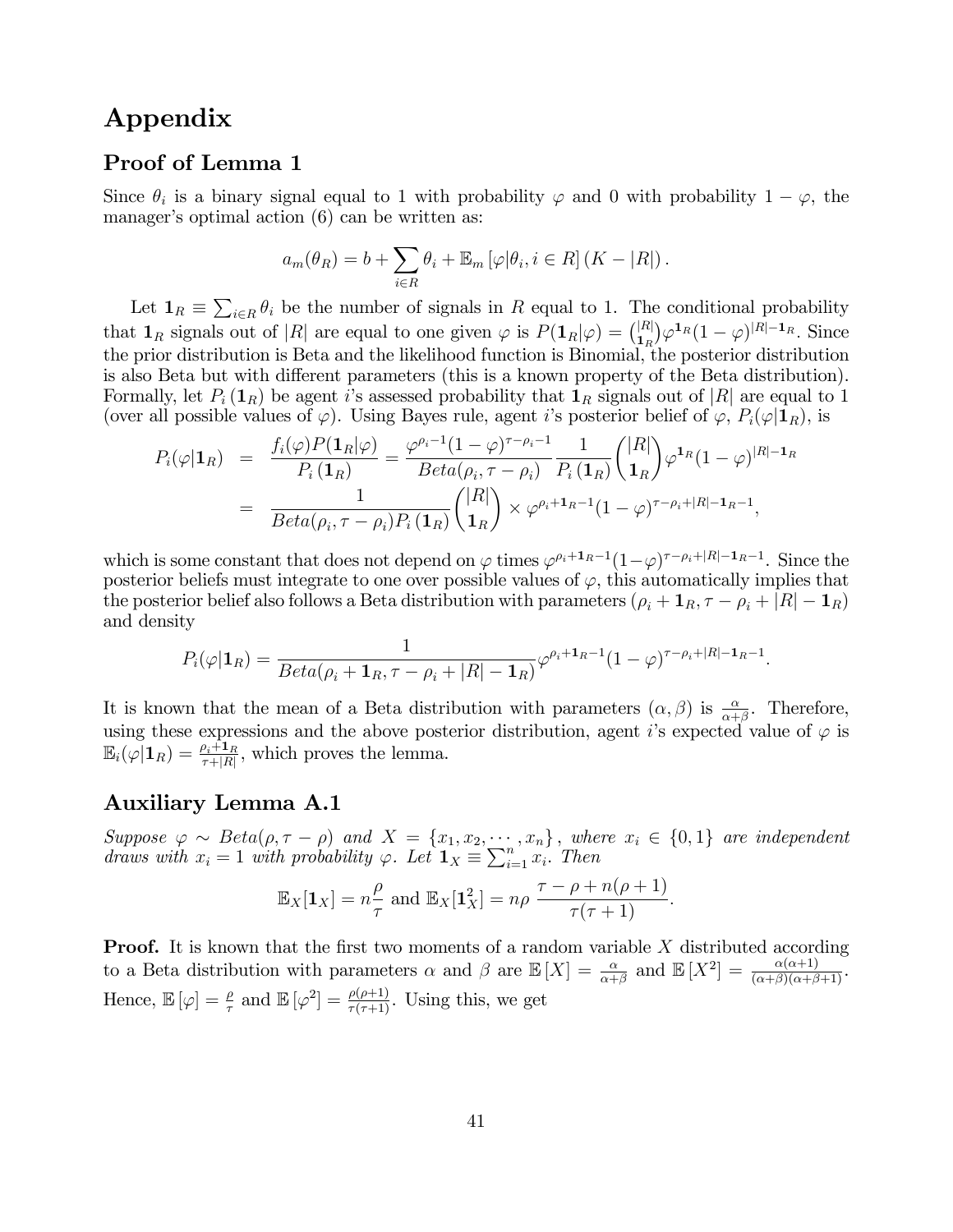$$
\mathbb{E}\left[1_X\right] = \mathbb{E}\left[\sum_{i=1}^n x_i\right] = n\mathbb{E}\left[x_i\right] = n\mathbb{E}\left[\varphi\right] = n\frac{\rho}{\tau};
$$
\n
$$
\mathbb{E}\left[1_X^2\right] = \mathbb{E}\left[\sum_{i=1}^n x_i^2 + \sum_{i\neq j} x_i x_j\right] = \mathbb{E}\left(n\mathbb{E}\left[x_i^2|\varphi\right] + n\left(n-1\right)\mathbb{E}\left[x_i|\varphi\right]^2\right)
$$
\n
$$
= n\mathbb{E}\left[\varphi\right] + n\left(n-1\right)\mathbb{E}\left[\varphi^2\right] = \frac{n\rho}{\tau\left(\tau+1\right)}\left(\tau-\rho+n\left(\rho+1\right)\right).
$$

## Proof of Proposition 1

Plugging (7) and (8) into (9) gives

$$
0 \geq \sum_{\theta_{-i} \in \{0,1\}^{K-1}} \left[ 2\theta_i - 1 + (K - |R_i| - 1) \cdot \frac{2\theta_i - 1}{\tau + |R_i| + 1} \right]
$$
  
 
$$
\times \left[ 2b + (1 - 2\theta_i) - 2 \sum_{j \in -R_i \setminus \{i\}} \theta_j + \frac{2(\rho_m + \mathbf{1}_{R_i}) + 1}{\tau + |R_i| + 1} (K - |R_i| - 1) \right] P_i(\theta_{-i}|\theta_i).
$$

Since the first multiple in each term equals  $(2\theta_i - 1) \frac{\tau + K}{\tau + |R_i| + 1}$ , this is equivalent to

$$
0 \geq (2\theta_i - 1) \sum_{\theta_{-i}} P_i(\theta_{-i} | \theta_i) \left( 2b + (1 - 2\theta_i) - 2 \sum_{j \in -R_i \setminus \{i\}} \theta_j + \frac{2(\rho_m + \mathbf{1}_{R_i}) + 1}{\tau + |R_i| + 1} (K - |R_i| - 1) \right).
$$

Since  $\sum_{\theta_{-R_i\setminus\{i\}}}$  $\left(\sum_{j\in-R_i\setminus\{i\}}\theta_j\right)P_i(\theta_{-R_i\setminus\{i\}}|\theta_i,\theta_{R_i}) = \frac{\rho_i+1_{R_i}+\theta_i}{\tau+|R_i|+1} (K-|R_i|-1)$ , we can further simplify it to

$$
(2\theta_i - 1) \left[ 2b + (1 - 2\theta_i) + \frac{2(\rho_m - \rho_i) + 1 - 2\theta_i}{\tau + |R_i| + 1} (K - |R_i| - 1) \right] \le 0.
$$

We consider two separate cases. If  $\theta_i = 0$ , the above inequality becomes:

$$
2b + 1 + \frac{2(\rho_m - \rho_i) + 1}{\tau + |R_i| + 1} (K - |R_i| - 1) \ge 0,
$$
\n(15)

and if  $\theta_i = 1$ , it becomes

$$
2b - 1 + \frac{2(\rho_m - \rho_i) - 1}{\tau + |R_i| + 1} (K - |R_i| - 1) \le 0.
$$
 (16)

Together we get (10), which completes the proof.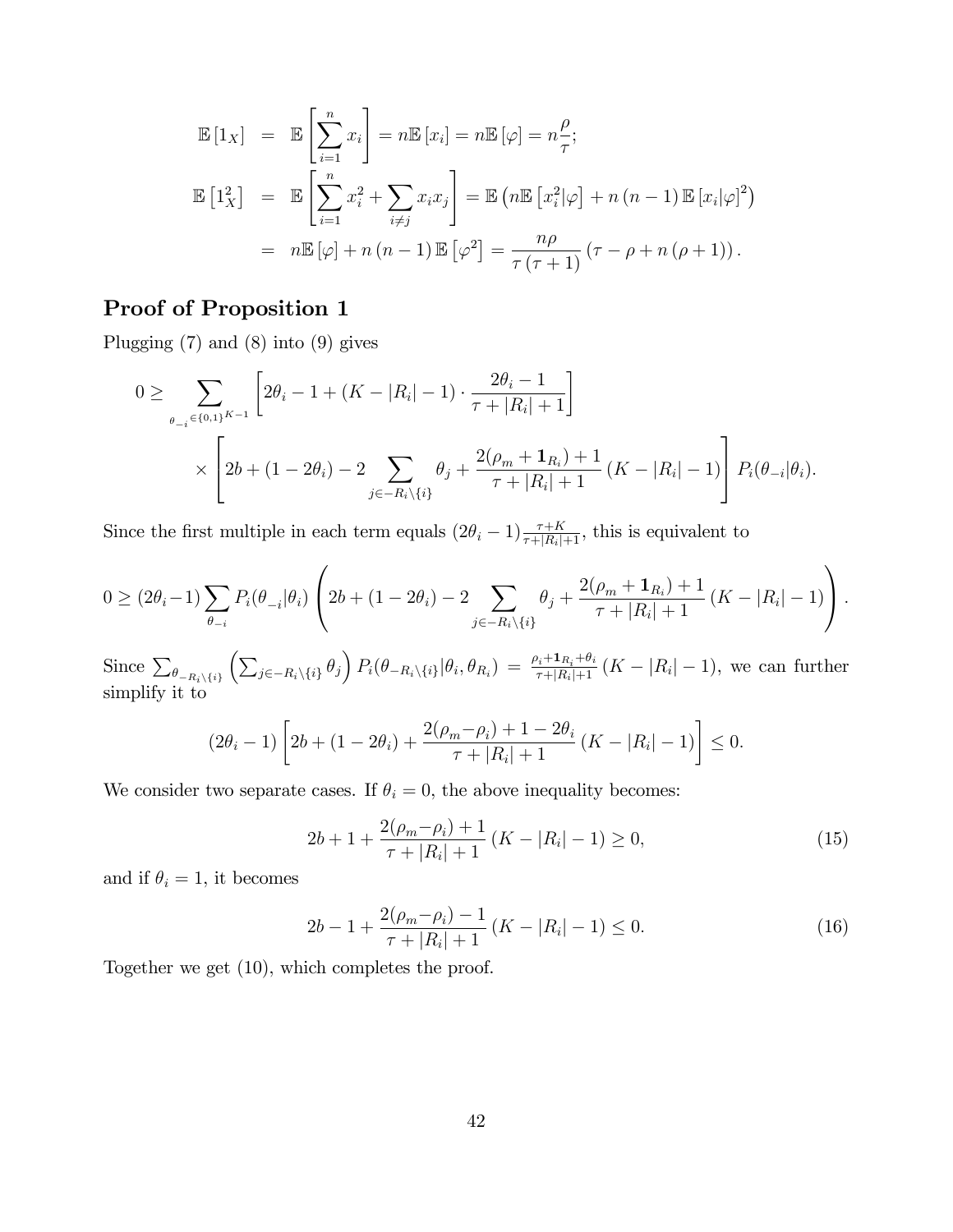## Proof of Proposition 2

Notice that the IC constraint is more lax for optimists than for pessimists. This is because

$$
\begin{array}{rcl} \left| (2\rho + |R_i| + 1) b - (K - |R_i| - 1) \Delta \right| & \leq & (2\rho + |R_i| + 1) b + (K - |R_i| - 1) \Delta \\ & = & \left| (2\rho + |R_i| + 1) b + (K - |R_i| - 1) \Delta \right| \end{array}
$$

for any  $b \geq 0$  and  $\Delta \geq 0$ . Given this, we next show that without loss of generality, the equilibrium in the communication subgame is as described in the statement of the proposition.

Consider a firm owned by *S<sup>o</sup>* optimistic shareholders and *S<sup>p</sup>* pessimistic shareholders. We show that if there is an equilibrium  $\mathcal E$  in which  $n_o$  optimists and  $n_p$  pessimists communicate truthfully, then there must be a payoff-equivalent equilibrium  $\mathcal{E}'$  in which min  $\{n_o + n_p, S_o\}$ optimistic shareholders and max  $\{0, n_o + n_p - S_o\}$  pessimistic shareholders communicate truthfully. Notice that the statement holds trivially if either  $n_o = S_o$  or  $n_p = 0$ . Therefore, we consider the case  $n_o < S_o$  and  $n_p > 0$ . The existence of equilibrium  $\mathcal E$  implies that the pessimists' IC constraint (10) is satisfied for  $|R_i| = n_o + n_p - 1$ :

$$
(2\rho + n_o + n_p) b + (K - n_o - n_p) \Delta \le \rho + \frac{K}{2}.
$$
 (17)

Consider equilibrium  $\mathcal{E}'$  and show that both optimists and pessimists have incentives to communicate truthfully if the manager learns  $n_o + n_p - 1$  other signals. Since (10) only depends on  $R_i$  through  $|R_i|$ , then for any pessimist, his IC constraint in  $\mathcal{E}'$  is the same as his IC constraint in  $\mathcal{E}$  (i.e., (17)), and thus holds. For any optimist, his IC constraint for  $|R_i| = n_o + n_p - 1$  is satisfied as well because it is more lax than for pessimists, and the pessimists' IC constraint is satisfied for  $|R_i| = n_o + n_p - 1$  given (17). Thus, if  $\mathcal E$  is an equilibrium, then  $\mathcal E'$  is also an equilibrium. Note that the reverse is generally not true: for example, if  $n_o + n_p < S_o$ , then equilibrium  $E'$  requires only the IC constraint for the optimists to hold, while  $E$  requires the IC constraints for both optimists and pessimists to hold, and the latter may be violated. Finally, note that equilibria  $\mathcal E$  and  $\mathcal E'$  are payoff-equivalent, in the sense that the ex-ante payoffs of all players (before they learn their signals) are the same in the two equilibria. This is because as shown in Lemma 2, the valuation of shares by each investor only depends on the set *R* of signals that were communicated through |*R*|.

Next, we prove the other statements of the proposition. Consider statement (i). If  $b = 0$ , the IC constraint (10) reduces to

$$
(K - |R_i| - 1) \Delta \le \rho + \frac{K}{2}.
$$
\n(18)

This constraint becomes more lax as the set of shareholders that communicate truthfully expands. Thus, in the most informative equilibrium, either all shareholders communicate truthfully (which happens if  $K - |S| \leq \frac{\rho + K/2}{\Delta}$ ) or no shareholder does (if  $K - |S| > \frac{\rho + K/2}{\Delta}$ ). By continuity, the same is true for small enough  $b > 0$  if the corresponding inequalities are satisfied strongly.

Next, consider statement (ii). If  $\Delta = 0$ , the IC constraint (10) reduces to

$$
(2\rho + |R_i| + 1) b \le \rho + \frac{K}{2}.
$$
\n(19)

If (19) holds for  $|R_i| = |S| - 1$ , then the most informative equilibrium has all shareholders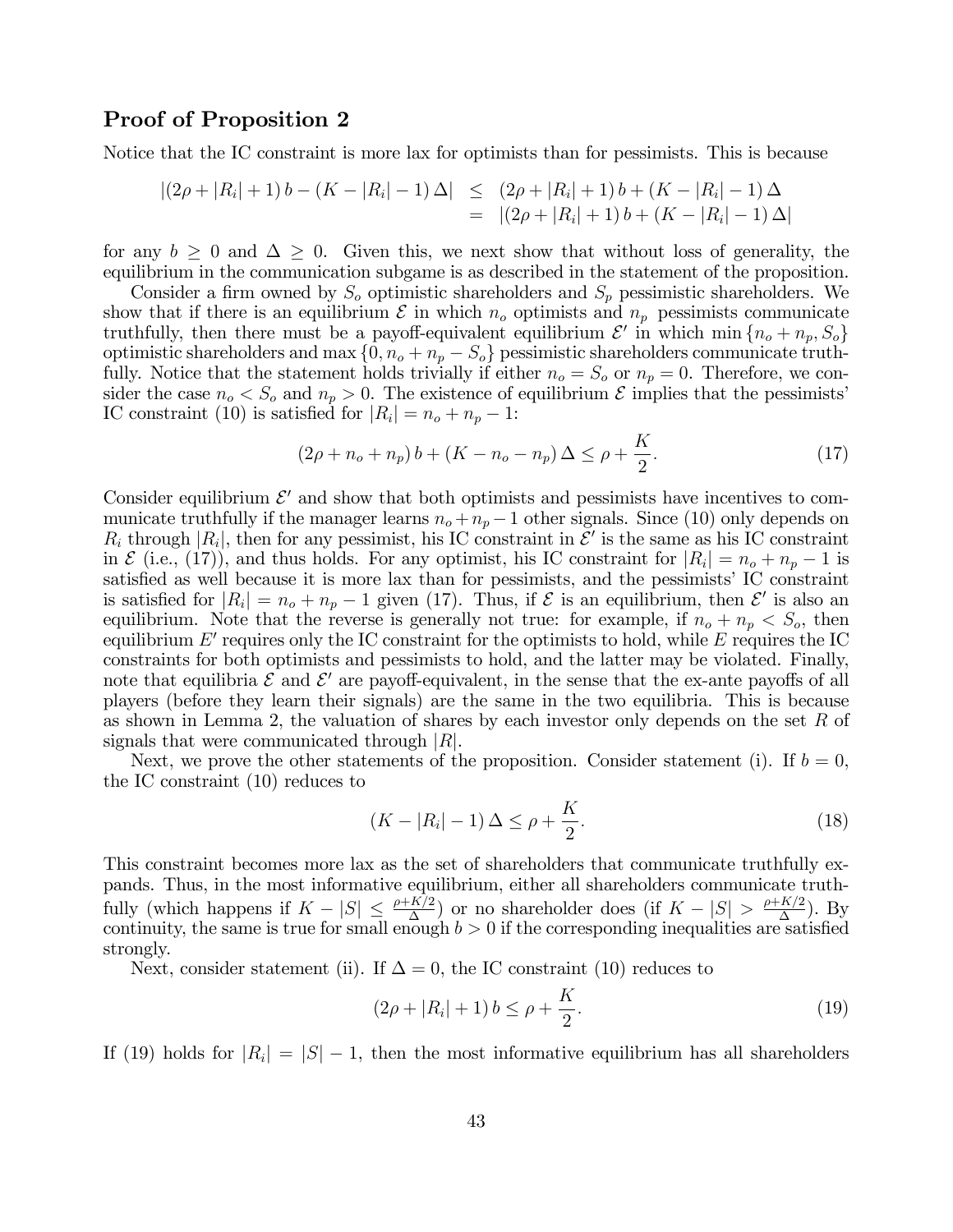communicating truthfully. In particular, if it holds strongly, i.e.,  $|S| < \frac{\rho + K/2}{b} - 2\rho$ , then by continuity in  $\Delta$ , all |*S*| shareholders communicate truthfully for small enough  $\Delta > 0$ . If  $|S| > \frac{\rho + K/2}{b} - 2\rho$ , then given that (19) becomes tighter as  $|R_i|$  increases, the number of investors that communicate in the most informative equilibrium is one plus the highest  $|R_i|$  for which (19) is satisfied, i.e., the floor of  $\frac{\rho + K/2}{b} - 2\rho$ , and by continuity, the same is true for small enough  $\Delta > 0$ . Taken together, this proves statement (ii).

## Proof of Lemma 2

Let  $\mathbf{1}_R = \sum_{i \in R} \theta_i$  denote the number of signals equal to one in set *R*. Using Lemma 1, we obtain agent *i*'s ex-ante payoff,  $\mathbb{E}_i(a_m(\theta_R) - Z)^2$ , as follows:

$$
\mathbb{E}_i[U_i|R] = u_0 - b^2 - U_1 - U_2,\tag{20}
$$

where

$$
U_1 \equiv 2b \mathbb{E}_i \left[ \left( \frac{\rho + \mathbf{1}_R}{\tau + |R|} \left( K - |R| \right) - \sum_{j \in -R} \theta_j \right) | R \right],
$$
  
\n
$$
U_2 \equiv \mathbb{E}_i \left[ \left( \frac{\rho + \mathbf{1}_R}{\tau + |R|} \left( K - |R| \right) - \sum_{j \in -R} \theta_j \right)^2 | R \right].
$$

Using independence of  $\theta_j$  conditional on  $\varphi$ , and Auxiliary Lemma A.1,  $U_1$  simplifies to

$$
U_1 = 2b \frac{\rho - \rho_i}{\tau + |R|} (K - |R|).
$$
 (21)

To simplify  $U_2$ , we use the law of iterated expectations:

$$
U_2 = \mathbb{E}_i \left[ \left( \frac{(\rho + \mathbf{1}_R)(K - |R|)}{\tau + |R|} \right)^2 - 2 \frac{(\rho + \mathbf{1}_R)(\rho_i + \mathbf{1}_R)(K - |R|)^2}{(\tau + |R|)^2} |R \right] + \mathbb{E}_i \left[ \mathbb{E}_i \left[ \left( \sum_{j \in -R} \theta_j \right)^2 | \theta_R, R \right] |R \right],
$$
\n(22)

where we used  $\mathbb{E}_i\left[\sum_{j\in-R}\theta_j|\theta_R,R\right] = (K - |R|)\mathbb{E}_i\left[\varphi|\theta_R,R\right] = ((K - |R|))\frac{\rho_i+1_R}{\tau+|R|}$ . Consider the last term under the expectation sign:

$$
\mathbb{E}_{i}\left[\left(\sum_{j\in-R}\theta_{j}\right)^{2}|\theta_{R},R\right] = \mathbb{E}_{i}\left[\sum_{j\in-R}Var_{i}[\theta_{j}|\varphi,R]+\varphi^{2}\left(K-|R|\right)^{2}|\theta_{R},R\right] \n= \mathbb{E}_{i}\left[\sum_{j\in-R}\varphi\left(1-\varphi\right)+\varphi^{2}\left(K-|R|\right)^{2}|\theta_{R},R\right] \n= \frac{\rho_{i}+1_{R}}{\tau+|R|}\left(\left(K-|R|\right)+\left(\left(K-|R|\right)^{2}-\left(K-|R|\right)\right)\frac{\rho_{i}+1_{R}+1}{\tau+|R|+1}}\right) \n= \frac{\rho_{i}+1_{R}}{\tau+|R|}\left(K-|R|\right)\left(1+\left(K-|R|-1)\frac{\rho_{i}+1_{R}+1}{\tau+|R|+1}\right),
$$

where the second equality is due to  $Var_i [\theta_i | \varphi, R] = \varphi (1 - \varphi)$  and the third equality is due to the fact that the agent *i*'s posterior distribution of  $\varphi$  conditional on  $\theta_R$  is Beta with parameters  $\rho_i + 1_R$  and  $\tau + |R| - \rho_i - 1_R$ , whose first and second moments are, respectively,  $\frac{\rho_i + 1_R}{\tau + |R|}$  and  $\frac{(\rho_i+1_R)(\rho_i+1_R+1)}{(\tau+|R|)(\tau+|R|+1)}$ . Plugging this expression into (22) and simplifying using Auxiliary Lemma A.1,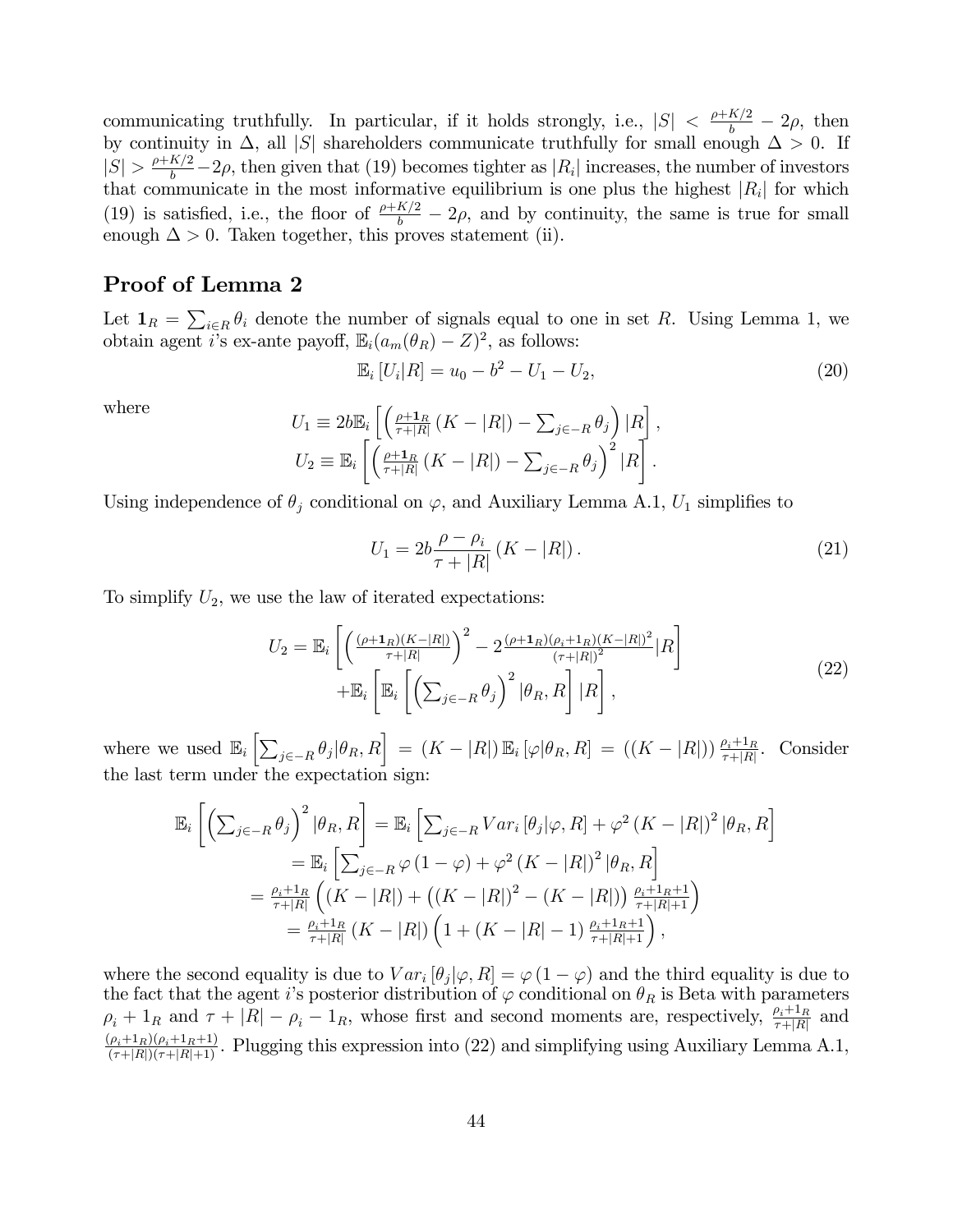we get

$$
U_2 - \left[\frac{\Delta(K-|R|)}{\tau+|R|}\right]^2 = \mathbb{E}_i \left[\frac{(K-|R|)(\rho_i+1_R)}{\tau+|R|} - \left(\frac{(K-|R|)(\rho_i+1_R)}{\tau+|R|}\right)^2 |R\right] + \left((K-|R|)^2 - (K-|R|)\right) \mathbb{E}_i \left[\frac{(\rho_i+1_R+1)(\rho_i+1_R)}{(\tau+|R|+1)(\tau+|R|)}|R\right] = \left(\frac{(K-|R|)^2}{\tau+|R|} + (K-|R|)\right) \mathbb{E}_i \left[\frac{(\rho_i+1_R)(\tau+|R|-\rho_i-1_R)}{(\tau+|R|)(\tau+|R|+1)}\right] = \left(\frac{(K-|R|)^2}{\tau+|R|} + (K-|R|)\right) \frac{\rho_i(\tau-\rho_i)}{\tau(\tau+1)} = (K-|R|) \frac{\tau+K}{\tau+|R|} \frac{\tau^2}{\tau(\tau+1)}.
$$

Combining with (20) and (21) gives (12).

Next, we study how the ex-ante payoff  $\mathbb{E}_i[U|R]$  of each agent depends on |R|. Denote  $z = \frac{K - |R|}{\tau + |R|}$  and note that  $\mathbb{E}_i[U|R] = u_0 - b^2 + u(z, \rho_i)$ , where

$$
u(z, \rho_i) = -2b(\frac{\tau}{2} - \rho_i)z - \frac{\left(\frac{\tau^2}{4} - \Delta^2\right)(\tau + K)}{\tau(\tau + 1)}z - \Delta^2 z^2.
$$

Note that  $\mathbb{E}_i[U|R]$  is increasing in |*R*| if  $u(z, \rho_i)$  is decreasing in  $z \in \left[\frac{K-N}{\tau+N}, \frac{K}{\tau}\right]$ . Differentiating with respect to *z* yields

$$
u'(z,\rho_i) = -2b(\frac{\tau}{2} - \rho_i) - \frac{\left(\frac{\tau^2}{4} - \Delta^2\right)(\tau + K)}{\tau(\tau + 1)} - 2z\Delta^2.
$$

For pessimists,  $\rho_i = \frac{\tau}{2} - \Delta$ , and  $u'(z, \frac{\tau}{2} - \Delta) < 0$ . Similarly, for the manager,  $\rho_i = \frac{\tau}{2}$ , and  $u'\left(z,\frac{\tau}{2}\right) < 0$ . For optimists,  $\rho_i = \frac{\tau}{2} + \Delta$ . Therefore,

$$
u'\left(z,\frac{\tau}{2}+\Delta\right)=2\left(b-z\Delta\right)\Delta-\frac{\left(\frac{\tau^2}{4}-\Delta^2\right)(\tau+K)}{\tau(\tau+1)}<2b\Delta-\frac{\left(\frac{\tau^2}{4}-\Delta^2\right)(\tau+K)}{\tau(\tau+1)}.
$$

Thus, a sufficient condition for  $u'(z, \rho_i) < 0$  for optimists is that  $K \ge \bar{K}$ , where  $\bar{K} \equiv \frac{2b\Delta\tau(\tau+1)}{\tau^2 - \Delta^2}$  $\frac{\tau^2}{4} - \Delta^2$  $\tau$ . Thus, if  $K \geq \bar{K}$ , then the ex-ante payoff of any agent (any investor and the manager) is increasing in |*R*|.

#### Characterization of equilibria in the trading game

Here, we characterize all possible equilibria in the trading game. Given that the demand function (13) is the same for all shareholders with the same belief (optimistic or pessimistic) and that it is strictly higher for optimists than pessimists (unless  $K = N$  and  $b = 0$ , in which the two are equal), the equilibria take two possible forms:

1. Both pessimistic and optimistic investors become shareholders. Let *R* denote the subset of signals learned by the manager in the most informative equilibrium of the communication subgame as characterized by Proposition 2. Then (14) implies that the equilibrium share price is

$$
p^* = \frac{N_o}{N} \mathbb{E}_o[U|R] + \frac{N_p}{N} \mathbb{E}_p[U|R] - \frac{\lambda}{N},\tag{23}
$$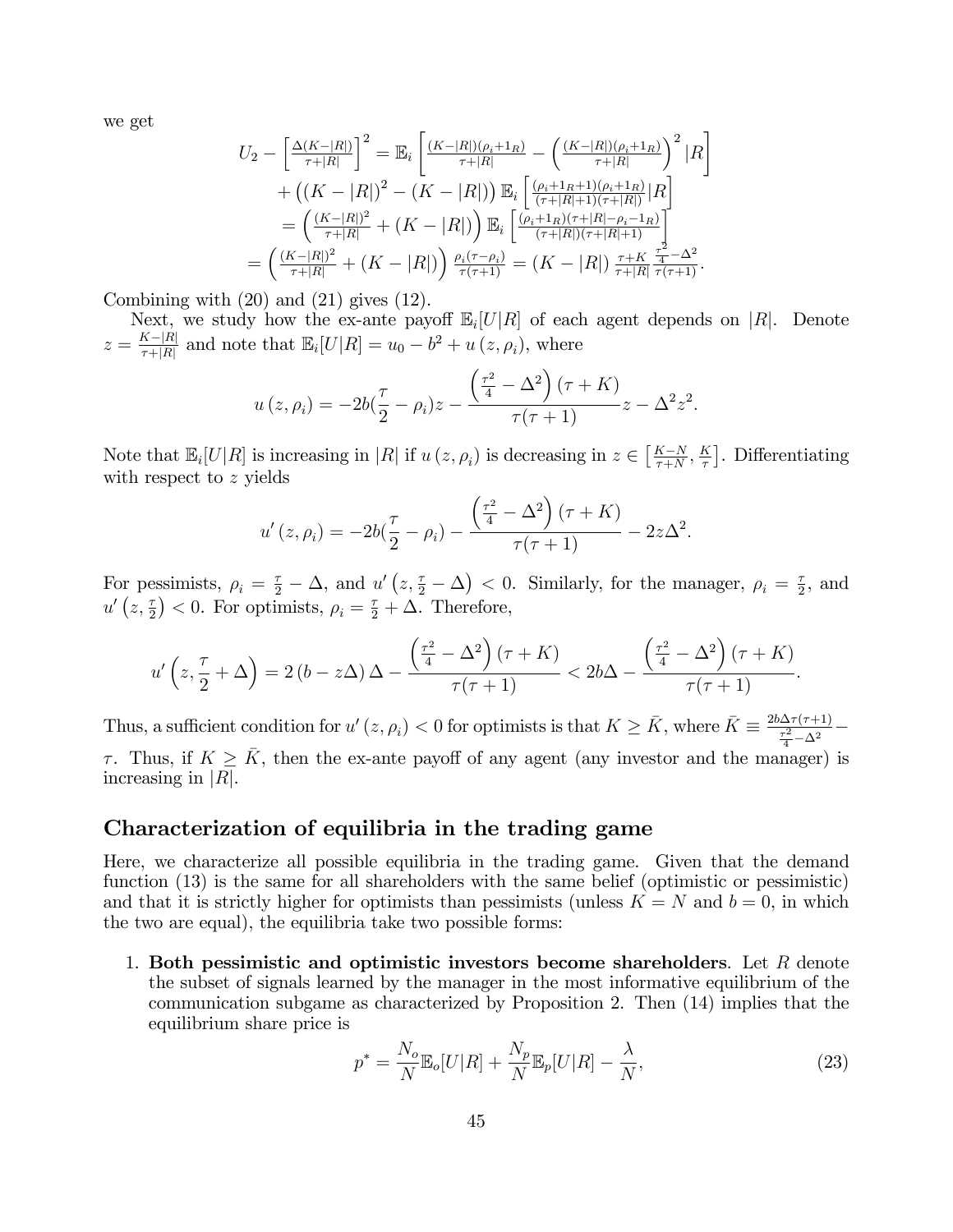where  $\mathbb{E}_{o}[U|R]$  and  $\mathbb{E}_{p}[U|R]$  denote the valuations of the shares (12) for the optimists and pessimists, respectively. The existence condition for this equilibrium is that the price (23) is weakly below the valuation of the shares by the pessimists. Using (12) and (23), we get:

$$
\frac{\lambda}{N_o} \ge \mathbb{E}_o[U|R] - \mathbb{E}_p[U|R] = \frac{4b\Delta\left(K - |R|\right)}{2\rho + |R|}.\tag{24}
$$

2. Only optimistic investors become shareholders, while pessimistic investors do not. Let R denote the subset of signals learned by the manager in the most informative equilibrium of the communication subgame as characterized by Proposition 2; |*R*| is the highest number in [0*, No*] at which the IC constraint (10) for optimists is satisfied. Given that only optimists become shareholders, (14) implies that the equilibrium share price in this case is

$$
p^* = \mathbb{E}_o[U|R] - \frac{\lambda}{N_o}.\tag{25}
$$

The existence condition for this equilibrium is that the price (25) strictly exceeds the valuation of the shares by the pessimists. Using  $(12)$  and  $(25)$ , we get:

$$
\frac{\lambda}{N_o} < \mathbb{E}_o[U|R] - \mathbb{E}_p[U|R] = \frac{4b\Delta\left(K - |R|\right)}{2\rho + |R|}.\tag{26}
$$

Within each of these two types of equilibria, the most informative equilibrium of the communication subgame could feature communication by either a strict subset of the shareholders or by all shareholders. We next characterize all possible cases.

a.  $|S| = |R| = N$ : all investors become shareholders; all shareholders communicate truthfully. This equilibrium exists if and only if 1) the IC constraint (10) is satisfied for a pessimistic shareholder if he expects all other shareholders to communicate truthfully  $(|R_i| = N - 1)$ , and 2) each investor prefers to become a shareholder given that he expects all shareholders to communicate truthfully, i.e.,  $(24)$  holds for  $|R| = N$ :

$$
(2\rho + N) b + (K - N) \Delta \le \rho + \frac{K}{2}, \tag{27}
$$

$$
\frac{\lambda}{N_o} \ge \frac{4b\Delta\left(K - N\right)}{2\rho + N}.\tag{28}
$$

b.  $|S| = N$ ,  $|R| ∈ [N<sub>o</sub> + 1, N − 1]$ : all investors become shareholders; all optimists and some but not all pessimists communicate truthfully. This equilibrium exists if and only if 1) the IC constraint (10) for a pessimist is violated for  $|R_i| = N - 1$ , i.e., (30) 2) is satisfied for some  $|R_i| \in [N_o, N-2]$ , and 3) each investor prefers to become a shareholder given that he expects the manager to learn  $|R_i|$  signals, i.e., (24) holds for such  $|R_i|$ . Note that for a pessimistic shareholder (10) simplifies to

$$
(2\rho + |R_i| + 1) b + (K - |R_i| - 1) \Delta \le \rho + \frac{K}{2}.
$$
 (29)

If  $b < \Delta$ , the left-hand side is decreasing in  $|R_i|$ . Thus, if this inequality is violated for  $|R_i| = N-1$  (i.e., equilibrium with all investors communicating truthfully does not exist), it is also violated for any lower  $|R_i|$  due to the complementarity effect in communication, so equilibrium with  $|R| \in [N_o + 1, N - 1]$  does not exist. If  $b > \Delta$ , the left-hand side is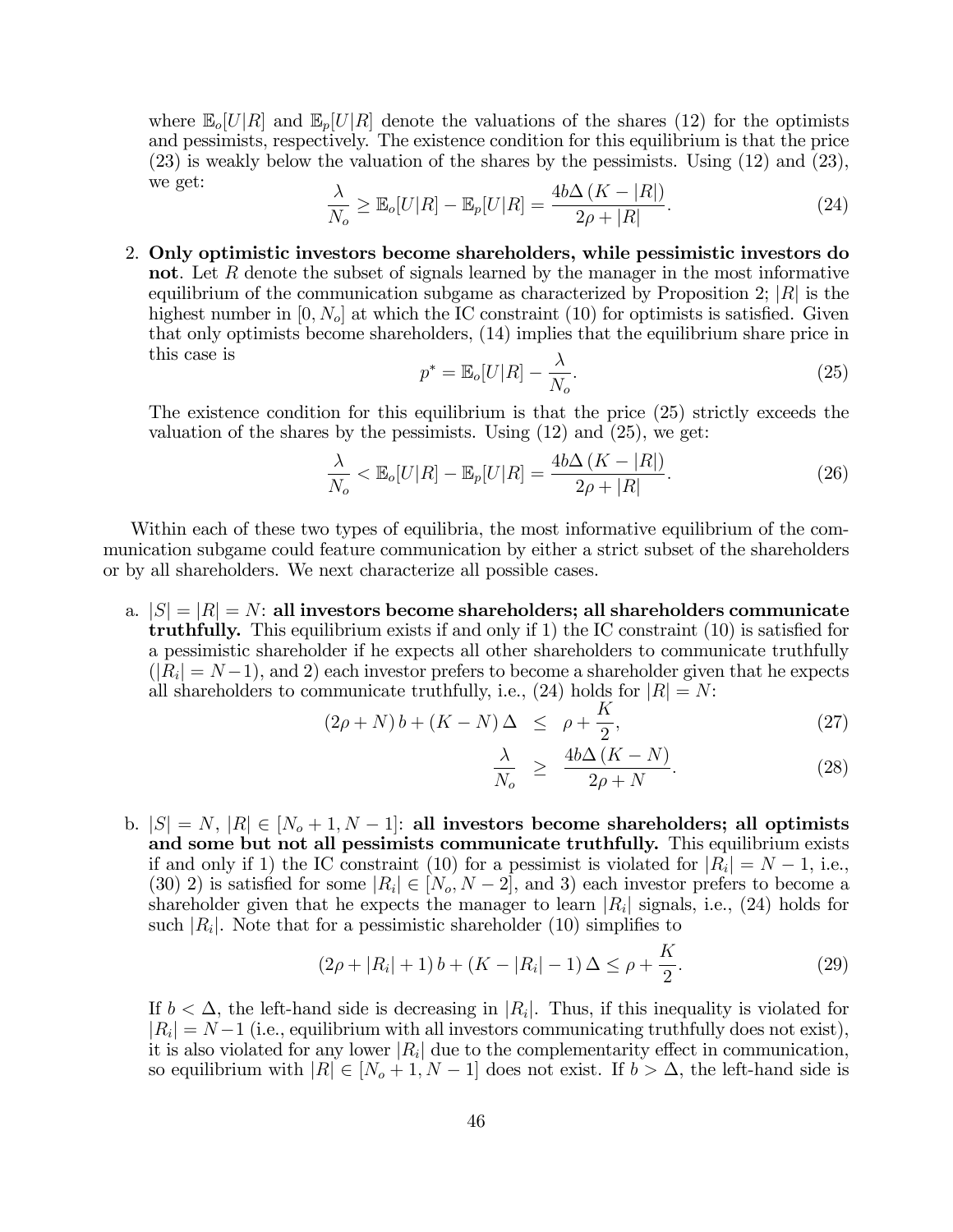increasing in  $|R_i|$ . Hence, in this case, there exists  $|R_i| \in [N_o, N-2]$  such that (29) is satisfied for this  $|R_i|$  if and only if (29) is satisfied for  $|R_i| = N_o$ , i.e., (31). Finally, (24) is the least restrictive when |*R*| is the highest possible within the set of  $|R| \in [N_o+1, N-1]$ for which it is incentive compatible for |*R*| investors to communicate. Thus, the conditions for this type of equilibrium are:

$$
(2\rho + N) b + (K - N) \Delta > \rho + \frac{K}{2}, \tag{30}
$$

$$
(2\rho + N_o + 1) b + (K - N_o - 1) \Delta \le \rho + \frac{K}{2}, \tag{31}
$$

$$
\frac{\lambda}{N_o} \ge \frac{4b\Delta\left(K - |R|\right)}{2\rho + |R|},\tag{32}
$$

where |*R*| is the highest integer in  $[N_o + 1, N - 1]$  for which it is incentive compatible for |*R*| investors to communicate, or equivalently, the lowest integer  $|R_i|$  in  $[N_o+1, N-1]$ for which the IC condition for the pessimist (29) stops holding.

c.  $|S| = N$ ,  $|R| = N_o$ : all investors become shareholders; all optimists but no pessimists communicate truthfully. This equilibrium exists if and only if 1) the IC constraint (10) is satisfied for an optimistic shareholder if he expects all other optimistic shareholders and no pessimistic shareholder to communicate truthfully  $(|R_i| = N_o - 1)$ , i.e., (33), 2) (10) for a pessimistic shareholder is violated for all  $|R_i| \in [N_o, N-1]$ , and 3) each investor prefers to become a shareholder given that he expects the manager to learn  $N_o$  signals, i.e., (24) holds for  $|R| = N_o$ , giving (35). Since the left-hand side of (29) increases (decreases) in  $|R_i|$  if  $b > \Delta$  ( $b < \Delta$ ), the second condition holds if and only if (29) is violated for  $|R_i| = N_o$  if  $b \geq \Delta$ , and for  $|R_i| = N - 1$  if  $b < \Delta$ . Thus, the conditions for this equilibrium are:

$$
|(2\rho + N_o) b - (K - N_o) \Delta| \le \rho + \frac{K}{2}, \tag{33}
$$

$$
2\rho b + K\Delta + (b - \Delta) ((N_o + 1) \mathbf{1} \{ b \ge \Delta \} + N \mathbf{1} \{ b < \Delta \}) > \rho + \frac{K}{2},
$$
 (34)

$$
\frac{\lambda}{N_o} \ge \frac{4b\Delta (K - N_o)}{2\rho + N_o}.
$$
 (35)

d.  $|S| = N$ ,  $|R| \in [0, N_o - 1]$ : all investors become shareholders; not all optimists communicate truthfully. This equilibrium exists if and only if the IC constraint (10) is violated for an optimistic shareholder if he expects all other optimistic shareholders to communicate truthfully  $(|R_i| = N_o - 1)$  and if each investor prefers to become a shareholder given that he expects the manager to learn  $|R|$  signals:

$$
|(2\rho + N_o) b - (K - N_o) \Delta| > \rho + \frac{K}{2}, \tag{36}
$$

$$
\frac{\lambda}{N_o} \ge \frac{4b\Delta\left(K - |R|\right)}{2\rho + |R|},\tag{37}
$$

where  $|R|$  is one plus the highest integer  $|R_i|$  in  $[0, N_o - 2]$  for which (10) for an optimist is satisfied.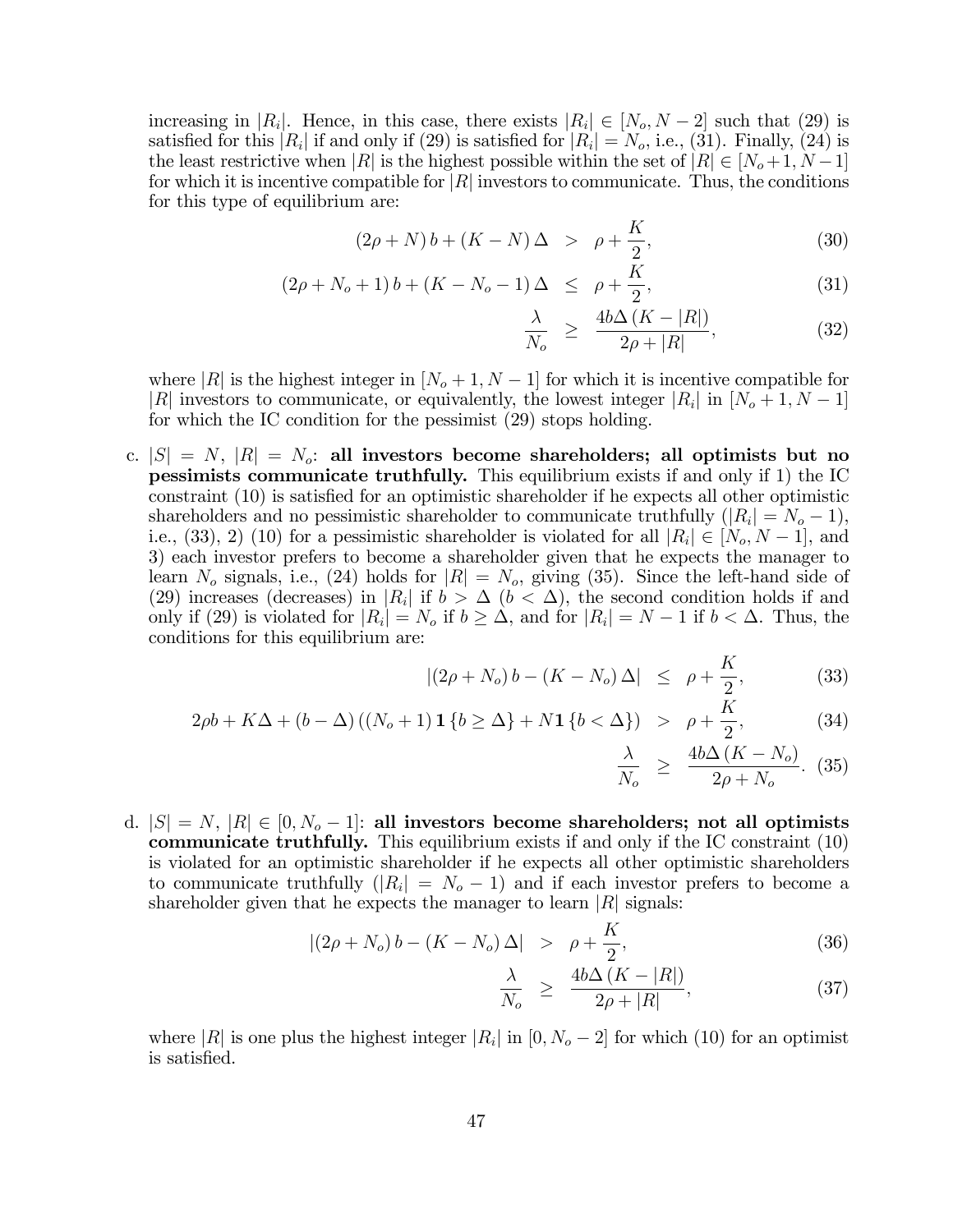e.  $|S| = |R| = N_o$ : only optimists become shareholders; all shareholders communicate. This equilibrium exists if and only if the IC constraint (10) is satisfied for an optimistic shareholder if he expects all other optimistic shareholders to communicate truthfully  $(|R_i| = N_o - 1)$  and if a pessimistic investor prefers to not become a shareholder under the equilibrium stock price (i.e.,  $(26)$  is satisfied for  $|R| = N_o$ ):

$$
|(2\rho + N_o) b - (K - N_o) \Delta| \le \rho + \frac{K}{2}, \tag{38}
$$

$$
\frac{\lambda}{N_o} < \frac{4b\Delta\left(K - N_o\right)}{2\rho + N_o}.\tag{39}
$$

f.  $|S| = N$ ,  $|R| \in [0, N_o - 1]$ : only optimists become shareholders; not all shareholders communicate. This equilibrium exists if and only if the IC constraint (10) is violated for an optimistic shareholder if he expects all other optimistic shareholders to communicate truthfully  $(|R_i| = N_o - 1)$  and if a pessimistic investor prefers to not become a shareholder under the equilibrium stock price:

$$
|(2\rho + N_o) b - (K - N_o) \Delta| > \rho + \frac{K}{2}, \qquad (40)
$$

$$
\frac{\lambda}{N_o} < \frac{4b\Delta\left(K - |R|\right)}{2\rho + |R|},\tag{41}
$$

where |*R*| is one plus the highest integer  $|R_i|$  in  $[0, N_o - 2]$  for which (10) for an optimist is satisfied.

## Proof of Proposition 3

Applying (24) for  $|R| = N$ , if all shareholders are expected to communicate information to the manager truthfully, then all investors choose to become shareholders if and only if  $K - N \leq$  $\lambda$ *No*  $\frac{\rho+N/2}{2b\Delta}$ . Using the fact that the IC condition for pessimists is harder to satisfy than for optimists, and applying (10) for  $|R_i| = N - 1$  and  $\rho_i = \rho - \Delta$ , the equilibrium in which all shareholders communicate truthfully exists if and only if

$$
K - N \le \frac{\rho + K/2}{\Delta} - (2\rho + N) \frac{b}{\Delta}.\tag{42}
$$

Thus, for any  $b < \frac{\rho + K/2}{2\rho + N}$ , if  $K - N \le \min \left\{ \frac{\lambda}{N_o} \right\}$  $\frac{\rho+N/2}{2b\Delta}$ ,  $\frac{\rho+K/2}{\Delta}$  –  $(2\rho+N)\frac{b}{\Delta}$  $\}$ , there exists an equilibrium in which all investors become shareholders and communicate information to the manager truthfully. Note that if  $K = N$ , this equilibrium exists if  $b < \frac{1}{2}$ . In this case, the manager's action is  $a = b + Z$ , and as follows from (12), both optimistic and pessimistic investors have the same valuation of shares. Hence, in equilibrium they acquire the same number of shares,  $\frac{1}{N}$ . Finally, when  $b = 0$ , the equilibrium achieves first-best: it features the same allocation of shares and corporate action as would be chosen by the social planner who maximizes the combined expected utility of all players.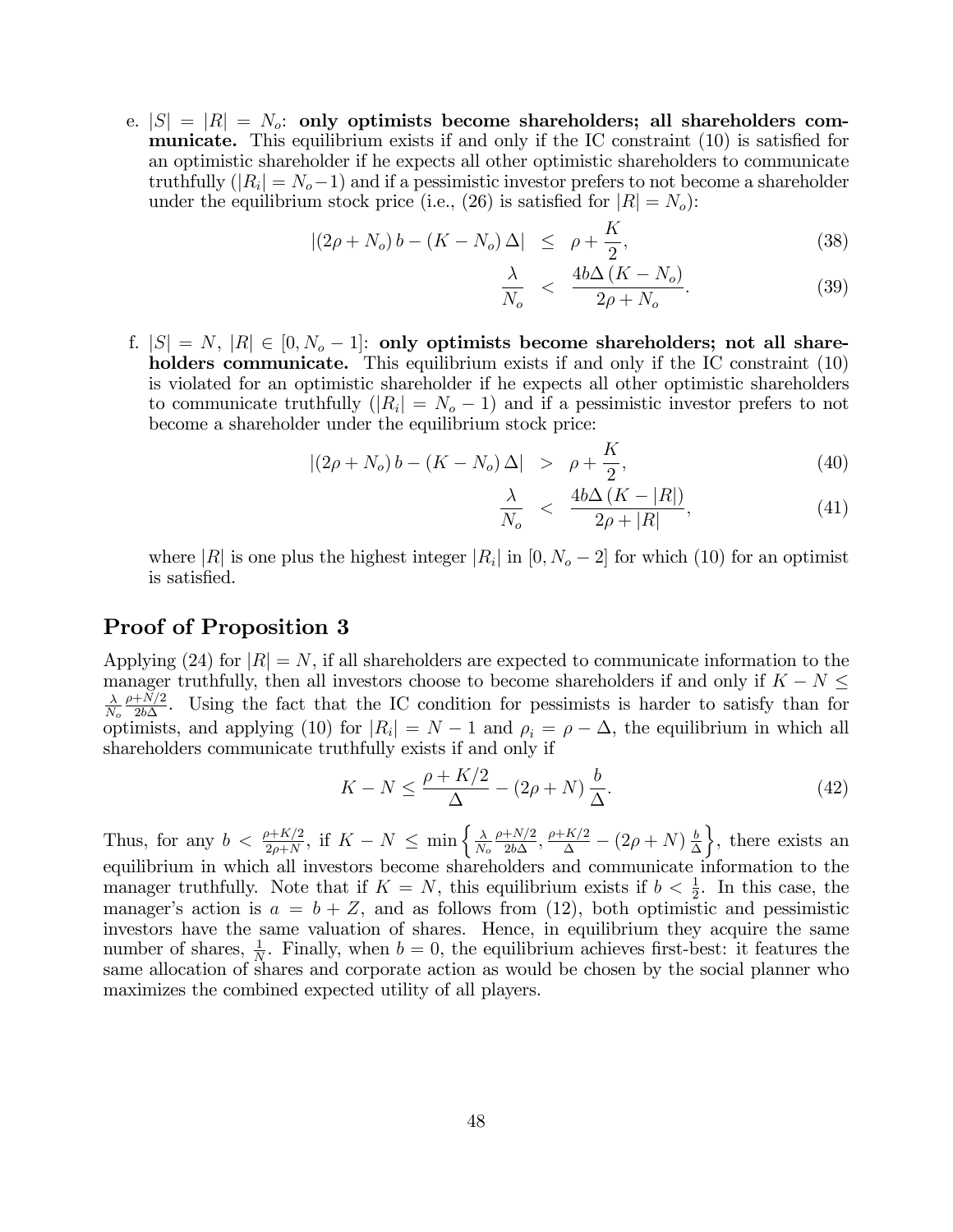#### Proof of Proposition 4

Notice that condition  $(2\rho + N_o + 1) b + (K - N_o - 1) \Delta \leq \rho + \frac{K}{2}$  implies that if the shareholder base includes all investors, then the communication stage has an equilibrium in which all optimists and at least one pessimist communicate truthfully to the manager. This follows directly from (10) by plugging in  $|R_i| = N_o$ . Let  $\hat{r}$  denote the number of signals communicated to the manager if all investors become shareholders (i.e., one plus the highest |*Ri*| at which the IC constraint (10) for pessimistic investors is satisfied):

$$
\hat{r} = \max_{|R| \in [N_o + 1, N], |R| \in \mathbb{N}} \left\{ |R| : (2\rho + |R|) b + (K - |R|) \Delta \le \rho + \frac{K}{2} \right\}.
$$
 (43)

Then, using (24), if

$$
\lambda > \hat{\lambda} \equiv \frac{4b\Delta\left(K - \hat{r}\right)N_o}{2\rho + \hat{r}},\tag{44}
$$

then there exists an equilibrium in which all investors become shareholders and all optimistic shareholders and either some or all pessimistic shareholders communicate truthfully. Using (23), the equilibrium stock price is:

$$
p^* = \frac{N_o}{N} \mathbb{E}_o[U|\hat{r}] + \frac{N_p}{N} \mathbb{E}_p[U|\hat{r}] - \frac{\lambda}{N},\tag{45}
$$

where  $\mathbb{E}_i[U|r]$  for an integer r denotes the valuation of investor *i* if the manager learns r signals in equilibrium (by (12)), investors' valuation only depends on *R* through |*R*|).

Next, consider  $\lambda < \hat{\lambda}$ . Since  $\frac{4b\Delta(K-|R|)}{2\rho+|R|}$  is strictly decreasing in |*R*|, the fact that  $\lambda < \hat{\lambda}$ implies that (24) is violated for any *R* such that  $|R| \leq \hat{r}$ . Thus, no equilibrium in which all investors become shareholders exists. Hence, in equilibrium, only optimistic investors become shareholders and thus at most  $N<sub>o</sub>$  shareholders communicate truthfully. Therefore, the ownership structure is less dispersed than for  $\lambda > \hat{\lambda}$ : if  $\lambda < \hat{\lambda}$ , each optimist holds  $\frac{1}{N_o}$  shares and each pessimist holds zero shares, whereas if  $\lambda > \hat{\lambda}$ , each optimist holds fewer than  $\frac{1}{N_o}$  shares and each pessimist holds a positive number of shares. Since  $N_o < \hat{r}$ , the manager's decision is less informed compared to  $\lambda > \hat{\lambda}$ , which is manifested in lower utility (12) from each investor's point of view. Using (25), the equilibrium stock price is:

$$
p^* = \mathbb{E}_o[U|R] - \frac{\lambda}{N_o},\tag{46}
$$

where R is the set of shareholders that communicate truthfully when only optimistic investors become shareholders.

Finally, we examine how the stock price depends on  $\lambda$ , as we increase it from zero. Note that  $\lambda$  does not enter the IC constraints of shareholders at the communication stage, so it a§ects the stock price only via the holding cost and via the ownership structure. Holding the ownership structure fixed, the stock price is decreasing in  $\lambda$ : both (45) and (46) are decreasing in  $\lambda$ . However, when  $\lambda$  crosses  $\lambda$  from below, the ownership structure changes from only optimistic investors becoming shareholders to all investors becoming shareholders. For a given price *p*, the demand for shares (13) of each investor *i* increases discontinuously due to a jump in  $E_i[U|R]$  due to an increase in the number of signals that the manager learns. Hence, the market clearing price jumps up discontinuously at  $\lambda = \hat{\lambda}$ .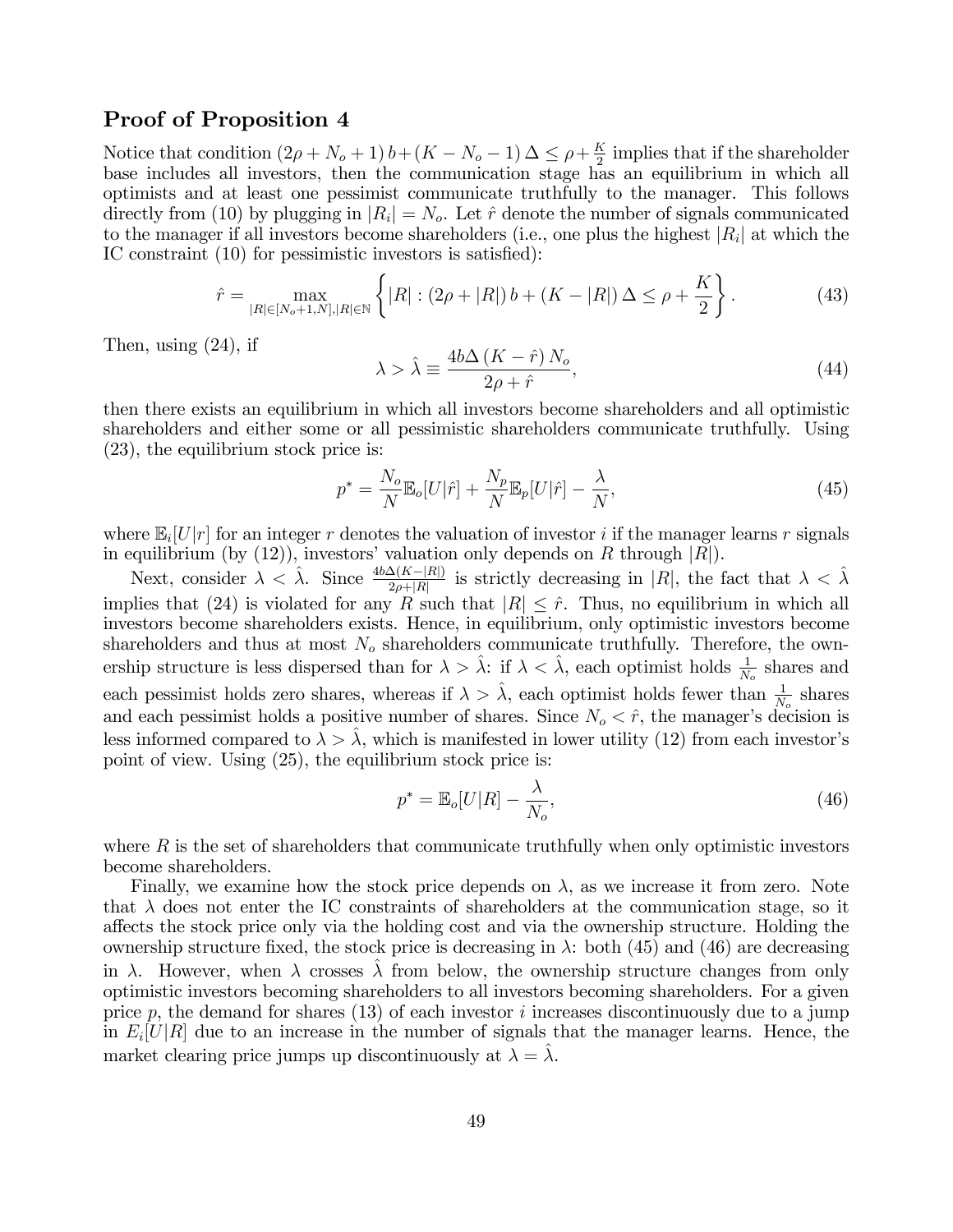#### Proof of Proposition 5

Consider  $\lambda < \lambda$ , where  $\lambda$  is defined by (44). By the argument in the second paragraph of the proof of Proposition 4, in equilibrium, only optimistic investors become shareholders and thus at most  $N_o$  shareholders communicate truthfully. Let  $\hat{r}_1 \in [0, N_o]$  the number of shareholders that communicate their signals truthfully in this case. The stock price is given by (25):

$$
p^* = \mathbb{E}_o[U|\hat{r}_1] - \frac{\lambda}{N_o},\tag{47}
$$

where  $\mathbb{E}_i[U|r]$  is investor *i*'s valuation if the manager learns *r* signals in equilibrium.

Consider a model with  $L > 0$  passive investors. There are two potential cases: (1) only optimistic active investors become shareholders; (2) all *N* −*L* active investors become shareholders. We will show that only the first case can arise in equilibrium given that  $\lambda < \lambda$ .

Consider the first case. Then, the firm has  $N_o + \frac{N_p}{N}L$  shareholders. Among them,  $N_o$  are optimistic and  $\frac{N_p}{N}L$  are pessimistic. By assumption in the statement of the proposition,

$$
(2\rho + N_o + 1)b + (K - N_o - 1)\Delta \le \rho + \frac{K}{2},\tag{48}
$$

and hence (10) implies that all optimistic shareholders and at least one pessimistic shareholder communicate truthfully. Therefore, the equilibrium number of signals communicated to the manager,  $\hat{r}_2(L)$ , is at least  $N_o+1$ . Hence, the equilibrium features more informative communication (in the sense of a higher number of signals learned by the manager) and more informed corporate decision-making (in the sense of a higher expected utility (12) for each shareholder). Consider the share price. The demand from each of the  $\frac{N-L}{N}N_o$  optimistic active investors is given by (13). The demand from each of the *L* passive investors is given by  $\frac{1}{N}$ . Hence, the market clearing condition is:

$$
N_o \frac{N - L}{N} \left( \frac{\mathbb{E}_o[U|\hat{r}_2\left(L\right)] - p^*}{\lambda} \right) = 1 - \frac{L}{N},\tag{49}
$$

which yields

$$
p^* = \mathbb{E}_o[U|\hat{r}_2(L)] - \frac{\lambda}{N_o}.\tag{50}
$$

Since  $\mathbb{E}_{o}[U|r]$  is strictly increasing in r, the equilibrium stock price with *L* passive investors, (50), exceeds the equilibrium stock price without passive investors, (50). Notice also that the presence and number of passive investors only affects the price by affecting how many signals the manager learns in equilibrium, but not by changing the residual supply of shares (due to the assumption that each passive investor demands  $\frac{1}{N}$  shares): the price (50) only depends on *L* through  $\hat{r}_2(L)$  and coincides with the price (25) without passive investors if |*R*| is the same.

Consider the second case. Then, the firm has *N* shareholders, among them, *N<sup>o</sup>* are optimistic and  $N_p$  are pessimistic. Given (48), all optimists and at least some pessimists communicate truthfully, and the total number of signals communicated to the manager is given by  $\hat{r}$ , defined by (43). Then, the market-clearing condition is:

$$
\frac{N-L}{N}\left(N_o\frac{\mathbb{E}_o[U|\hat{r}]-p}{\lambda}+N_p\frac{\mathbb{E}_p[U|\hat{r}]-p}{\lambda}\right)=1-\frac{L}{N},
$$

which yields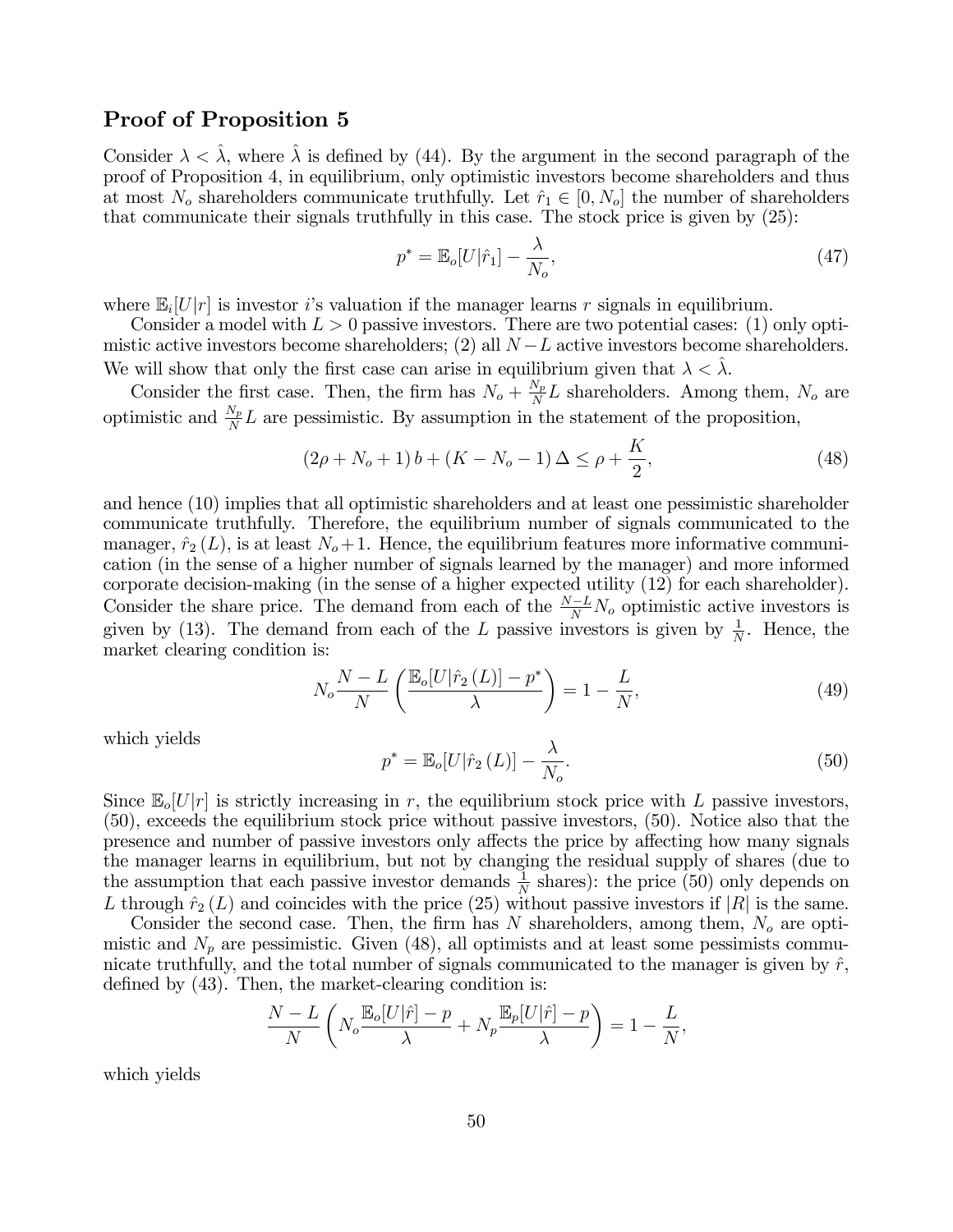$$
p^* = \frac{N_o}{N} \mathbb{E}_o[U|\hat{r}] + \frac{N_p}{N} \mathbb{E}_p[U|\hat{r}] - \frac{\lambda}{N}.
$$
\n(51)

Notice again that for a given number of signals learned by the manager, the price is not affected by *L* and is the same as in the model without passive investors. The existence condition for this equilibrium is that the price (51) is weakly below the valuation of the shares by the pessimists. Using  $(12)$  and  $(51)$ , we get:

$$
\lambda \ge \frac{4b\Delta\left(K - \hat{r}\right)N_o}{2\rho + \hat{r}} = \hat{\lambda},
$$

which contradicts the assumption  $\lambda < \hat{\lambda}$ . Hence, the second case is indeed not possible.

Finally, we examine comparative statics in *L*. Given *L*, the ownership structure has *N<sup>o</sup>* optimistic shareholders and  $\frac{N_p}{N}L$  pessimistic shareholders. The equilibrium number of signals communicated to the manager is given by

$$
\hat{r}_2(L) = \max_{|R| \in [N_o + 1, N_o + \frac{N_p}{N}L], |R| \in \mathbb{N}} \left\{ |R| : (2\rho + |R|) b + (K - |R|) \Delta \le \rho + \frac{K}{2} \right\},\
$$

i.e., it is determined by the highest number of signals for which the IC constraint for a pessimistic shareholder is still satisfied. Given (48),  $\hat{r}_2(L) \geq N_o + 1$ . Notice that  $\hat{r}_2(L)$  is weakly increasing in the number of passive investors  $L$ , and once it reaches  $\hat{r}$ , it stays constant at this level as *L* further increases. Since  $\hat{r}_2(L)$  is weakly increasing in *L* and  $\mathbb{E}_i[U|r]$  is increasing in *r*, the informativeness of decision-making (evaluated from either the optimist's, or the pessimist's, or the manager's point of view) is weakly increasing in *L*. As a consequence, the equilibrium stock price (50) is also weakly increasing in *L*.

## Proof of Proposition 6

First, consider the case without passive investors. Notice that conditions  $\lambda < \frac{4b\Delta(K-N)N_o}{\tau+N}$ and  $(K - N_o) \Delta - (2\rho + N_o) b > \rho + \frac{K}{2}$  imply (40)-(41), and thus the equilibrium without passive investors is such that only optimistic investors become shareholders and not all of them communicate truthfully.

Next, consider the case with  $L > 0$  passive investors. Since  $\lambda < \frac{4b\Delta(K-N)N_o}{\tau+N}$ , we have

$$
\lambda < \frac{4b\Delta\left(K - |R|\right)N_o}{\tau + |R|} \,\forall \, |R| \in [0, N] \,. \tag{52}
$$

As shown in the proof of Proposition 5, the price for a given |*R*| is the same as in the model without passive investors, and since  $(52)$  coincides with  $(26)$ , the price strictly exceeds the valuation of the shares by the pessimists. Hence, only optimistic investors among active investors become shareholders. Thus, the ownership structure consists of *N<sup>o</sup>* optimistic shareholders  $(N_o \frac{L}{N}$  passive and the rest active) and  $N_p \frac{L}{N}$  pessimistic shareholders (all passive). Given (10), the condition that all  $N_o + N_p \frac{L}{N}$  investors communicate truthfully is:

$$
\left(2\rho + N_o + N_p \frac{L}{N}\right)b + \left(K - N_o - N_p \frac{L}{N}\right)\Delta \le \rho + \frac{K}{2}.\tag{53}
$$

Finally, we show that the inequalities in the statement of the proposition define a non-empty set of parameters. This is the case when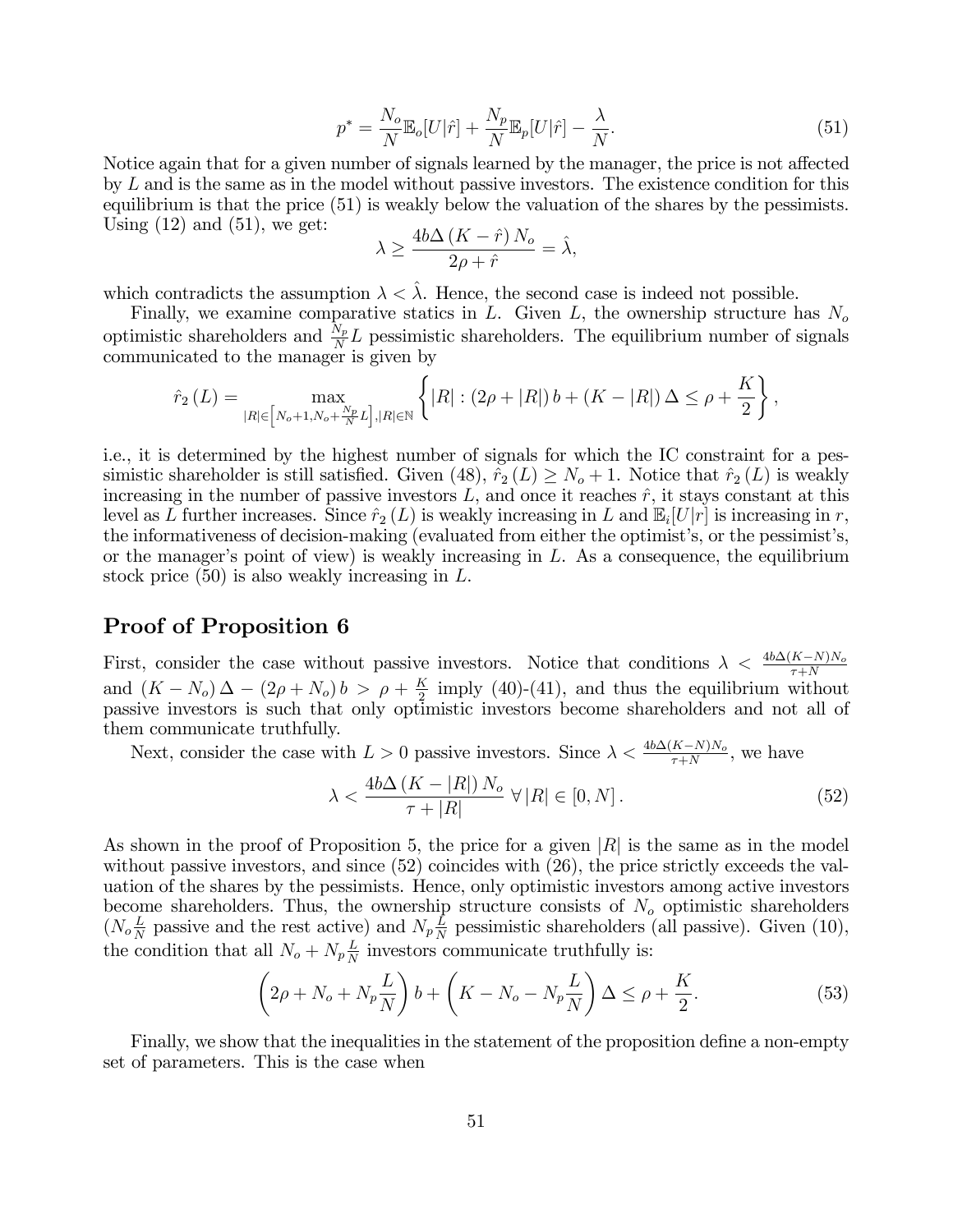$$
\left(2\rho + N_o + N_p \frac{L}{N}\right)b + \left(K - N_o - N_p \frac{L}{N}\right)\Delta \quad < \quad (K - N_o)\,\Delta - (2\rho + N_o)\,b
$$
\n
$$
\Leftrightarrow \quad \Delta > \left(\frac{2\,(2\rho + N_o)\,N}{N_p L} + 1\right)b,
$$

which holds for a large enough  $\Delta$ .

## Proof of Proposition 7

We first note that the conditions in the statement of the proposition describe a non-empty set of parameters. For example, these conditions, as well as the assumption  $K > K$ , are satisfied by choosing a sufficiently large  $K$ ,  $N<sub>o</sub>$  that is close to  $K$ , and sufficiently small *b* and  $\lambda$ . The existence of the first equilibrium follows from Proposition 3:  $b < \frac{\rho + K/2}{2\rho + N}$  is equivalent to  $b < \frac{1}{2}$  for  $K = N$ . We next prove that under the additional conditions in the statement of the proposition, and if the number of passive investors  $L = 0$ , there exists an equilibrium where only optimists become shareholders and acquire a stake  $\frac{1}{N_o}$  each, and they all truthfully communicate to the manager. First, note that if  $|R| = N_0$  (i.e., the manager learns all optimists' signals), then (14) implies  $p^* = \mathbb{E}_o[U|R] - \frac{\lambda}{N_o}$ . The existence condition for the equilibrium in which only optimists become shareholders is that this equilibrium price strictly exceeds the value of the share by the pessimistic investor, i.e., (26). This condition is satisfied for  $|R| = N<sub>o</sub>$  by the assumption on  $\lambda$  in the statement of the proposition. Finally, we prove that the IC constraint (10) holds for all optimists, i.e.,

$$
|(2\rho + N_o)b - (K - N_o)\Delta| \le \rho + \frac{K}{2}.
$$

Since  $\frac{2\rho+N_o}{\Delta}b \leq K-N_o$  by the assumption in the statement of the proposition, this can be rewritten as

$$
(K - N_o)\Delta - (2\rho + N_o)b \le \rho + \frac{K}{2} \Leftrightarrow K - N_o \le \frac{\rho + K/2}{\Delta} + \frac{2\rho + N_o}{\Delta}b,
$$

which is satisfied by the other assumption in the statement of the proposition, completing the proof. In contrast, if the number of passive investors *L* is large, this equilibrium does not exist. In particular, if  $L = N$ , all *N* investors are restricted to holding  $\frac{1}{N}$  shares, so only the first equilibrium remains.

To prove the price and welfare comparisons between the two equilibria, recall that under our assumption that  $K > K$ ,  $\mathbb{E}_i[U|R]$  is increasing in |*R*| for every agent (by Lemma 2). Hence, both the manager's expected utility and each investor's valuation of the share,  $\mathbb{E}_i[U|R]$ , are higher in the first equilibrium than in the second. Denote  $p_1$  and  $p_2$  the share price in the first and second equilibrium. Then (14) implies

$$
p_1 = \frac{N_o}{N} \mathbb{E}_o[U|N] + \frac{N_p}{N} \mathbb{E}_p[U|N] - \frac{\lambda}{N}.
$$
\n(54)

Since pessimists hold shares, it must be that  $p_1 < \mathbb{E}_p[U|N]$ . Hence, (54) implies

$$
p_1 > \frac{N_o}{N} \mathbb{E}_o[U|N] + \frac{N_p}{N} p_1 - \frac{\lambda}{N} \Leftrightarrow p_1 > \mathbb{E}_o[U|N] - \frac{\lambda}{N_o},\tag{55}
$$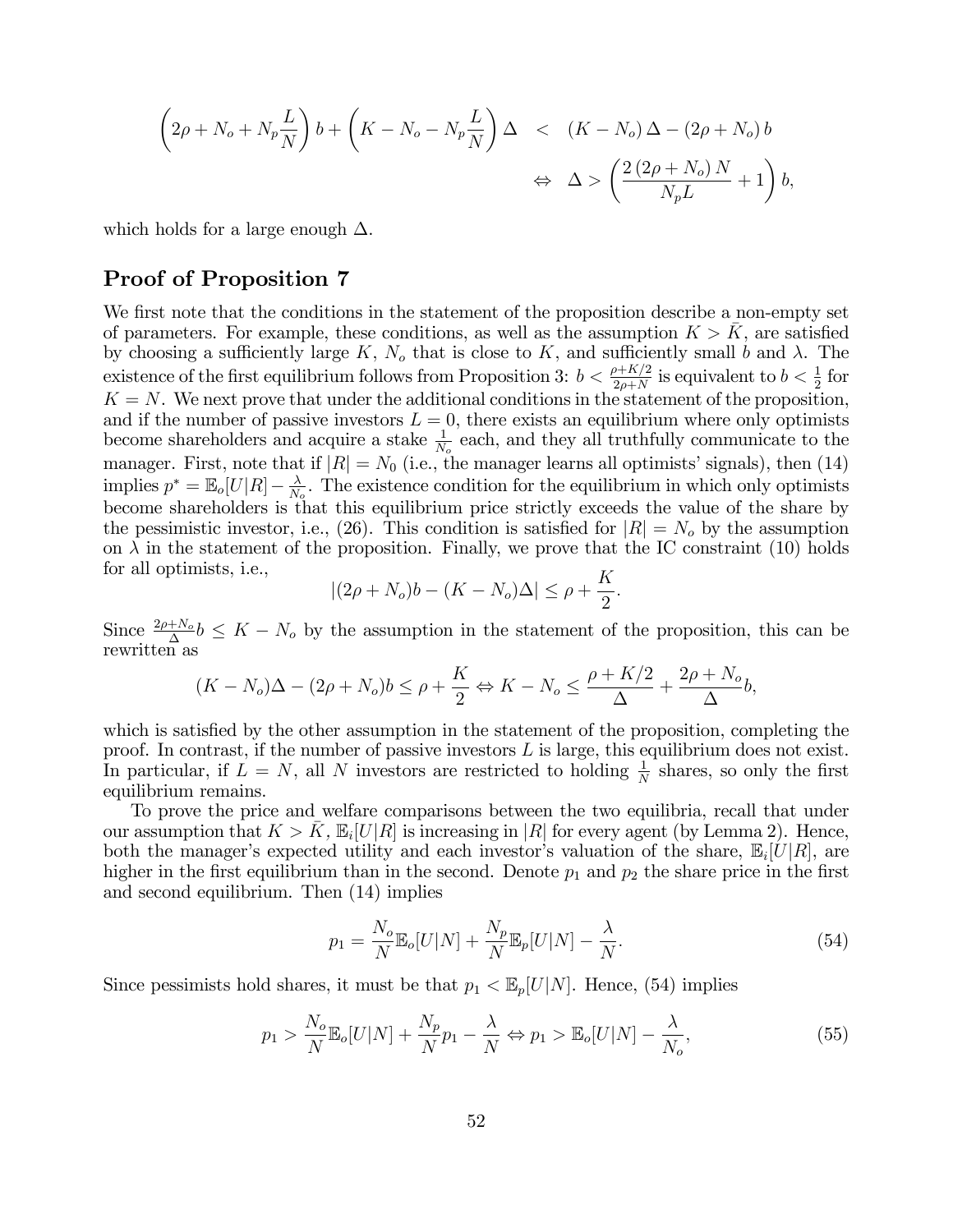so

$$
p_2 = \mathbb{E}_o[U|N_o] - \frac{\lambda}{N_o} < \mathbb{E}_o[U|N] - \frac{\lambda}{N_o} < p_1,
$$

where the equality follows from (14), the first inequality follows from the fact that  $\mathbb{E}_i[U|R]$ increases in  $|R|$ , and the second inequality is equivalent to  $(55)$ . Thus, the share price is higher in the first equilibrium. The combined utility of the initial owner and  $\sum$ gher in the first equilibrium. The combined utility of the initial owner and N investors is  $\sum_{i=1}^{N} \alpha_i \mathbb{E}_i[U|R] - \frac{\lambda}{2} \sum_{i=1}^{N} \alpha_i^2$ , which is higher in the first equilibrium:

$$
\frac{N_o}{N} \mathbb{E}_o[U|N] + \frac{N_p}{N} \mathbb{E}_p[U|N] - \frac{\lambda}{2N} > \mathbb{E}_o[U|N_o] - \frac{\lambda}{2N_o} \Leftrightarrow p_1 - \frac{\lambda}{N} > p_2 - \frac{\lambda}{N_o},
$$

which is satisfied because  $p_1 > p_2$  and  $N_o < N$ . Thus, welfare (the combined utility of investors, original owner, and the manager) is also higher in the first equilibrium.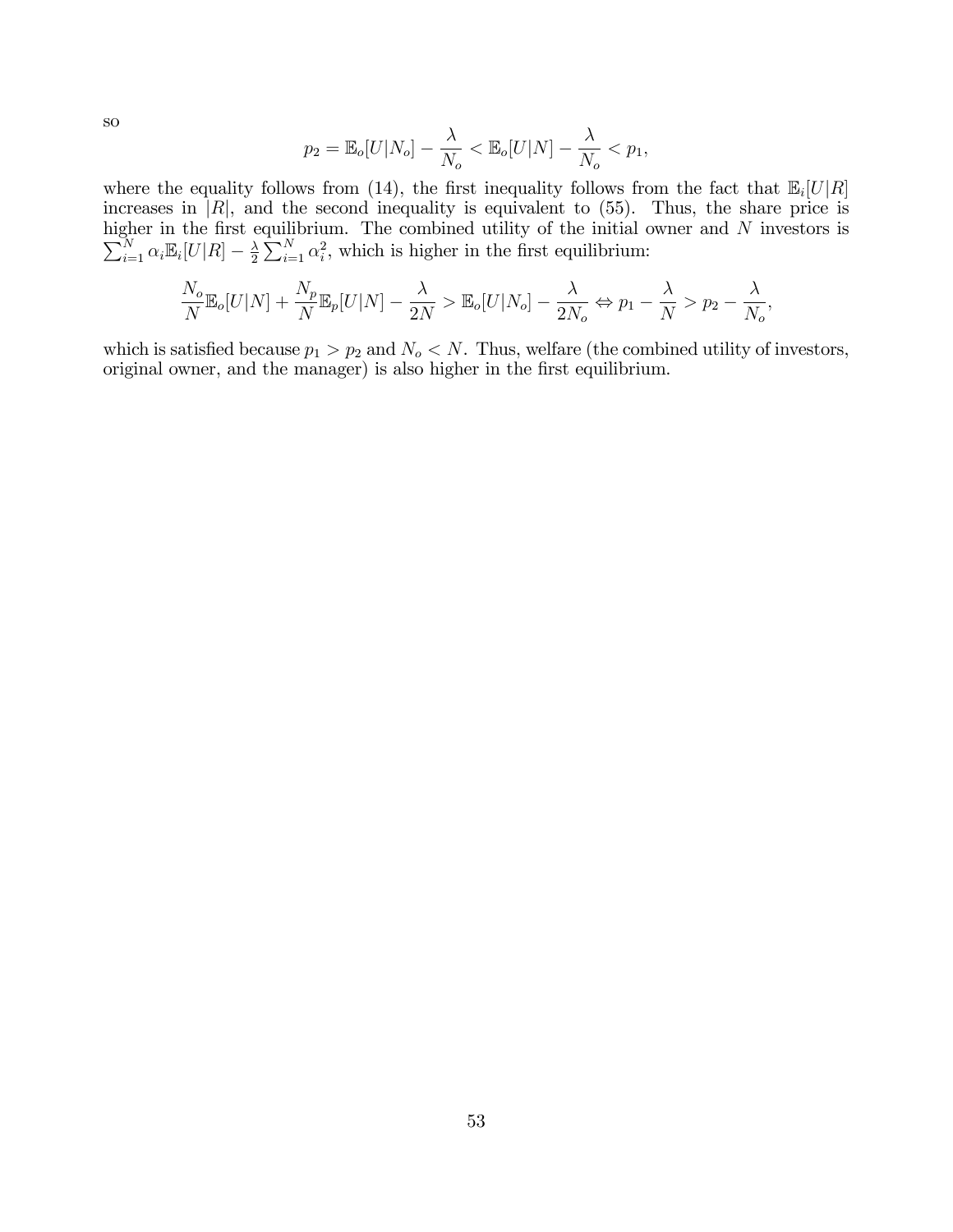# Online Appendix for "Advising the Management: A Theory of Shareholder Engagement"

The Online Appendix presents the analysis of the extensions of the model.

#### A.1 General model

In this section, we consider a more general version of the model, in which different shareholders get signals of different quality, and the manager is privately informed as well. Specifically, there is a set of investors indexed by *i* (who observe signals  $\theta_1, ..., \theta_N$ ), and the manager, indexed by *m*, who observes signal  $\theta_{N+1}$ . The payoffs of each investor and the manager are as in the basic model. The state is:

$$
Z = \sum_{i=1}^{N+1} c_i \theta_i,\tag{56}
$$

where  $c_i > 0$ . Coefficients  $c_i$  can take any positive values and do not need to sum up to one. An agent with a higher *c<sup>i</sup>* can be interpreted as being more informed. Thus, for simplicity, we focus on the case of no residual uncertainty, i.e., the state is perfectly known to all investors and the manager as a whole, but the model can be easily generalized further, to capture residual uncertainty.

As in the basic model,  $\theta_i$  is a binary signal equal to 1 with probability  $\varphi$  and 0 with probability  $1 - \varphi$ , and agents may potentially disagree about  $\varphi$ : agent *i*'s prior of  $\varphi$  is characterized by the Beta distribution with parameters  $(\rho_i, \tau - \rho_i)$ . We allow for any general set of investor beliefs,  $\rho_i$ , as well as belief  $\rho_m$  of the manager. The rest of the assumptions (e.g., the timing and the trading stage) are exactly as in the basic model. In what follows, we present the analogs of the core results in the main model for this more general setup.

Lemma OA.1 (Optimal action of the manager). *Suppose that after the communication stage, the manager knows subset R of signals. Then his optimal action is*

$$
a_m(\theta_R) = b + \sum_{i \in R} c_i \theta_i + \frac{\rho_m + \sum_{i \in R} \theta_i}{\tau + |R|} \sum_{j \in -R} c_j,\tag{57}
$$

*where* |*R*| *is the number of signals in R.*

Proposition OA.1 (IC constraint for truthful reporting). *Suppose that the manager learns subset*  $R_i$  *of signals (which includes his own signal*  $\theta_m$  *but not*  $\theta_i$ *) and does not know all the other signals,* −*Ri. Then shareholder i reports his signal truthfully if and only if*

$$
2\left|b + \frac{\sum_{j\in -R_i\backslash\{i\}}c_j}{\tau + |R_i| + 1}(\rho_m - \rho_i)\right| \le c_i + \frac{\sum_{j\in -R_i\backslash\{i\}}c_j}{\tau + |R_i| + 1}.\tag{58}
$$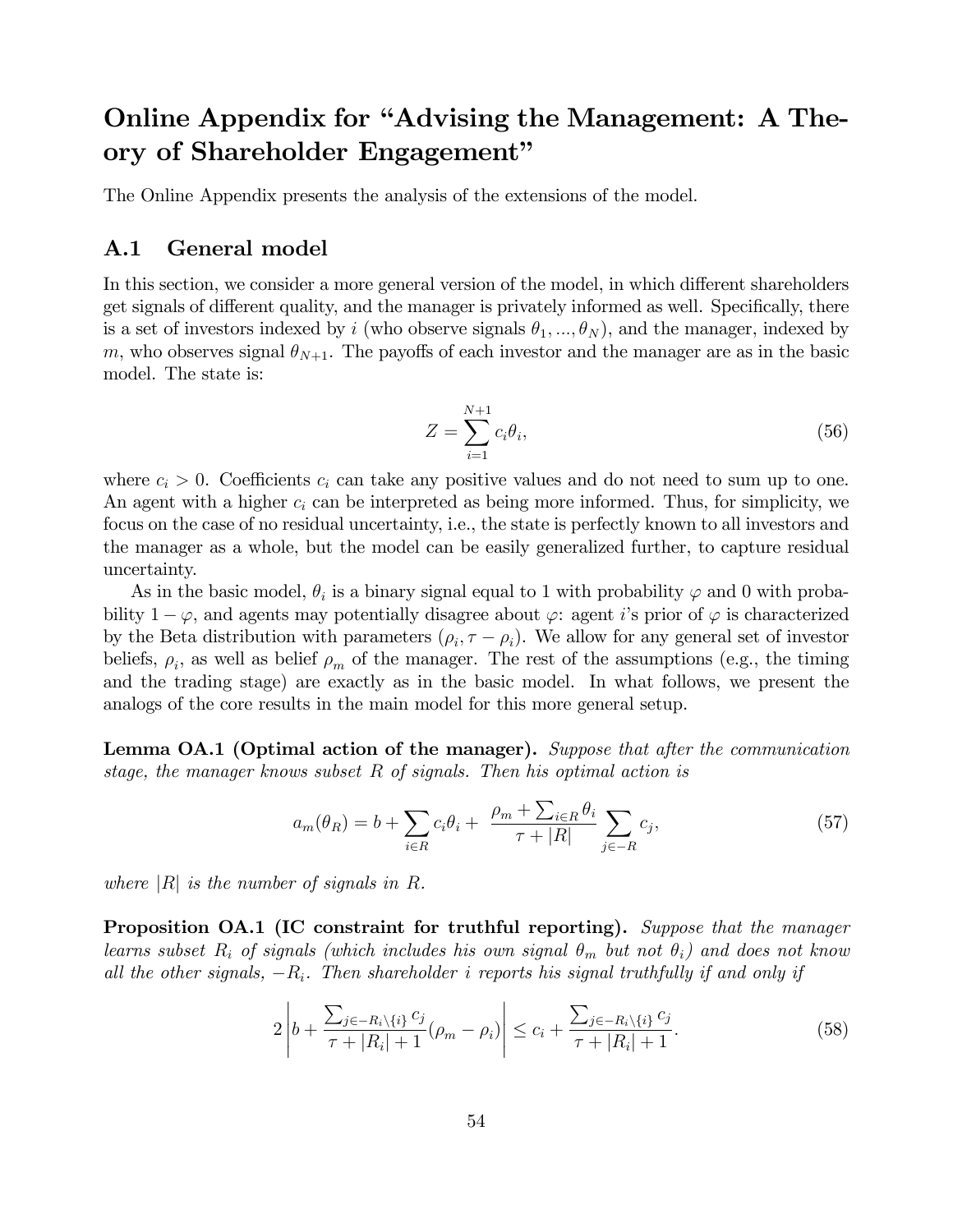Condition (58) is the analog of (11) in the main model. Note that regardless of the source of communication frictions, shareholder *i* is more likely to report his signal truthfully if his information is more important: the IC constraint  $(58)$  is relaxed when  $c_i$  increases. Intuitively, the shareholder faces the same trade-off as described in the paper: while he wants to tilt the manager in the direction of his optimal action (the benefit of misreporting), he is also afraid to tilt it too much, away even from his own optimal action, i.e., to "overshoot" (the cost of misreporting). As the agent's information becomes more important and hence the manager is expected to react more strongly to the agent's message (as captured by the term *c<sup>i</sup>* on the right-hand side), this fear makes the agent more reluctant to misreport.

To show that the existence of the complementarity and substitution effects in communication extends to this more general model, consider two extreme cases:

#### Case 1.  $b = 0$  but heterogeneous beliefs

In this case, shareholder  $i$  reports his signal truthfully if and only  $if^{27}$ 

$$
|\rho_m - \rho_i| \le \frac{1}{2} \left[ 1 + c_i \frac{\tau + |R_i| + 1}{\sum_{j \in -R_i \setminus \{i\}} c_j} \right].
$$
\n(59)

Hence, as in the basic model, shareholders' communication decisions are complements: the more information the manager gets from other shareholders (i.e., the higher is  $|R_i|$  and the lower is  $\sum_{j\in-R_i\setminus\{i\}} c_j$ , the more likely it is that shareholder *i* will also truthfully communicate his information.

#### Case 2.  $b > 0$  and homogenous beliefs

In this case,  $\rho_i = \rho_m = \rho$ , so shareholder *i* reports his signal truthfully if and only if

$$
b \le \frac{1}{2} \left[ c_i + \frac{\sum_{j \in -R_i \setminus \{i\}} c_j}{\tau + |R_i| + 1} \right].
$$
 (60)

Hence, as in the basic model, shareholders' communication decisions are substitutes: the more information the manager gets from other shareholders (i.e., the higher is  $|R_i|$  and the lower is  $\sum_{j\in-R_i\setminus\{i\}} c_j$ , the less likely it is that shareholder *i* will truthfully communicate his information.

Next, we derive each investor's valuation of the shares as a function of the information |*R*| that the manager is expected to have at the decision-making stage.

**Lemma OA.2 (Ex-ante payoffs)**. Suppose that in equilibrium, the manager learns subset *R of the signals and does not learn all the other signals,* −*R. Then agent i's valuation of each share is given by:*

$$
\mathbb{E}_i[U_i|R] = u_0 - b^2 - A_{im}(R) - B_i(R) - C_{im}(R), \qquad (61)
$$

<sup>&</sup>lt;sup>27</sup>Here if  $-R\setminus\{i\}$  is an empty set, the right-hand side of (18) is equal to infinity, i.e., (18) is always satisfied.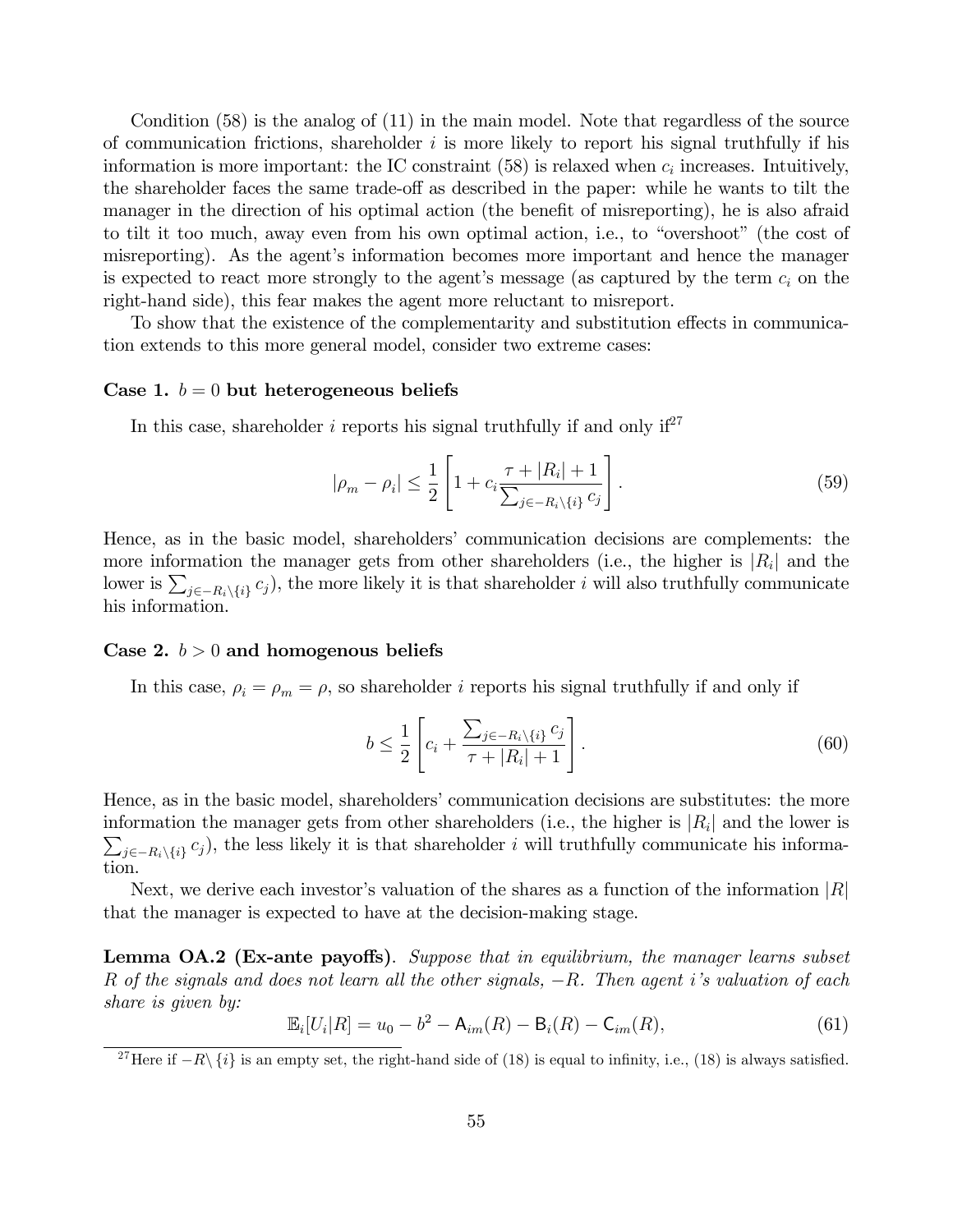*where*

$$
A_{im}(R) = \frac{2b(\rho_m - \rho_i)}{\tau + |R|} \sum_{j \in -R} c_j,
$$
  
\n
$$
B_i(R) = \frac{\rho_i(\tau - \rho_i)}{\tau(\tau + 1)} \left( \sum_{j \in -R} c_j^2 + \frac{\left[ \sum_{j \in -R} c_j \right]^2}{\tau + |R|} \right),
$$
  
\n
$$
C_{im}(R) = \left[ \frac{\rho_m - \rho_i}{\tau + |R|} \sum_{j \in -R} c_j \right]^2.
$$
\n(62)

*where*  $B_i(R), C_{im}(R)$  *are decreasing in* |*R*| *and increasing in any*  $c_j, j \in -R$ *.* 

It follows that as long as *b* is not too large, each agent's valuation is increasing in |*R*|, so the most informative communication equilibrium is Pareto efficient. Given that the complementarity and substitution properties continue to hold, it is easy to generalize the results of the paper to this setting.

## A.2 A more general specification of differences in beliefs

In this section, we generalize the setting of Section A.1 of the Online Appendix even further: we assume that agent *i* has a prior belief that  $\varphi$  is distributed according to the Beta distribution with parameters  $(\rho_i, \tau_i - \rho_i)$ , i.e., we allow for heterogeneous  $\tau_i$  across agents. We derive the incentive compatibility constraint for this specification and show that the complementarity in communication decisions extends to this specification.

Proposition OA.2. *Suppose that the manager learns subset R<sup>i</sup> of signals (which includes his own signal*  $\theta_m$  *but not*  $\theta_i$ *) and does not know all the other signals,*  $-R_i$ *. Then shareholder i reports his signal truthfully if and only if*

$$
\begin{aligned}\n&\left| b \frac{(\tau_i + 1) (\tau_m + |R_i| + 1)}{\sum_{j \in -R_i \setminus \{i\}} c_j} + \frac{\tau_i - \tau_m}{2} + \rho_m (\tau_i + 1) - \rho_i (\tau_m + 1) \right| \\
&\leq \frac{(\tau_i + 1) c_i (\tau_m + |R_i| + 1)}{2 \sum_{j \in -R_i \setminus \{i\}} c_j} + \frac{\tau_i + 1}{2} - \frac{\tau_i - \tau_m}{2}.\n\end{aligned} \tag{63}
$$

*In particular, when*  $b = 0$ *, it reduces to* 

$$
\left|\frac{\tau_{i}-\tau_{m}}{2}+\rho_{m}\left(\tau_{i}+1\right)-\rho_{i}\left(\tau_{m}+1\right)\right| \leq \frac{\left(\tau_{i}+1\right)c_{i}\left(\tau_{m}+|R_{i}|+1\right)}{2\sum_{j\in-R_{i}\backslash\{i\}}c_{j}}+\frac{\tau_{i}+1}{2}-\frac{\tau_{i}-\tau_{m}}{2}.\tag{64}
$$

*This inequality is relaxed as R<sup>i</sup> expands and is always satisfied if R<sup>i</sup> includes all signals other than*  $\theta_i$ *.* 

Since the right-hand side of  $(64)$  increases as  $R_i$  expands, shareholders' decisions are complements as in the basic model: more information revealed to the manager by some shareholders encourages other shareholders to report their information truthfully.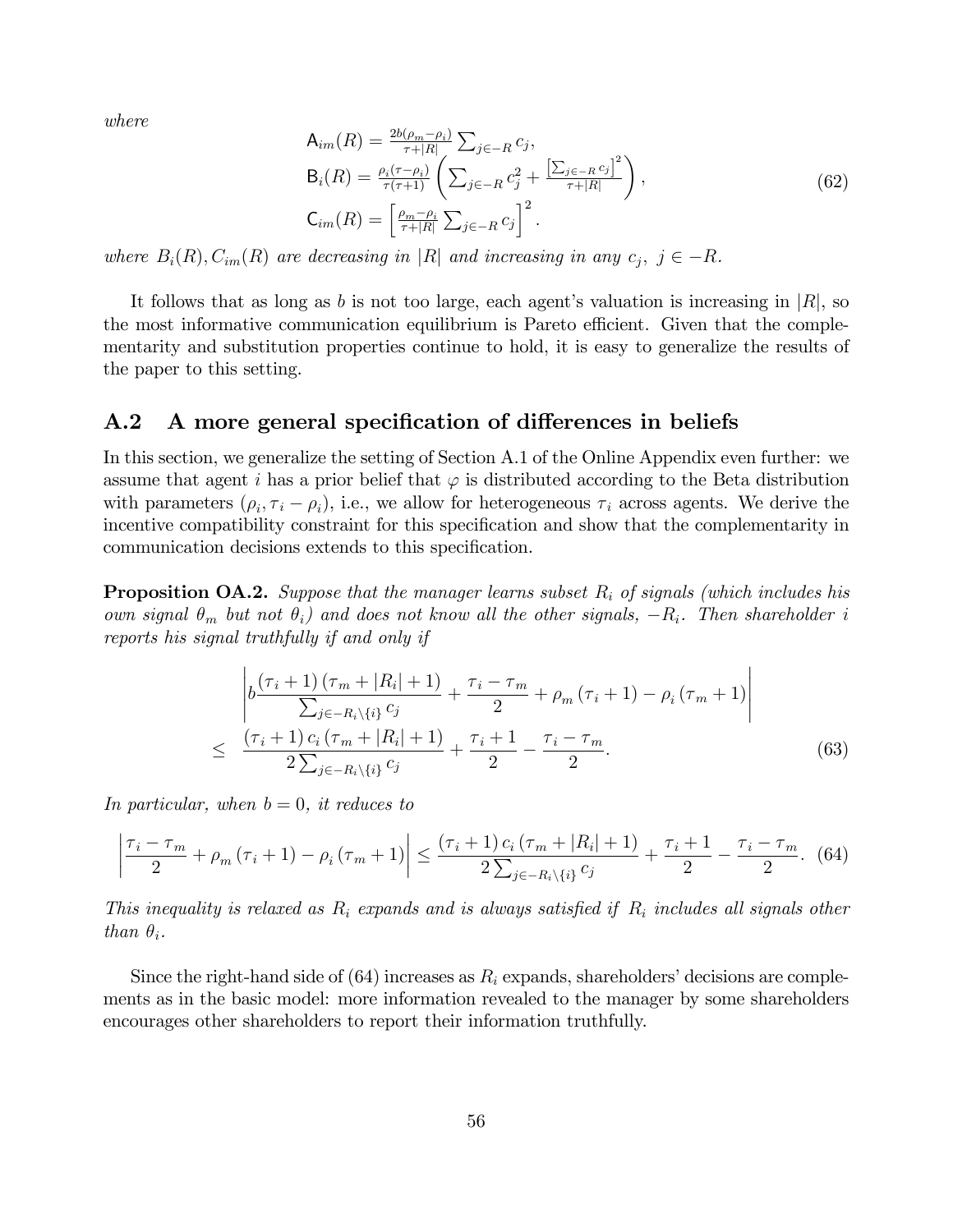#### A.3 Costly information acquisition

Suppose that shareholders are not endowed with information: instead, shareholder *i* can incur cost  $\kappa \geq 0$  to privately observe signal  $\theta_i$ , and is uncertain about other signals. The timeline is as follows. After the trading stage, all shareholders of the firm simultaneously decide whether to incur a private cost to acquire their private signals. We assume that shareholders' information acquisition decisions are observed, and this happens after the communication stage.<sup>28</sup> Next, all shareholders simultaneously communicate their information to the manager, and the manager takes the action that maximizes his payoff. We look for equilibria in pure strategies at the information acquisition and communication stages. For simplicity, we focus on the case  $b = 0$ .

Proposition OA.3 (Number of shareholders and information acquisition). *Suppose b* = 0*, so that all N investors become shareholders. Then all shareholders find it optimal to acquire information if and only if*  $N \leq \hat{N}(\kappa)$ , where  $\hat{N}(\kappa)$  decreases in  $\kappa$ .

Intuitively, each shareholder's incentives to acquire information decrease in *N* for two complementary reasons. First, the larger is the number of shareholders, the lower is each individual shareholder's stake, and hence the stronger is the free-riding effect: the shareholder bears the full cost  $\kappa$  but only captures a small fraction of the benefit. Second, the larger is the number of shareholders, the larger is the aggregate information that the shareholders possess, and hence, the lower is the marginal value of any additional signal.

Thus, the requirement that shareholders must pay the information acquisition cost imposes an upper bound on the number of shareholders who can communicate their views to the manager:  $N \leq \hat{N}(\kappa)$ . In particular, if the shareholder base is too dispersed, an equilibrium with information acquisition and communication by all shareholders does not exist. On the other hand, the fact that shareholders' communication decisions are complements imposes a lower bound on the number of shareholders who need to communicate with the manager in order for it to be incentive compatible for them to tell the truth  $(N \geq K - \frac{\rho + K/2}{\Delta}$  from Proposition 2), i.e., ownership cannot be too concentrated either.

## A.4 Comparative statics

Consider investor *i*, who believes that  $\varphi$  is distributed according to the Beta distribution with parameters  $(\rho_i, \tau - \rho_i)$ . The proof of Auxiliary Lemma A.1 in the appendix shows that from

<sup>&</sup>lt;sup>28</sup>Without this assumption, a shareholder who deviates from his equilibrium strategy and does not invest in information, may want to mislead the manager and try to send a signal that he did not in fact acquire. Making the above assumption makes such deviations impossible and hence simplifies the analysis. In addition, assuming that information acquisition is observed after the communication stage rather than before simplifies the incentive compatibility constraint on information acquisition, because it implies that other shareholders do not change their behavior when one shareholder deviates to not acquiring information. However, most of the analysis would remain unchanged if information acquisition decisions were unobserved: the only difference would be an additional incentive compatibility constraint on information acquisition, which would not change the results qualitatively.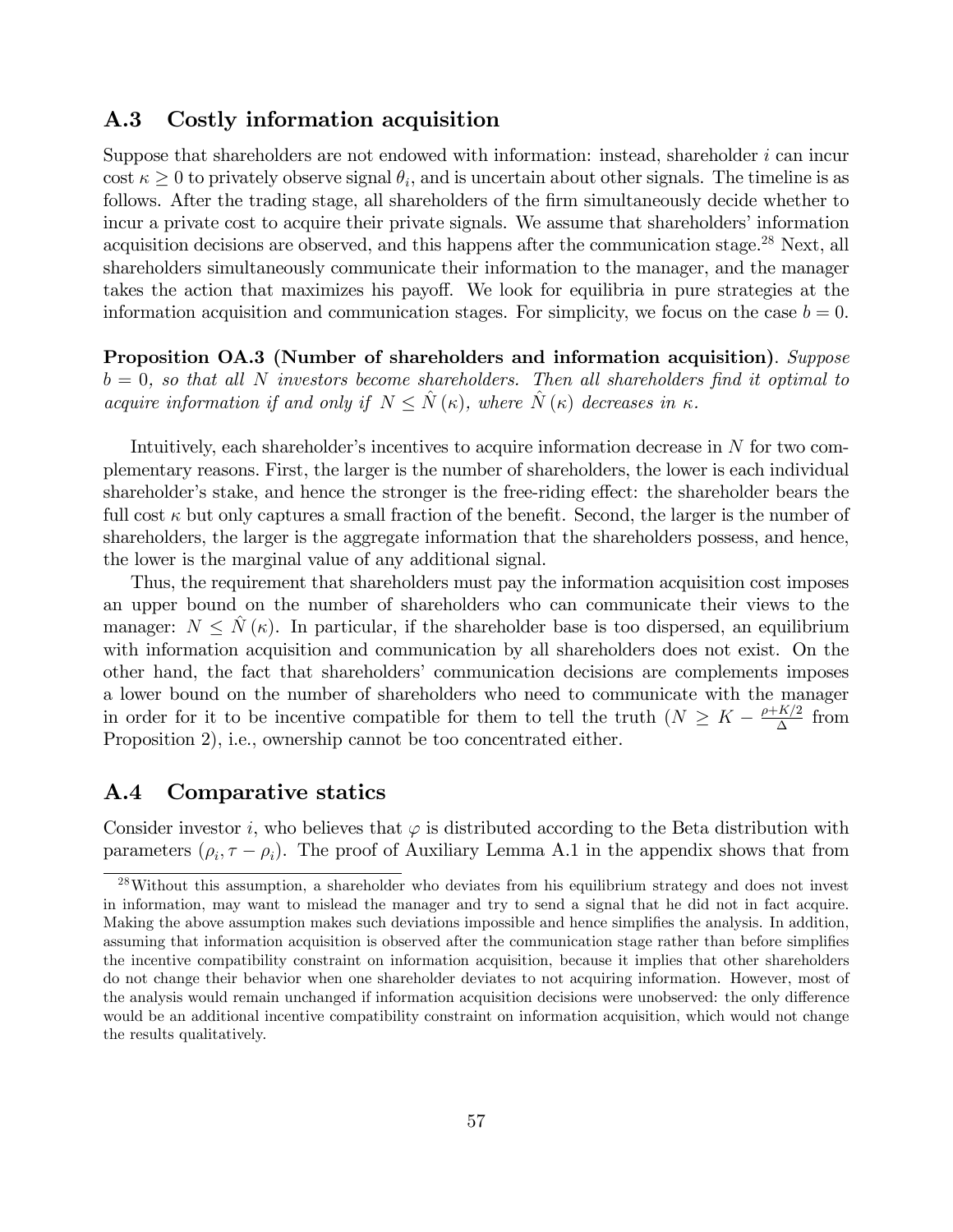the perspective of investor *i*,

$$
\mathbb{E}_i\left[\varphi\right] = \frac{\rho_i}{\tau}
$$

and  $\mathbb{E}[\varphi^2] = \frac{\rho_i(\rho_i+1)}{\tau(\tau+1)}$ , and hence

$$
Var_i\left[\varphi\right] = \frac{\rho_i}{\tau} \left(\frac{\rho_i + 1}{\tau + 1} - \frac{\rho_i}{\tau}\right) = \frac{\rho_i}{\tau} \frac{\tau - \rho_i}{\tau(\tau + 1)}.
$$

We are interested how the IC constraints for truthful communication are affected by the uncertainty about  $\varphi$ . Note that parameters  $\tau$  and  $\rho_i$  affect both the mean and the variance of the distribution. We therefore would like to perform comparative statics in  $Var_i[\varphi]$ , while keeping the mean of the distribution fixed. To do this, suppose that we fix each investor's prior expectation of  $\varphi$ : denote  $E_i \equiv \mathbb{E}_i [\varphi] = \frac{\rho_i}{\tau}$ . Then

$$
Var_i\left[\varphi\right] = E_i \frac{\tau - \tau E_i}{\tau(\tau + 1)} = E_i \frac{1 - E_i}{\tau + 1},\tag{65}
$$

and the IC constraint (10) becomes

$$
| (\tau + |R_i| + 1) b + (K - |R_i| - 1) \tau (E_m - E_i) | \leq \frac{\tau + K}{2}.
$$
 (66)

Hence, suppose we decrease  $\tau$  but also simultaneously decrease all  $\rho_i$  and  $\rho_m$  proportionally to τ, in order to keep fixed the expectations of  $\varphi$  across investors and the manager:  $E_i = \frac{\rho_i}{\tau}$  and  $E_m = \frac{\rho_m}{\tau}$ . Then (65) implies that this change in parameters corresponds to an increase in the variance of  $\varphi$  from each agent's perspective. How does the IC constraint (66) change as we make this parameter change? We consider two cases:

If  $b = 0$ , (66) is equivalent to

$$
|(K - |R_i| - 1)(E_m - E_i)| \le \frac{1}{2} + \frac{K}{2\tau},\tag{67}
$$

and it becomes more lax as  $\tau$  decreases. Hence, under heterogeneous beliefs, truthful communication is more likely when there is more uncertainty.

If  $\rho_i = \rho_m$  for all *i*, (66) is equivalent to

$$
b \le \frac{1}{2} \frac{\tau + K}{\tau + |R_i| + 1},\tag{68}
$$

which also becomes more lax as  $\tau$  decreases. Hence, under heterogeneous preferences, truthful communication is also more likely when there is more uncertainty.

To see the intuition, note that the manager's reaction to the shareholder's advice, i.e., by how much the manager's action changes if the shareholder misreports his signal  $\theta_i$ , is given by  $1 + \frac{K - |R_i| - 1}{\tau + |R_i| + 1}$ . Hence, as  $\tau$  decreases, and thus the variance of  $\varphi$  increases, the manager reacts more strongly to the shareholder's advice, because high variance means relatively uninformative priors. This makes misreporting more costly and truthful communication more likely.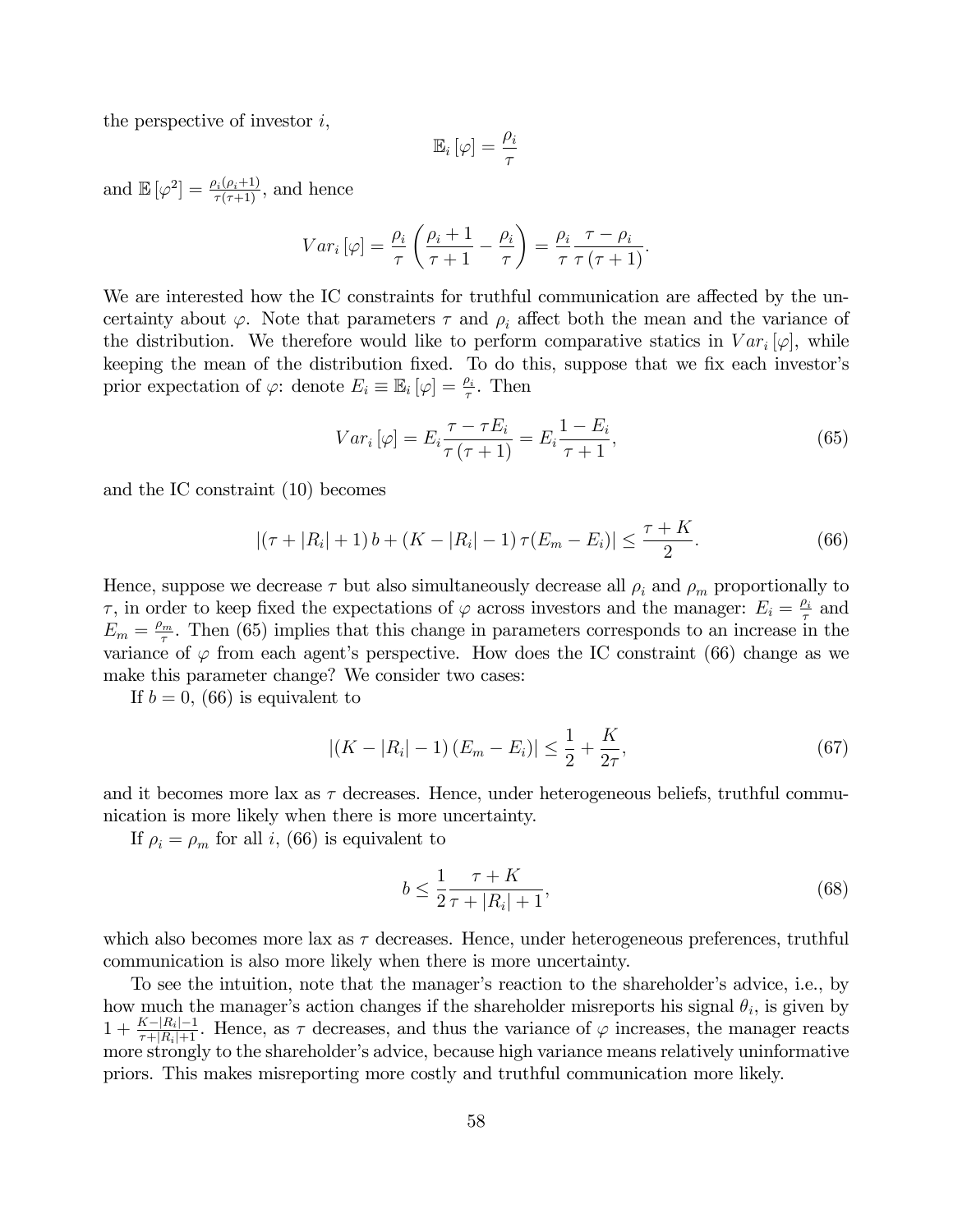#### A.5 Heterogeneous interpretation of information

In this section, we extend the model to capture different interpretations of signals by the shareholders and the manager. In particular, we follow models of differences of opinion in which agents disagree about the precision of signals, and each agent's belief about the precision of his own signal is higher than other agents' beliefs about it (e.g., Banerjee et al., 2009; Kyle et al., 2018).

Specifically, consider the setting of Section A.1: there is a set of investors indexed by *i* (who observe signals  $\theta_1, ..., \theta_N$  and the manager, indexed by *m*, who observes signal  $\theta_{N+1}$ . Assume, for simplicity, that  $c_i = 1$  for all  $i$  in (56), as in the basic model. Also as in the basic model, agent *i*'s prior is that  $\varphi$  is drawn from the Beta distribution with parameters  $(\rho_i, \tau - \rho_i)$ . The key difference from the main model is that each agent overestimates the importance of his own signal: agent *i* believes that the state of the world is equal to

$$
Z_i = \gamma \theta_i + \sum_{j \neq i} \theta_j,\tag{69}
$$

where  $\gamma \geq 1$  captures the extent of heterogeneous interpretation of signals. In this setting, even if the agents knew all the signals that comprise the state (assume, for simplicity, that this is indeed the case,  $K = N + 1$ , they would still disagree about the state and thus the optimal action. Because our goal is to show that the complementarity effect in communication arises in this case as well, we assume  $b = 0$  for ease of exposition.

The next result presents the constraint for truthful communication by shareholder *i*:

Proposition OA.4*. Suppose that the manager learns subset R<sup>i</sup> of signals (which does not include shareholder i*'*signal* θ*i) and does not know all the other signals,* −*Ri. Then, shareholder i reports his signal truthfully if and only if*

$$
\begin{array}{ll}\nfor \ \rho_i \le \rho_m: & \rho_m - \rho_i \le \frac{1}{2} \frac{N+1+\tau}{N-|R_i|} + (\gamma - 1) \frac{\tau - \rho_i}{\tau + 1} \frac{\tau + 1 + |R_i|}{N - |R_i|}, \\
for \ \rho_i > \rho_m: & \rho_i - \rho_m \le \frac{1}{2} \frac{N+1+\tau}{N-|R_i|} + (\gamma - 1) \frac{\rho_i}{\tau + 1} \frac{\tau + 1 + |R_i|}{N - |R_i|}.\n\end{array}\n\tag{70}
$$

This result shows that the overconfidence of each shareholder in the importance of his signal increases his incentives to report truthfully: the right-hand side of (70) increases in  $\gamma$ . Intuitively, if the shareholder perceives his signal to be more important than it actually is, he perceives misreporting to be costlier.

In addition, importantly, the communication decisions of the shareholders are complements: as in the basic model: the right-hand side of  $(70)$  increases as  $R_i$  expands. Overall, the key requirement for the complementarity effect is that communication of other shareholders to the manager moves the manager's and the shareholders's beliefs about the state closer to each other, which is consistent with heterogeneous interpretations of signals and does not require complete convergence of beliefs under full information. This property holds in a large class of models of different beliefs, although not in all of them.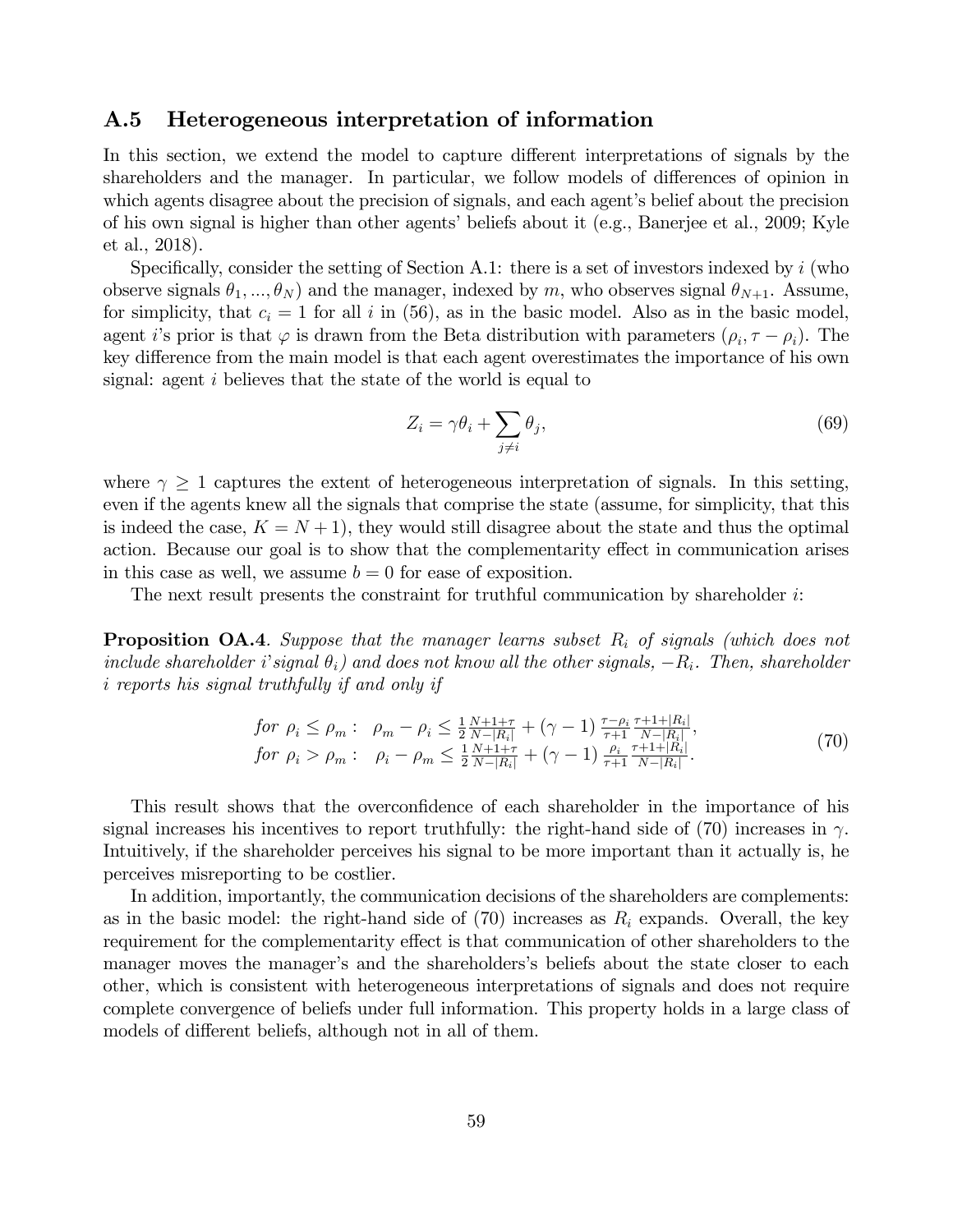#### A.6 Substitutability of shareholders' signals

In this section, we explore whether shareholders' signals in our setting are substitutes or complements under the definition of Borgers et al. (2013) and ask whether it matters for the externalities in communication.

#### A.6.1 Are signals complements or substitutes?

Under the definition of Borgers et al. (2013), signals are substitutes (complements) if the added effect of an additional signal on the agent's utility decreases (increases) with the number of signal, assuming the agent takes the optimal action given this information. Consider any investor *j* in our model with a prior belief that  $\varphi \sim Beta(\rho_i, \tau - \rho_i)$ . Suppose the investor knows the set *R* of signals. Using (6), the agent's optimal action is

$$
a_j(\theta_R) = \sum_{i \in R} \theta_i + \frac{\rho_j + \sum_{i \in R} \theta_i}{\tau + |R|} (K - |R|).
$$

To calculate the agent's utility from knowing |*R*| signals, *V<sup>j</sup>* (|*R*|), we rely on Lemma OA.2 in Section A.1 of the Online Appendix. Adapting the derivations behind Lemma 2, we get

$$
V_j(|R|) = u_0 - \frac{\rho_j(\tau - \rho_j)}{\tau(\tau + 1)} \left( K - |R| + \frac{(K - |R|)^2}{\tau + |R|} \right) = u_0 - \frac{\rho_j(\tau - \rho_j)}{\tau(\tau + 1)} \frac{K - |R|}{\tau + |R|} (\tau + K). \tag{71}
$$

Consider  $\mathcal{G}(r) \equiv \frac{K-r}{\tau+r}$ . Since  $\mathcal{G}'(r) < 0$  and  $\mathcal{G}''(r) > 0$ , we have  $V_j(|R|)$  increasing and concave in  $|R|$ . Hence,  $V_j(|R|) - V_j(|R|-1)$  decreases in  $|R|$ , i.e., the signals are substitutes under the definition of Borgers et al. (2013).

#### A.6.2 What if signals are unconditionally independent?

To explore the role of the property that signals are substitutes, we change the assumption that  $\varphi$  is unknown and agents form beliefs about it. Instead, we assume that  $\varphi$  is a commonly known parameter. In particular,  $Z = \sum_{i=1}^{K} \theta_i$ , where investor *i* observes  $\theta_i$ , and  $\theta_1, ..., \theta_K$  are independent binary signals equal to 1 with probability  $\varphi$  and 0 otherwise, where  $\varphi$  is known.

In this case, if investor *j* know the set *R* of signals, his optimal action is

$$
a_j^{ind}(\theta_R) = \mathbb{E}\left(Z \mid \theta_R\right) = \sum_{i \in R} \theta_i + \left(K - |R|\right)\varphi.
$$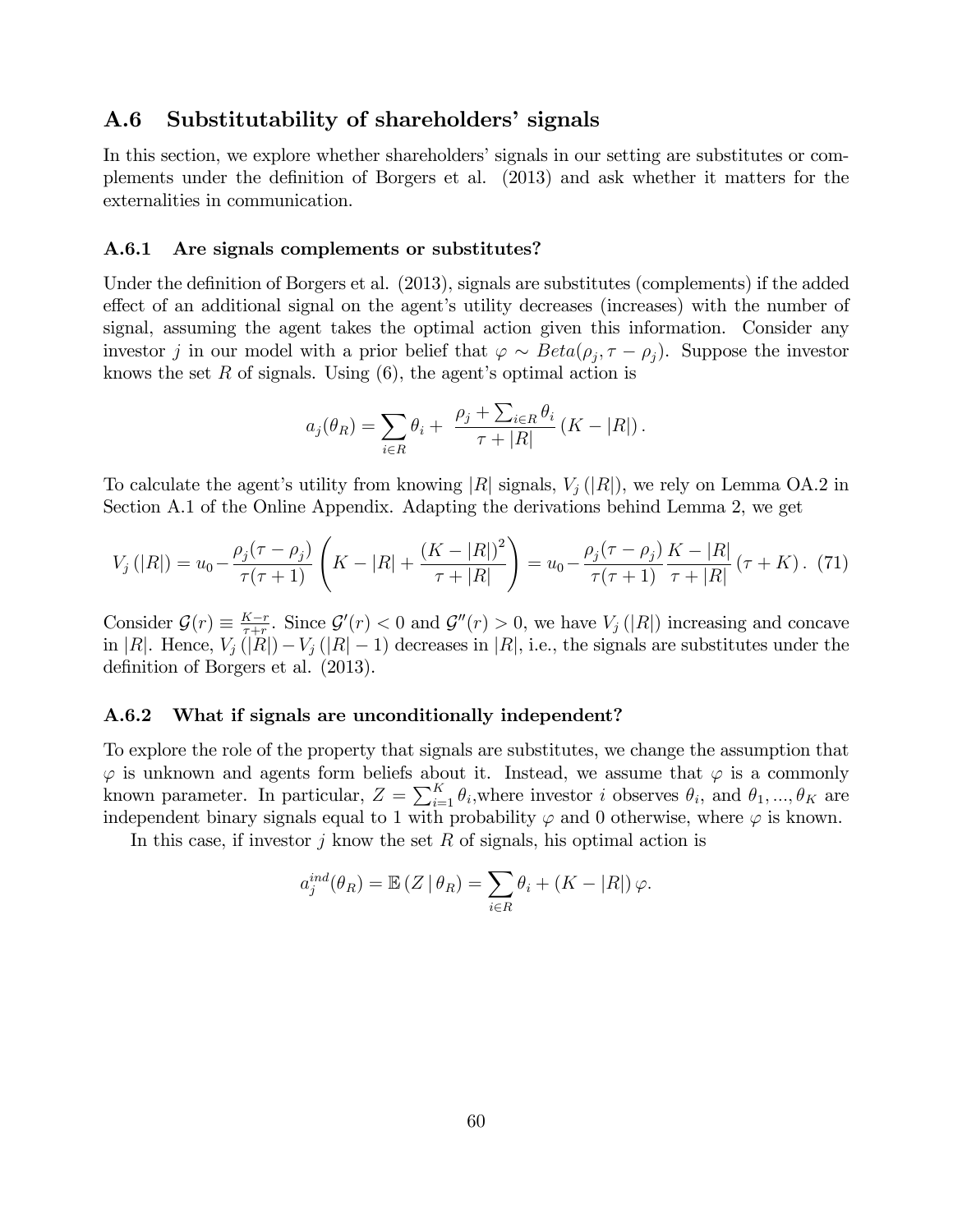Hence, the agent's utility from knowing  $|R|$  signals,  $V_j^{ind}(|R|)$ , is now given by

$$
V_j^{ind}(|R|) = u_0 - \mathbb{E}\left[\left(a_j^{ind}(\theta_R) - Z\right)^2 | \theta_R\right] = u_0 - \mathbb{E}\left[\left(\sum_{i \in R} \theta_i + (K - |R|) \varphi - \sum_{i=1}^K \theta_i\right)^2 | \theta_R\right]
$$

$$
= u_0 - \mathbb{E}\left[\left(\sum_{i \in -R} (\theta_i - \varphi)\right)^2 | \theta_R\right] = u_0 - (K - |R|) \operatorname{Var}(\theta_i),
$$

where the last equality used the fact that  $\theta_i$  are unconditionally independent and have mean  $\varphi$ . Hence, the utility from an additional signal is  $Var(\theta_i)$  and does not depend on the number of signals the agent has, i.e., signals are neither complements nor substitutes under the definition of Borgers et al. (2013).

In this setting, we derive each shareholder's IC constraint for truthful communication. Suppose the manager knows signals in set  $R_i$ . If shareholder  $i$  reports his signal truthfully, the manager' action is

$$
a_m^{ind}(\theta_{R_i}, \theta_i) \equiv b + \theta_i + \sum_{j \in R_i} \theta_j + \varphi(K - |R_i| - 1). \tag{72}
$$

If shareholder *i* misreports, the manager's action is

$$
a_m^{ind} (\theta_{R_i}, 1 - \theta_i) \equiv b + (1 - \theta_i) + \sum_{j \in R_i} \theta_j + \varphi (K - |R_i| - 1).
$$
 (73)

The shareholder compares his expected payoff from actions  $a_m^{ind}(\theta_{R_i}, \theta_i)$  and  $a_m^{ind}(\theta_{R_i}, 1 - \theta_i)$ and reports his signal truthfully if and only if:

$$
\sum_{\theta_{-i}\in\{0,1\}^{K-1}} \left[ (a_m^{ind} \left(\theta_{R_i}, \theta_i\right) - Z)^2 - (a_m^{ind} \left(\theta_{R_i}, 1 - \theta_i\right) - Z)^2 \right] P(\theta_{-i}) \le 0, \tag{74}
$$

where  $P(\theta_{-i})$  is his belief about  $\theta_{-i}$ . Note that

$$
(a_m^{ind}(\theta_{R_i}, \theta_i) - Z) - (a_m^{ind}(\theta_{R_i}, 1 - \theta_i) - Z) = 2\theta_i - 1,
$$

and

$$
(a_m^{ind} (\theta_{R_i}, \theta_i) - Z) + (a_m^{ind} (\theta_{R_i}, 1 - \theta_i) - Z) =
$$
  
= 2b + 1 + 2  $\sum_{j \in R_i} \theta_j$  + 2 $\varphi$  (K - |R<sub>i</sub>| - 1) - 2 $\theta_i$  - 2  $\sum_{j \neq i} \theta_j$ .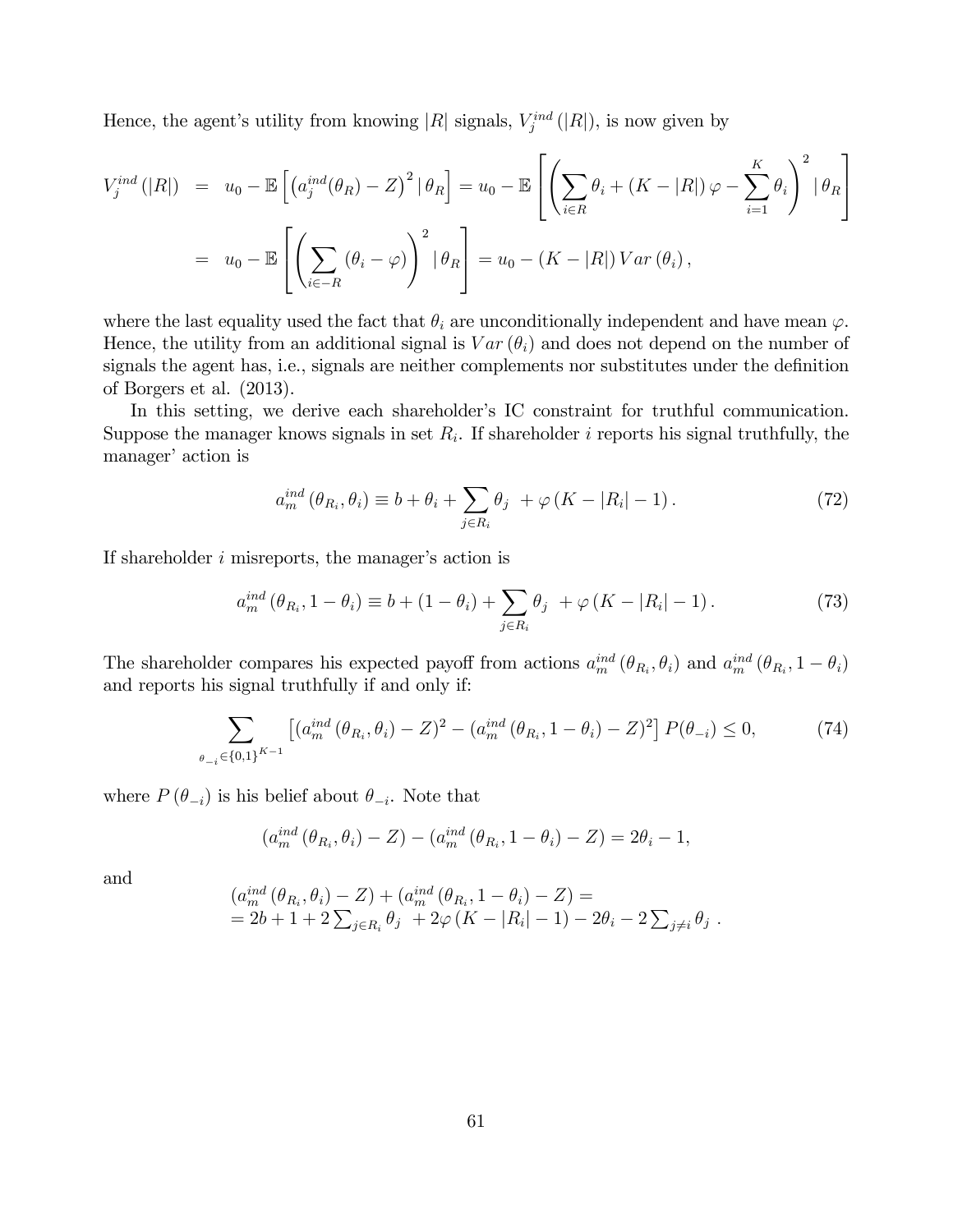Hence, the shareholder reports truthfully if and only if

$$
(2\theta_{i} - 1) \sum_{\theta_{-i} \in \{0,1\}^{K-1}} \left( 2b + 1 + 2 \sum_{j \in R_{i}} \theta_{j} + 2\varphi (K - |R_{i}| - 1) - 2\theta_{i} - 2 \sum_{j \neq i} \theta_{j} \right) P(\theta_{-i}) \leq 0 \Leftrightarrow
$$
  

$$
(2\theta_{i} - 1) (2b + 1 + 2|R_{i}| \varphi + 2\varphi (K - |R_{i}| - 1) - 2\theta_{i} - 2(K - 1)\varphi) \leq 0 \Leftrightarrow
$$
  

$$
(2\theta_{i} - 1) (2b + 1 - 2\theta_{i}) \leq 0.
$$

If  $\theta_i = 0$ , the above inequality becomes  $2b + 1 \ge 0$ , which is always satisfied, and if  $\theta_i = 1$ , it becomes  $b \leq \frac{1}{2}$ . Hence, the IC condition no longer depends on  $|R_i|$ .

## A.7 Single vs. multiple dimensions of expertise

Our basic model features multiple dimensions of expertise: while signals  $\theta_i$  all provide noisy information about  $\varphi$ , each of them also provides incremental information about the state *Z* (since  $\theta_i$  are independent conditional on  $\varphi$ ). In this section, we explore the role of this assumption by comparing our results to those in a setting with one dimension of expertise.

Specifically, suppose that agent *i*'s belief is that state *Z* is a draw from the Beta distribution with parameters  $(\rho_i, \tau - \rho_i)$ . Each shareholder *i* obtains a signal  $\theta_i \in \{0, 1\}$  about *Z*, where  $\theta_i = 1$  with probability *Z* and  $\theta_i = 0$  with probability  $1 - Z$ .

Suppose that after the communication stage, the manager knows subset *R* of signals. Then his optimal action is

$$
a_m(\theta_R) = b + \mathbb{E}_m(Z \mid \theta_R) = b + \frac{\rho_m + \sum_{i \in R} \theta_i}{\tau + |R|}.
$$
\n(75)

Suppose the manager believes the shareholder's message and uses it to update his belief about the state according to (75). If shareholder *i* reveals his signal truthfully, the manager's action is

$$
a_m(\theta_{R_i}, \theta_i) \equiv b + \frac{\rho_m + \theta_i + \sum_{j \in R_i} \theta_j}{\tau + |R_i| + 1}.
$$
\n(76)

If shareholder *i* misreports and claims that his signal is  $1 - \theta_i$ , the manager's action is

$$
a_m(\theta_{R_i}, 1 - \theta_i) \equiv b + \frac{\rho_m + (1 - \theta_i) + \sum_{j \in R_i} \theta_j}{\tau + |R_i| + 1}.
$$
 (77)

Note that

$$
a_m(\theta_{R_i}, \theta_i) - a_m(\theta_{R_i}, 1 - \theta_i) = \frac{2\theta_i - 1}{\tau + |R_i| + 1},
$$
  

$$
a_m(\theta_{R_i}, \theta_i) + a_m(\theta_{R_i}, 1 - \theta_i) - 2Z = 2b + \frac{2\rho_m + 1 + 2\left(\sum_{j \in R_i} \theta_j\right)}{\tau + |R_i| + 1} - 2Z.
$$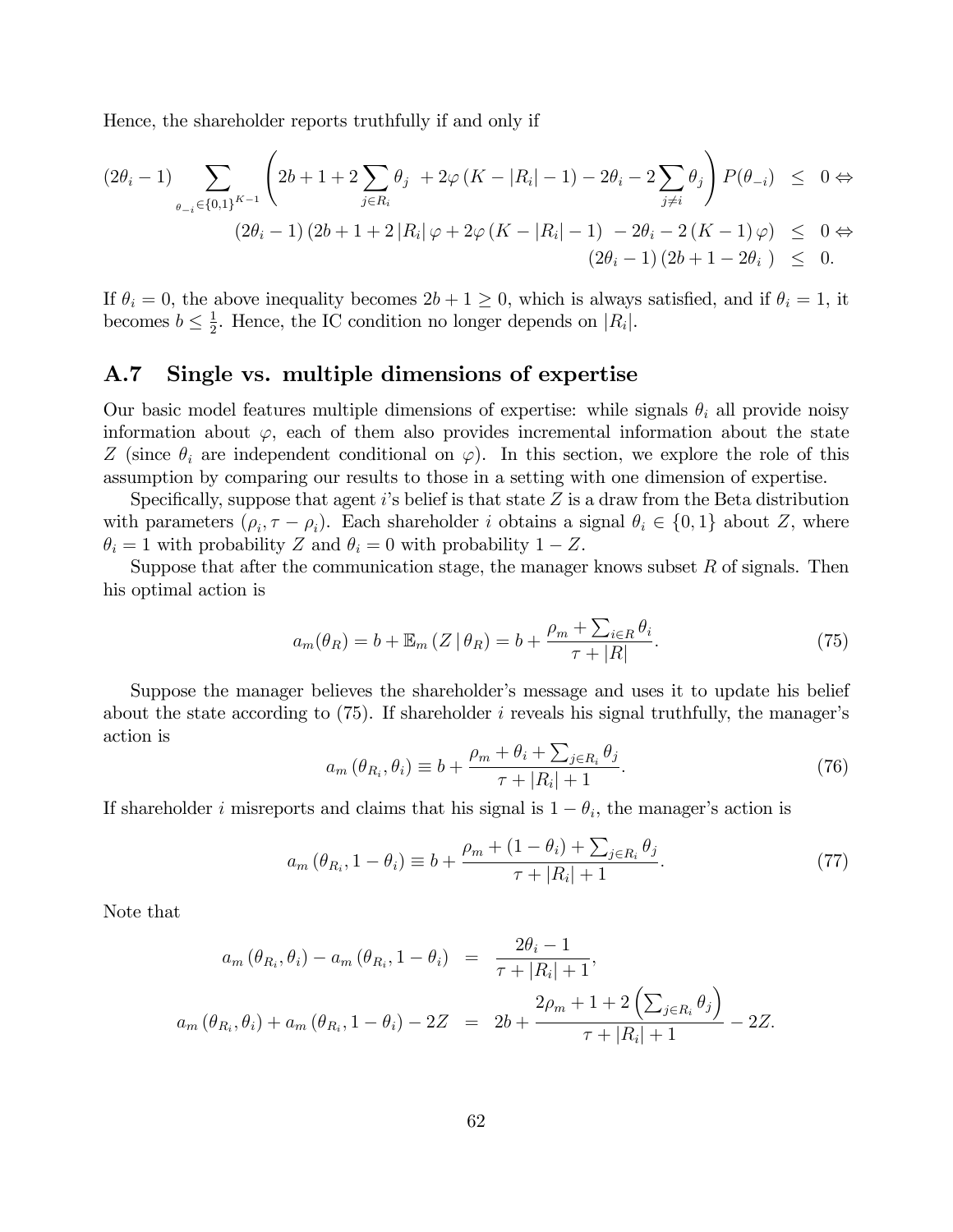Hence, the IC constraint for shareholder *i* to communicate truthfully is:

$$
-\int_0^1 \sum_{\theta_{R_i}} \frac{2\theta_i - 1}{\tau + |R_i| + 1} \left( 2b + \frac{2\rho_m + 1 + 2\left(\sum_{j \in R_i} \theta_j\right)}{\tau + |R_i| + 1} - 2Z \right) f_i(Z, \theta_{R_i} | \theta_i) dZ \ge 0, \tag{78}
$$

where  $f_i(Z, \theta_{R_i} | \theta_i)$  is the shareholder's belief given his signal  $\theta_i$  and prior beliefs. Simplifying:

$$
-(2\theta_i-1)\left(2b+\int_0^1\sum_{\theta_{R_i}}\left(\frac{2\rho_m+1+2\left(\sum_{j\in R_i}\theta_j\right)}{\tau+|R_i|+1}-2Z\right)f_i(Z,\theta_{R_i}|\theta_i)dZ\right) \geq 0 \Leftrightarrow -(2\theta_i-1)\left(2b+\frac{2\rho_m+1+2|R_i|\mathbb{E}_i\left[\theta_j|\theta_i\right]}{\tau+|R_i|+1}-2\mathbb{E}_i\left[Z|\theta_i\right]\right) \geq 0.
$$

Note that  $\mathbb{E}_i[Z|\theta_i] = \frac{\rho_i+\theta_i}{\tau+1}$  and  $\mathbb{E}_i[\theta_j|\theta_i] = \mathbb{E}_i[Z|\theta_i] = \frac{\rho_i+\theta_i}{\tau+1}$ . Therefore, the above expression simplifies to:

$$
-(2\theta_{i}-1)\left(2b+\frac{2\rho_{m}+1}{\tau+|R_{i}|+1}+\frac{2\mathbb{E}_{i}\left[Z|\theta_{i}\right]}{\tau+|R_{i}|+1}\left(|R_{i}|-\tau-|R_{i}|-1\right)\right) \geq 0 \Leftrightarrow -(2\theta_{i}-1)\left(2b+\frac{2\rho_{m}+1}{\tau+|R_{i}|+1}-\frac{2\left(\rho_{i}+\theta_{i}\right)}{\tau+|R_{i}|+1}\right) \geq 0 \Leftrightarrow -(2\theta_{i}-1)\left(2b+\frac{2\left(\rho_{m}-\rho_{i}\right)}{\tau+|R_{i}|+1}+\frac{1-2\theta_{i}}{\tau+|R_{i}|+1}\right) \geq 0.
$$

There are two cases to consider,  $\theta_i = 1$  and  $\theta_i = 0$ . When  $\theta_i = 1$ , the IC constraint is:

$$
2b + \frac{2(\rho_m - \rho_i)}{\tau + |R_i| + 1} - \frac{1}{\tau + |R_i| + 1} \le 0.
$$

When  $\theta_i = 0$ , the IC constraint is:

$$
2b + \frac{2(\rho_m - \rho_i)}{\tau + |R_i| + 1} + \frac{1}{\tau + |R_i| + 1} \ge 0
$$

Together, we get

$$
2\left|b + \frac{\rho_m - \rho_i}{\tau + |R_i| + 1}\right| \le \frac{1}{\tau + |R_i| + 1}.\tag{79}
$$

As in the basic model, the left-hand side of (79) captures the incongruence between the manager and the shareholder, whereas the right-hand side of (79) measures the manager's reaction to the shareholder's advice (i.e., by how much the manager's action changes if the shareholder misreports his signal  $\theta_i$ , as can be seen from (76) and (77)). Hence, both the complementarity and the substitution effects again arise in this setting. The complementarity effect is represented by the term  $\frac{\rho_m-\rho_i}{\tau+|R|+1}$ : as the manager learns more signals from other shareholders, his posterior beliefs become closer to shareholder *i*'s posterior beliefs. This increases the con-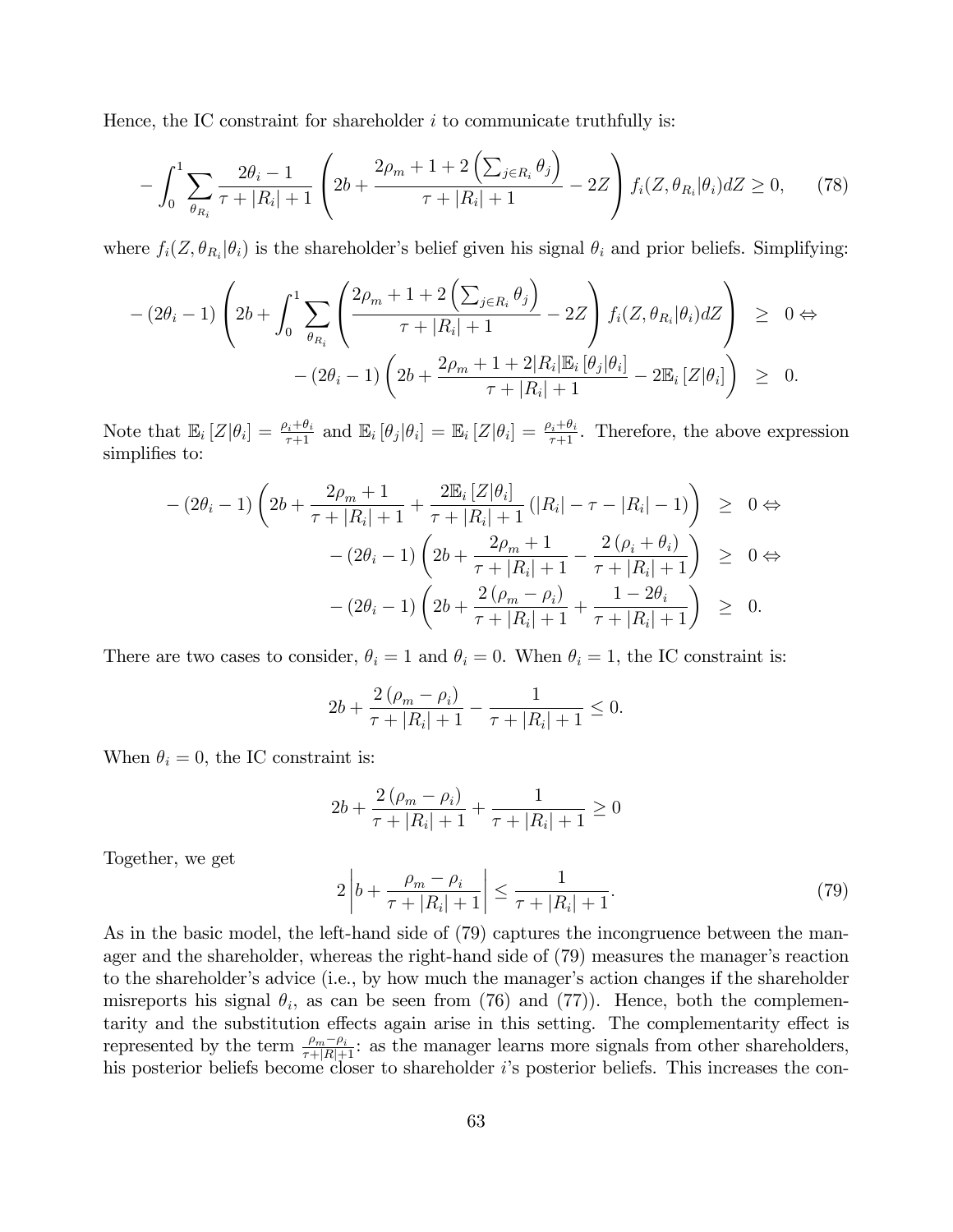gruence between them (as captured by a decrease in the left-hand side of (79)) and increases the shareholder's incentives to communicate truthfully. The substitution effect is represented by the term  $\frac{1}{\tau+|R_i|+1}$ : as the manager learns more signals from other shareholders, he reacts less to the shareholder's advice, making misreporting more appealing. Finally, the property that a stronger misalignment of preferences limits the complementarity effect also continues to hold: as  $b$  increases, the manager's learning has a relatively smaller effect on the congruence between the manager and shareholder (as captured by the left-hand-side of (79) being increasingly limited from zero).

Note also that if  $b = 0$ , the effect of  $|R_i|$  cancels out, i.e., the complementarity effect is fully offset by the substitution effect. While the complete offsetting of the two effects is a specific property of the Beta distribution, the more general intuition is that the substitution effect is relatively weaker in the presence of multiple dimensions of expertise (as in the basic model) than if there is a single dimension of expertise (as in the model in this section). To see why this is the case, let us compare the IC condition (79) in this setting to the corresponding IC condition in the basic model:

$$
2\left|b + \frac{K - |R_i| - 1}{\tau + |R_i| + 1}(\rho_m - \rho_i)\right| \le 1 + \frac{K - |R_i| - 1}{\tau + |R_i| + 1}.\tag{80}
$$

Relative to (79), the additional additive term 1 on the right-hand side of (80) weakens the substitution effect and arises due to the multi-dimensionality of shareholders' expertise: even if the manager strongly updates his beliefs about the common state  $\varphi$  (as captured by a decreasing function  $\frac{1}{\tau+|R_i|+1}$ , he still strongly reacts to the shareholder's message if it provides information about a new dimension of uncertainty (as captured by the term 1). This encourages truth-telling and weakens the substitution effect.

#### A.8 Communication among shareholders

Suppose that the firm is owned by  $S<sub>o</sub>$  optimistic and  $S<sub>p</sub>$  pessimistic shareholders. Consider the following change in the communication stage of the game. Instead of each shareholder independently sending a binary message to the manager, suppose that all shareholders of the same type (i.e., with the same prior beliefs) share their signals among themselves, and one representative of the group then communicates with the manager via cheap talk. Since shareholders' interests within a group are fully aligned, they share their information truthfully with each other. Given this change in the setup, we effectively have a two-sender model in which one sender (representing the optimists) has signal  $\Theta_o \equiv \sum_{i=1}^{S_o} \theta_i$ , taking discrete values from zero to  $S_o$ , and the other sender (representing the pessimists) has signal  $\Theta_p \equiv \sum_{i=S_o+1}^{S_o+S_p} \theta_i$ , taking discrete values from zero to  $S_p$ . Signals  $\theta_i$  for  $i \in \{S_o + S_p + 1, ..., K\}$  are unknown to everyone.

Let  $\mu_o$  and  $\mu_p$  denote the messages of the sender representing optimistic and pessimistic shareholders, respectively. In what follows, we will derive the necessary and sufficient conditions under which there exists a fully informative equilibrium, i.e., an equilibrium in which the representatives of each group communicate all information of the group truthfully: the sender representing optimistic (pessimistic) shareholders sends message  $\mu_o = \Theta_o$  ( $\mu_p = \Theta_p$ ). The next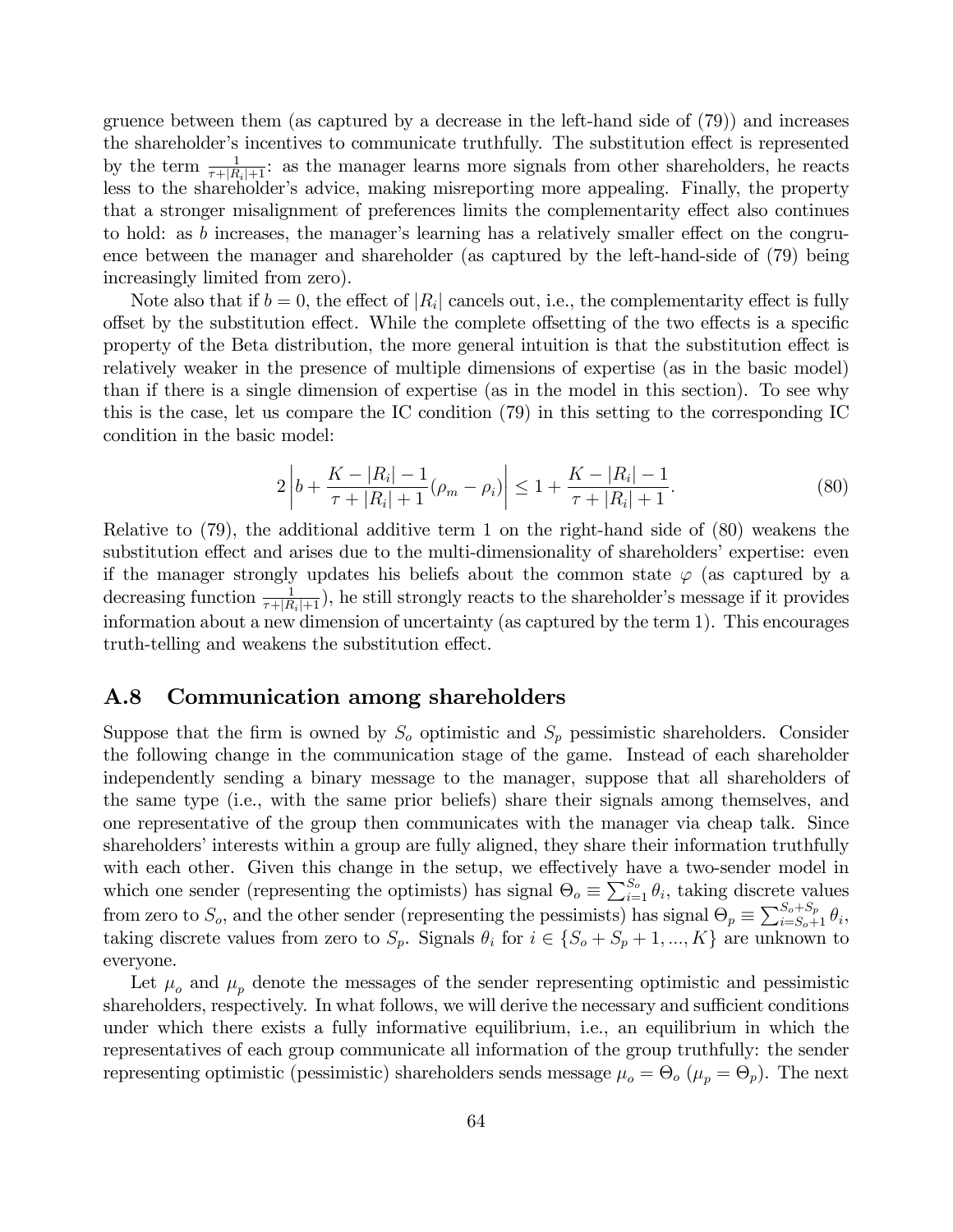result shows that these conditions are the same as the necessary and sufficient conditions for the existence of a fully informative equilibrium (i.e.,  $|R| = S_o + S_p$ ) without communication among shareholders.

**Proposition OA.5.** The necessary and sufficient conditions for the existence of a fully infor*mative equilibrium in the model with communication through a representative are the same as the necessary and su*¢*cient conditions for the existence of a fully informative equilibrium in the basic model.*

The logic of this result is based on two steps. The first step is that the costs and benefits of a sender deviating from truthful communication *by one unit* (e.g., from Θ*<sup>o</sup>* to Θ*<sup>o</sup>* − 1 or to  $\Theta$ <sub>o</sub> + 1) are the same in the basic model and in the model with communication through a representative. This is because the action of the manager and the payoffs of all investors and the sender are the same in the basic model and in this extension, both if the sender tells the truth and if he deviates in his message by one unit. Thus, the IC constraints that make such deviations suboptimal are also the same. The second step concerns global deviations by the sender in the model with communication through a representative. In the model in which all shareholders communicate to the manager directly, each shareholder only has access to "small" deviations because each shareholder's signal is binary: for example, if a shareholder gets a signal of 0, he can misreport and say that his signal is 1, but he cannot misreport and say that his signal is 2. In contrast, if the representative communicates with the manager on behalf of all shareholders of the group, he can misreport by more than one unit. Nevertheless, we show that these additional deviations have no additional bite: if a deviation from truthful reporting by more than one unit is profitable to a sender, then a deviation in the same direction by one unit must also be profitable for a sender. Given these two steps, a fully informative equilibrium exists in the model with communication through a representative if and only if it exists in the basic model.<sup>29</sup>

## A.9 Sequential communication

Suppose that the firm is owned by *S* shareholders. Consider the following change in the communication stage of the game. Instead of communicating simultaneously to the manager, there is sequential public communication: shareholders communicate in a known sequence  $O = \{O_i, j \in S\}$  such that shareholder  $j \in S$  is  $O_j$ -th to send a public message, which is observed by all the other shareholders and the manager. The next result characterizes the IC condition for truthful communication in this variation of the model.

 $29$ Characterizing the full set of equilibria in the model with communication through a representative is more challenging than in the basic model. The reason is that in the basic model, we use the property that if the prior distribution of  $\varphi$  is Beta, then the posterior distribution of  $\varphi$  conditional on learning a number of binary signals is also Beta (with parameters that depend on the realizations of the learned signals). In contrast, in a partially informative equilibrium of the extended game, the manager will only learn that the sum of all signals of shareholders of the same type lies in some set. As a consequence, the posterior distribution of  $\varphi$  is no longer the Beta distribution, which makes the analysis less tractable.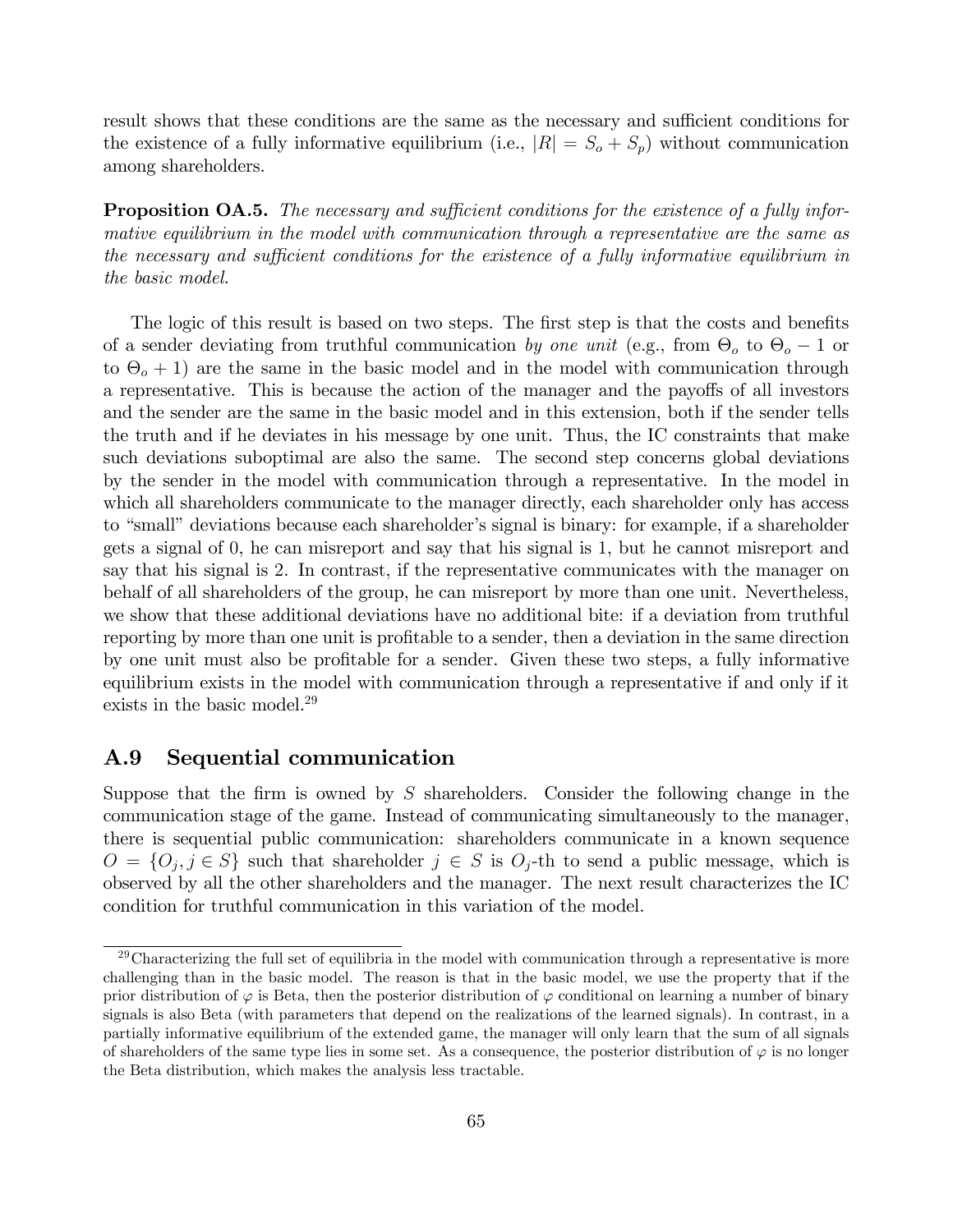**Proposition OA.6.** Consider the sequential game described above. Suppose shareholder *i* ex*pects subset*  $R_i \subseteq S \setminus \{i\}$  *of other shareholders to communicate truthfully and other shareholders to send uninformative messages. Then, for any sequence O, shareholder i has incentives to send a truthful message if and only if (10) is satisfied.*

Hence, the IC condition for truthful communication for each shareholder is exactly the same as in the basic model. Intuitively, what matters for the shareholder's incentives is the combined set of signals that the manager learns before taking his action, as this combined set of signals determines both the manager's reaction to the shareholder's advice and the congruence between the manager and the shareholder at the decision-making stage.

It follows that for any sequence of communication, the equilibrium at the communication stage is the same as in the model with simultaneous communication. Thus, if the expectation at the trading stage is that this communication equilibrium will be played, then the solution of the trading stage will also be unchanged, leading to the same equilibrium as in the basic model. Of course, the sequential game may also have other equilibria, which we do not analyze.

#### A.10 Incentives to become a passive investor

According to Proposition 5, the existence of passive investors improves communication and the share price. Given this, is it optimal for some investors to commit to being passive at the beginning of the game? In our current model, this is not the case because, although by committing to become a passive shareholder, an investor can improve communication and thereby increase the value of the firm, this value increase gets reflected in the higher stock price that the investor pays when buying shares.

To see this formally, consider the conditions of Proposition 5 (in particular,  $\lambda < \lambda$ ). First, notice that from the perspective of an optimist, it is never optimal to commit to being passive: optimists become shareholders regardless of whether they are active or passive, so committing to becoming passive has no effect on the quality of communication and only constrains the optimist's investment decisions. We next prove that from the perspective of a pessimist, it is not optimal to commit to being passive either. This is because a pessimist who commits to holding  $\frac{1}{N}$  shares gets expected utility of

$$
\frac{1}{N} \left( \mathbb{E}_p[U|\hat{r}_2\left(L\right)] - p(L) \right) - \frac{\lambda}{2N^2},\tag{81}
$$

where  $\hat{r}_2(L)$  is (as defined in the proof of Proposition 5) the equilibrium number of shareholders who communicate truthfully if there are  $L$  passive investors, and  $p(L)$  is the equilibrium stock price given by (50):  $p(L) = \mathbb{E}_{o}[U|\hat{r}_2(L)] - \frac{\lambda}{N_o}$ . Using the expression for  $p(L)$ , we have:

$$
\mathbb{E}_p[U|\hat{r}_2\left(L\right)] \ge p(L) \Leftrightarrow \mathbb{E}_o[U|\hat{r}_2\left(L\right)] - \mathbb{E}_p[U|\hat{r}_2\left(L\right)] \le \frac{\lambda}{N_o},\tag{82}
$$

which is equivalent to (24) when  $|R| = \hat{r}_2(L)$ . According to the proof of Proposition 4, if  $\lambda < \lambda$ , then (24) is violated for any *R* such that  $|R| \leq \hat{r}$ . Since  $\hat{r}$  is the number of signals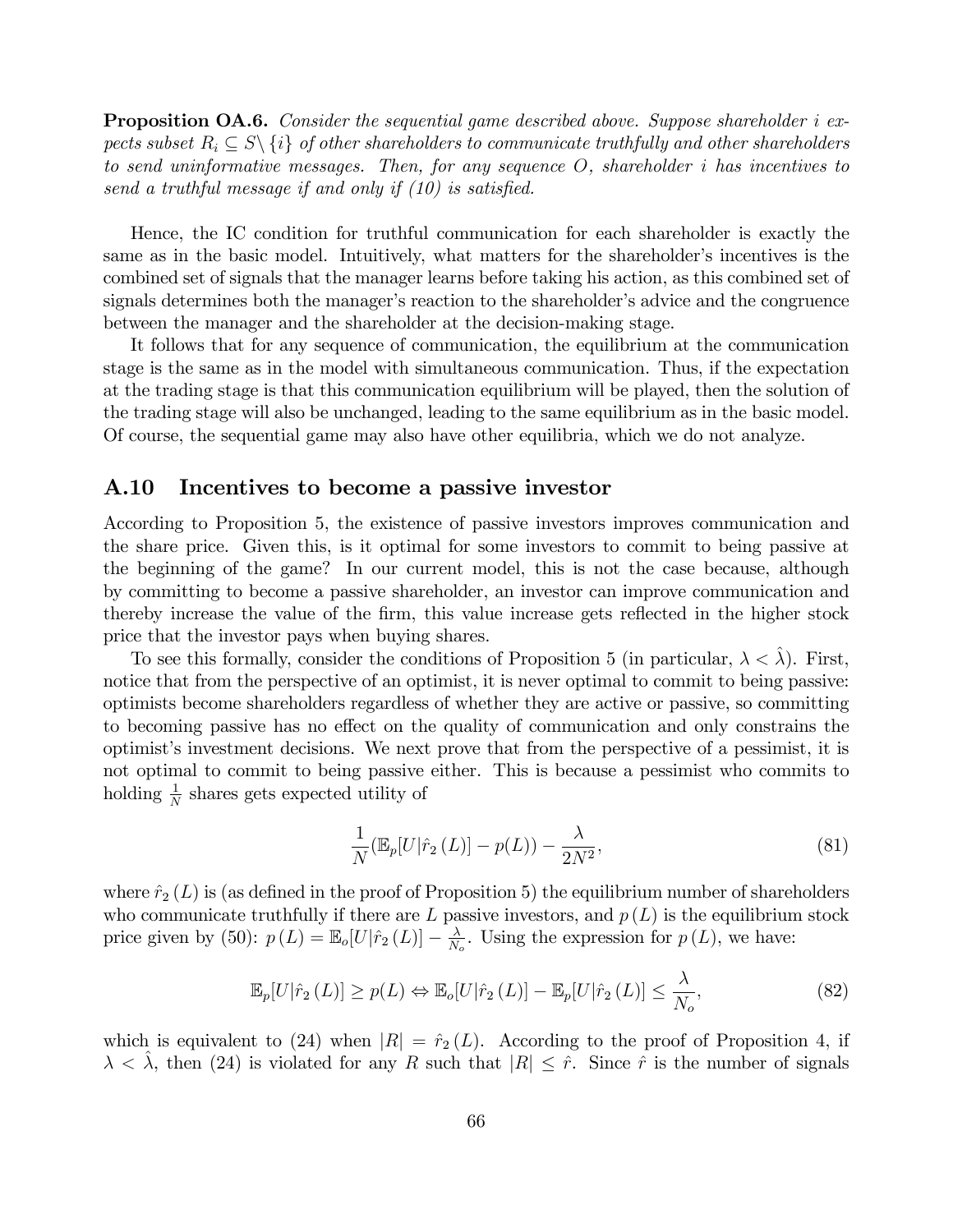communicated to the manager if all investors become shareholders, we have  $\hat{r} \geq \hat{r}_2(L)$ , and hence (24) is violated if  $|R| = \hat{r}_2(L)$ . Thus, (82) is violated, which implies that the pessimist's utility (81) from committing to being passive is strictly negative. Deviation to being active is therefore profitable for the pessimist because under an active investment strategy, he does not acquire any shares and gets utility of zero.

For passive ownership to arise endogenously, we need to have a mechanism through which the investor could capture a sufficient amount of value he creates by improving communication. One possible mechanism is to assume that investors have some endowment of shares. To see how passive ownership can arise endogenously in such a setting, consider the following variation of the baseline model. Suppose each shareholder has an endowment of  $\frac{\alpha}{N}$  shares at the start of the game. The remaining  $1 - \alpha$  of the shares are held by a third party, which sells them. We assume that shareholders' preferences are the same as in the baseline model. In particular, shareholder *i*'s utility from holding  $\alpha_i$  shares after the trading stage is given by (3):

$$
\alpha_i \left( \mathbb{E}_i[U\left( a, Z \right) \right] - p \right) - \frac{\lambda}{2} \alpha_i^2.
$$

This implies, in particular, that in this extension,  $\lambda$  captures the holding costs due to limited diversification and risk aversion (which applies to the entire ownership stake  $\alpha_i$  after trading), rather than transaction costs (which would only apply to the incremental amount traded).

Since shareholders' preferences are the same as in the baseline model, the equilibrium ownership stakes and the equilibrium at the communication stage remain the same. The only difference is in the expected payoffs of the shareholders, since they now have an initial endowment. Suppose that at the beginning of the game, each shareholder can announce that he will be a passive investor and thereby commit that he will hold  $\frac{1}{N}$  shares regardless of his valuation. For the same reason as above, the optimists will never find it optimal to commit to being passive (because this does not improve communication and only constrains their trading choices), and hence such commitment can only be optimal for pessimists.<sup>30</sup>

In this extension, if  $\alpha$  is sufficiently high, passive ownership will arise endogenously, and the magnitude of  $\alpha$  will determine how many investors become passive funds. We show how this happens using an example.

**Example.** Consider the following parameters:  $N = 6$ ,  $N<sub>o</sub> = 3$ ,  $\rho = 1$  (i.e., the manager's prior is that  $\varphi$  is uniform on [0, 1]),  $\Delta = 0.5$ ,  $b = 0.1$ ,  $K = 10$ ,  $\lambda = 0.2$ ,  $u_0 = 5$ . The detailed derivations are provided in Section A.11.9 below, and we only summarize the results here.

First, it is easy to check that the constraint from Proposition 5 is satisfied. If there are no passive funds  $(L = 0)$ , then after the trading stage,  $N<sub>o</sub> = 3$  optimistic investors hold shares of the firm  $(\frac{1}{3}$  of the share each) and communicate truthfully, while pessimistic investors do not hold shares (i.e., they sell their initial endowments) and do not communicate. The equilibrium

<sup>&</sup>lt;sup>30</sup>Hence, in this extension, we no longer impose the assumption that optimists and pessimists are equally represented among passive and active investors (which we make in Section 4.2 of the paper), and we recompute the prices accordingly. An alternative would be to assume that investors commit to becoming passive before they learn whether they are optimists or pessimists, which would produce similar results with somewhat more complicated derivations.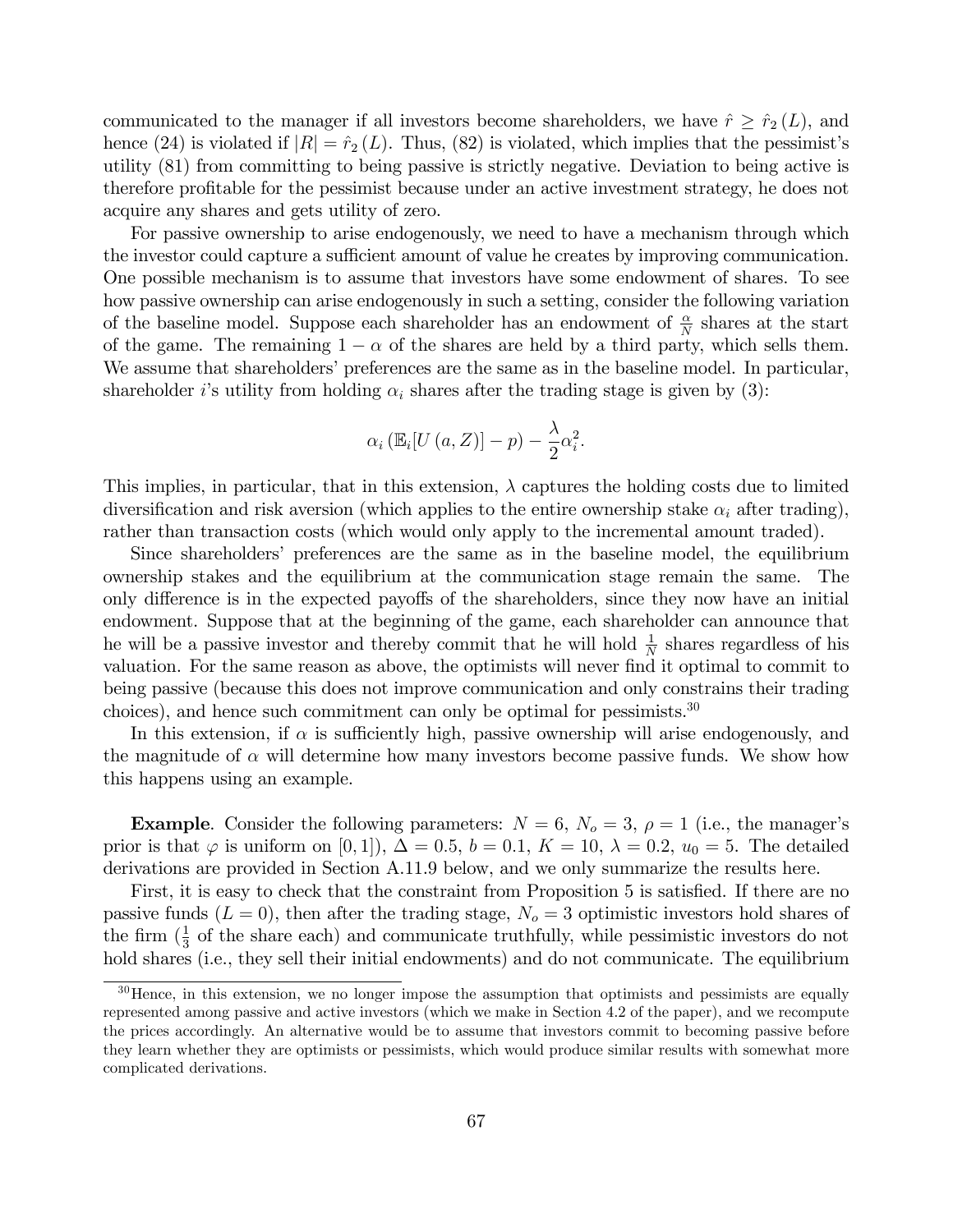stock price is then 2*.*47, and the expected valuations of the pessimists and optimists are, respectively,  $\mathbb{E}_p[U|N_o]=2.26$  and  $\mathbb{E}_o[U|N_o]=2.54$ .

Second, suppose that one pessimistic investor announces that he will be a passive shareholder, thereby committing to owning  $\frac{1}{6}$  of the share, irrespectively of his valuation of the shares. In equilibrium, the remaining  $\frac{5}{6}$  of the share will be held by the three optimistic investors in equal proportions  $(\frac{5}{18}$  each), and all four shareholders will truthfully communicate to the manager. The equilibrium stock price increases to 3*.*28, and investors' valuations become  $\mathbb{E}_p[U|N_o+1] = 3.14$  and  $\mathbb{E}_o[U|N_o+1] = 3.34$ . For the pessimistic investor to find it optimal to commit to being a passive shareholder,  $\alpha$  needs to be sufficiently high, so that the gain from the value increase of his endowment outweighs the loss from paying above his valuation for the shares. We find that for the parameters above, this is satisfied if and only if  $\alpha > 0.1986$ . If, in addition,  $\alpha$  < 0.2157, then exactly one investor finds it optimal to commit to being a passive shareholder, i.e., it is suboptimal for another investor to do so. If, in contrast,  $\alpha > 0.2157$ , then there will be more than one passive investor in equilibrium.

To summarize, although in the baseline model it is suboptimal for an investor to commit to being passive due to the fact that the price appreciation from more effective communication accrues to the initial owners, in a natural extension in which investors have some endowment of shares, committing to being passive can be optimal, and the number of passive investors can be endogenized.

#### A.11 Proofs for the Online Appendix

#### A.11.1 Proof of Lemma OA.1

Since  $\theta_i$  is a binary signal equal to 1 with probability  $\varphi$  and 0 with probability  $1 - \varphi$ , the manager's optimal action can be written as:

$$
a_m(\theta_R) = b + \sum_{i \in R} c_i \theta_i + \mathbb{E}_m \left[ \varphi | \theta_i, i \in R \right] \sum_{j \in -R} c_j.
$$

Let  $\mathbf{1}_R \equiv \sum_{i \in R} \theta_i$  be the number of signals in *R* equal to 1. The conditional probability that  $\mathbf{1}_R$  signals out of |*R*| are equal to one given  $\varphi$  is  $P(\mathbf{1}_R|\varphi) = {(|R| \choose 1_R} \varphi^{\mathbf{1}_R} (1 - \varphi)^{|R| - \mathbf{1}_R}$ . Since the prior distribution is Beta and the likelihood function is Binomial, the posterior distribution is also Beta but with different parameters (this is a known property of the Beta distribution). Formally, let  $P_i(\mathbf{1}_R)$  be agent *i*'s assessed probability that  $\mathbf{1}_R$  signals out of  $|R|$  are equal to 1 (over all possible values of  $\varphi$ ). Using Bayes rule, agent *i*'s posterior belief of  $\varphi$ ,  $P_i(\varphi|\mathbf{1}_R)$ , is

$$
P_i(\varphi|\mathbf{1}_R) = \frac{f_i(\varphi)P(\mathbf{1}_R|\varphi)}{P_i(\mathbf{1}_R)} = \frac{\varphi^{\rho_i-1}(1-\varphi)^{\tau-\rho_i-1}}{Beta(\rho_i, \tau-\rho_i)} \frac{1}{P_i(\mathbf{1}_R)} \binom{|R|}{\mathbf{1}_R} \varphi^{\mathbf{1}_R}(1-\varphi)^{|R|-1_R}
$$
  
= 
$$
\frac{1}{Beta(\rho_i, \tau-\rho_i)P_i(\mathbf{1}_R)} \binom{|R|}{\mathbf{1}_R} \times \varphi^{\rho_i+\mathbf{1}_R-1}(1-\varphi)^{\tau-\rho_i+|R|-1_R-1},
$$

which is some constant that does not depend on  $\varphi$  times  $\varphi^{\rho_i+1}R^{-1}(1-\varphi)^{\tau-\rho_i+|R|-1}R^{-1}$ . Since the posterior beliefs must integrate to one over possible values of  $\varphi$ , this automatically implies that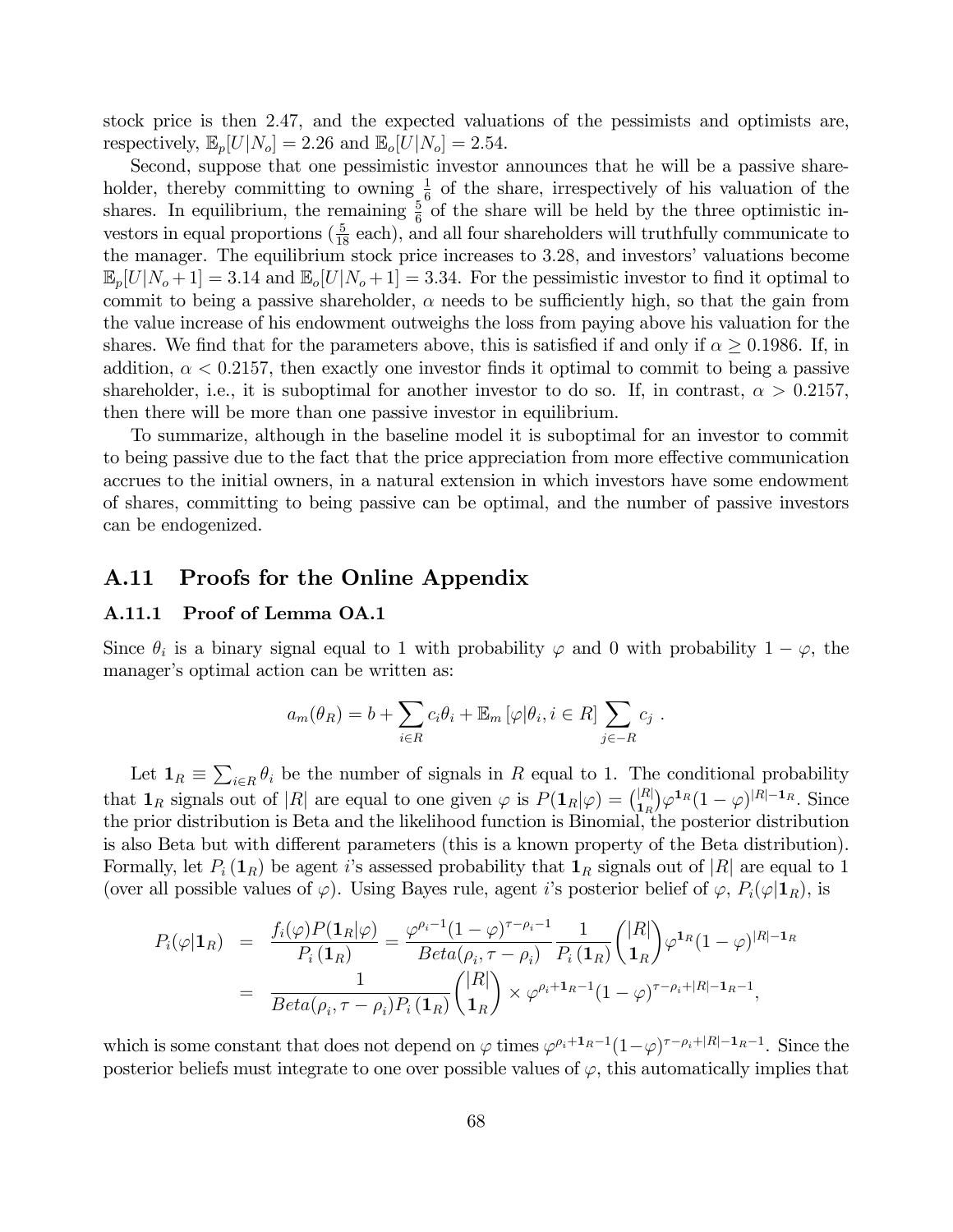the posterior belief also follows a Beta distribution with parameters  $(\rho_i + \mathbf{1}_R, \tau - \rho_i + |R| - \mathbf{1}_R)$ and density

$$
P_i(\varphi|\mathbf{1}_R) = \frac{1}{Beta(\rho_i + \mathbf{1}_R, \tau - \rho_i + |R| - \mathbf{1}_R)} \varphi^{\rho_i + \mathbf{1}_R - 1} (1 - \varphi)^{\tau - \rho_i + |R| - \mathbf{1}_R - 1}.
$$

It is known that the mean of a Beta distribution with parameters  $(\alpha, \beta)$  is  $\frac{\alpha}{\alpha+\beta}$ . Therefore, using these expressions and the above posterior distribution, agent *i*'s expected value of  $\varphi$  is  $\mathbb{E}_i(\varphi|\mathbf{1}_R) = \frac{\rho_i+1_R}{\tau+|R|}$ , which proves the lemma.

#### A.11.2 Proof of Lemma OA.2

Let  $\mathbf{1}_R = \sum_{i \in R} \theta_i$  denote the number of signals 1 in *R*. Using Lemma OA.1, we obtain investor *i*'s ex-ante payoff,  $\mathbb{E}_i(a_m(\theta_R) - Z)^2$ , as follows:

$$
\mathbb{E}_i [U_i | R] = u_0 - b^2 - U_1 - U_2, \tag{83}
$$

where

$$
U_1 \equiv 2b \mathbb{E}_i \left[ \left( \frac{\rho_m + \mathbf{1}_R}{\tau + |R|} \sum_{j \in -R} c_j - \sum_{j \in -R} c_j \theta_j \right) |R \right],
$$
  

$$
U_2 \equiv \mathbb{E}_i \left[ \left( \frac{\rho_m + \mathbf{1}_R}{\tau + |R|} \sum_{j \in -R} c_j - \sum_{j \in -R} c_j \theta_j \right)^2 |R \right].
$$

Using independence of  $\theta_j$  conditional on  $\varphi$ , and Auxiliary Lemma A.1,  $U_1$  simplifies to

$$
U_1 = 2b \frac{\rho_m - \rho_i}{\tau + |R|} \left( \sum_{j \in -R} c_j \right) = \mathsf{A}_{im}(R). \tag{84}
$$

To simplify  $U_2$ , we use the law of iterated expectations:

$$
U_2 = \mathbb{E}_i \left[ \left( \frac{(\rho_m + \mathbf{1}_R) \sum_{j \in -R} c_j}{\tau + |R|} \right)^2 - 2 \frac{(\rho_m + \mathbf{1}_R) (\rho_i + \mathbf{1}_R) \left( \sum_{j \in -R} c_j \right)^2}{(\tau + |R|)^2} |R \right] + \mathbb{E}_i \left[ \mathbb{E}_i \left[ \left( \sum_{j \in -R} c_j \theta_j \right)^2 | \theta_R, R \right] |R \right],
$$
\n(85)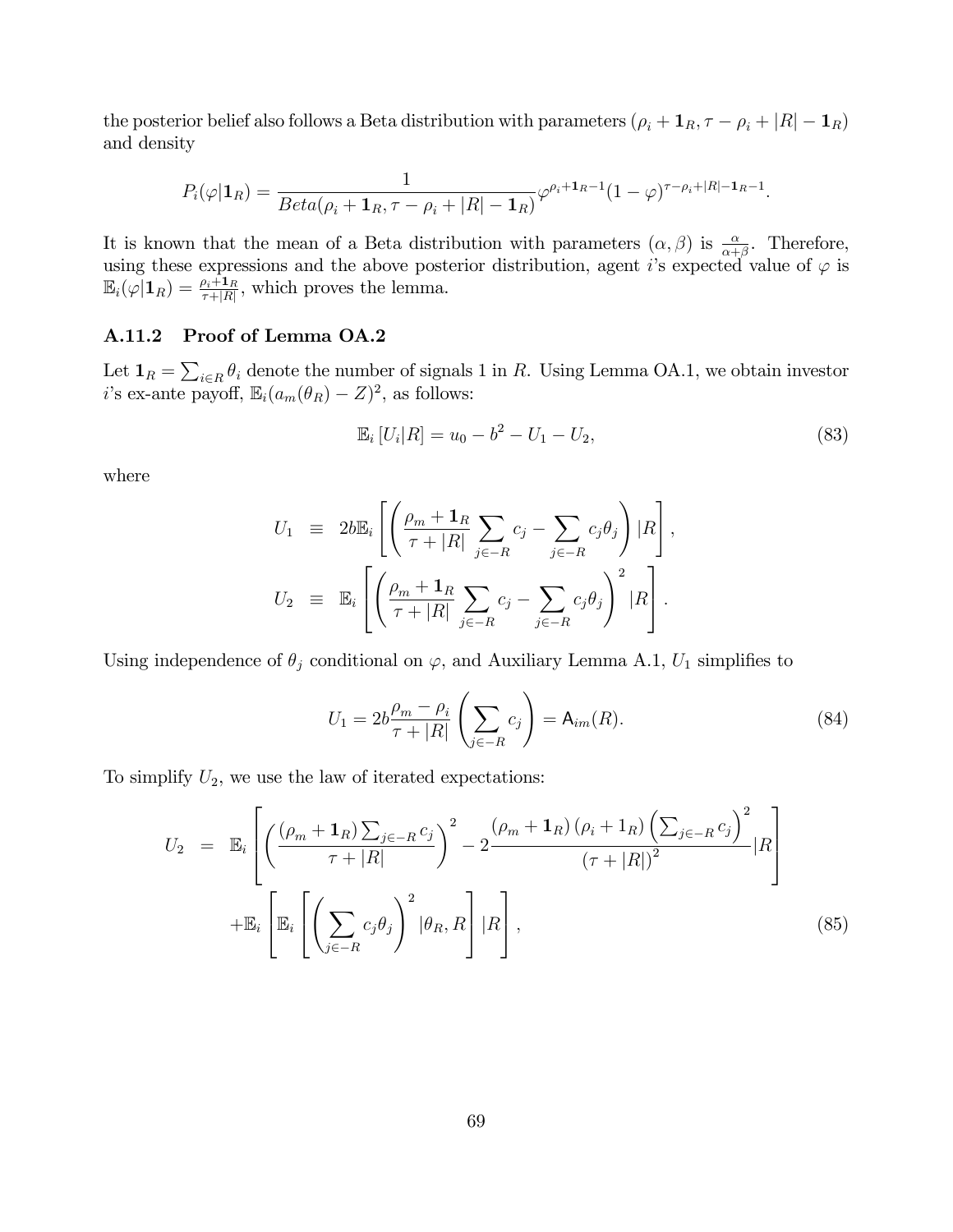where we used  $\mathbb{E}_i \left[ \sum_{j \in -R} c_j \theta_j | \theta_R, R \right] = \left( \sum_{j \in -R} c_j \right) \mathbb{E}_i \left[ \varphi | \theta_R, R \right] = \left( \sum_{j \in -R} c_j \right) \frac{\rho_i + 1_R}{\tau + |R|}.$  Consider the last term under the expectation sign:

$$
\mathbb{E}_{i}\left[\left(\sum_{j\in-R}c_{j}\theta_{j}\right)^{2}|\theta_{R},R\right] = \mathbb{E}_{i}\left[\sum_{j\in-R}c_{j}^{2}Var_{i}\left[\theta_{j}|\varphi,R\right]+\varphi^{2}\left(\sum_{j\in-R}c_{j}\right)^{2}|\theta_{R},R\right]
$$

$$
= \mathbb{E}_{i}\left[\sum_{j\in-R}c_{j}^{2}\varphi\left(1-\varphi\right)+\varphi^{2}\left(\sum_{j\in-R}c_{j}\right)^{2}|\theta_{R},R\right]
$$

$$
= \frac{\rho_{i}+1_{R}}{\tau+|R|}\left(\sum_{j\in-R}c_{j}^{2}+\left(\left(\sum_{j\in-R}c_{j}\right)^{2}-\sum_{j\in-R}c_{j}^{2}\right)\frac{\rho_{i}+1_{R}+1}{\tau+|R|+1}\right),
$$

where the second equality is due to  $Var_i[\theta_i|\varphi, R] = \varphi(1-\varphi)$  and the last equality is due to the fact that the agent *i*'s posterior distribution of  $\varphi$  conditional on  $\theta_R$  is Beta with parameters  $\rho_i + 1_R$  and  $\tau + |R| - \rho_i - 1_R$ , whose first and second moments are, respectively,  $\frac{\rho_i + 1_R}{\tau + |R|}$  and  $\frac{(\rho_i + 1_R)(\rho_i + 1_R + 1)}{(\tau + |R|)(\tau + |R| + 1)}$ . Plugging this expression into (85) and simplifying using Auxiliary Lemm

$$
U_2 - C_{im}(R) = \mathbb{E}_i \left[ \frac{\left( \sum_{j \in -R} c_j^2 \right) (\rho_i + 1_R)}{\tau + |R|} - \left( \frac{\left( \sum_{j \in -R} c_j \right) (\rho_i + 1_R)}{\tau + |R|} \right)^2 |R \right] + \left( \left( \sum_{j \in -R} c_j \right)^2 - \sum_{j \in -R} c_j^2 \right) \mathbb{E}_i \left[ \frac{(\rho_i + 1_R + 1) (\rho_i + 1_R)}{(\tau + |R| + 1) (\tau + |R|)} |R \right] = \left( \frac{\left( \sum_{j \in -R} c_j \right)^2}{\tau + |R|} + \sum_{j \in -R} c_j^2 \right) \mathbb{E}_i \left[ \frac{(\rho_i + 1_R) (\tau + |R| - \rho_i - 1_R)}{(\tau + |R|) (\tau + |R| + 1)} \right] = \left( \frac{\left( \sum_{j \in -R} c_j \right)^2}{\tau + |R|} + \sum_{j \in -R} c_j^2 \right) \frac{\rho_i (\tau - \rho_i)}{\tau (\tau + 1)} = \mathsf{B}_i(R).
$$

Combining with (83) and (84) completes the proof.

#### A.11.3 Proof of Proposition OA.1

Suppose the manager believes the shareholder's message and uses it to update his belief about the state. If shareholder *i* reveals his signal truthfully, the manager's action is

$$
a_m(\theta_R, \theta_i) \equiv b + c_i \theta_i + \sum_{j \in R} c_j \theta_j + \frac{\rho_m + \theta_i + \sum_{j \in R} \theta_j}{\tau + 1 + |R|} \sum_{j \in -R \setminus \{i\}} c_j.
$$
 (86)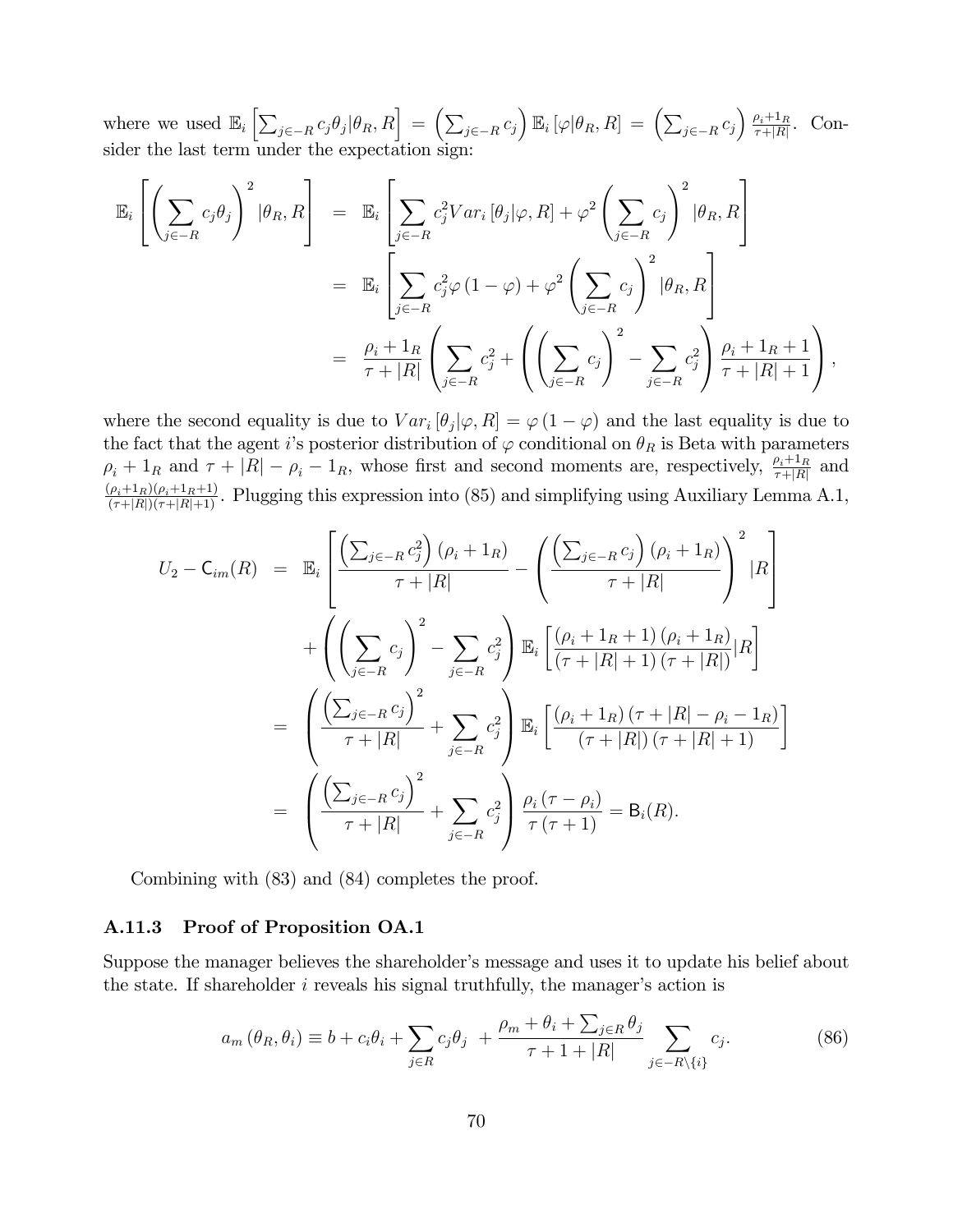In contrast, if shareholder *i* misreports and claims that his signal is  $1-\theta_i$ , the manager's action is

$$
a_m(\theta_R, 1 - \theta_i) \equiv b + c_i (1 - \theta_i) + \sum_{j \in R} c_j \theta_j + \frac{\rho_m + (1 - \theta_i) + \sum_{j \in R} \theta_j}{\tau + 1 + |R|} \sum_{j \in -R \setminus \{i\}} c_j.
$$
 (87)

Because shareholder *i* does not know the realization of all other agents' (*N* − 1 shareholders' and the manager's) signals, he compares his expected payoff from actions  $a_m$  ( $\theta_R$ ,  $\theta_i$ ) and  $a_m$  ( $\theta_R$ , 1 −  $\theta_i$ ) given his signal  $\theta_i$  and his own prior belief about the distribution of those other *N* signals, and reports his signal truthfully if and only if:

$$
\sum_{\theta_{-i}\in\{0,1\}^N} \left[ (a_m(\theta_R, \theta_i) - Z)^2 - (a_m(\theta_R, 1 - \theta_i) - Z)^2 \right] P_i(\theta_{-i}|\theta_i) \le 0,
$$
\n(88)

where  $\theta_{-i}$  is the set of all signals except  $\theta_i$  and  $P_i(\theta_{-i}|\theta_i)$  is shareholder *i*'s belief given his signal  $\theta_i$  and his own prior.

Plugging (86) and (87) into (88) gives

$$
0 \geq \sum_{\theta_{-i} \in \{0,1\}^N} \left[ c_i (2\theta_i - 1) + \left( \sum_{j \in -R_i \setminus \{i\}} c_j \right) \cdot \frac{2\theta_i - 1}{\tau + |R_i| + 1} \right] \times \left[ 2b + c_i (1 - 2\theta_i) - 2 \sum_{j \in -R_i \setminus \{i\}} c_j \theta_j + \frac{2(\rho_m + \mathbf{1}_{R_i}) + 1}{\tau + |R_i| + 1} \sum_{j \in -R_i \setminus \{i\}} c_j \right] P_i(\theta_{-i} | \theta_i).
$$

Note that the first multiple in each term equals  $(2\theta_i-1)[c_i+\frac{\sum_{j\in -R_i\setminus\{i\}}c_j}{\tau+|R_i|+1}]$ , where  $c_i+\frac{\sum_{j\in -R_i\setminus\{i\}}c_j}{\tau+|R_i|+1}$ Frote that the mst multiple in each term equals  $(2\sigma_i - 1)[c_i + \frac{\tau+|R_i|+1}{\tau+|R_i|+1}]$ , where  $c_i + \frac{\tau+|R_i|+1}{\tau+|R_i|+1}$  is positive and is constant across all terms in the sum. Thus, the above inequality is equivalent to

$$
0 \ge (2\theta_i - 1) \sum_{\theta_{-i}} P_i(\theta_{-i} | \theta_i) \left( 2b + c_i(1 - 2\theta_i) - 2 \sum_{j \in -R_i \setminus \{i\}} c_j \theta_j + \frac{2(\rho_m + \mathbf{1}_{R_i}) + 1}{\tau + |R_i| + 1} \sum_{j \in -R_i \setminus \{i\}} c_j \right).
$$

Since  $\sum_{\theta_{-R_i\setminus\{i\}}}$  $\left( \sum_{j \in -R_i \setminus \{i\}} c_j \theta_j \right) P_i(\theta_{-R_i \setminus \{i\}} | \theta_i, \theta_{R_i}) = \frac{\rho_i + \mathbf{1}_{R_i} + \theta_i}{\tau + |R_i| + 1}$  $\sum_{j \in -R_i \setminus \{i\}} c_j$ , we can further simplify it to

$$
(2\theta_i - 1) \left[ 2b + c_i(1 - 2\theta_i) + \frac{2(\rho_m - \rho_i) + 1 - 2\theta_i}{\tau + |R_i| + 1} \sum_{j \in -R_i \setminus \{i\}} c_j \right] \le 0.
$$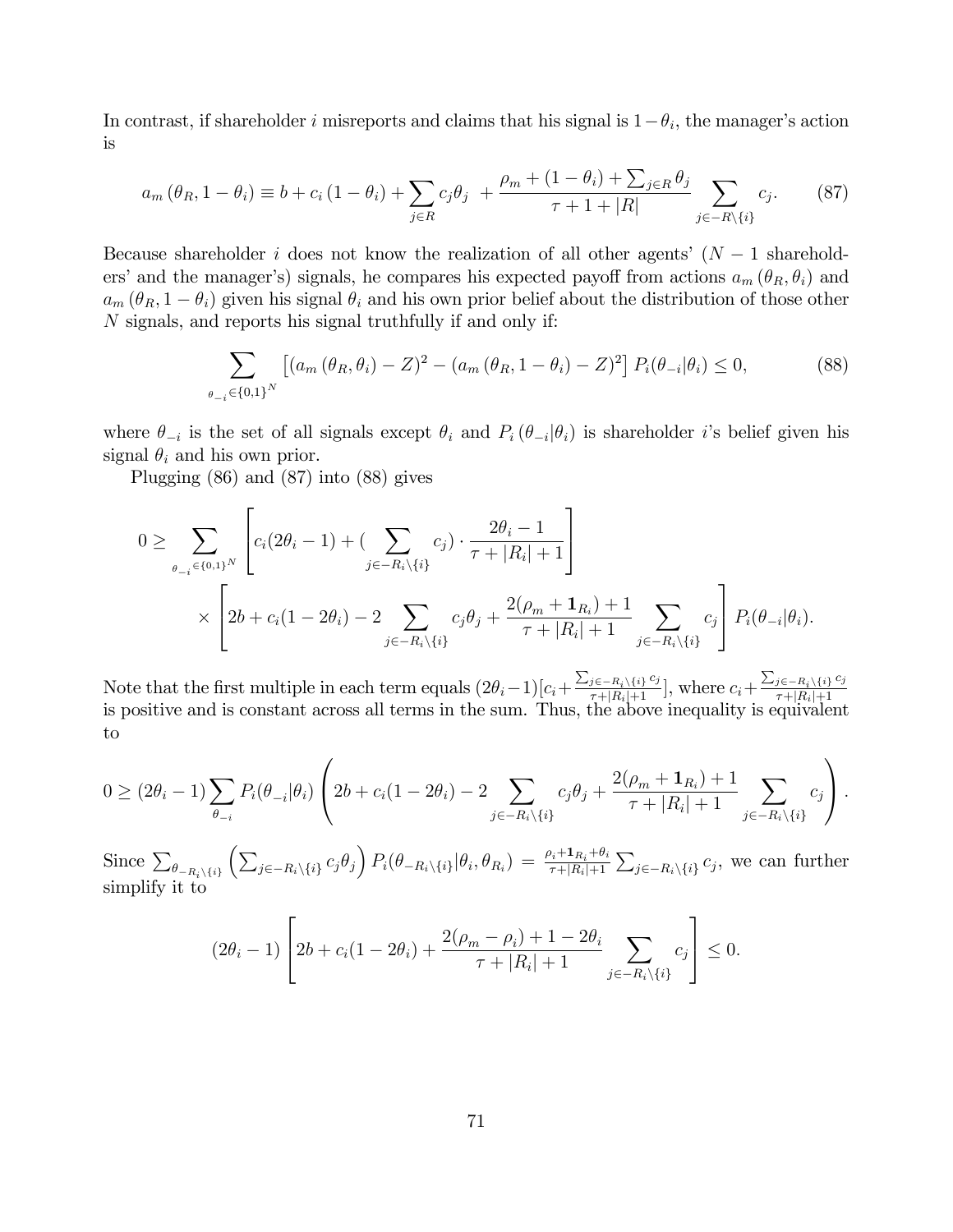We consider two separate cases. If  $\theta_i = 0$ , the above inequality becomes:

$$
2b + c_i + \frac{2(\rho_m - \rho_i) + 1}{\tau + |R_i| + 1} \sum_{j \in -R_i \setminus \{i\}} c_j \ge 0,
$$

and if  $\theta_i = 1$ , it becomes

$$
2b - c_i + \frac{2(\rho_m - \rho_i) - 1}{\tau + |R_i| + 1} \sum_{j \in -R_i \setminus \{i\}} c_j \le 0,
$$

Together we get (58), which completes the proof.

### A.11.4 Proof of Proposition OA.2

The proof largely repeats the proof of Proposition 1 in the paper. Using  $a_m(\theta_{R_i}, \theta_i)$  and  $a_m(\theta_{R_i}, 1 - \theta_i)$ , the IC becomes

$$
\sum_{\theta_{R_i}, \theta_{-R_i}} P_i(\theta_{R_i}, \theta_{-R_i} | \theta_i) \left[ c_i (2\theta_i - 1) + \left( \sum_{j \in -R_i \setminus \{i\}} c_j \right) \frac{2\theta_i - 1}{\tau_m + |R_i| + 1} \right] \times \left[ 2b + c_i (1 - 2\theta_i) - 2 \sum_{j \in -R_i \setminus \{i\}} c_j \theta_j + \left( \sum_{j \in -R_i \setminus \{i\}} c_j \right) \frac{2(\rho_m + \sum_{j \in R_i} \theta_j) + 1}{\tau_m + |R_i| + 1} \right] \ge 0.
$$

Note that  $P_i(\theta_{R_i}, \theta_{-R_i}|\theta_i) = P_i(\theta_{-R_i}|\theta_{R_i}, \theta_i)P_i(\theta_{R_i}|\theta_i)$ . Since  $\left[c_i + \frac{\sum_{j \in -R_i \setminus \{i\}} c_j}{\tau_m + |R_i| + 1}\right] > 0$ , this is equivalent to

$$
-(2\theta_i - 1) \times \left[2b + c_i(1 - 2\theta_i) - 2\frac{\rho_i + \theta_i}{\tau_i + 1} \sum_{j \in -R_i \setminus \{i\}} c_j + \left(\sum_{j \in -R_i \setminus \{i\}} c_j\right) \frac{2\rho_m + 2|R_i| \frac{\rho_i + \theta_i}{\tau_i + 1} + 1}{\tau_m + |R_i| + 1}\right] \ge 0
$$

or equivalently,

$$
-(2\theta_i - 1) \times \left[2b + c_i(1 - 2\theta_i) + \left(\sum_{j \in -R_i \setminus \{i\}} c_j\right) \left[\frac{2\rho_m(\tau_i + 1) + \tau_i + 1 - 2(\rho_i + \theta_i)(\tau_m + 1)}{(\tau_i + 1)(\tau_m + |R_i| + 1)}\right]\right] \ge 0
$$

Considering two cases  $(\theta_i = 1 \text{ and } \theta_i = 0)$  and simplifying the expressions (similar to the proof of Proposition 1), we obtain  $(63)$ . It is easy to see that  $(63)$  is equivalent to the condition  $(58)$ , which was derived for the same setting but with  $\tau_i = \tau$  for all *i*.

# A.11.5 Proof of Proposition OA.3

Let  $V_i(r)$  denote investor *i*'s payoff before acquiring and learning his private signal, which is given by (12) with  $|R| = r$ . Let *S* be the firm's shareholder base. Suppose there is an equilibrium in which all shareholders in *S* acquire information, which, in turn, requires that they communicate it truthfully. Consider the shareholder's decision to acquire information in this equilibrium. If shareholder *i* acquires his signal, his expected utility is  $\alpha_i V_i(|S|) - \kappa$ . If the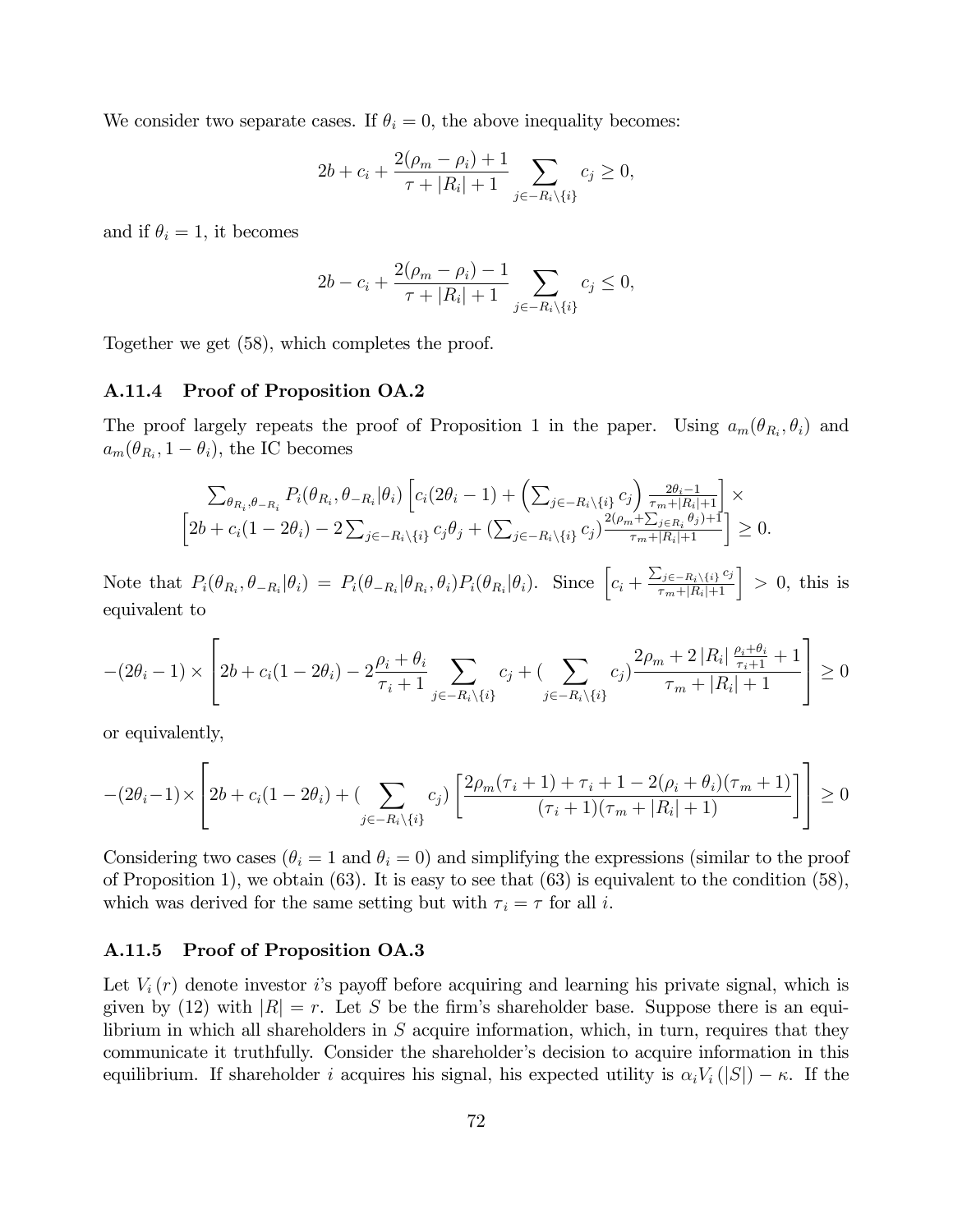shareholder deviates and does not acquire his signal, his expected utility is  $\alpha_i V_i$  (|S| − 1): because information acquisition decisions are observed after the communication stage, the shareholder's deviation does not change other shareholder' incentives to communicate truthfully, but at the decision-making stage, the manager will make his decision knowing that the shareholder is uninformed. Hence, the incentive compatibility condition on information acquisition by all shareholders is that:

$$
V_i(|S|) - V_i(|S| - 1) \ge \frac{\kappa}{\alpha_i} \tag{89}
$$

for all *i*. To analyze these conditions, consider the function  $V_i(r) - V_i(r-1)$ . Using (12) and denoting  $\mathcal{G}(r) \equiv \frac{K-r}{2\rho+r}$ , we get

$$
V_i(r) = u_0 - b^2 - 2b(\rho - \rho_i)\mathcal{G}(r) - \frac{\rho^2 - \Delta^2}{2\rho(2\rho + 1)}\mathcal{G}(r)(2\rho + K) - [\Delta \mathcal{G}(r)]^2.
$$
 (90)

Note that  $\mathcal{G}(r) > 0$ , and that  $\mathcal{G}(r)$  and hence  $\mathcal{G}^2(r)$  decrease in *r*. In addition,  $\mathcal{G}''(r) > 0$ , and hence  $(G^2)''(r) > 0$  as well. It follows that the function  $V_i(r)$  is increasing and concave in *r*, and hence  $V_i(r) - V_i(r-1)$  is decreasing in *r*. If  $b = 0$ , then optimists and pessimists have the same valuations of the stock and hence hold the same number of shares, i.e.,  $S = \{1, ..., N\}$ ,  $V_i(r) = V(r)$  for all *i*, and  $\alpha_i = \frac{1}{N}$ . Hence, (89) is equivalent to  $\frac{V_i(N)-V_i(N-1)}{N} \geq \kappa$ . Since  $V_i(r) - V_i(r-1)$  is decreasing in  $r$ ,  $\frac{V_i(r) - V_i(r-1)}{r}$  is decreasing in *r* as well. Let  $\hat{N}(\kappa)$  be the highest value of *r* for which  $\frac{V_i(r)-V_i(r-1)}{r} \geq \kappa$ , and note that  $\hat{N}(\kappa)$  is weakly decreasing in  $\kappa$ . Then, the incentive compatibility condition on information acquisition is satisfied for all shareholders if and only if  $N \leq N(\kappa)$ .

# A.11.6 Proof of Proposition OA.4

Suppose that the manager expects shareholder *i* to report his signal truthfully, and consider shareholder *i*'s decision whether to do so. If shareholder *i* reveals his signal truthfully, the manager's action is

$$
a_m(\theta_{R_i}, \theta_i) \equiv \theta_i + \gamma \theta_m + \sum_{j \in R_i \setminus \{m\}} \theta_j + \frac{\rho_m + \theta_i + \sum_{j \in R_i} \theta_j}{\tau + 1 + |R_i|} (N - |R_i|). \tag{91}
$$

In contrast, if shareholder *i* misreports, the manager's action is

$$
a_m(\theta_{R_i}, 1 - \theta_i) \equiv (1 - \theta_i) + \gamma \theta_m + \sum_{j \in R_i \setminus \{m\}} \theta_j + \frac{\rho_m + (1 - \theta_i) + \sum_{j \in R_i} \theta_j}{\tau + 1 + |R_i|} (N - |R_i|). \tag{92}
$$

Truthful reporting is optimal if and only if

$$
\sum_{\theta_{-i}\in\{0,1\}^N} \left[ (a_m(\theta_{R_i}, \theta_i) - Z_i)^2 - (a_m(\theta_{R_i}, 1 - \theta_i) - Z_i)^2 \right] P_i(\theta_{-i}|\theta_i) \le 0 \tag{93}
$$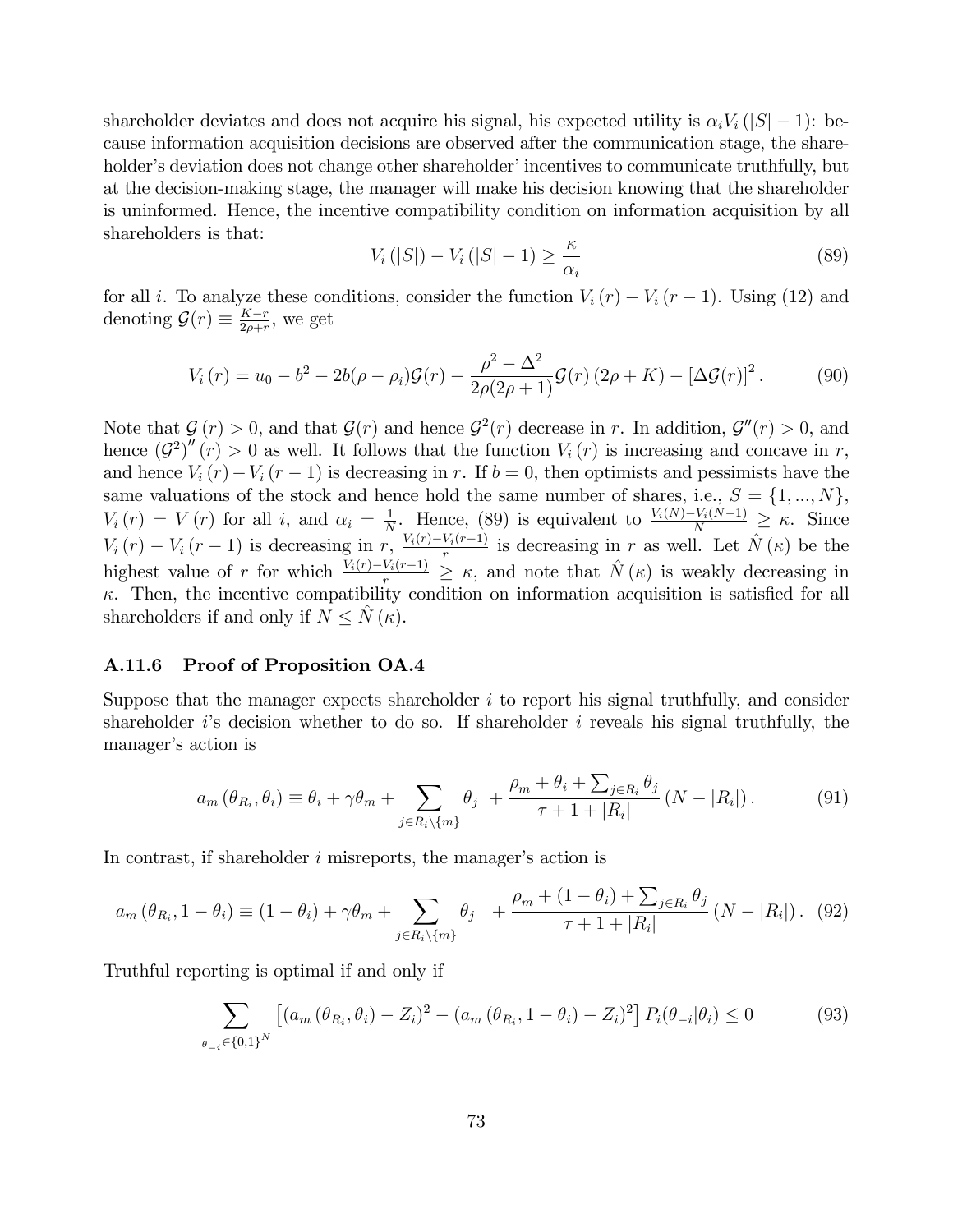for each  $\theta_i \in \{0, 1\}$ , where  $Z_i = \gamma \theta_i + \sum_{j \neq i} \theta_j$ . Simplifying, (93) reduces to

$$
(2\theta_i - 1) \left[ (1 - 2\gamma \theta_i) + 2(\gamma - 1) \frac{\rho_i + \theta_i}{\tau + 1} + \frac{2(\rho_m - \rho_i) + 1 - 2\theta_i}{\tau + 1 + |R_i|} (N - |R_i|) \right] \le 0.
$$

If  $\theta_i = 1$ , we have:

$$
\rho_m - \rho_i \le \frac{1}{2} \frac{N + 1 + \tau}{N - |R_i|} + (\gamma - 1) \frac{\tau - \rho_i}{\tau + 1} \frac{\tau + 1 + |R_i|}{N - |R_i|},
$$

which is trivially satisfied for  $\rho_m \leq \rho_i$ , but may be violated if  $\rho_m > \rho_i$ . If  $\theta_i = 0$ , we have:

$$
\rho_i - \rho_m \le \frac{1}{2} \frac{N + 1 + \tau}{N - |R_i|} + (\gamma - 1) \frac{\rho_i}{\tau + 1} \frac{\tau + 1 + |R_i|}{N - |R_i|},
$$

which is trivially satisfied for  $\rho_m \ge \rho_i$ , but may be violated if  $\rho_m < \rho_i$ . Combining the two cases proves the proposition.

### A.11.7 Proof of Proposition OA.5

Consider the equilibrium in which  $\mu_o = \Theta_o$  and  $\mu_p = \Theta_p$ . Given these strategies, the manager's action as a function of messages  $\mu_o$ ,  $\mu_p$  is

$$
a_m \left( \mu_o, \mu_p \right) = b + \mu_o + \mu_p + \frac{\rho + \mu_o + \mu_p}{2\rho + S_o + S_p} \left( K - S_o - S_p \right). \tag{94}
$$

First, consider the sender representing optimists. If he sends a truthful message, the manager's action will be  $a_m(\Theta_o, \Theta_p)$ , while if he sends a message  $\mu \neq \Theta_o$ , the manager's action will be  $a_m$  ( $\mu$ ,  $\Theta_p$ ), where  $a_m$  ( $\cdot$ ,  $\cdot$ ) is given by (94). The sender finds it optimal to communicate truthfully if and only if

$$
\sum_{\theta_{-i}\in\{0,1\}^{K-S_o}} \left[ \begin{array}{c} (b+\frac{\rho+\Theta_o+\Theta_p}{2\rho+S_o+S_p} (K-S_o-S_p) - \sum_{i=S_o+S_p+1}^{K} \theta_i)^2 \\ -(b+\mu+\frac{\rho+\mu+\Theta_p}{2\rho+S_o+S_p} (K-S_o-S_p) - \Theta_o - \sum_{i=S_o+S_p+1}^{K} \theta_i)^2 \end{array} \right] P_i(\theta_{-i}|\sum_{i=1}^{N_o} \theta_i = \Theta_o) \le 0.
$$

Simplifying this expression, we obtain

$$
(\Theta_o - \mu) \frac{K + 2\rho}{2\rho + S_o + S_p} \left[ \begin{array}{c} 2b + \frac{2\rho + \Theta_o + 2S_p + \mu}{2\rho + S_o + S_p} (K - S_o - S_p) \\ + \mu - \Theta_o - 2(K - S_o - S_p) \mathbb{E}_o \left[ \theta_i | \sum_{i=1}^{N_o} \theta_i = \Theta_o \right]_i \end{array} \right] \le 0
$$

for all  $\mu \in \{0, 1, ..., S_o\}$ , which is equivalent to

$$
(\Theta_o - \mu) \left[ (2\rho + S_o + S_p) b - (K - S_o - S_p) \Delta - (\Theta_o - \mu) \left( \frac{K}{2} + \rho \right) \right] \le 0.
$$

Consider deviations by one signal (i.e., from a truthful message  $\Theta_o$  to  $\mu = \Theta_o - 1$  and  $\mu =$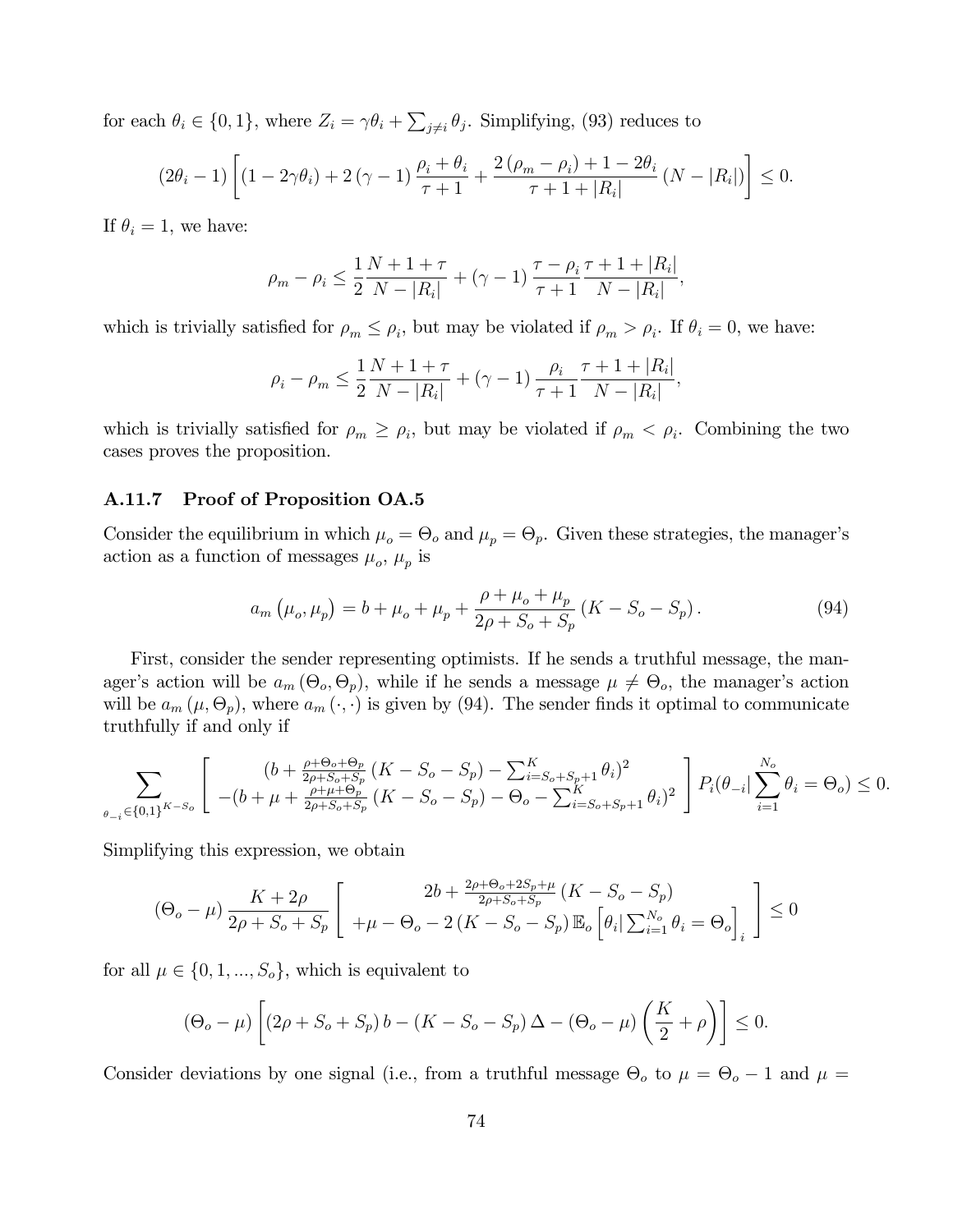$\Theta_o + 1$ ). A deviation to  $\mu = \Theta_o - 1$  is not profitable if and only if

$$
(2\rho + S_o + S_p) b - (K - S_o - S_p) \Delta \le \rho + \frac{K}{2}.
$$

A deviation to  $\mu = \Theta_o + 1$  is not profitable if and only if

$$
(K - S_o - S_p) \Delta - (2\rho + S_o + S_p) b \le \frac{K}{2} + \rho.
$$

Taken together, we have

$$
|(2\rho + S_o + S_p) b - (K - S_o - S_p) \Delta| \le \rho + \frac{K}{2},
$$
\n(95)

which coincides with the IC constraint in the basic model without communication among shareholders. We next show that if truthful reporting dominates sending  $\mu = \Theta_o - 1$ , then it dominates sending any  $\mu < \Theta_o - 1$ . To see this, note that

$$
(2\rho + S_o + S_p) b - (K - S_o - S_p) \Delta - (\Theta_o - \mu) \left(\frac{K}{2} + \rho\right)
$$
  
<  $(2\rho + S_o + S_p) b - (K - S_o - S_p) \Delta - \left(\frac{K}{2} + \rho\right) \le 0,$ 

where the first inequality follows from the strict monotonicity of the expression in  $\mu$ , and the second inequality is the condition that truthful reporting dominates sending  $\mu = \Theta_o - 1$ . Next, we show that if truthful reporting dominates sending  $\mu = \Theta_o + 1$ , then it dominates sending any  $\mu > \Theta_o + 1$ :

$$
(K - S_o - S_p) \Delta + (\Theta_o - \mu) \left(\frac{K}{2} + \rho\right) - (2\rho + S_o + S_p) b < (K - S_o - S_p) \Delta - \left(\frac{K}{2} + \rho\right) - (2\rho + S_o + S_p) b \le 0,
$$

where the first inequality follows from the strict monotonicity of the expression in  $\mu$ , and the second inequality is the condition that truthful reporting dominates  $\mu = \Theta_o + 1$ . Hence, (95) is both the necessary and the sufficient condition for truth-telling of the sender representing optimists (under the assumption that the sender representing pessimists reports  $\Theta_p$  truthfully).

Second, consider the sender representing pessimists. By the argument identical to the argument for the sender representing optimists, this sender finds it optimal to report  $\Theta_p$  truthfully if and only if

$$
(\Theta_p - \mu) \left[ (2\rho + S_o + S_p) b + (K - S_o - S_p) \Delta - (\Theta_o - \mu) \left( \frac{K}{2} + \rho \right) \right] \le 0
$$

for all  $\mu \in \{0, 1, ..., S_p\}$ . Notice that this inequality holds automatically for all  $\mu > \Theta_p$ , since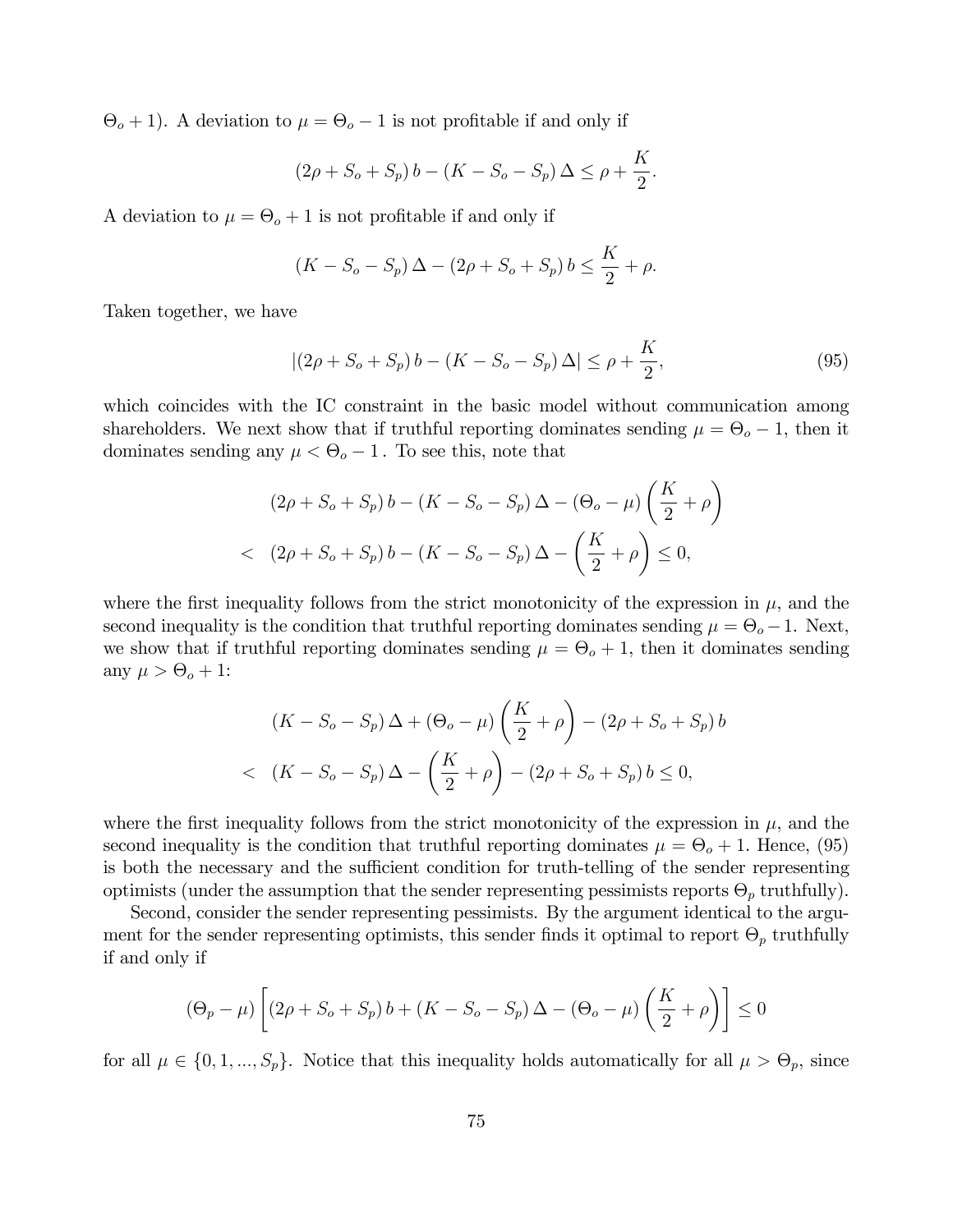the first multiple of the expression is negative and the second multiple is positive. Thus, it is sufficient to consider deviations to  $\mu \leq \Theta_p - 1$ . In this case,  $\Theta_p - \mu > 0$ , so the above inequality is equivalent to

$$
(2\rho + S_o + S_p) b + (K - S_o - S_p) \Delta \leq (\Theta_o - \mu) \left(\frac{K}{2} + \rho\right).
$$

Since the left-hand side does not depend on  $\mu$  and the right-hand side is strictly decreasing in  $\mu$ , it is necessary and sufficient to verify that the inequality holds for  $\mu = \Theta_p - 1$ , in which case:

$$
(2\rho + S_o + S_p) b + (K - S_o - S_p) \Delta \le \frac{K}{2} + \rho.
$$

Notice that both inequalities are identical to the conditions for existence of the truth-telling equilibrium in the basic model.

# A.11.8 Proof of Proposition OA.6

Consider shareholder *i* who is  $O_i$ th to send the message. Let  $B_i \equiv R_i \cap \{j \in S, O_j \lt O_i\}$ be the set of shareholders that are expected to communicate truthfully who communicate before shareholder *i*. Similarly, let  $A_i \equiv R_i \cap \{j \in S, O_j > O_i\}$  be the set of shareholders that are expected to communicate truthfully who communicate after shareholder *i*. By definition,  $|R_i| = |B_i| + |A_i|$ .

Consider the incentive constraint of shareholder *i*. Given the message of shareholder *i* and the belief that shareholders in set  $R_i$  communicate truthfully, the manager's action is given by (7) and (8) for truthful and non-truthful messages of shareholder *i*. Given that shareholder *i* already observes messages of shareholders in  $B_i$ , he has incentives to communicate truthfully if and only if

$$
\sum_{\theta_{-i}\in\{0,1\}^{K-|B_i|-1}} \left[ (a_m(\theta_{R_i}, \theta_i) - Z)^2 - (a_m(\theta_{R_i}, 1 - \theta_i) - Z)^2 \right] P_i(\theta_{-(i, B_i)} | \theta_i, \theta_{B_i}) \le 0, \tag{96}
$$

where  $\theta_{-(i,B_i)}$  refers to the set of all signals that exclude the signal of shareholder *i* and the signals of shareholders in set  $B_i$ , and  $\theta_{B_i}$  refers to the set of all signals of shareholders in set  $B_i$ . Plugging (7) and (8) into (96) gives

$$
0 \geq \sum_{\theta_{-(i,B_i)}} \left[ 2\theta_i - 1 + (K - |R_i| - 1) \cdot \frac{2\theta_i - 1}{\tau + |R_i| + 1} \right]
$$
  
\$\times \left[ 2b + (1 - 2\theta\_i) - 2 \sum\_{j \in -R\_i \setminus \{i\}} \theta\_j + \frac{2(\rho\_m + \mathbf{1}\_{R\_i}) + 1}{\tau + |R\_i| + 1} (K - |R\_i| - 1) \right] P\_i(\theta\_{-(i,B\_i)} | \theta\_i, \theta\_{B\_i}).

Note that the first multiple in each term equals  $(2\theta_i - 1) \frac{\tau + K}{\tau + |R_i| + 1}$ . Thus, the above inequality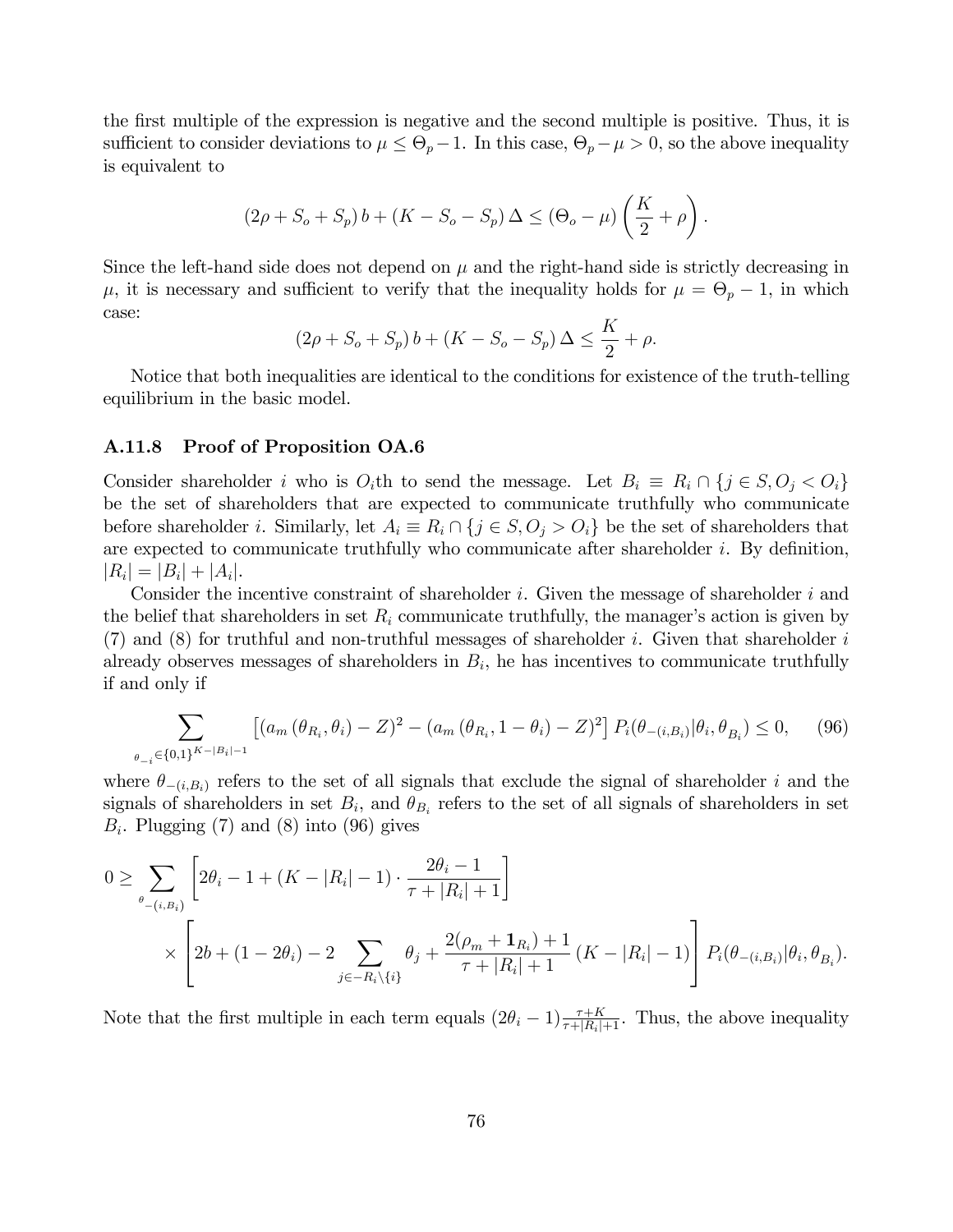is equivalent to

$$
0 \geq (2\theta_i - 1) \sum_{\theta_{-(i,B_i)}} P_i(\theta_{-(i,B_i)} | \theta_i, \theta_{B_i}) \left( 2b + (1 - 2\theta_i) - 2 \sum_{j \in -R_i \setminus \{i\}} \theta_j + \frac{2(\rho_m + \mathbf{1}_{R_i}) + 1}{\tau + |R_i| + 1} (K - |R_i| - 1) \right).
$$

Since  $\sum_{\theta_{-(i,B_i)}}$  $\left(\sum_{j\in-R_i\backslash\{i\}}\theta_j\right)P_i(\theta_{-(i,B_i)}|\theta_i,\theta_{R_i})=\frac{\rho_i+\mathbf{1}_{R_i}+\theta_i}{\tau+|R_i|+1}\left(K-|R_i|-1\right),$  we can further simplify it to

$$
(2\theta_i - 1) \left[ 2b + (1 - 2\theta_i) + \frac{2(\rho_m - \rho_i) + 1 - 2\theta_i}{\tau + |R_i| + 1} (K - |R_i| - 1) \right] \le 0.
$$

Considering  $\theta_i = 0$  and  $\theta_i = 1$ , we get the same IC constraint as in the base model, (10).

### A.11.9 Derivations for the example in Section A.10

Consider the example in that section:  $N = 6$ ,  $N_o = 3$ ,  $\rho = 1$ ,  $\Delta = 0.5$ ,  $b = 0.1$ ,  $K = 10$ ,  $\lambda = 0.2, u_0 = 5.$ 

It is straightforward to check that the constraint  $(2\rho + N_o + 1) b + (K - N_o - 1) \Delta \leq \rho + \frac{K}{2}$ from Propositions 4 and 5 is satisfied for the assumed parameters. The proof of Proposition 4 shows that if all investors become shareholders, then all optimists and at least one pessimist communicate truthfully, and using (43) and (44),

$$
\begin{aligned}\n\hat{r} &= \max_{|R| \in [4,6], |R| \in \mathbb{N}} \left\{ |R| : (2 + |R|) \, 0.1 + (10 - |R|) \, 0.5 \le 7 \right\} = 6. \\
\hat{\lambda} &= \frac{0.2 \, (10 - \hat{r}) \, 3}{2 + \hat{r}} = 0.3.\n\end{aligned}
$$

Hence  $\lambda = 0.2 < \hat{\lambda}$ , and the proof of Proposition 4 shows that in this case, only optimistic investors become shareholders in the baseline model. Since  $\hat{r} = 6$ , all three optimists communicate truthfully.

Thus, if there are no index funds  $(L = 0)$ ,  $N<sub>o</sub> = 3$  optimistic investors acquire shares of the firm  $(\frac{1}{3})$  share each), communicate truthfully, and no pessimistic investor acquires shares and communicates. Using (12) and (50), the equilibrium valuations of optimists and pessimists and the stock price are:

$$
\mathbb{E}_{o}[U|N_{o}] = u_{0} - b^{2} + \frac{2b\Delta(K-N_{o})}{2\rho+N_{o}} - \frac{(\rho^{2}-\Delta^{2})(K-N_{o})}{2\rho(2\rho+1)} \frac{2\rho+K}{2\rho+N_{o}} - \left[\frac{\Delta(K-N_{o})}{2\rho+N_{o}}\right]^{2} = 2.54,
$$
  
\n
$$
\mathbb{E}_{p}[U|N_{o}] = u_{0} - b^{2} - \frac{2b\Delta(K-N_{o})}{2\rho+N_{o}} - \frac{(\rho^{2}-\Delta^{2})(K-N_{o})}{2\rho(2\rho+1)} \frac{2\rho+K}{2\rho+N_{o}} - \left[\frac{\Delta(K-N_{o})}{2\rho+N_{o}}\right]^{2} = 2.26,
$$
\n
$$
p^{*} = \mathbb{E}_{o}[U|N_{o}] - \frac{\lambda}{N_{o}} = 2.4733.
$$
\n(97)

Suppose now that each investor holds  $\frac{\alpha}{N}$  shares at the start of the game. If no investor becomes an index fund, then the equilibrium valuations and share price are given by (97). Pessimistic investors sell their endowment, and optimistic investors buy additional shares from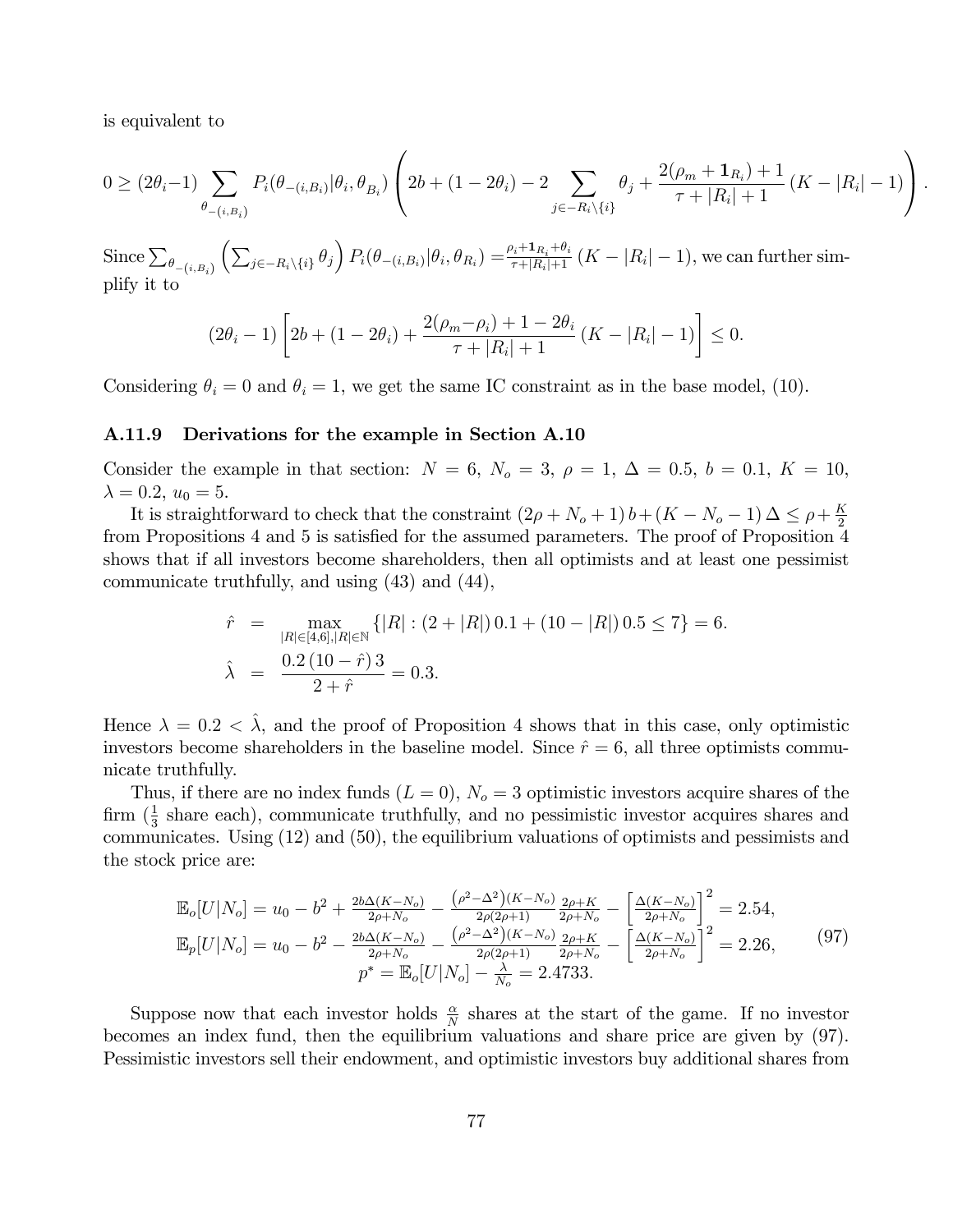the original owners and pessimistic investors. Hence, the equilibrium payoff of a pessimistic investor (who sells his endowment) is  $\frac{\alpha}{N}p^*$ . Instead, suppose that one pessimistic investor announces that he will become an index fund, thereby committing to owning  $\frac{1}{N} = \frac{1}{6}$  of the share. We conjecture, and later verify, that in the resulting equilibrium, pessimists' valuations are below the share price. Thus, the remaining  $\frac{N-1}{N} = \frac{5}{6}$  shares will be held by the three optimistic investors in equal proportions  $(\frac{5}{18} \text{ each})$ . Since  $\hat{r} = 6$ , then in equilibrium, all four shareholders communicate to the manager, so  $|R| = 4$ . Using (12), the valuation of optimists and pessimists is

$$
\mathbb{E}_{o}[U|N_o+1] = u_0 - b^2 + \frac{2b\Delta(K-N_o-1)}{2\rho+N_o+1} - \frac{(\rho^2-\Delta^2)(K-N_o-1)}{2\rho(2\rho+1)} \frac{2\rho+K}{2\rho+N_o+1} - \left[\frac{\Delta(K-N_o-1)}{2\rho+N_o+1}\right]^2 = 3.34,
$$
  

$$
\mathbb{E}_{p}[U|N_o+1] = u_0 - b^2 - \frac{2b\Delta(K-N_o-1)}{2\rho+N_o+1} - \frac{(\rho^2-\Delta^2)(K-N_o-1)}{2\rho(2\rho+1)} \frac{2\rho+K}{2\rho+N_o+1} - \left[\frac{\Delta(K-N_o-1)}{2\rho+N_o+1}\right]^2 = 3.14.
$$

The equilibrium price  $p_{L=1}$  is determined by the condition that supply equals demand:

$$
3 \times \frac{\mathbb{E}_{o}[U|4] - p_{L=1}}{\lambda} = \frac{5}{6} \Leftrightarrow p_{L=1} = \mathbb{E}_{o}[U|4] - \frac{5}{18}\lambda = 3.2844.
$$

Hence, indeed, the valuation of pessimists is below the price, consistent with the conjecture.

The utility of the pessimist if he commits to being an index fund is:

$$
\frac{1}{N} \mathbb{E}_p[U|N_o + 1] - \frac{1 - \alpha}{N} p_{L=1} - \frac{\lambda}{2} \frac{1}{N^2}.
$$

For the pessimistic investor to find it optimal to commit to being passive, we need this utility to exceed  $\frac{\alpha}{N}p^*$ , or equivalently,

$$
\mathbb{E}_p[U|N_o+1] - (1-\alpha) p_{L=1} - \frac{\lambda}{2N} \ge \alpha p^* \Leftrightarrow
$$
  

$$
\alpha (p_{L=1} - p^*) \ge \frac{\lambda}{2N} - \mathbb{E}_p[U|N_o+1] + p_{L=1} \Leftrightarrow \alpha \ge \frac{0.1/6 - 3.14 + 3.2844}{3.2844 - 2.4733} = 0.1986.
$$

Therefore, a pessimistic investor wants to commit to set up a passive fund if and only if  $\alpha > 0.1986$ .

At the same time, there is an upper bound on the number of investors that have incentives to commit to being passive. If another passive investor announces that he will become passive, the valuation of optimists and pessimists becomes

$$
\mathbb{E}_{o}[U|N_o+2] = u_0 - b^2 + \frac{2b\Delta(K-N_o-2)}{2\rho+N_o+2} - \frac{\left(\rho^2-\Delta^2\right)(K-N_o-2)}{2\rho(2\rho+1)} - \frac{2\rho+K}{2\rho+N_o+2} - \left[\frac{\Delta(K-N_o-2)}{2\rho+N_o+2}\right]^2 = 3.8624,
$$
  

$$
\mathbb{E}_{p}[U|N_o+2] = u_0 - b^2 - \frac{2b\Delta(K-N_o-2)}{2\rho+N_o+2} - \frac{\left(\rho^2-\Delta^2\right)(K-N_o-2)}{2\rho(2\rho+1)} - \frac{2\rho+K}{2\rho+N_o+2} - \left[\frac{\Delta(K-N_o-2)}{2\rho+N_o+2}\right]^2 = 3.7196,
$$

and the equilibrium price increases to

$$
p_{L=2} = \mathbb{E}_o[U|5] - \frac{2}{9}\lambda = 3.818.
$$